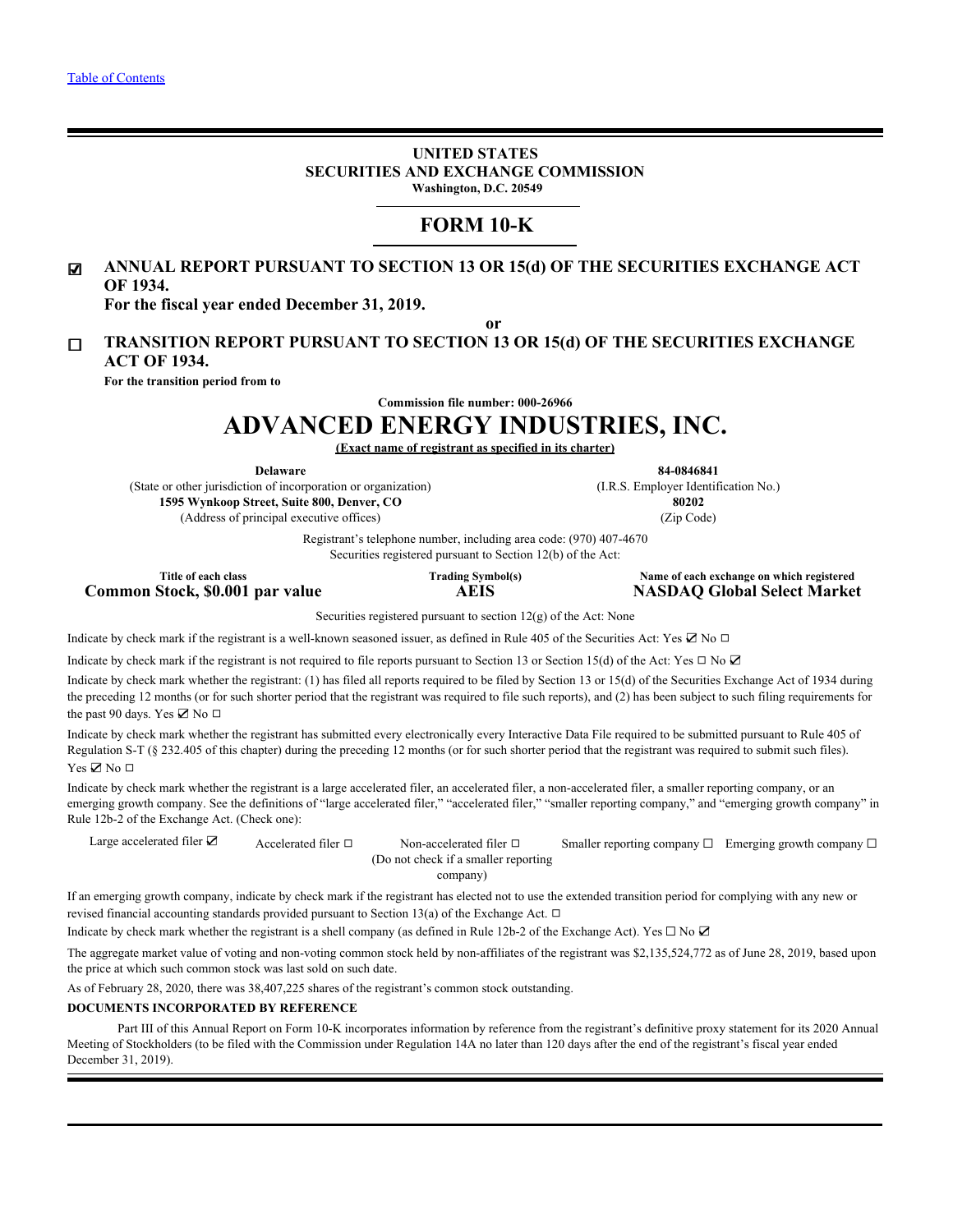## **ADVANCED ENERGY INDUSTRIES, INC. FORM 10-K TABLE OF CONTENTS**

<span id="page-1-0"></span>

|                                                                                                                         | Page           |  |
|-------------------------------------------------------------------------------------------------------------------------|----------------|--|
| <b>PART I</b>                                                                                                           | $\overline{5}$ |  |
| <b>ITEM 1. BUSINESS</b>                                                                                                 | 5              |  |
| <b>ITEM 1A. RISK FACTORS</b>                                                                                            | 12             |  |
| ITEM 1B. UNRESOLVED STAFF COMMENTS                                                                                      | 30             |  |
| <b>ITEM 2. PROPERTIES</b>                                                                                               | 31             |  |
| <b>ITEM 3. LEGAL PROCEEDINGS</b>                                                                                        | 32             |  |
| <b>ITEM 4. MINE SAFETY DISCLOSURES</b>                                                                                  | 32             |  |
| <b>PART II</b>                                                                                                          | 33             |  |
| ITEM 5. MARKET FOR REGISTRANT'S COMMON EQUITY, RELATED STOCKHOLDER MATTERS AND ISSUER PURCHASES<br>OF EQUITY SECURITIES | 33             |  |
| <b>ITEM 6. SELECTED FINANCIAL DATA</b>                                                                                  | 34             |  |
| ITEM 7. MANAGEMENT'S DISCUSSION AND ANALYSIS OF FINANCIAL CONDITION AND RESULTS OF OPERATIONS                           | 36             |  |
| <b>ITEM 7A. QUANTITATIVE AND QUALITATIVE DISCLOSURES ABOUT MARKET RISK</b>                                              | 50             |  |
| ITEM 8. FINANCIAL STATEMENTS AND SUPPLEMENTARY DATA                                                                     | 52             |  |
| ITEM 9. CHANGES IN AND DISAGREEMENTS WITH ACCOUNTANTS ON ACCOUNTING AND FINANCIAL DISCLOSURE                            | 97             |  |
| <b>ITEM 9A. CONTROLS AND PROCEDURES</b>                                                                                 | 97             |  |
| <b>ITEM 9B. OTHER INFORMATION</b>                                                                                       | 99             |  |
| <b>PART III</b>                                                                                                         | 100            |  |
| <b>ITEM 10. DIRECTORS, EXECUTIVE OFFICERS AND CORPORATE GOVERNANCE</b>                                                  | 100            |  |
| <b>ITEM 11. EXECUTIVE COMPENSATION</b>                                                                                  | 101            |  |
| ITEM 12. SECURITY OWNERSHIP OF CERTAIN BENEFICIAL OWNERS AND MANAGEMENT AND RELATED STOCKHOLDER<br><b>MATTERS</b>       | 101            |  |
| ITEM 13. CERTAIN RELATIONSHIPS AND RELATED TRANSACTIONS, AND DIRECTOR INDEPENDENCE                                      | 102            |  |
| ITEM 14. PRINCIPAL ACCOUNTING FEES AND SERVICES                                                                         | 102            |  |
| <b>PART IV</b>                                                                                                          | 103            |  |
| ITEM 15. EXHIBITS, FINANCIAL STATEMENT SCHEDULES                                                                        | 103            |  |
| <b>ITEM 16. FORM 10-K SUMMARY</b>                                                                                       | 106            |  |
| <b>SIGNATURES</b>                                                                                                       | 107            |  |
|                                                                                                                         |                |  |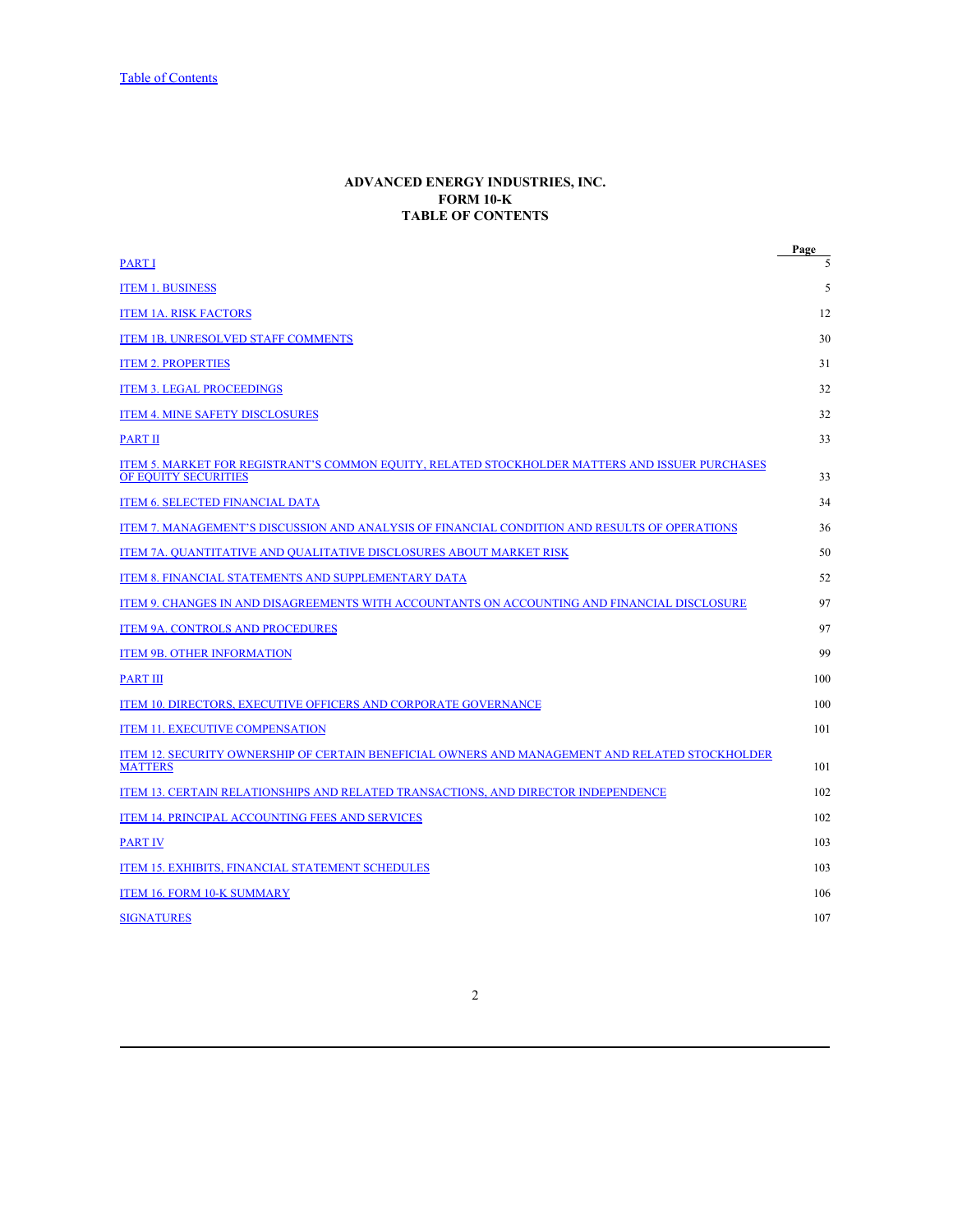#### **Special Note Regarding Forward-Looking Statements**

This Annual Report on Form 10-K includes or incorporates by reference "forward-looking statements" within the meanings of Section 27A of the Securities Act of 1933, as amended, and Section 21E of the Securities Exchange Act of 1934, as amended. All statements contained or incorporated by reference in this Annual Report on Form 10-K, other than statements of historical fact, are "forward-looking statements." For example, statements relating to our beliefs, expectations, plans, projections, forecasts, goals, and estimates are forward-looking statements, as are statements that specified actions, conditions, or circumstances will continue or change. Forward-looking statements involve risks and uncertainties. In some cases, forwardlooking statements can be identified by the inclusion of words such as "believe," "expect," "plan," "anticipate," "estimate," "may," "might," "could," "should," "will," "continue," "intend," "goal," and similar words.

Some of the forward-looking statements in this Annual Report on Form 10-K are, or reflect, our expectations or projections relating to:

- our future revenues;
- our future sales, including backlog orders;
- our ability to be successful in the design win process with our customers;
- unanticipated costs in fulfilling our warranty obligations for solar inverters;
- our future gross profit;
- our competition;
- market acceptance of, and demand for, our products;
- the fair value of our assets and financial instruments;
- research and development expenses;
- selling, general, and administrative expenses;
- sufficiency and availability of capital resources;
- capital expenditures;
- our production and factory strategy;
- our share repurchase program;
- our tax assets and liabilities;
- our other commitments and contingent liabilities;
- adequacy of our reserve for excess and obsolete inventory;
- adequacy of our warranty reserves;
- our estimates of goodwill and related fair value of assets acquired;
- restructuring activities and expenses;
- the integration of our acquisitions;
- general global political and economic conditions; and
- industry trends.

Our actual results could differ materially from those projected or assumed in our forward-looking statements because forward-looking statements by their nature are subject to risks and uncertainties. Factors that could contribute to these differences or prove our forward-looking statements, by hindsight, to be overly optimistic or unachievable include the factors described in Item 1A "Risk Factors." Other factors might also contribute to the differences between our forward-looking statements and our actual results. We assume no obligation to update any forward-looking statement or the reasons why our actual results might differ.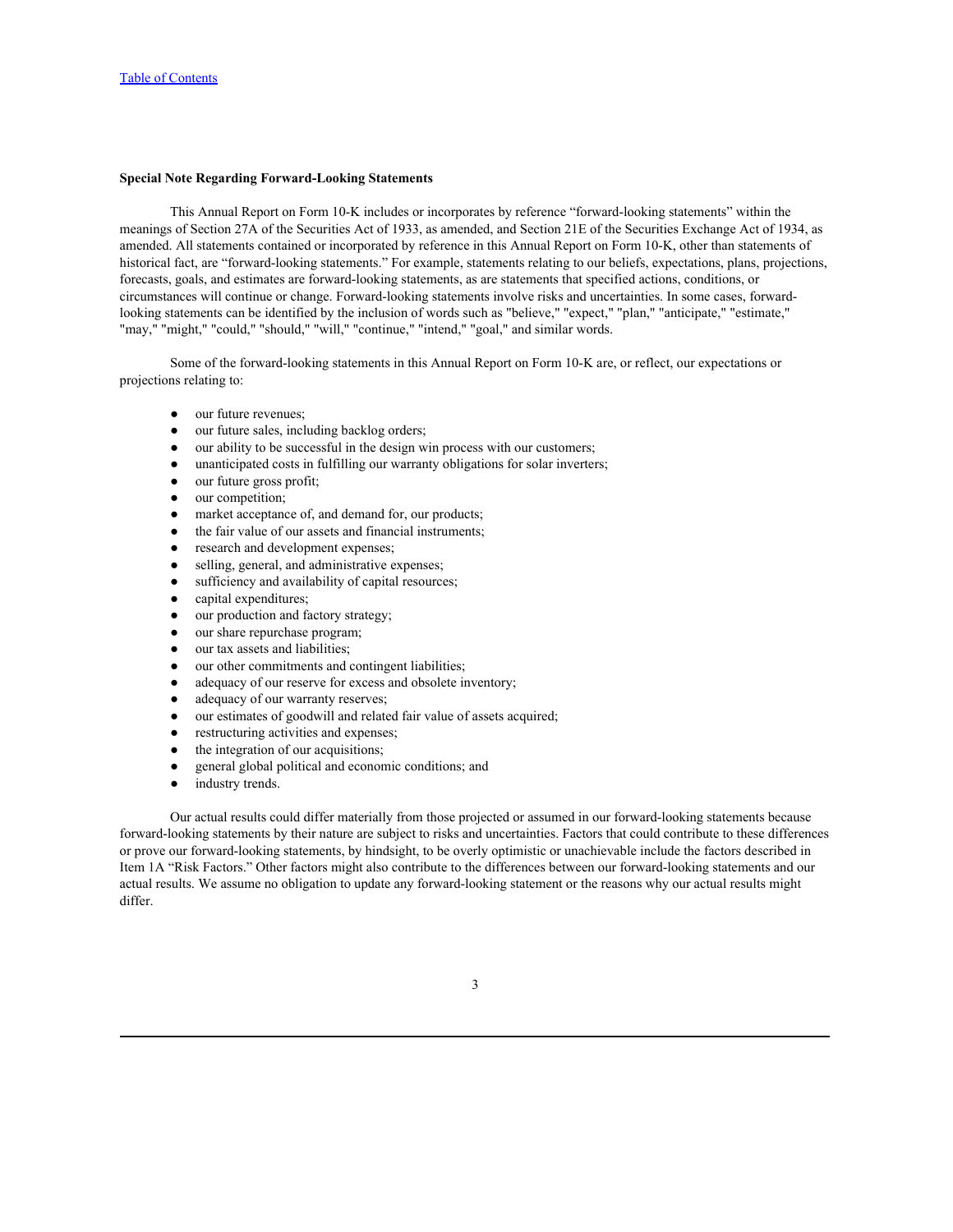## **Market and Industry Data**

The market and industry data used in this Annual Report on Form 10-K are based on independent industry publications, customers, trade or business organizations, reports by market research firms and other published statistical information from third parties, as well as information based on management's good faith estimates, which we derive from our review of internal information and independent sources. Although we believe these sources to be reliable, we have not independently verified the accuracy or completeness of the information.

|--|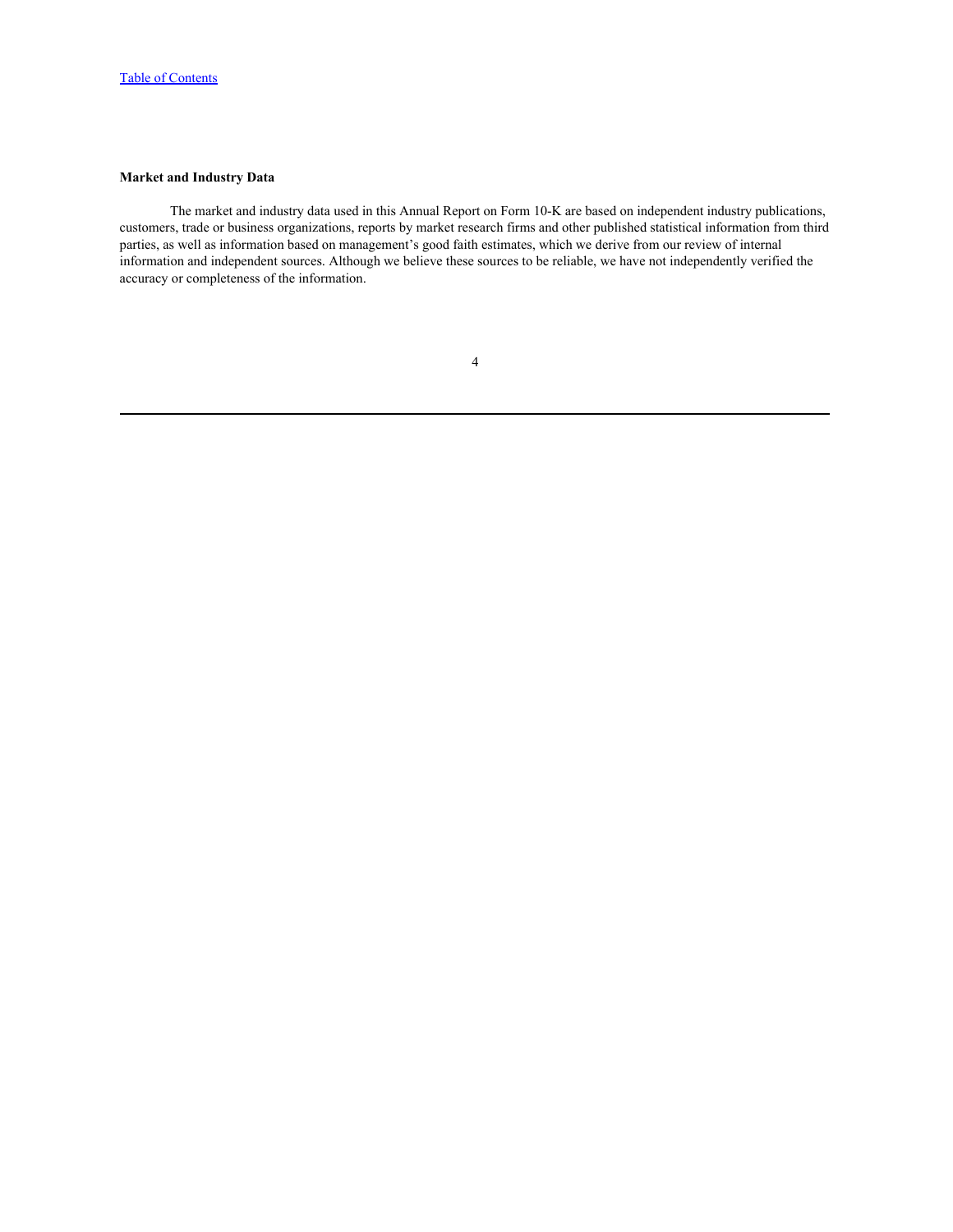## <span id="page-4-0"></span>**PART I**

*Unless the context otherwise requires, as used in this Form 10-K, references to "Advanced Energy", "the Company", "we", "us" or "our" refer to Advanced Energy Industries, Inc. and its consolidated subsidiaries.*

#### <span id="page-4-1"></span>**ITEM 1. BUSINESS**

#### **Overview Overview** *COVERS <b>COVERS*

Advanced Energy provides highly-engineered, mission-critical, precision power conversion, measurement and control solutions to our global customers. We design, manufacture, sell and support precision power products that transform, refine, and modify the raw electrical power from the utility and convert it into various types of highly-controllable, usable power that is predictable, repeatable and customizable. Our power solutions enable innovation in complex semiconductor and thin film plasma processes such as dry etch, strip, chemical and physical deposition, high and low voltage applications such as process control, computing, networking, telecommunication, analytical instrumentation, medical equipment, industrial technology and temperature-critical thermal applications such as material and chemical processing. We also supply related instrumentation products for advanced temperature measurement and control, electrostatic instrumentation products for test and measurement applications, and gas sensing and monitoring solutions for multiple industrial markets. Our network of global service support centers provides local repair and field service to our customers in key regions as well as upgrade and refurbishment services, and sales of used equipment to businesses that use our products. Our products are primarily sold into the semiconductor equipment, industrial and medical, data center computing, and telecom networking markets. Our recently-launched PowerInsight software product uses data analytics and advanced algorithms to provide our customers with actionable information, such as predictive failure, preventive maintenance and process performance. Advanced Energy operates in a single segment structure for power electronics conversion products, and we operate in four vertical markets or applications to enable tracking of market trends.

We incorporated in Colorado in 1981 and reincorporated in Delaware in 1995. Our executive offices are located at 1595 Wynkoop Street, Suite 800, Denver, Colorado 80202, and our telephone number is 970-407-4670.

#### *Recent Acquisitions*

In September 2019, we completed the acquisition of Artesyn Embedded Technologies, Inc.'s ("Artesyn") Embedded Power business. Artesyn's Embedded Power business is one of the world's largest providers of highly engineered, applicationspecific AC-DC and DC-DC power supplies for demanding applications. This acquisition diversifies our product portfolio and gave us access to attractive growth markets, including hyperscale data centers, telecom infrastructure in next generation 5G networks, embedded industrial power applications and medical diagnostic and treatment applications.

In September 2018, we acquired LumaSense Technologies Holdings, Inc. ("LumaSense"). LumaSense designs, manufactures and sells a line of photonic-based measurement and monitoring solutions that are synergistic with the Company's precision power control technologies in both semiconductor and industrial markets allowing customers' the ability to better control critical parameters of thermal and material processes. The acquisition of LumaSense complements our leading pyrometry solutions with additional fiber optic thermometry for an extended range of semiconductor applications, provides integrated industrial temperature control and metrology applications for both thin films coating and thermal processing, and adds complementary industrial pyrometry and gas sensing technologies to our portfolio of solutions to the semiconductor and industrial markets.

In May 2018, we acquired the electrostatic technology and product line from Monroe Electronics, Inc. located in Lyndonville, New York. The electrostatic detection and measurement instrumentation products serve specific areas of testing and monitoring of ionization systems across a variety of applications. In addition, the non-contact electrostatic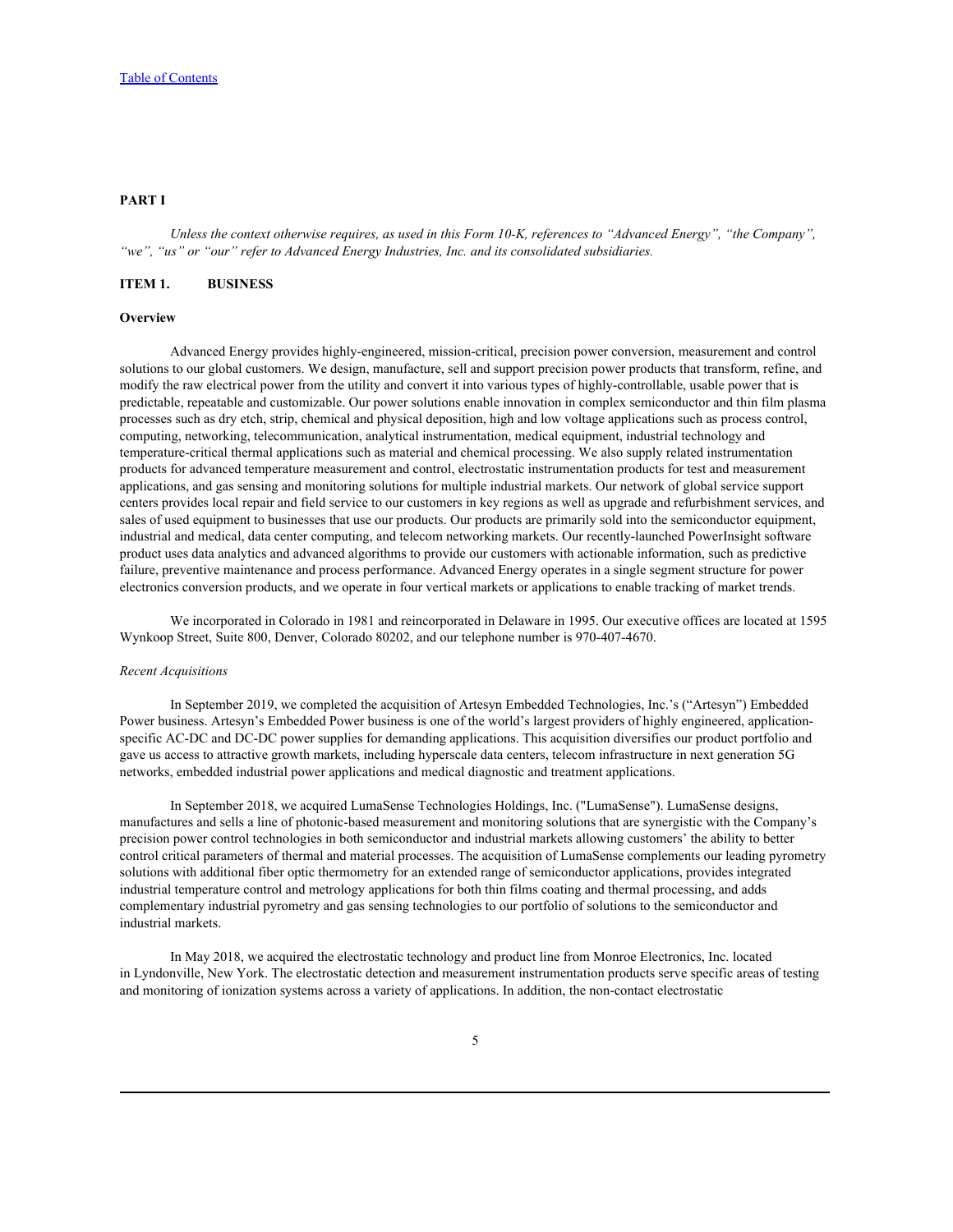voltmeters and field meters complement those of Trek. Production of these electrostatic products has been integrated into Trek's manufacturing facility in nearby Lockport, New York.

In February 2018, we acquired Trek Holding Co., Ltd ("Trek"), a privately held company with operations in Tokyo, Japan and Lockport, New York. Trek has a 95% ownership interest in its U.S. subsidiary which is also its primary operation. Trek designs, manufactures and sells high-voltage amplifiers, power supplies and generators, high-performance electrostatic measurement instruments and electrostatic discharge (ESD) sensors and monitors to the global marketplace. Trek's standard and custom-OEM products are used in production and research in aerospace, automotive, electronics, electrostatics, medical, military, nanotechnology, photovoltaic/solar, plasma, semiconductor and test and measurement applications. Trek's comprehensive portfolio of power supply products strengthens and accelerates Advanced Energy's growth in high voltage applications.

For additional information, see *Note 2. Business Acquisitions* in Part II, Item 8 "Financial Statements and Supplementary Data".

## **Products and Services**

## *PRODUCTS*

Our precision power products and solutions are designed to enable new process technologies, improve productivity, lower the cost of ownership, and provide critical power capabilities for our customers. These products must meet demanding requirements in efficiency, flexibility, performance and reliability. We also provide repair and maintenance services for our products.

We principally serve global original equipment manufacturers ("OEM") and end customers in a wide range of semiconductor and industrial technology applications with a broad range of advanced and embedded power products. Our advanced power products are solutions that are designed to deliver precise power, control and measurements of processes used in a diverse set of applications in semiconductor device manufacturing, thin film deposition of advanced materials, thermal power control, instrumentation and gas detection and monitoring. Our embedded power products are solutions designed to provide stable and efficient power in mission critical applications across a variety of industrial technology applications such as telecommunication and networking equipment, servers and storage systems, medical equipment, robotics, motion control and test and measurement equipment.

Our process power solutions include direct current ("DC"), pulsed DC, low frequency alternating current ("AC"), high voltage, and radio frequency ("RF") power supplies, RF matching networks, remote plasma sources for reactive gas applications and RF instrumentation. These solutions are used in a wide range of thin film processes across multiple semiconductor applications and for deposition of advanced materials in adjacent industries such as flat panel display, solar cell manufacturing, thin film coating, and hard coatings.

Our power control modules and thermal instrumentation products are used in the semiconductor and adjacent industries, in which time-temperature cycles affect material properties, productivity, and yield. These products are used in processes such as rapid thermal processing, chemical vapor deposition and crystal growing, which require non-contact temperature measurement. They are also used in many industrial production applications for chemical processing, metal and glass manufacturing, and numerous other general industrial power applications.

Our gas detection and monitoring products are based on proven infrared technologies to detect and analyze gases in a wide range of industrial applications, including automotive, energy, environmental controls, aerospace, medical and research. Our products offer cost-effective online monitoring, allowing our customers to automate manual monitoring or sampling processes that will achieve process efficiency, waste reduction, and lower costs of maintenance.

Our embedded power products are designed to maximize energy conversion efficiency, minimize physical sizes, and to meet a variety of standards, such as IEC 60601-1 for medical equipment or IEC 60950-1 for information technology equipment. Our low-voltage AC-DC and DC-DC power supplies are used in a wide variety of end markets such as data center computing, telecom, networking, medical equipment, and broad industrial electronics. These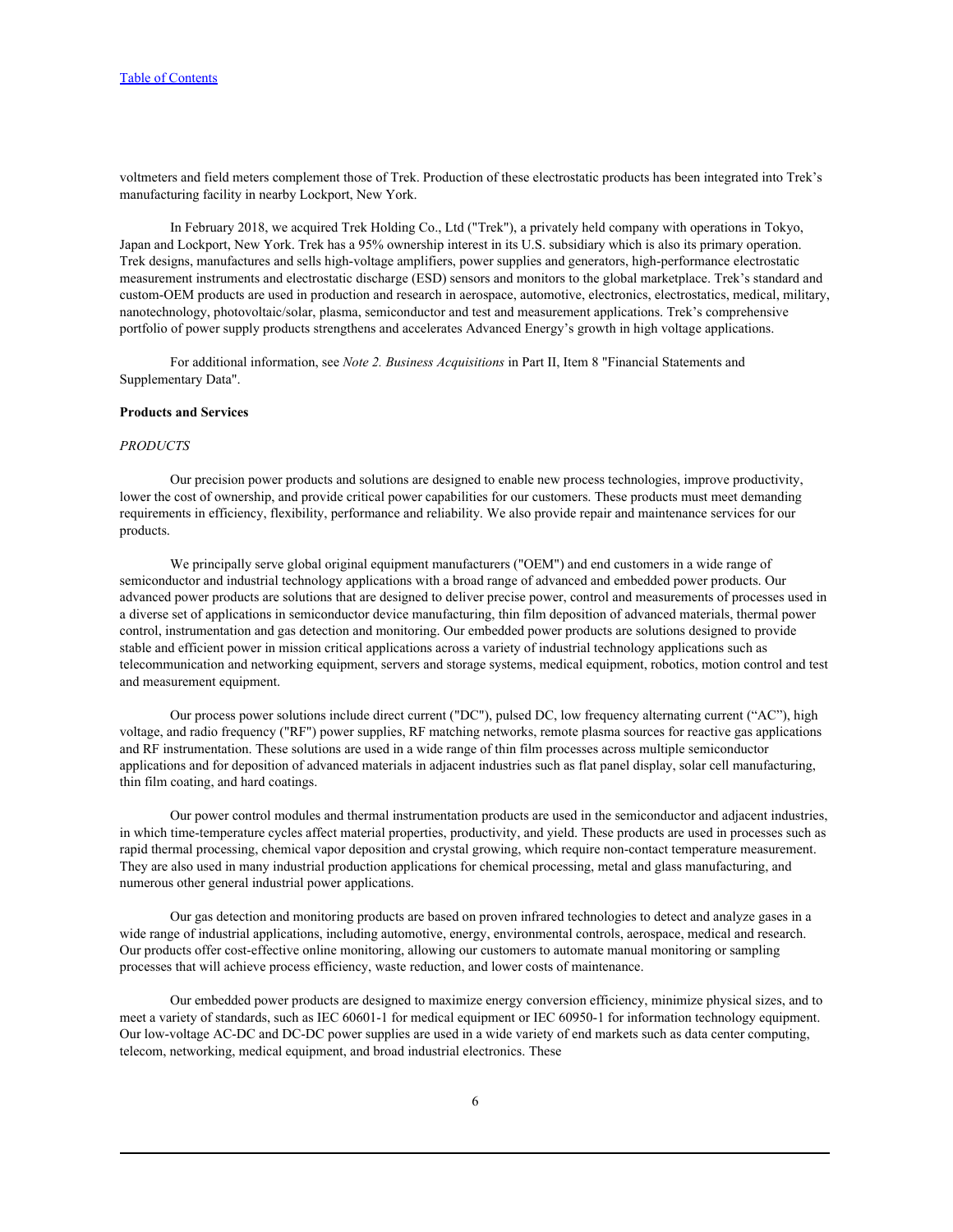products feature industry-leading efficiency and density, to maximize performance, lower energy costs, and minimize the form factor. These products target applications where energy usage is high, such as data centers, but also applications that require a highly reliable and rugged design for use in demanding climate conditions, such as a wireless cellular tower.

Our high and lower voltage DC-DC products are designed to meet the demanding requirements of OEMs worldwide. Our DC-DC solutions and custom-built power conversion products offer high and low voltage topology, providing wide input and output operating ranges while retaining excellent stability and efficiencies ranging from benchtop and rackmount systems to micro-size printed circuit board mount modules. The high voltage DC-DC products target applications including semiconductor wafer processing and metrology, electrostatic clamping of substrates, scientific instrumentation, mass spectrometry, and analytical x-ray systems for industrial and analytical applications. The low voltage DC-DC board mounted solutions are designed for a wide range of industrial applications such as healthcare, telecommunications, test and measurement, instrumentation, industrial equipment and distributed power in server and storage systems.

Our big data analytics solution transforms the data acquired from our power delivery systems into useable insights, through a combination of enhanced data sets and advanced analytics. These capabilities allow our customers to maximize performance, reduce costs and improve yield in their manufacturing processes.

#### *GLOBAL SUPPORT*

Our global support services group offers in-warranty and out-of-warranty repair services in the regions in which we operate, providing us with revenue opportunities from repair, upgrades and retrofit offerings to our installed base. Our customers continue to pursue low cost of ownership of their capital equipment and are increasingly sensitive to the significant costs of system downtime. They expect suppliers to offer comprehensive local repair service and customer support. In addition to product repairs our customers look for upgrade and retrofit offerings to extend the useable life of their capital equipment for additional technology generations. To meet these market requirements, we maintain a worldwide support organization comprising both direct and indirect activities through partnership with local distributors primarily in the United States ("U.S."), the People's Republic of China ("PRC"), Japan, South Korea, Taiwan, Israel, Germany, and United Kingdom.

As of December 31, 2015, we discontinued the production, engineering, and sales of our solar inverter product line representing a strategic shift in our business. As such, all inverter revenues, costs, assets and liabilities are reported in Discontinued Operations for all periods presented herein and we currently report as a single unit. However, extended warranties historically sold and reflected as "Deferred Revenue" on our Consolidated Balance Sheets, represent future revenue and service costs to be incurred by our global services group and are reflected as continuing operations for historical periods and future periods. In May of 2019, we divested the US central inverter repair and support business to Bold Renewables. See *Note 4. Disposed and Discontinued Operations* in Part II, Item 8 "Financial Statements and Supplementary Data."

#### **Markets**

Our products compete in markets for high tech applications using capital equipment. The majority of our markets are not generally subject to significant seasonality; however, these markets are cyclical due to sudden changes in customers' manufacturing capacity requirements and spending, which depend in part on capacity utilization, demand for customers' products, inventory levels relative to demand, government incentives and subsidies, and access to affordable capital. Other factors, such as global economic and market conditions and technological advances in the applications we serve can also have an impact on our financial results, both positively and negatively. For more information related to the markets in which we compete and the current environment in those markets, see *Business Environment and Trends* in Part II, Item 7 "Management's Discussion and Analysis of Financial Condition and Results of Operations."

#### 7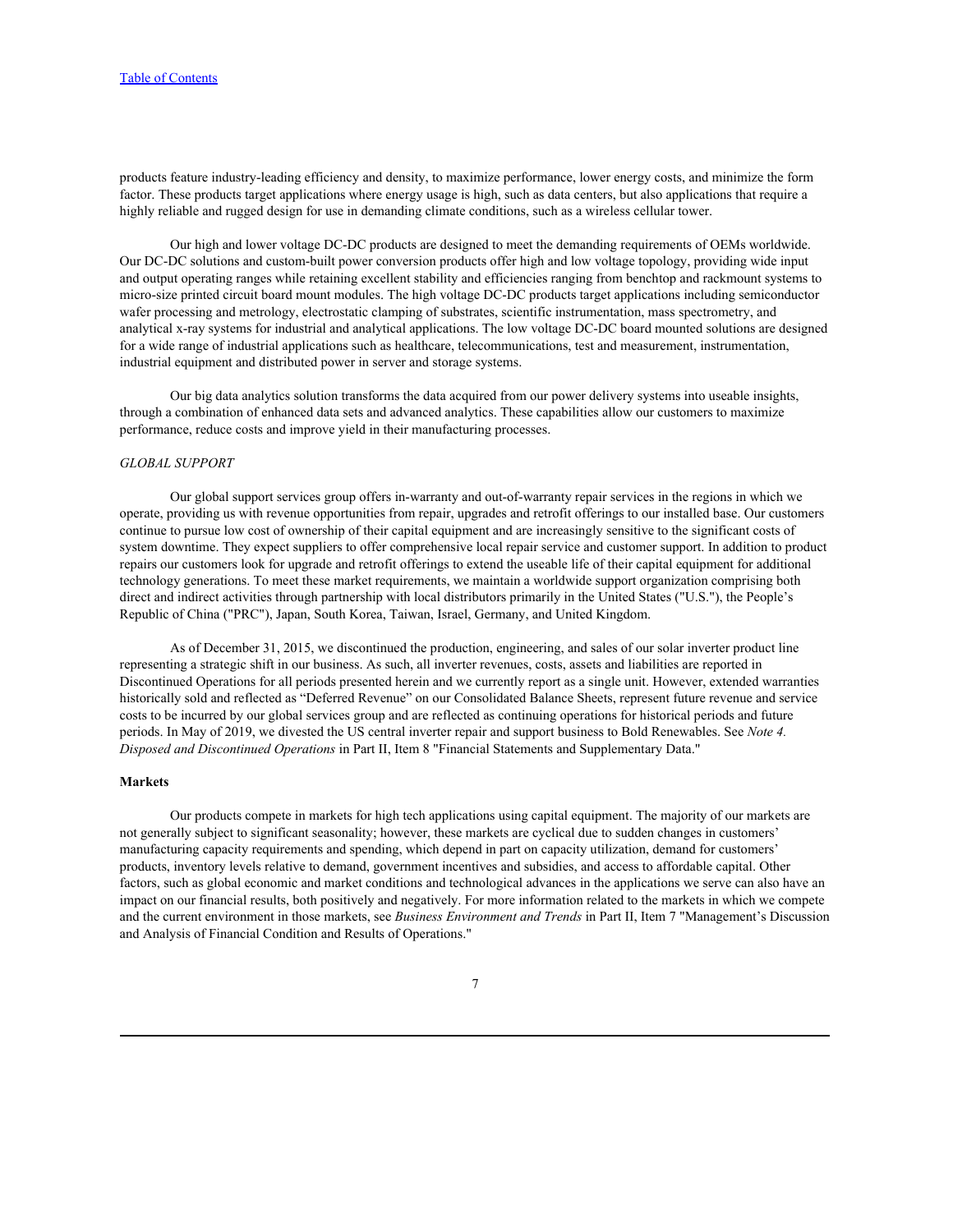## *SEMICONDUCTOR EQUIPMENT MARKET*

Customers in the semiconductor capital equipment market incorporate our products into equipment that make integrated circuits. Our process power conversion products and systems provide the energy to enable thin film plasma-based processes, such as dry etch, strip, chemical and physical deposition. Precise control over the energy delivered to plasma-based processes enables the production of integrated circuits with reduced feature sizes and increased speed and performance. Our high voltage products are used in applications such as ion implant, wafer inspection and metrology, electrostatic measurement, and electrostatic clamping of the wafers. Our thermal instrumentation products measure the temperature of the processed substrate or the process chamber. Our power control modules are used in thermal processing applications and for epitaxial growth of photonics or microelectronic devices. Our remote plasma sources deliver ionized gases for reactive chemical processes used in cleaning, surface treatment, and gas abatement. Our low voltage power products deliver stable, clean, and reliable power and are used in semiconductor Automatic Test Equipment (ATE), wafer processing equipment, back-end assembly equipment, and auxiliary equipment such as wafer handling equipment. Our strategy in the semiconductor market is to expand our content of power related products and grow share.

## *INDUSTRIAL & MEDICAL MARKETS*

Customers in the Industrial & Medical markets incorporate our advanced power, embedded power and measurement products into a wide variety of equipment used in applications such as advanced material fabrication, medical devices, analytical instrumentation, test and measurement equipment, robotics, motor drives and connected light-emitting diodes.

OEM customers design equipment utilizing our process power technologies in a variety of industrial applications including glass coating, glass manufacturing, flat panel displays, photovoltaics solar cell manufacturing, and similar thin film manufacturing, including data storage, and decorative, hard and optical coatings. These applications employ similar technologies to those used in the semiconductor market to deposit films on non-semiconductor substrates. Our strategy around these applications is to leverage our thin film deposition technologies into an expanded set of new materials and applications in adjacent markets.

We serve Industrial & Medical markets with mission-critical power components that deliver high reliability, precise, low noise or differentiated power to the equipment they serve. Examples of products sold into Industrial & Medical markets include high voltage products for analytical instrumentation, and medical equipment, low voltage power supplies used in applications for medical devices, test and measurement, medical lasers, scientific instrumentation and industrial equipment, and power control modules and thermal instrumentation products for material fabrication, processing and treatment. Our gas monitoring products serve multiple applications in the energy market, air quality monitoring and automobile emission monitoring and testing. Our strategy in the Industrial & Medical markets is to grow and expand our addressable market both organically through our global distribution channels and through acquisitions of products and technologies that are complimentary and adjacent to our core power conversion applications.

#### *DATA CENTER COMPUTING MARKETS*

As a result of the acquisition of Artesyn in September 2019, we entered the Data Center Computing market with industry-leading products and low-voltage power conversion technologies. We sell to many data center server and storage manufacturers, original design manufacturers of server and storage systems and cloud service providers or hyperscalers, who are designing and deploying their own data center server and storage equipment. Our power systems, power shelves, AC-DC and DC-DC power conversion products feature industry-leading performance and are used in a variety of computing applications such as server rack power, back-up power and CPRS server power supply, including a wide range of standard and custom power solutions used in data center racks, server and storage systems. We offer our customers industry-leading technology with a strong reputation and deep customer relationships. Our strategy in data center computing is to penetrate the growing hyperscale market and leverage our leading capabilities in power density and efficiency to grow share in the broader data center market.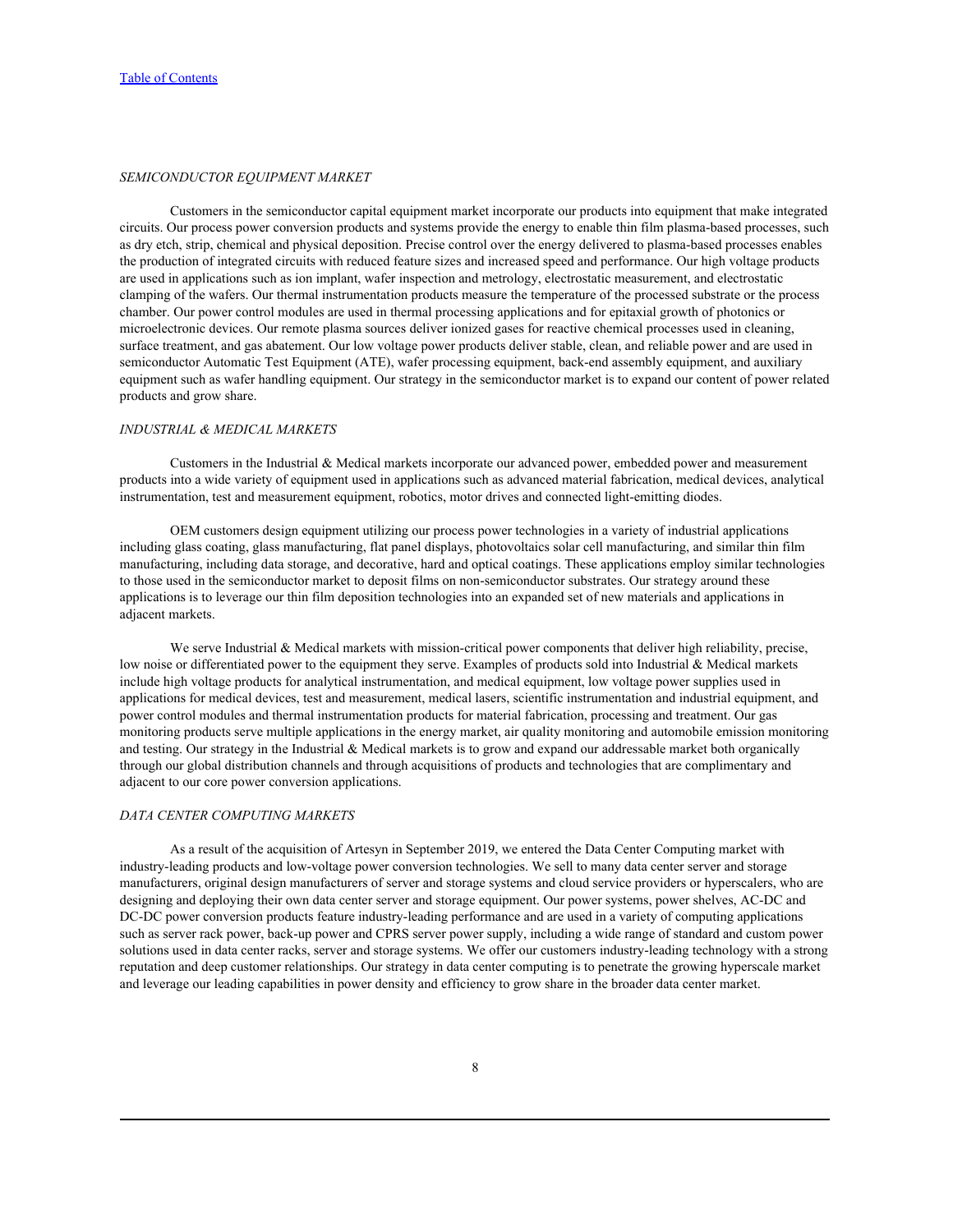## *TELECOM & NETWORKING MARKETS*

The acquisition of Artesyn in September 2019 brought us a portfolio of products and technologies that are used across the Telecommunications & Networking markets. Our customers include many leading vendors and original design manufacturers of wireless and wireline infrastructure equipment, telecommunication equipment and computer networking. Our products serving telecom and networking applications are differentiated by their rugged design and high reliability, even in harsh outdoor environments. Our wide range of AC-DC power supplies/rectifiers and DC-DC conversion modules are used by leading developers of telecom systems across fixed, mobile and converged network applications. Our products are designed into many wireless infrastructure applications such as remote radio head, RF power amplifier in base stations and multi-access edge computing equipment. In networking, our products are designed into many core and edge networking systems, including gateways, application servers, switches, routers and wireless networking. Our strategy in Telecom & Networking is to target growing applications related to 5G investments, create new designs in next generation computer networking equipment, and leverage our customer relationships and differentiated capability in rugged design to grow market share.

#### **Customers**

Our products are sold worldwide to OEMs, integrators, distributors and directly to end users. Our ten largest customers accounted for approximately 57.3% of our sales in 2019, 62.5% of our sales in 2018, and 70.4% of our sales in 2017. We expect that the sale of products to our largest customers will continue to account for a significant percentage of our sales for the foreseeable future.

Applied Materials Inc., our largest customer, accounted for 20.9% of our sales in 2019, 35.9% of our sales in 2018, and 33.5% of our sales in 2017. Lam Research Corp. accounted for 11.2% of our sales in 2019, 15.2% of our sales in 2018, and 23.1% of our sales in 2017. No other customer accounted for greater than 10% of our sales in 2019, 2018, or 2017. The loss of Applied Materials, Inc. or Lam Research Corp. as a customer could have a material adverse effect on our results of operations.

## **Backlog**

Our backlog was approximately \$258.9 million at December 31, 2019, a 246.6% increase from \$74.7 million at December 31, 2018. Backlog increased primarily due to the Artesyn acquisition, which added new backlog in the Data Center Computing and Telecom & Networking markets and incremental backlog in Industrial & Medical, as well as strengthening demand for semiconductor equipment late in the fiscal year. For more information related to our expectations for the markets we serve, see *Business Environment and Trends* in Item 7 "Management's Discussion and Analysis of Financial Condition and Results of Operations." Backlog orders are firm orders scheduled to be filled and shipped in the next 12 months.

Backlog orders are not necessarily an indicator of future sales levels because of variations in lead times and customer production demand pull systems, which are not reflected in orders or backlog. Customers may delay delivery of products or cancel orders prior to shipment, subject to possible cancellation penalties. Delays in delivery schedules and/or customer changes to backlog orders during any particular period could cause a decrease in sales and have a material adverse effect on our business and results of operations.

#### **Marketing, Sales and Distribution**

We sell our products through direct and indirect sales channels in North America, Europe and Asia. Our sales operations are primarily located in the United States, the PRC, the United Kingdom, Germany, Israel, Japan, South Korea, India, Singapore, Philippines, Hong Kong, Ireland and Taiwan. In addition to a direct sales force, we have independent sales representatives, channel partners and distributors that support our selling efforts. We maintain customer service offices at many of the locations listed above, as well as other sites near our customers' locations. We believe that customer service and technical support are important competitive factors and are essential to building and maintaining close, long-term relationships with our customers.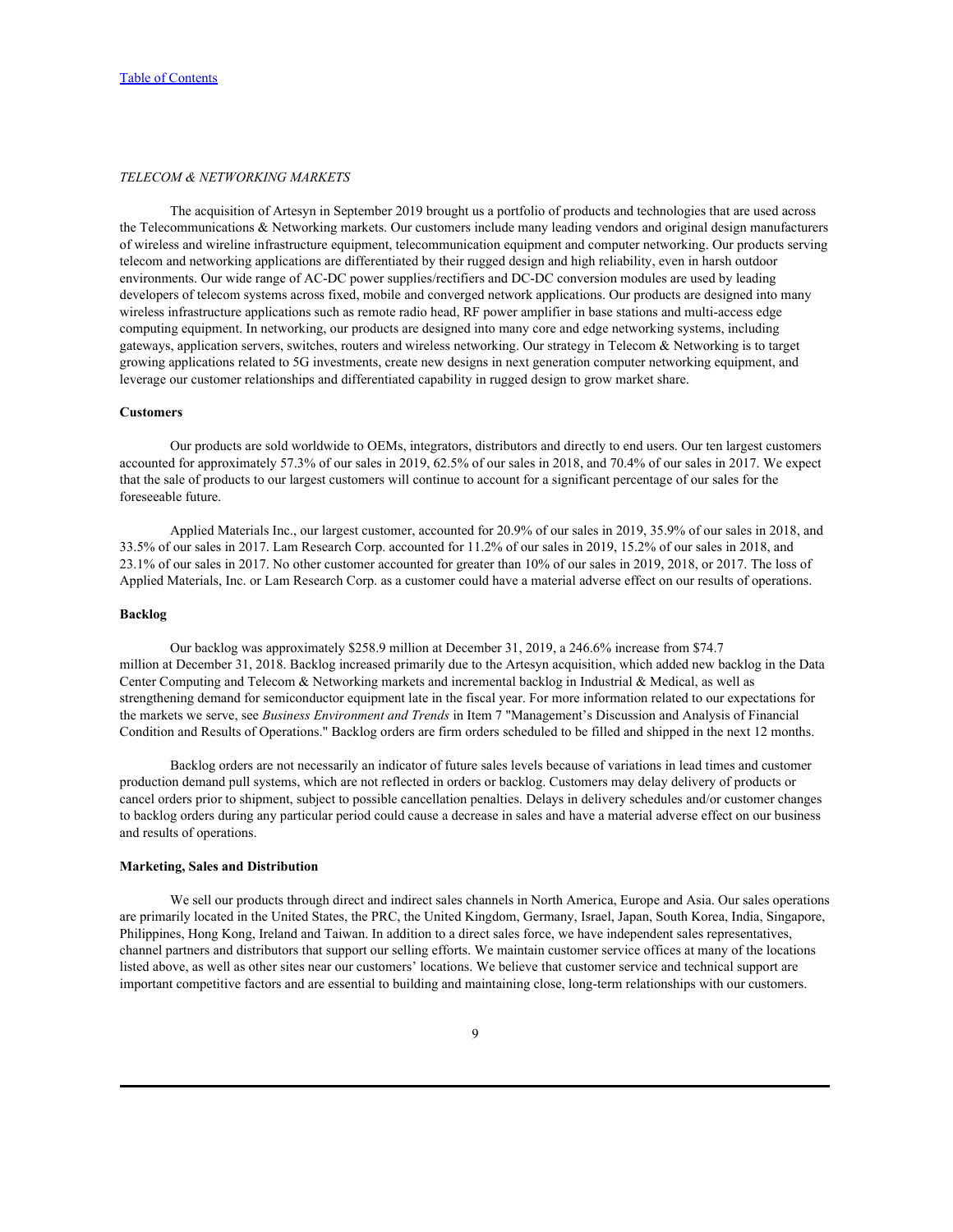The following table presents our sales by geographic region for the years ended December 31, 2019, 2018, and 2017. Sales are attributed to individual countries based on customer location (in thousands).

|               |           |      | <b>Years Ended December 31,</b> |      |                      |                                 |
|---------------|-----------|------|---------------------------------|------|----------------------|---------------------------------|
|               | 2019      |      | 2018                            |      | 2017                 |                                 |
| North America | \$373.634 |      | 47.4 % \$ 372,834               |      | 51.8 % \$ 377,347    | 56.2 %                          |
| Asia          | 295,155   | 37.4 | 250,574                         | 34.9 | 221,690              | 33.1                            |
| Europe        | 119,427   | 15.1 | 94,793                          | 13.2 | 71,796               | 10.7                            |
| Other         | 732       | 0.1  | 691                             | 0.1  |                      | $\hspace{0.1mm}-\hspace{0.1mm}$ |
| Total         | 788,948   |      | $100.0\%$ \$ 718,892            |      | $100.0\%$ \$ 671,012 | $100.0 \%$                      |

Total sales to all countries outside of the U.S. totaled \$467.1 million, \$348.1 million, and \$295.1 million in the years ended December 31, 2019, 2018, and 2017, respectively.

See Item 1A "Risk Factors" for a discussion of certain risks related to our foreign operations.

#### **Manufacturing**

The manufacturing of our products is primarily performed in major sites in the PRC and the Philippines. We have begun pilot production and expect to open an additional major manufacturing site in Penang, Malaysia in 2020. In addition, we perform limited specialty manufacturing for some of our products in the United States of America, United Kingdom, Germany and Denmark. Manufacturing in these locations, primarily the PRC, exposes us to risks, such as exchange controls and currency restrictions, changes in local economic conditions, changes in laws and regulations, government actions, political conditions, and other regional risks including natural disasters and health risks, and an inability to meet customer demands if one of our facilities becomes impaired.

Manufacturing requires raw materials, including a wide variety of mechanical and electrical components, to be manufactured to our specifications. We use numerous companies, including contract manufacturers, to supply parts for the manufacture and support of our products. Although we make reasonable efforts to assure that parts are available from multiple qualified suppliers, some key parts may be obtained from a sole supplier or a limited group of suppliers. We seek to reduce costs and to lower the risks of production and service interruptions, as well as shortages of key parts by:

- selecting and qualifying alternate suppliers for key parts using rigorous technical and commercial evaluation of suppliers' products and business processes including testing their components' performance, quality, and reliability on our power conversion product at our customers' and their customers' processes. The qualification process for our process power products, particularly as it pertains to semiconductor customers, follows semiconductor industry standard practices, such as "copy exact";
- monitoring the financial condition and overall performance of key suppliers;
- maintaining appropriate inventories of key parts, including making last time purchases of key parts when notified by suppliers that they are ending the supply of those parts;
- qualifying new parts on a timely basis and in geographies that reduce costs without degradation in quality;
- locating certain manufacturing operations in areas that are closer to suppliers and customers; and
- competitively sourcing parts through electronic bidding tools to ensure the lowest total cost is achieved for the parts needed in our products.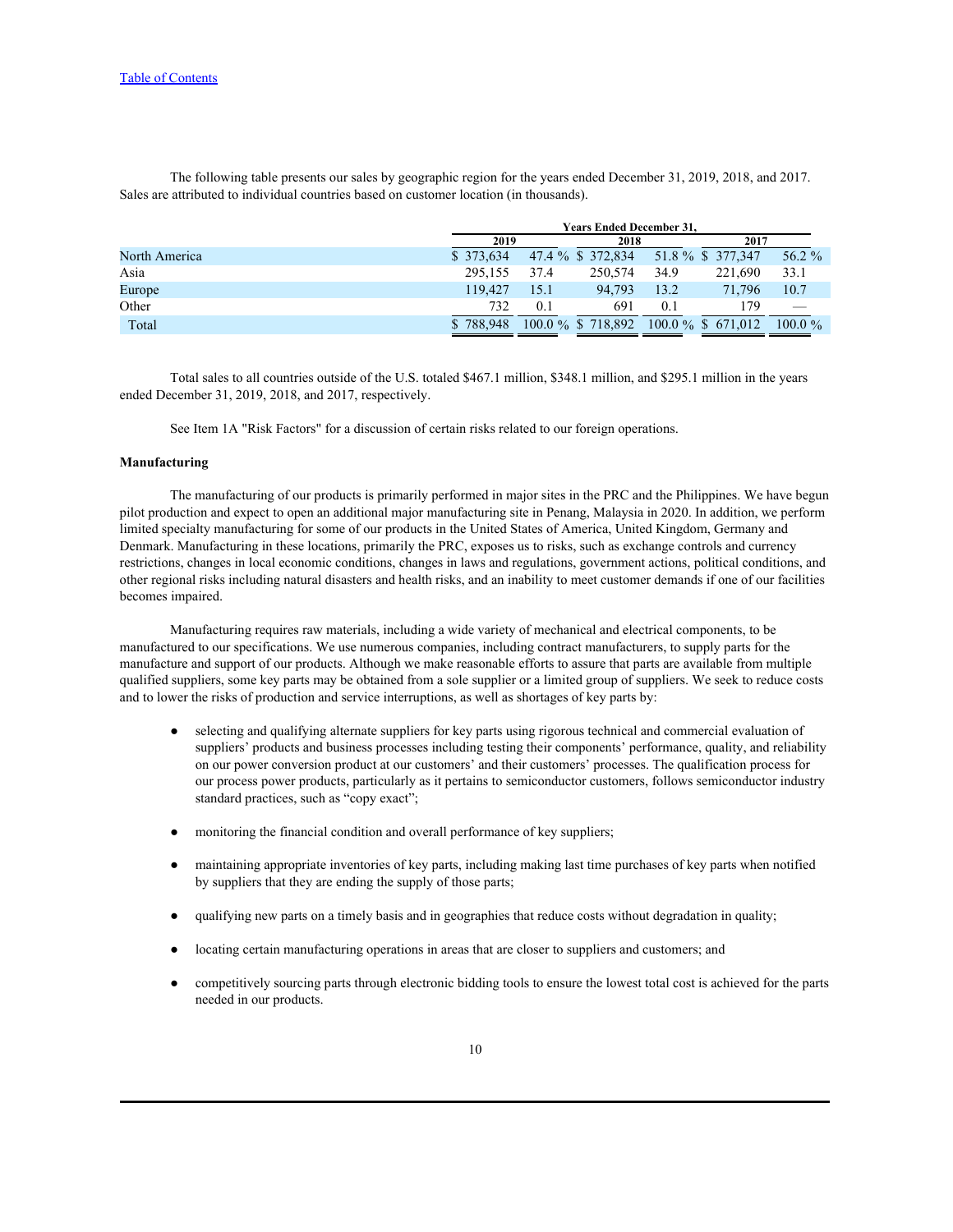#### **Intellectual Property**

We seek patent protection for inventions governing new products or technologies as part of our ongoing research and development. We currently hold 273 United States patents and 341 foreign issued patents, and have 119 patent applications pending in the United States, Europe and Asia. A substantial majority of our patents are related to our process power products and solutions business. Generally, our efforts to obtain international patents have been concentrated in the industrialized countries within Europe and Asia because there are other manufacturers and developers of power conversion and control systems in those countries, as well as customers for those systems for which our intellectual property applies.

Litigation may, from time to time, be necessary to enforce patents issued to us, to protect trade secrets or know-how owned by us, to defend us against claimed infringement of the rights of others, or to determine the scope and validity of the proprietary rights of others. See "*We are highly dependent on our intellectual property"* in Item 1A "Risk Factors."

## **Competition**

The markets we serve are highly competitive and characterized by rapid technological development and changing customer requirements. We face a wide variety of competitors and no single company dominates any of our markets. Significant competitive factors in our markets include product performance, compatibility with adjacent products, price, quality, reliability, and level of customer service and support.

We encounter substantial competition from foreign and domestic companies for each of our product lines. Our list of competitors has increased over the past year due to the acquisition of Artesyn's Embedded Power business, which competes in different markets and against different competitors. Some of our competitors have greater financial and other resources than we do. In some cases, competitors are smaller than we are, but are well established in specific product niches. Adtec Plasma Tech. Co., Ltd., COMET Holding AG., Daihen Corp., Kyosan Electric Mfg. Co., Ltd., MKS Instruments, Inc., New Power Plasma Co., Ltd. and TRUMPF Hüttinger GmbH + Co. KG. are primary competitors to our power conversion products for semiconductor and thin film processing. Competitors to our low voltage AC-DC and DC-DC embedded power conversion offerings include, but are not limited to ABB Ltd., Acbel Polytech Inc., Cosel Co., Ltd., Delta Electronics, Inc., Flex Ltd., Lite-On Technology Corp., Murata Manufacturing, MEAN WELL Enterprises, TDK-Lambda Americas Inc. and XP Power Ltd. In high voltage DC-DC, our competitors include, but are not limited to Crane Co., Matsusada Precision, Inc., and Spellman High Voltage Electronics Corp. CD Automation, Control Concepts Inc., Eurotherm and Spang Power Electronics offer products that compete with our power control modules. BASF SE., Fluke Corp., LayTec AG. and Photon Control Inc. offer products that compete with our thermal measurement and instrumentation products. Honeywell International, Inc., Morgan Schaffer Ltd., Qualitrol Corp. and Williamson Corp. offer products that compete with our gas detection and monitoring products.

In addition, a focus on local content is causing new competitors to emerge around the world, with strong support from local governments, industry leaders, and investors. Our ability to continue to compete successfully in these markets depends on our ability to make timely introduction of new products and enhancements to existing products, to localize these development and production activities in key world regions close to our customers, and to produce high quality products. We expect our competitors will continue to improve the design and performance of their products and introduce new products with competitive performance characteristics. We believe that we compete effectively with respect to these factors, although we cannot assure that we will be able to compete effectively in the future.

## **Research and Development**

The market for our products is characterized by ongoing technological changes and evolving customer requirements. We believe that continued and timely development of new highly-differentiated products and enhancements to existing products to support end user and OEM requirements is necessary for us to maintain a competitive position in the markets we serve. Accordingly, we continue to devote a significant portion of our personnel and financial resources to research and development projects and seek to maintain close relationships with our key customers and other industry leaders in order to remain responsive to their product requirements now and in the future.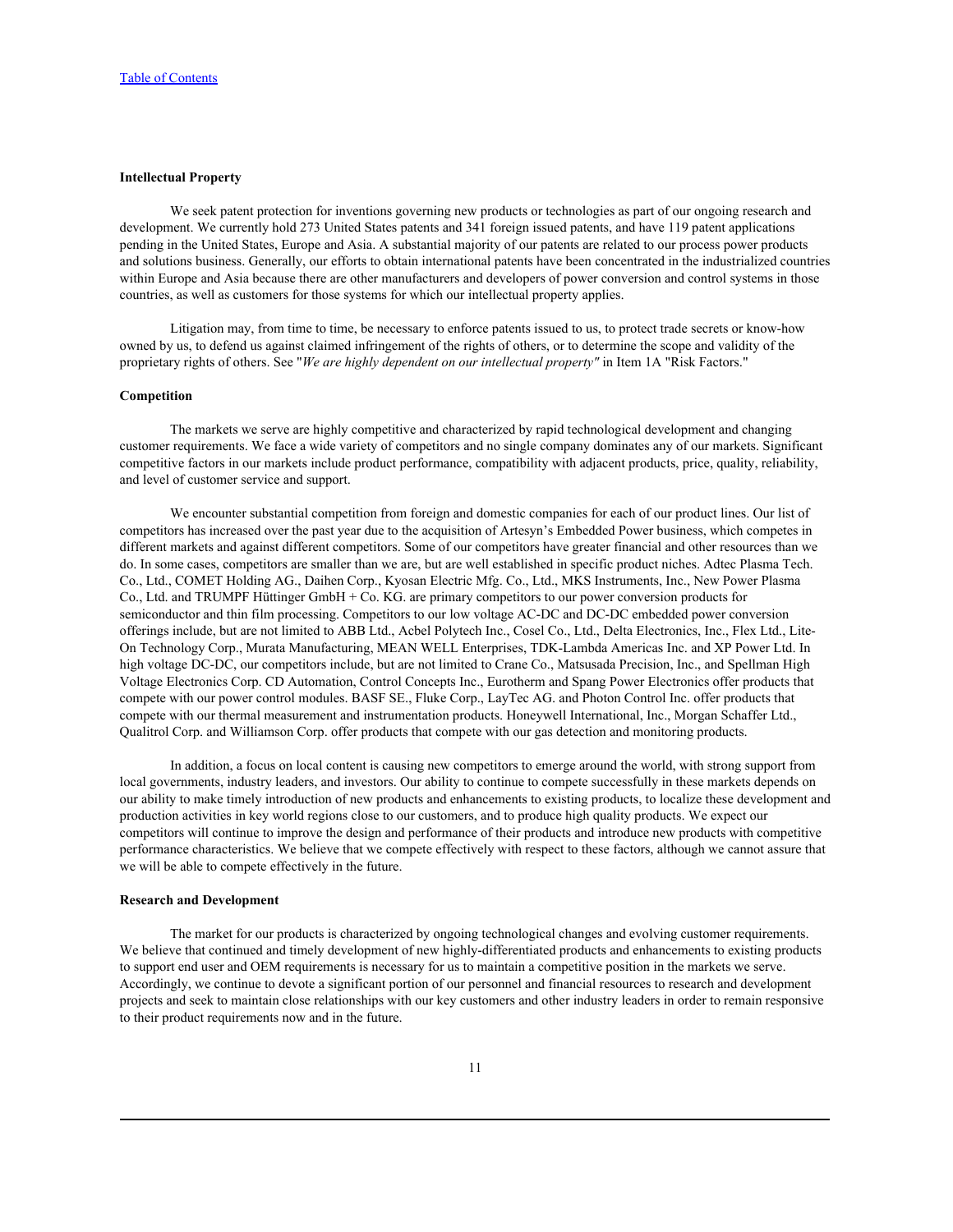Research and development expenses were \$101.5 million in 2019, \$76.0 million in 2018, and \$58.0 million in 2017, representing 12.9% of our sales in 2019, 10.6% of our sales in 2018, and 8.6% of our sales in 2017.

#### **Employees**

As of December 31, 2019, we had a total of 10,917 employees. Our employees are not represented by unions, except for statutory organization rights applicable to our employees in the PRC and Germany. We believe that our continued success depends, in part, on our ability to attract and retain qualified personnel. We consider our relations with our employees to be good.

#### **Environmental Matters**

We are subject to federal, state, and local environmental laws and regulations, as well as the environmental laws and regulations of the foreign federal and local jurisdictions in which we have manufacturing and service facilities. We believe we are in material compliance with all such laws and regulations.

Compliance with federal, state, and local laws and regulations has not had, and is not expected to have, an adverse effect on our capital expenditures, competitive position, financial condition, or results of operations.

#### **Available Information**

Our website address is *www.advancedenergy.com*. We make available, free of charge on our website, our Annual Report on Form 10-K, quarterly reports on Form 10-Q, current reports on Form 8-K, and all amendments to these reports as soon as reasonably practicable after filing such reports with, or furnishing them to, the Securities and Exchange Commission ("SEC"). Such reports are also available at *www.sec.gov*. Information contained on our website is not incorporated by reference in, or otherwise part of, this Annual Report on Form 10-K nor any of our other filings with the SEC.

## <span id="page-11-0"></span>**ITEM 1A. RISK FACTORS**

Our business, financial condition, operating results and cash flows can be impacted by a number of factors, including, but not limited to, those set forth below, any of which could cause our results to be adversely impacted and could result in a decline in the value or loss of an investment in our common stock. Other factors may also exist that we cannot anticipate or that we currently do not consider to be significant based on information that is currently available. These risks and uncertainties have the potential to materially affect our business, financial condition, results of operations, cash flows and future results. Such risks and uncertainties may also impact the accuracy of forward-looking statements included in this Form 10-K and other reports we file with the SEC.

#### *COVID-19 ("Coronavirus") and the Impact on our Business*

As we have grown our locations worldwide, our risk to regional and worldwide viruses and diseases has also grown. For example, the continuing spread in early 2020 of the Coronavirus and related government actions may adversely affect our manufacturing locations in China and worldwide. If the Coronavirus continues on its current path, we may see adverse impact on our ability (a) to manufacture, test, service and ship our products, (b) to get required materials and sub-assemblies to build and service our products and (c) to staff labor and management for manufacturing, research and development, supply chain, service and administrative operations. Further, we may experience adverse impact with our global supply chain partners and transportation service providers. Our customers may also delay orders should our products be included as a subsystem into their systems. The Coronavirus could adversely impact our near-term and long-term revenues, earnings and cash flow and will require expenditures in the short-term to address the current situation in Asia. This situation is developing rapidly, and other impacts may arise that we are not aware of currently. We have created a rapid response team to mitigate risks we are aware of and as they arise.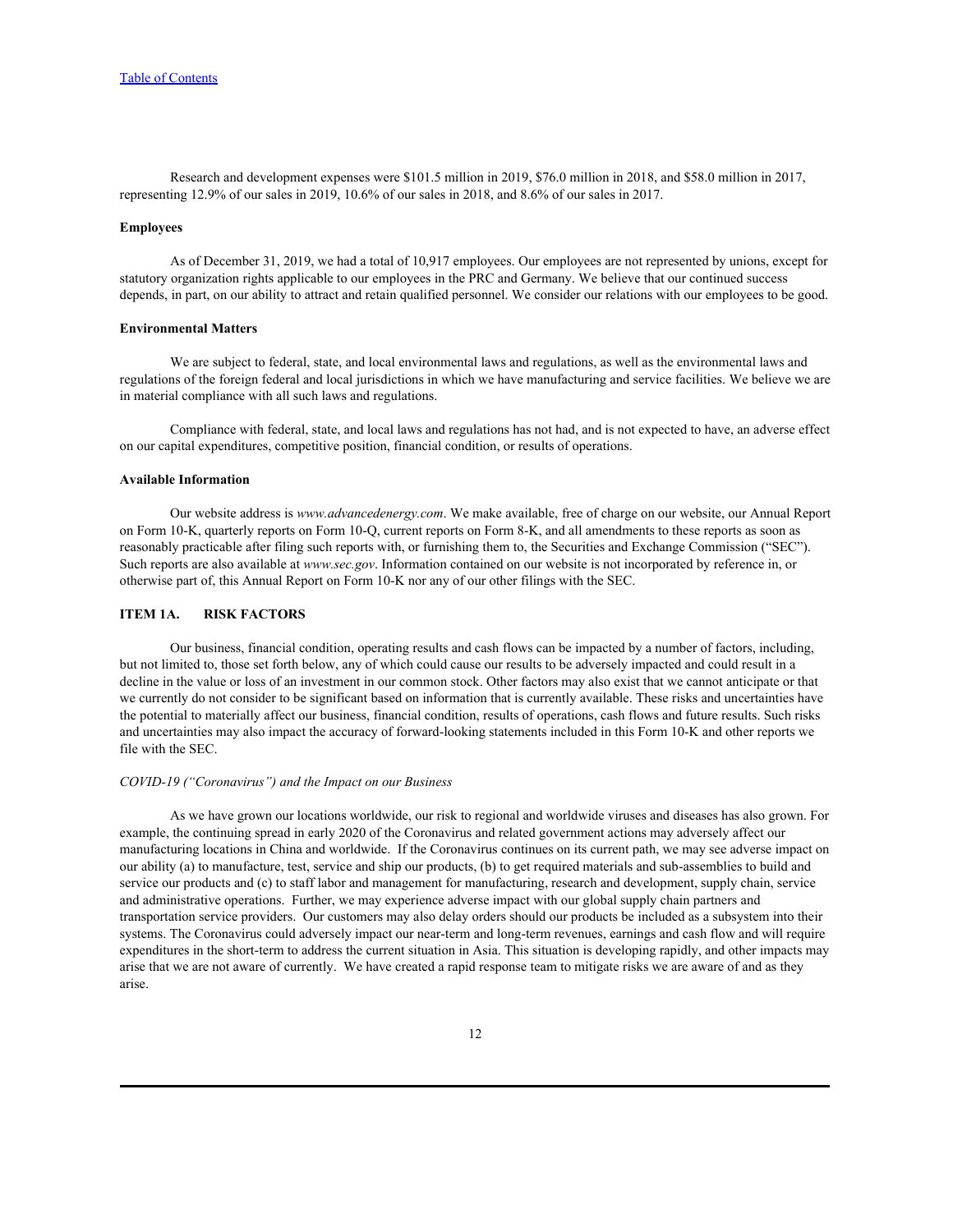*The industries in which we compete are subject to volatile and unpredictable cycles.*

As a supplier to the global semiconductor equipment, telecom  $\&$  networking, data center computing and industrial  $\&$ medical industries, we are subject to business cycles, the timing, length, and volatility of which can be difficult to predict. Certain of these industries historically have been cyclical due to sudden changes in customers' manufacturing capacity requirements and spending, which depend in part on capacity utilization, demand for customers' products, inventory levels relative to demand, and access to affordable capital. These changes have affected the timing and amounts of customers' purchases and investments in technology, and continue to affect our orders, net sales, operating expenses, and net income. In addition, we may not be able to respond adequately or quickly to the declines in demand by reducing our costs. We may be required to record significant reserves for excess and obsolete inventory as demand for our products changes.

To meet rapidly changing demand in each of the industries we serve, we must effectively manage our resources and production capacity. During periods of decreasing demand for our products, we must be able to appropriately align our cost structure with prevailing market conditions, effectively manage our supply chain, and motivate and retain key employees. During periods of increasing demand, we must have enough manufacturing capacity and inventory to fulfill customer orders, effectively manage our supply chain, and attract, retain, and motivate a sufficient number of qualified individuals. If we are not able to timely and appropriately adapt to changes in our business environment or to accurately assess where we are positioned within a business cycle, our business, financial condition, or results of operations may be materially and adversely affected. For example, following record levels of demand in the first half of 2018, the semiconductor equipment market experienced a decline, and, as a result, Advanced Energy's revenue from the semiconductor equipment market declined 24.5% during 2019, as compared to 2018. Although the semiconductor equipment market improved during the fourth quarter of 2019, it is unclear at this time if the market will recover to previous levels. In addition, the market may be characterized in the future with more "mini-ramps" rather than sustained growth periods as experienced during 2015-2017. In addition, our Data Center Computing and Telecom Networking markets are characterized by large program investments, which can cause variations in quarterly or annual revenues.

#### *Deterioration of economic conditions could negatively impact our business.*

Our business may be adversely affected by changes in national or global economic conditions, including inflation, interest rates, availability of capital markets, consumer spending rates, energy availability and costs (including fuel surcharges) and the effects of government initiatives to manage economic conditions. Any such changes could adversely affect the demand for our products both in domestic and export markets, or the cost and availability of our needed raw materials and packaging materials, thereby negatively affecting our financial results.

A disruption in credit and other financial markets and deterioration of national and global economic conditions, could, among other things:

- negatively impact global demand for our products, which could result in a reduction of sales, operating income and cash flows;
- make it more difficult or costly for us to obtain financing for our operations or investments or to refinance our debt in the future;
- cause our lenders to depart from prior credit industry practice and make more difficult or expensive the granting of any technical or other waivers under our debt agreements to the extent we may seek them in the future;
- decrease the value of our investments; and impair the financial viability of our insurers.

## *Our long-term success and results of operations depend on our ability to successfully integrate Artesyn's business and operations and realize the anticipated benefits from the acquisition.*

In September 2019, we acquired Artesyn Embedded Technologies, Inc.'s ("Artesyn") Embedded Power business, and we are currently in the early stages of combining Artesyn's Embedded Power business with our business. The acquisition of Artesyn's Embedded Power business has significantly increased our embedded power product offerings, increased our exposure to the industrial and medical, datacenter computing, and telecom networking end markets, and significantly increased the number of employees and facilities. We believe there is minimal product overlap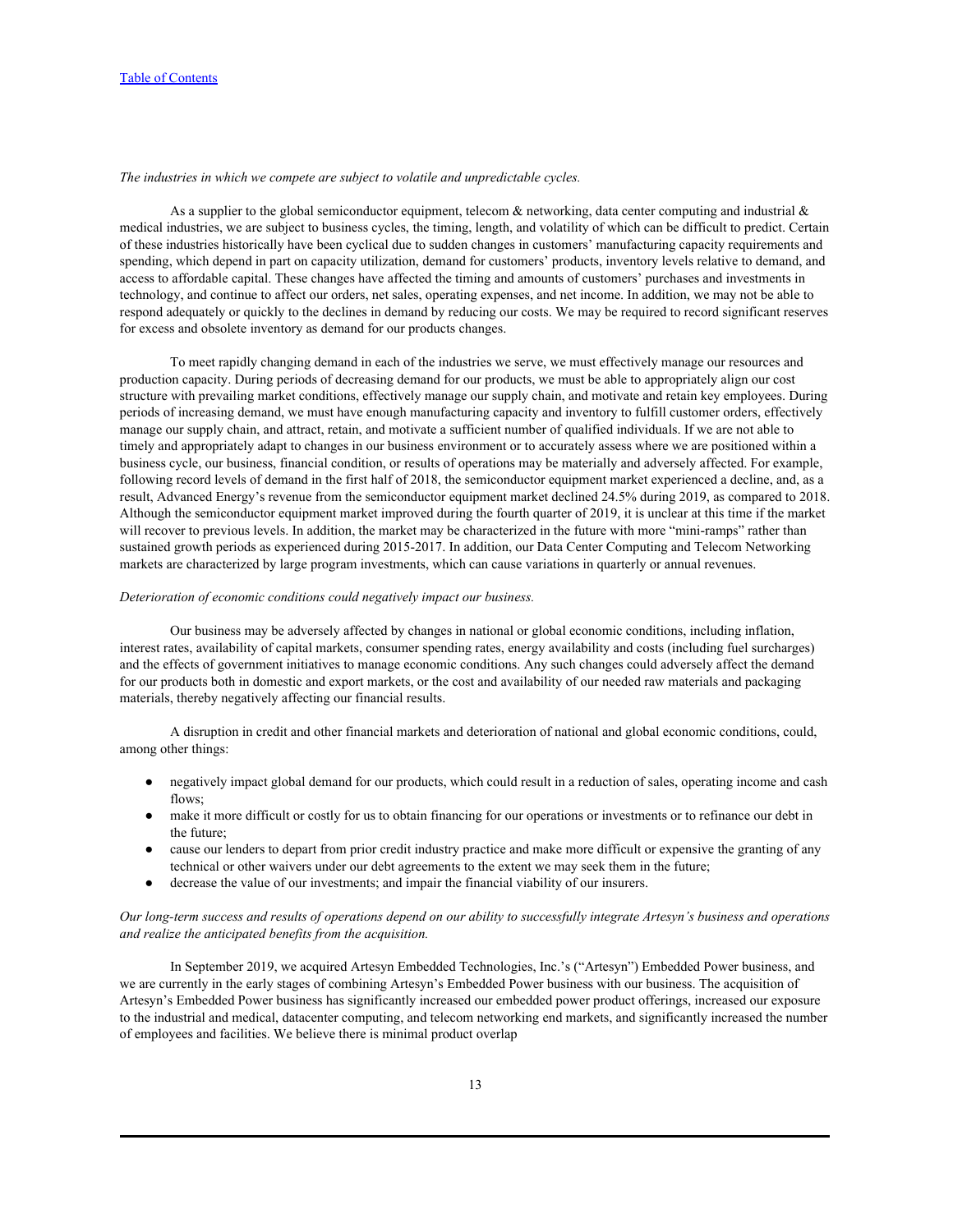between Artesyn's Embedded Power business and our other acquisitions, including the acquisition of Excelsys Technologies in 2017. To realize the anticipated benefits of the acquisition, we must successfully combine our businesses in an efficient and effective manner and realize our synergy and cost-savings targets. Integrating Artesyn's Embedded Power business and operations with ours will require significant management attention, efforts and expenditures, and we may not be able to achieve the integration in an effective, complete, timely or cost-efficient manner.

Potential risks related to our acquisition of Artesyn's Embedded Power business include our ability to:

- maintain and improve Artesyn's financial and operating results while integrating and optimizing our combined sales, marketing, manufacturing and corporate administrative organizations;
- avoid lost revenue due to customer confusion, alienation or misinformation regarding the transaction, and retain and expand Artesyn's customer base with aligning our sales efforts;
- avoid lost revenue resulting from the distraction or confusion of our personnel as a consequence of the acquisition and ongoing integration efforts;
- optimize our combined worldwide manufacturing footprint while utilizing Artesyn's vertically integrated manufacturing model for a broader set of company products;
- realize expected synergies and cost savings across the organization while managing our existing businesses, contracts and relationships;
- successfully eliminate fixed costs previously absorbed by other businesses prior to the transaction;
- recognize and capitalize on anticipated product sales and technology enhancement opportunities presented by our combined businesses;
- expand our financial and management controls and reporting systems and procedures to integrate and manage Artesyn;
- integrate our information technology systems to mitigate cyber-security risks and enable the management and operation of the combined business;
- effectively manage risks related to Artesyn's foreign operations, including foreign currency risk, geographic risks, and local employee related risks;
- integrate Artesyn into our global tax structure and manage the related impact on our current and future tax rates as a result of the acquisition;
- identify and retain key Artesyn personnel and transition their critical knowledge;
- adequately familiarize us with Artesyn's products and technology and certain of its markets and customer base such that we can manage Artesyn's business effectively;
- successfully integrate our respective corporate cultures such that we achieve the benefits of acting as a unified company; and
- meet target deadlines in achieving regulatory compliance.

Other potential risks related to our acquisition of Artesyn's Embedded Power business include:

- the assumption of unknown or contingent liabilities, or other unanticipated events or circumstances; and
- the potential to incur or record significant cash or non-cash charges or write down the carrying value of intangible assets and goodwill obtained in the Artesyn acquisition, which could adversely impact our cash flow or lower our earnings in the period or periods for which we incur such charges or write down such assets.

If we are unable to successfully or timely integrate the operations of Artesyn's Embedded Power business into our business, we may be unable to realize the revenue growth, synergies, cost-savings and other anticipated benefits resulting from the acquisition and our business could be adversely affected. Additionally, we have incurred and will continue to incur transaction-related costs, including legal, regulatory and other costs associated with implementing integration plans, including facilities and systems consolidation costs and employment-related costs. Although we expect that the elimination of duplicative costs, as well as the realization of other efficiencies related to the integration of the businesses, should allow us to offset transaction and integration-related costs over time, this net benefit may not be achieved in the near term, or at all. Further, we may not realize the expected benefits from the acquisition. Artesyn's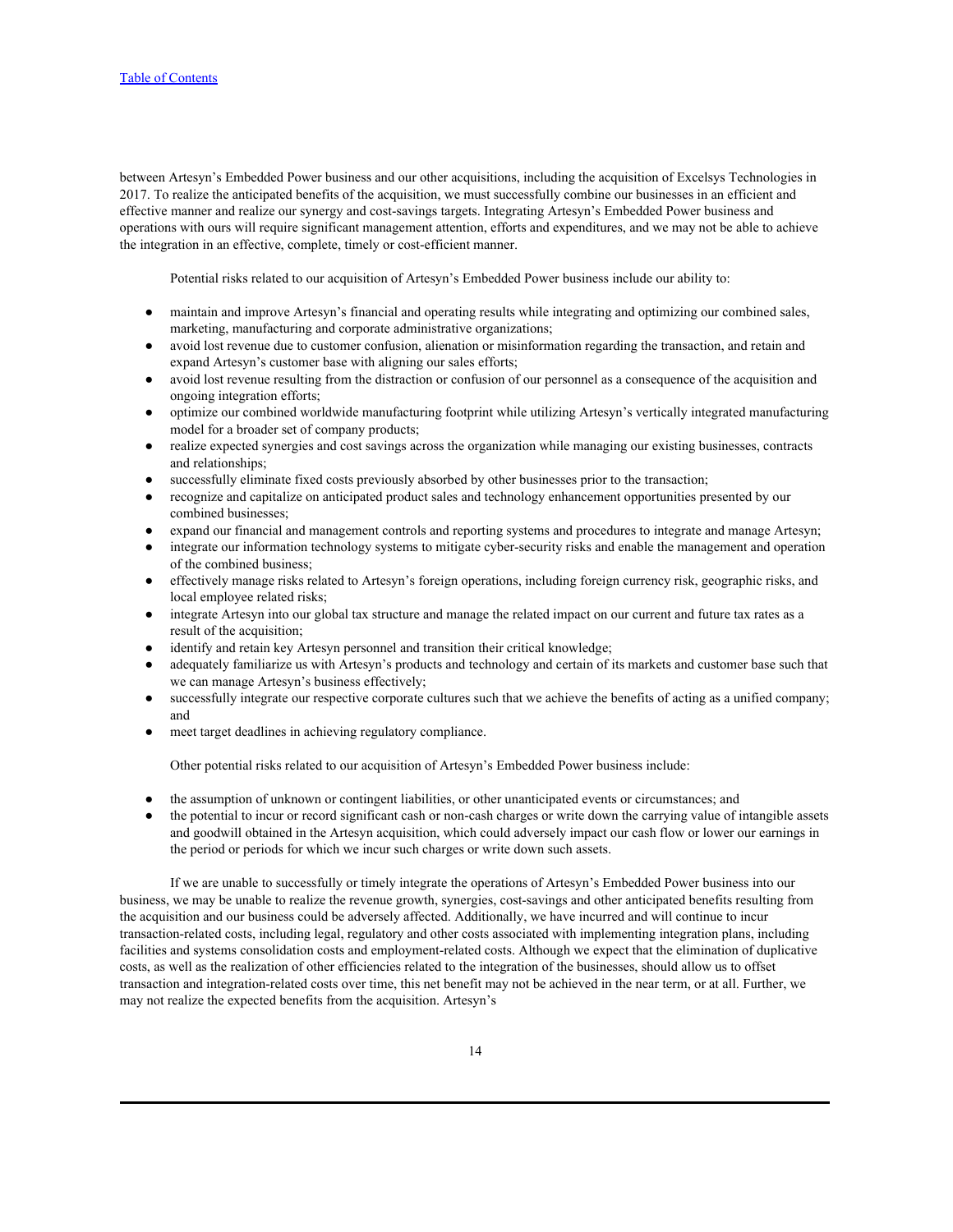Embedded Power business and operations may not achieve the anticipated revenues and operating results. Any of the foregoing risks could materially harm our business, financial condition and results of operations.

*Our debt obligations and the restrictive covenants in the agreements governing our debt could limit our ability to operate our business or pursue our business strategies, could adversely affect our business, financial condition, results of operations, and cash flows, and could significantly reduce stockholder benefits from a change of control event.*

As of December 31, 2019, our total debt was \$341.3 million, excluding unamortized debt issuance costs, of which \$17.5 million was classified as current. We are contractually obligated to make quarterly payments of \$4.4 million, plus accrued interest, with any outstanding balance due in September 2024. Our debt obligations could make us more vulnerable to general adverse economic and industry conditions and could limit our flexibility in planning for, or reacting to, changes in our business and the industries in which we operate, thereby placing us at a disadvantage to our competitors that have less indebtedness.

Our debt obligations impose financial covenants on us and our subsidiaries that require us to maintain a certain leverage ratio. The financial covenants place certain restrictions on our business that may affect our ability to execute our business strategy successfully or take other actions that we believe would be in the best interests of our Company. These restrictions include limitations or restrictions, among other things, on our ability and the ability of our subsidiaries to:

- incur additional indebtedness;
- pay dividends or make distributions on our capital stock or certain other restricted payments or investments;
- make domestic and foreign investments and extend credit;
- engage in transactions with affiliates;
- transfer and sell assets;
- effect a consolidation or merger or sell, transfer, lease, or otherwise dispose of all or substantially all of our assets; and
- create liens on our assets to secure debt.

Our debt obligations contain certain customary events of default. Any breach of the covenants or other event of default could cause a default on our debt obligations, which could restrict our ability to borrow under our revolving credit facility. If there were an event of default under certain provisions of our debt arrangements that was not cured or waived, the holders of the defaulted debt may be able to cause all amounts outstanding with respect to the debt instrument, plus any required settlement costs, to be due and payable immediately. Our assets and cash flow may not be sufficient to fully repay borrowings under our outstanding debt instruments if accelerated upon an event of default. If we are unable to repay, refinance, or restructure our indebtedness as required, or amend the covenants contained in these agreements, the lenders can exercise all rights and remedies available under such outstanding debt instruments or applicable laws or equity. Any of these events could have a material adverse effect on our business, financial condition, results of operations, and cash flows.

## *Significant developments stemming from recent U.S. government actions and proposals concerning tariffs and other economic proposals could have a material adverse effect on us.*

Recent U.S. government actions are imposing greater restrictions and economic disincentives on international trade impacting imports and exports. The U.S. government has adopted changes, and intends to adopt further changes, to trade policy and in some cases, to renegotiate, or potentially terminate, certain existing bilateral or multi-lateral trade agreements. It has initiated the imposition of additional tariffs on certain foreign goods, including steel and aluminum, semiconductor manufacturing equipment and spare parts thereof. Additionally, the government may also propose export rule changes that lower the percentage of permissible U.S. content for certain non-U.S. manufactured goods being sold to companies on the U.S. Entity List, further restrict the sale of foreign-made goods that are based on U.S. technology, and regulate the use of any U.S. origin content in certain manufacturing equipment used to produce goods for certain companies.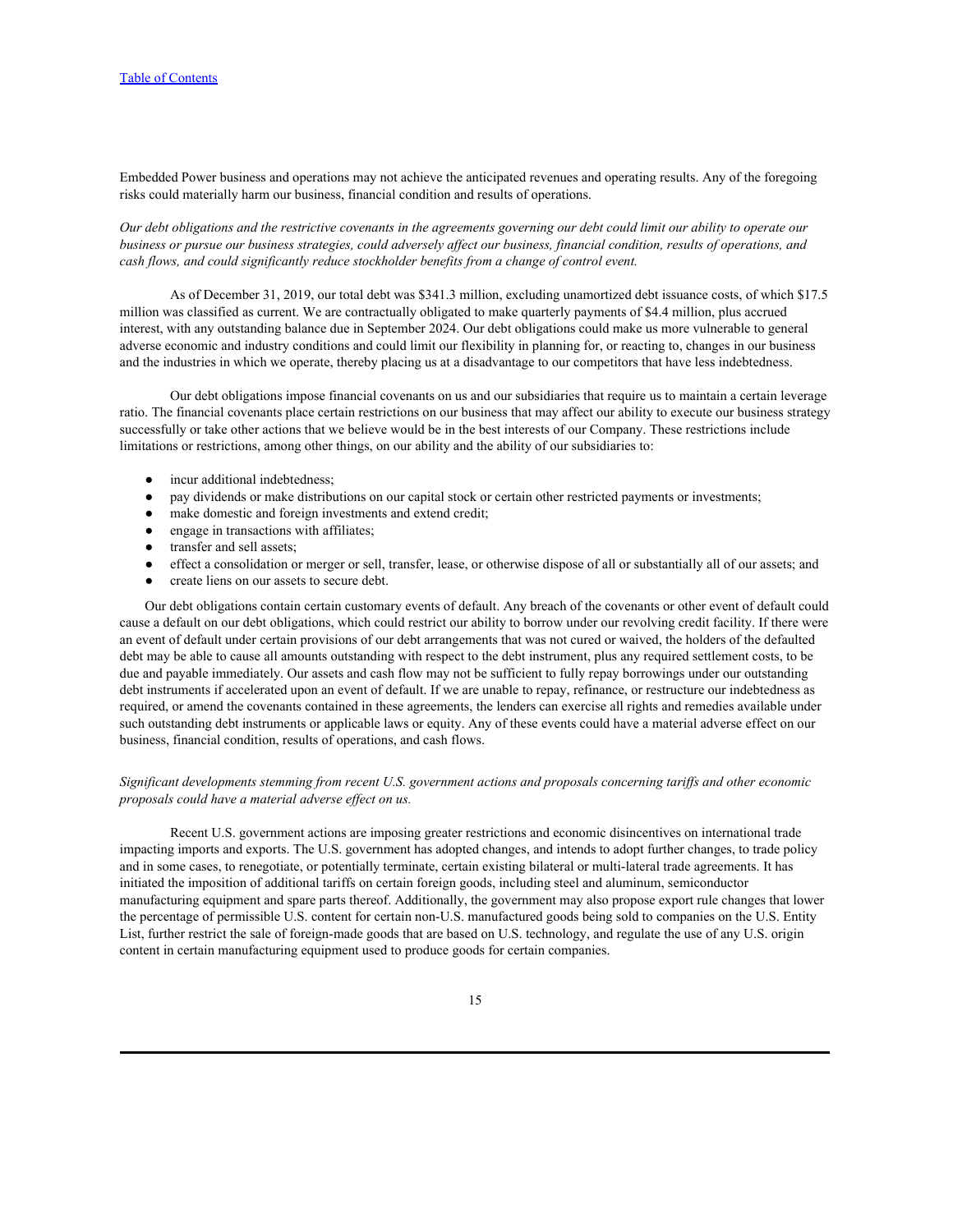Examples of recent actions are tariffs on steel and aluminum product imports announced by the U.S. Department of Commerce in March 2018, the scope of which increased on Feb. 8, 2020, and a 25% tariff on certain products that originate in China announced by the United States Trade Representative ("USTR") in June 2018. The USTR also announced in June and July 2018 two additional supplemental lists of products that are subject to tariffs if the goods imported into the United States originate in China, which would increase the cost of imported products. These supplemental lists issued by the USTR added an additional 25% on certain semiconductor equipment and parts originating in China that are sold by us or used in our business in the United States. In August 2018, the second list was made effective with a 25% tariff and in September 2018 the third list was made effective with a 10% tariff, increasing to 25% in May 2019. A fourth list was proposed by USTR in May 2019 for all remaining items originating in China. A portion of the fourth list ("4a"), was made effective September 1, 2019, with an additional tariff of 15%, reduced to 7.5% on February 14, 2020. The remainder of the fourth list ("4b") was scheduled to have an additional tariff of 15% go into effect on December 15, 2019, however on December 13, 2019, the tariffs for list 4b were suspended after the U.S. announced it would enter into a trade agreement with China (the "Phase 1 Agreement"). The Phase 1 Agreement is expected to have no impact on the tariffs imposed on Company products. Any increase in the cost of importing such goods and parts could decrease our margins, reduce the competitiveness of our products, or inhibit our ability to sell products or purchase necessary parts, which could have a material adverse effect on our business results, results of operations, or financial condition.

The U.S. Department of Commerce is currently considering proposed rules that decrease the amount of U.S. origin content allowed for non-U.S. manufactured products that are sold to companies on the U.S. Entity List, expand the restrictions on the sale of foreign-made goods that are based on U.S. technology or software, and regulate the use of U.S. origin semiconductor manufacturing equipment that produces semiconductor devices for certain companies. At this time, the potential rule changes are not anticipated to impact the Company's sales of non-U.S. products; however, the developments in this area are fast-moving and any unpredicted rule changes could adversely affect our business results, operations or financial condition.

Changes in U.S. trade policy could result in one or more U.S. trading partners adopting responsive trade policy making it more difficult or costly for us to export our products to those countries. As indicated above, these measures could also result in increased costs for goods imported into the U.S. This in turn could require us to increase prices to our customers which may reduce demand, or, if we are unable to increase prices, result in lowering our margin on goods and services sold. To the extent that trade tariffs and other restrictions imposed by the U.S. increase the price of semiconductor equipment and related parts imported into the U.S., the cost of our materials may be adversely affected and the demand from customers for products and services may be diminished, which could adversely affect our revenues and profitability.

We cannot predict future trade policy, the terms of any renegotiated trade agreements or additional imposed tariffs and their impact on our business. The adoption and expansion of trade restrictions, the occurrence of a trade war, or other governmental action related to tariffs or trade agreements or policies has the potential to adversely impact demand for our products, our costs, our customers, our suppliers, and the U.S. economy, which in turn could adversely impact our business, financial condition and results of operations.

Changes in U.S. social, political, regulatory and economic conditions or in laws and policies governing foreign trade, manufacturing, development and investment in the territories and countries where we currently develop and sell products, and any negative sentiments towards the United States as a result of such changes, could adversely affect our business. In addition, negative sentiments towards the United States among non-U.S. customers and among non-U.S. employees or prospective employees could adversely affect sales or hiring and retention, respectively.

## *Our operations in the People's Republic of China are subject to significant political and economic uncertainties over which we have little or no control and we may be unable to alter our business practice in time to avoid reductions in revenues.*

A significant portion of our operations outside the United States are located in the PRC, which exposes us to risks, such as exchange controls and currency restrictions, changes in local economic conditions, changes in customs regulations and tariffs, changes in tax policies, changes in PRC laws and regulations, possible expropriation or other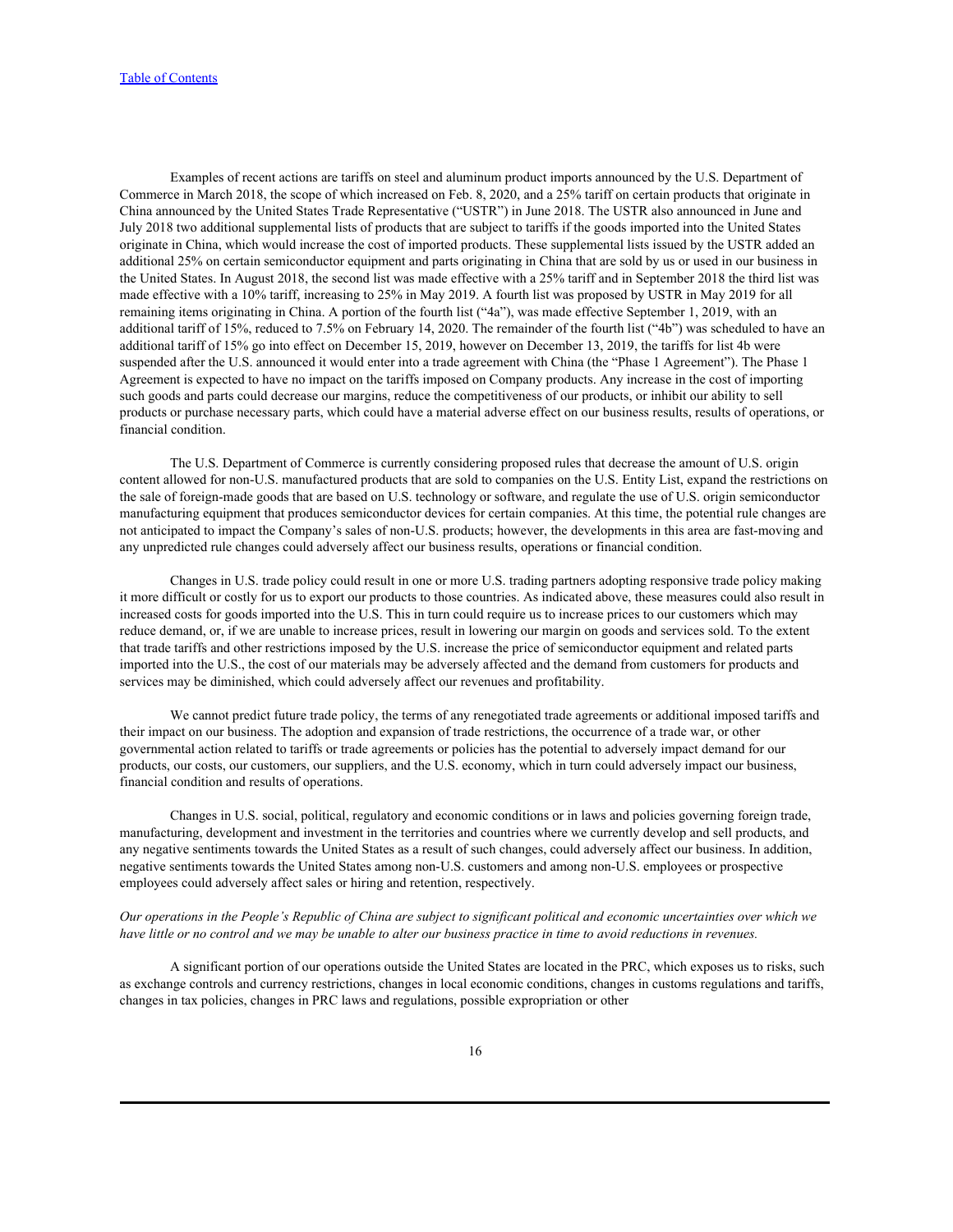PRC government actions, and unsettled political conditions including potential changes in U.S. policy regarding overseas manufacturing. In addition, Artesyn added a significant additional footprint in both facilities and resources in the PRC. These factors may have a material adverse effect on our operations, business, results of operations, and financial condition. See "We are exposed to risks associated with worldwide financial markets and the global economy" risk factor below.

The PRC's economy differs from the economies of most developed countries in many respects, including with respect to the amount of government involvement, level of development, rate of growth, control of foreign exchange and allocation of resources. While the economy of the PRC has experienced significant growth in the past 20 years, growth has been uneven across different regions and amongst various economic sectors of the PRC. The PRC government has implemented various measures to encourage economic development and guide the allocation of resources. Strikes by workers and picketing in front of the factory gates of certain companies in Shenzhen have caused unrest among some workers seeking higher wages, which could impact our manufacturing facility in Shenzhen. While some of the government's measures may benefit the overall economy of the PRC, they may have a negative effect on us. For example, our financial condition and results of operations may be materially and adversely affected by government control over capital investments or changes in tax regulations that are applicable to us as well as work stoppages.

#### *We are subject to risks inherent in international operations.*

Sales to our customers outside the United States were approximately 59.2% and 48.4% of our total sales for the year ended December 31, 2019 and 2018, respectively. The international acquisitions have increased our presence in international locations. Our success producing goods internationally and competing in international markets is subject to our ability to manage various risks and difficulties, including, but not limited to:

- our ability to effectively manage our employees at remote locations who are operating in different business environments from the United States;
- our ability to develop and maintain relationships with suppliers and other local businesses;
- compliance with product safety requirements and standards that are different from those of the United States;
- variations and changes in laws applicable to our operations in different jurisdictions, including enforceability of intellectual property and contract rights;
- trade restrictions, political instability, disruptions in financial markets, and deterioration of economic conditions;
- customs regulations and the import and export of goods (including customs audits in various countries that occur from time to time);
- the ability to provide enough levels of technical support in different locations;
- our ability to obtain business licenses that may be needed in international locations to support expanded operations;
- timely collecting accounts receivable from foreign customers including significant balances in accounts receivable from foreign customers as of December 31, 2019;
- collection of accounts receivable from foreign customers can also be unexpectedly delayed beyond our payment terms if the project itself is delayed and/or government funded. For example, tariffs and slower growth have impacted certain of our Chinese markets which have delayed projects. If these projects are permanently delayed or cancelled it could have a negative impact on our financial results or projections;
- changes in tariffs, taxes, and foreign currency exchange rates; and
- recent protests and rioting in Hong Kong have affected travel in the region and may result in governmental actions that could impact business in the region.

Our profitability and ability to implement our business strategies, maintain market share and compete successfully in international markets will be compromised if we are unable to manage these and other international risks successfully.

17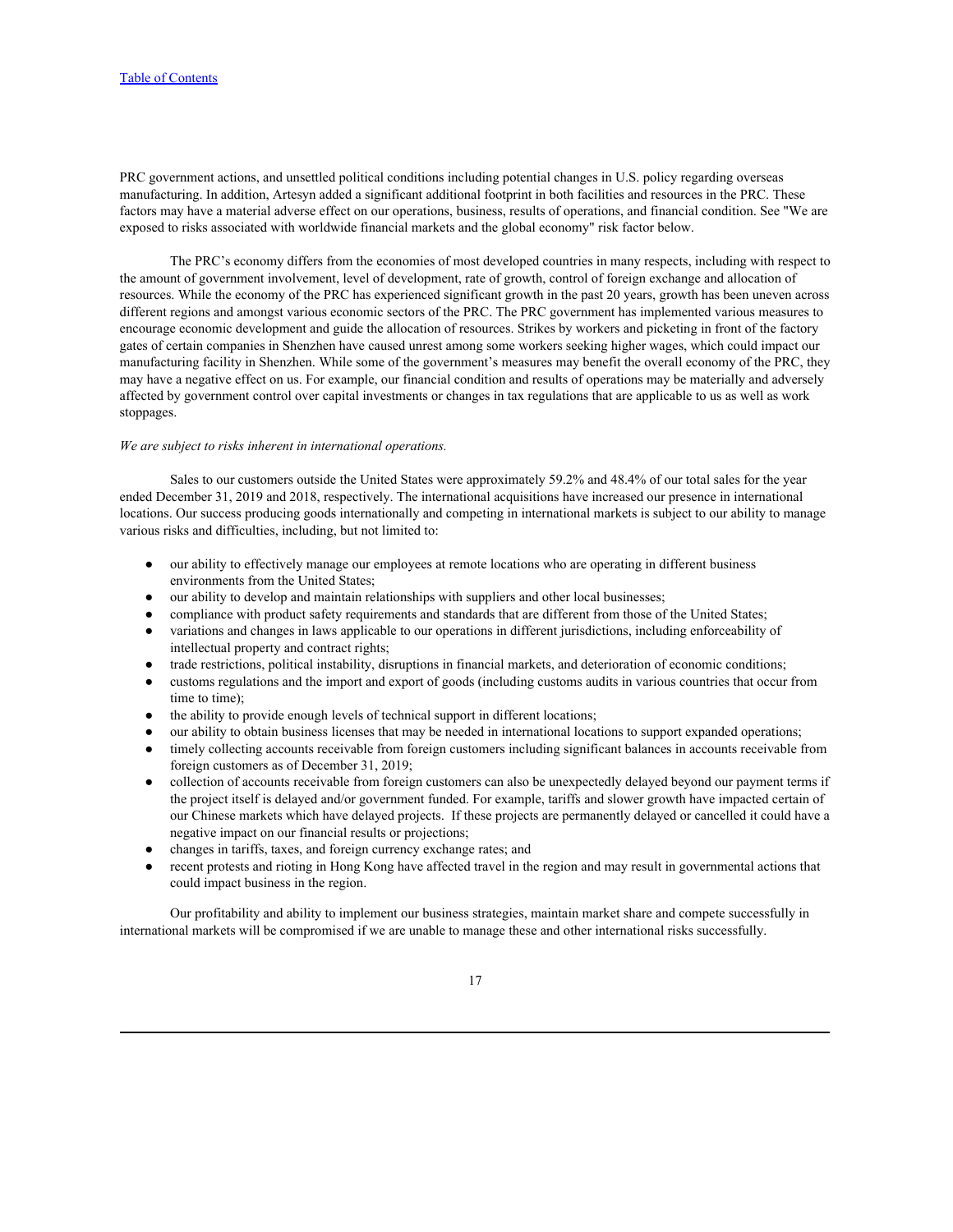## *Our product lines are manufactured only at a few sites and our sites are not generally interchangeable.*

Our power products for the semiconductor industry are manufactured in Shenzhen, PRC. Our high voltage products are manufactured in Ronkonkoma and Lockport, New York, Littlehampton, United Kingdom and Shenzhen, PRC. Our thermal instrumentation products are manufactured in Vancouver, Washington, Santa Clara, California, Littlehampton, United Kingdom and Frankfurt, Germany. Our pyrometry solutions are manufactured in Ballerup, Denmark and Santa Clara, California. Our Telecom & Networking and Data Center Computing products are manufactured in Zhongshan, PRC, Rosario, Philippines and Santa Rosa, Philippines. Some of Artesyn's Embedded Power business' products will be contract manufactured by the carved-out former Artesyn consumer group at their Luoding, China facility until September 2020. Each facility is under operating lease and interruptions in operations could be caused by early termination of existing leases by landlords or failure by landlords to renew existing leases upon expiration, including the possibility that suitable operating locations may not be available in proximity to existing facilities which could result in labor or supply chain risks. Each facility manufactures different products, and therefore, is not interchangeable. Natural, uncontrollable occurrences or other operational issues at any of our manufacturing facilities could significantly reduce our productivity at such site and could prevent us from meeting our customers' requirements in a timely manner, or at all. For example, recent concerns regarding the spread of the Coronavirus and related government actions may result in temporary shut-down of our facilities and impact availability of materials supply and manufacturing employees, particularly in our China operations. Any potential losses from such occurrences could significantly affect our relationship with customers, operations and results of operations for a prolonged period. As a result, we are investing in additional production options in Malaysia. We believe this investment will help to mitigate our exposure to regional risks, improve our business continuity profile and lower costs over time.

Our restructuring and other cost reduction efforts have included transitioning manufacturing operations to our facility in Shenzhen from other manufacturing facilities, such as Fort Collins, Colorado and Littlehampton, United Kingdom, which renders us increasingly reliant upon our Shenzhen facility. We have been notified that we will be required to relocate our Shenzhen, PRC manufacturing facility by December 2021. A disruption in manufacturing at our Shenzhen facility, from whatever cause, could have a significantly adverse effect on our ability to fulfill customer orders, our ability to maintain customer relationships, our costs to manufacture our products and, as a result, our results of operations and financial condition. To mitigate these risks, we are investing in a dual manufacturing facility in Penang, Malaysia that will be capable of manufacturing our semiconductor and other products. We have begun pilot production for qualification and expect to open the facility in 2020.

#### *Our evolving manufacturing footprint may increase our risk.*

The nature of our manufacturing is evolving as we continue to grow by acquisition. Historically, our principal manufacturing location has been in Shenzhen, PRC; however, we have also added specialized manufacturing at our Littlehampton, United Kingdom, Ballerup, Denmark, Frankfurt, Germany, Ronkonkoma and Lockport, New York and Santa Clara, California facilities. From time to time we may be required to or we may choose to relocate manufacturing or migrate manufacturing of specific products between facilities or to third party manufacturers as part of our cost consolidation efforts. A disruption in supply because of these manufacturing relocations could have a significantly adverse effect on our ability to fulfill customer orders. We have been notified that we will be required to relocate our Shenzhen, PRC manufacturing facility by December 2021. If we do not successfully coordinate the timely manufacturing and distribution of our products during this time, we may have insufficient supply of products to meet customer demand, we could lose sales, we may experience a build-up in inventory, or we may incur additional costs. In addition, we are investing in a second factory in Malaysia to help mitigate business continuity, geopolitical and other risks. If we do not successfully implement this factory it could result in increased expenses and disruption of supply to our customers during the transition period.

In addition, the acquisition of Artesyn's Embedded Power business added significant vertically integrated manufacturing sites in China and the Philippines. These sites represent large fixed costs which are difficult to flex as economic and other conditions change. If we do not successfully integrate these operations and operate them in an efficient manner, we could experience greater losses in times of revenue reduction.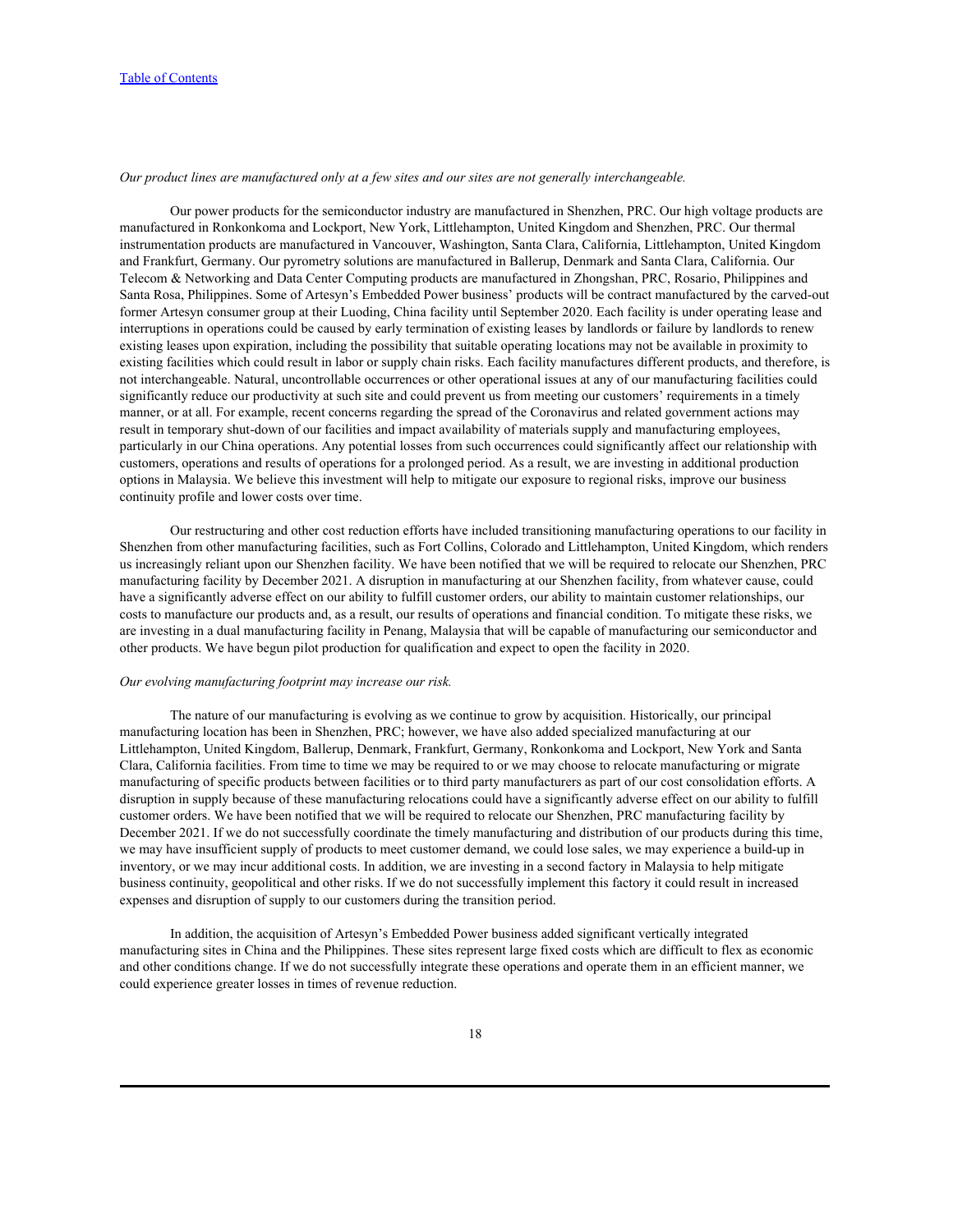With the acquisition of Artesyn, our strategy is to optimize and reduce our manufacturing footprint over the next several years primarily in China and the Philippines. Our strategy will require the expenditure on facilities, employee severance and other related operations. If we are not successful in this strategy, we may impact our manufacturing capability and not reduce long-term costs as we had planned.

*Raw material, part, component, and subassembly shortages, exacerbated by our dependence on sole and limited source suppliers, could affect our ability to manufacture products and systems and could delay our shipments.*

Our business depends on our ability to manufacture products that meet the rapidly changing demands of our customers. Our ability to timely manufacture our products depends in part on the timely delivery of raw materials, parts, components, and subassemblies from suppliers. We rely on sole and limited source suppliers for some of our raw materials, parts, components, and subassemblies that are critical to the manufacturing of our products.

This reliance involves several risks, including the following:

- the inability to obtain an adequate supply of required parts, components, or subassemblies;
- supply shortages, if a sole or limited source provider ceases operation;
- the need to fund the operating losses of a sole or limited source provider;
- reduced control over pricing and timing of delivery of raw materials and parts, components, or subassemblies;
- the need to qualify alternative suppliers;
- suppliers that may provide parts, components or subassemblies that are defective, contain counterfeit goods or are otherwise misrepresented to us in terms of form, fit or function;
- the inability of our suppliers to develop technologically advanced products to support our growth and development of new products;
- the impact of geopolitical issues or tariffs that could affect the cost and availability of required parts, components, or subassemblies; and
- the impact of regional or global health issues and related actions could affect the availability of required parts, components, or subassemblies.

From time to time, our sole or limited source suppliers have given us notice that they are ending supply of critical parts, components, and subassemblies that are required for us to deliver product. If we cannot qualify alternative suppliers before ending supply of critical parts from the sole or limited source suppliers, we may be required to make a last-time-buy(s) and take possession of material amounts of inventory in advance of customer demand. In some instances, the last-time-buy materials required to be purchased may be for several years which in turn exposes us to additional excess and obsolescence risk. If we cannot qualify alternative suppliers before the last-time-buy materials are utilized in our products or legacy inverter warranty operations, we may be unable to deliver further product or legacy inverter warranty service to our customers.

Qualifying alternative suppliers could be time consuming and lead to delays in, or prevention of delivery of products to our customers, as well as increased costs. If we are unable to qualify additional suppliers and manage relationships with our existing and future suppliers successfully, if our suppliers experience financial difficulties including bankruptcy, or if our suppliers cannot meet our performance or quality specifications or timing requirements, we may experience shortages, delays, or increased costs of raw materials, parts, components, or subassemblies. This in turn could limit or prevent our ability to manufacture and ship our products, which could materially and adversely affect our relationships with our current and prospective customers and our business, financial condition, and results of operations.

## *Our orders of raw materials, parts, components, and subassemblies are based on demand forecasts.*

We place orders with many of our suppliers based on our customers' quarterly forecasts and our annual forecasts. These forecasts are based on our customers' and our expectations as to demand for our products. As the quarter and the year progress, such demand can change rapidly or we may realize that our customers' expectations were overly optimistic or pessimistic, especially when industry or general economic conditions change. Orders with our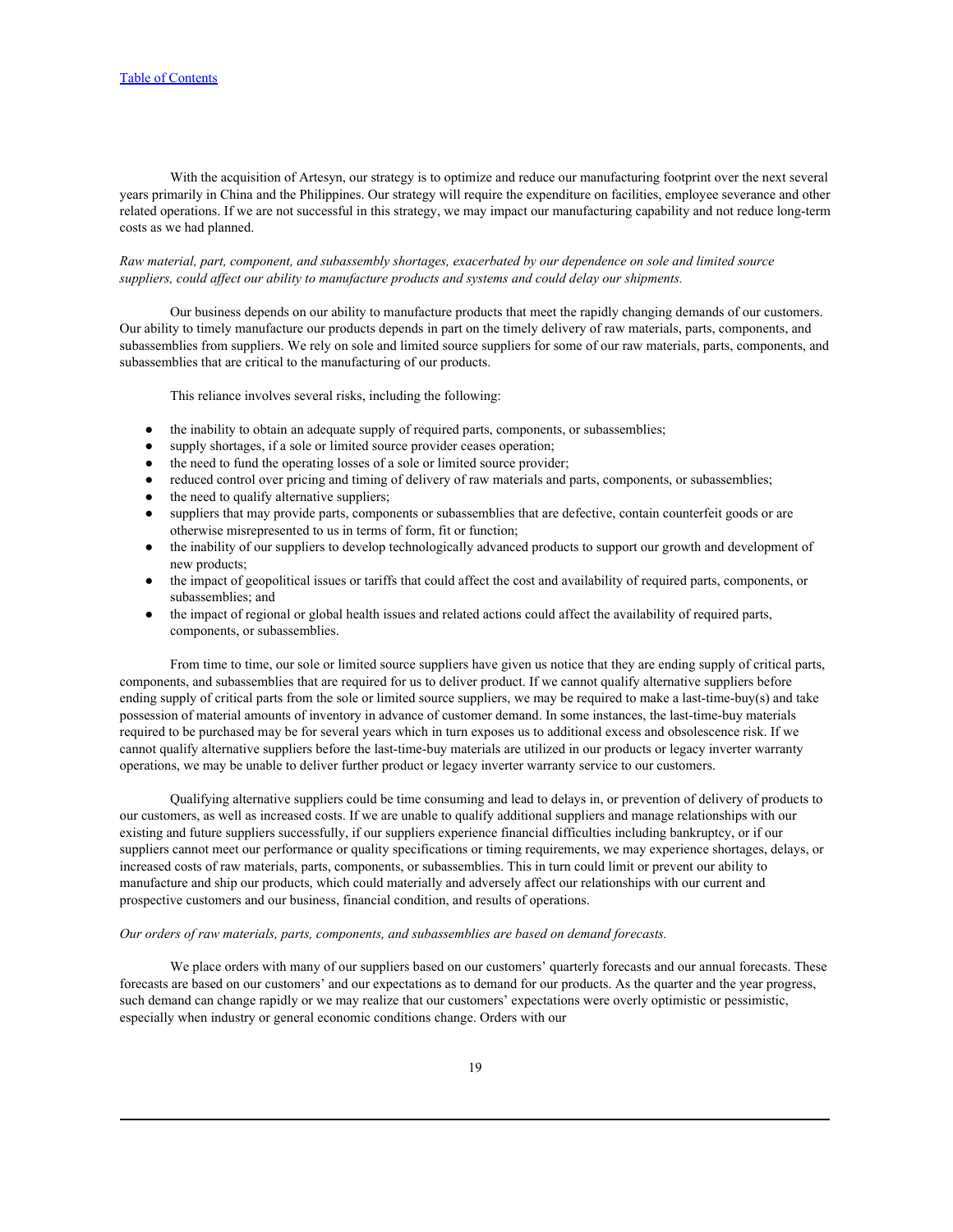suppliers cannot always be amended in response. In addition, in order to assure availability of certain components or to obtain priority pricing, we have entered into contracts with some of our suppliers that require us to purchase a specified amount of components and subassemblies each quarter, even if we are not able to use such components or subassemblies. Moreover, we have obligations to some of our customers to hold a minimum amount of finished goods in inventory, in order to fulfill just in time orders, regardless of whether the customers expect to place such orders. We currently have firm purchase commitments and agreements with various suppliers to ensure the availability of components. If demand for our products does not continue at current levels, we might not be able to use all of the components that we are required to purchase under these commitments and agreements, and our reserves for excess and obsolete inventory may increase, which could have a material adverse effect on our results of operations. If demand for our products exceeds our customers' and our forecasts, we may not be able to timely obtain enough raw materials, parts, components, or subassemblies, on favorable terms or at all, to fulfill the excess demand.

#### *Increased governmental action on income tax regulations could negatively impact our business.*

International governments have heightened their review and scrutiny of multinational businesses like ours which could increase our compliance costs and future tax liability to those governments. As governments continue to look for ways to increase their revenue streams, they could increase audits of companies to accelerate the recovery of monies perceived as owed to them under current or past regulations. Such an increase in audit activity could have a negative impact on companies which operate internationally, as we do.

## *Activities necessary to integrate acquisitions may result in costs in excess of current expectations or be less successful than anticipated.*

We have completed acquisitions in the past and we may acquire other businesses in the future. The success of such transactions will depend on, among other things, our ability to integrate assets and personnel acquired in these transactions and to apply our internal controls process to these acquired businesses. The integration of acquisitions may require significant attention from our management, and the diversion of management's attention and resources could have a material adverse effect on our ability to manage our business. Furthermore, we may not realize the degree or timing of benefits we anticipated when we first entered into the acquisition transaction. If actual integration costs are higher than amounts originally anticipated, if we are unable to integrate the assets and personnel acquired in an acquisition as anticipated, or if we are unable to fully benefit from anticipated synergies, our business, financial condition, results of operations, and cash flows could be materially adversely affected. Additionally, our efforts to optimize our manufacturing footprint through consolidation and relocation resulting from acquisitions may result in a disruption in our ability to supply our customers which could adversely affect our operations.

*We have historically made acquisitions and divestitures. However, we may not find suitable acquisition candidates in the future and we may not be able to successfully integrate and manage acquired businesses. In either an acquisition or a divestiture, we may be required to make fundamental changes in our ERP, business processes and tools which could disrupt our core business and harm our financial condition.*

In the past, we have made strategic acquisitions of other corporations and entities, as well as asset purchases, and we continue to evaluate potential strategic acquisitions of complementary companies, products, and technologies. We have also divested businesses. In the future, we could:

- issue stock that would dilute our current stockholders' percentage ownership;
- pay cash that would decrease our working capital;
- incur debt;
- assume liabilities; or
- incur expenses related to impairment of goodwill and amortization.

Acquisitions and divestitures also involve numerous risks, including:

- problems combining or separating the acquired/divested operations, systems, technologies, or products;
- an inability to realize expected sales forecasts, operating efficiencies or product integration benefits;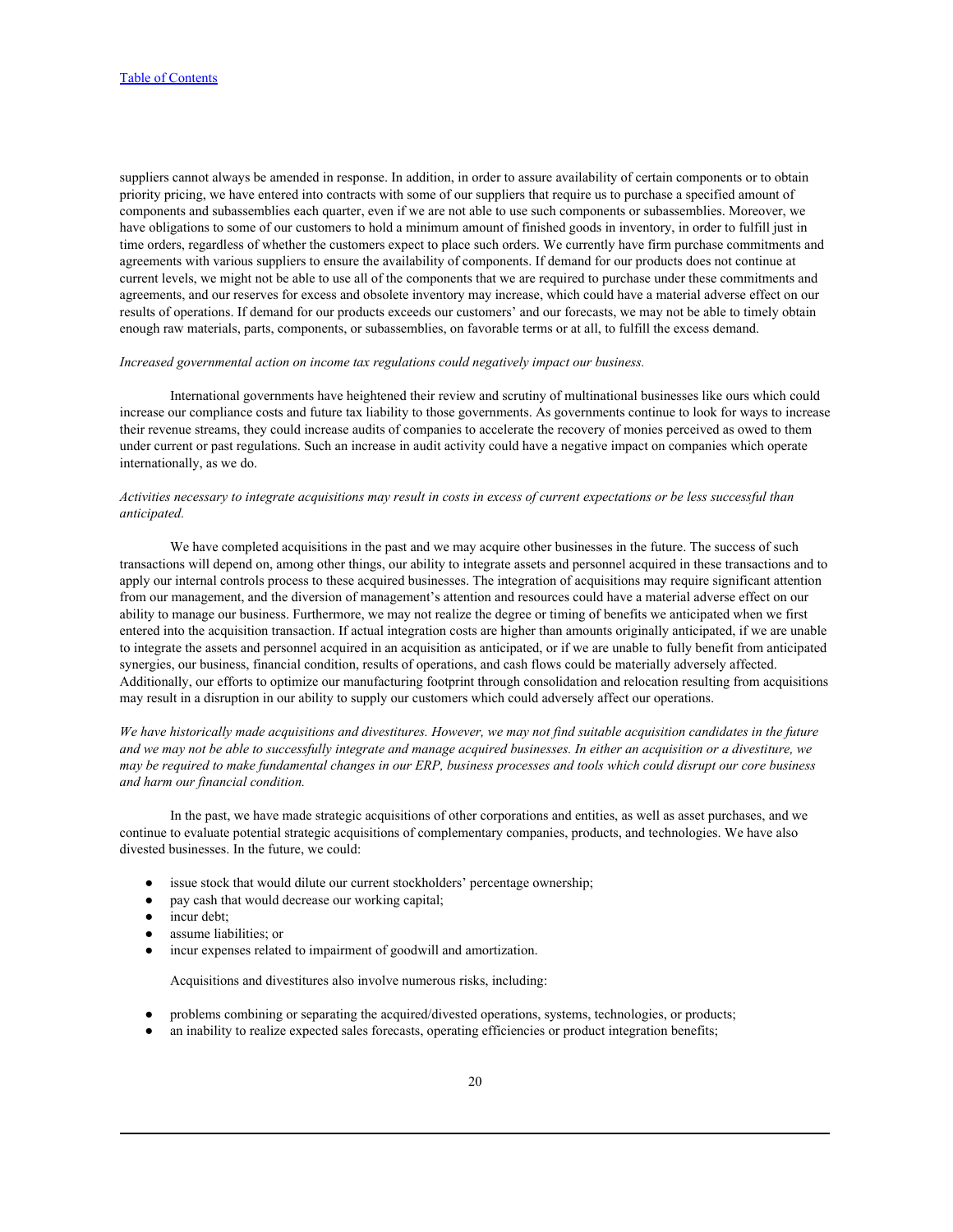- difficulties in coordinating and integrating geographically separated personnel, organizations, systems, and facilities;
- difficulties integrating business cultures;
- unanticipated costs or liabilities;
- diversion of management's attention from our core business;
- adverse effects on existing business relationships with suppliers and customers;
- potential loss of key employees, particularly those of purchased organizations;
- incurring unforeseen obligations or liabilities in connection with either acquisitions or divestitures; and
- the failure to complete acquisitions even after signing definitive agreements which, among other things, would result in the expensing of potentially significant professional fees and other charges in the period in which the acquisition or negotiations are terminated.

We may not be able to successfully identify appropriate acquisition candidates, to integrate any businesses, products, technologies, or personnel that we might acquire in the future or achieve the anticipated benefits of such transactions, which may harm our business.

#### *We may be unable to realize expected benefits from our cost reduction and restructuring efforts*

In order to operate more efficiently and control costs, we announce from time to time restructuring plans, which include workforce reductions, global facility optimizations or consolidations and other cost reduction initiatives. These plans are intended to generate operating expense savings through reductions in direct and indirect expenses as well as improved efficiencies. These types of cost reduction and restructuring activities are complex. If we do not successfully manage our current restructuring activities, or any future restructuring activities, expected efficiencies and benefits might be delayed or not realized, and our operations and business could be disrupted.

## *Changes in tax laws, tax rates, or mix of earnings in tax jurisdictions in which we do business, could impact our future tax liabilities and related corporate profitability*

We are subject to income taxes in the U.S. (federal and state) and numerous foreign jurisdictions. Tax laws, regulations, and administrative practices in various jurisdictions may be subject to significant change due to economic, political, and other conditions, and significant judgment is required in evaluating and estimating our provision and accruals for these taxes. There are many transactions that occur during the ordinary course of business for which the ultimate tax determination is uncertain. Our effective tax rates could be adversely affected by earnings being lower than anticipated in jurisdictions where we have lower statutory rates and earnings higher than anticipated in jurisdictions where we have higher statutory rates, losses incurred in jurisdictions for which we are not able to realize the related tax benefit, changes in foreign currency exchange rates, entry into new businesses and geographies and changes to our existing businesses, acquisitions (including integrations) and investments, changes in our deferred tax assets and liabilities and their valuation, and changes in the relevant tax, accounting, and other laws, regulations, administrative practices, principles, and interpretations, including fundamental changes to the tax laws applicable to corporate multinationals. The U.S., many countries in the European Union, and several other countries are actively considering changes in this regard. The acquisition of Artesyn may change our mix of earnings in various tax jurisdictions and may impact our overall current or future tax rate.

## *Changes in our provision for income taxes or adverse outcomes resulting from examination of our income tax returns could adversely affect our results*

Our provision for income taxes is subject to volatility and could be adversely affected by earnings being lower than anticipated in countries that have lower tax rates and higher than anticipated in countries that have higher tax rates; by changes in the valuation of our deferred tax assets and liabilities; by changes, regulations, and interpretations of foreign-derived intangible income (FDII), global intangible low-tax income (GILTI) and base erosion and anti-abuse tax laws (BEAT); by expiration of or lapses in tax incentives; by transfer pricing adjustments, including the effect of acquisitions on our legal structure; by tax effects of nondeductible compensation; by tax costs related to intercompany realignments; by changes in accounting principles; or by changes in tax laws and regulations, treaties, or interpretations thereof, including changes to the taxation of earnings of our foreign subsidiaries, the deductibility of expenses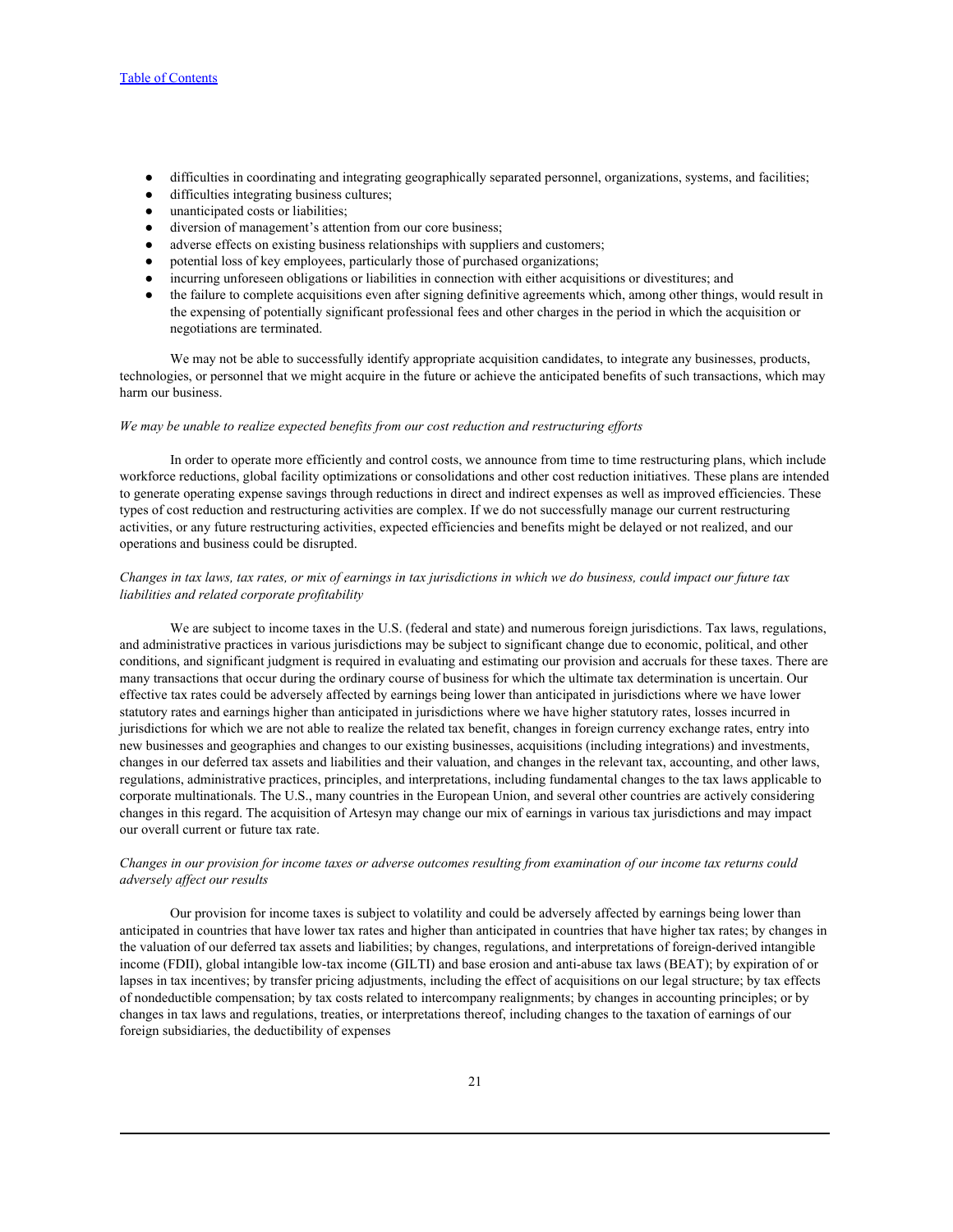attributable to foreign income, and the foreign tax credit rules. Significant judgment is required to determine the recognition and measurement attribute prescribed in the accounting guidance for uncertainty in income taxes. The Organization for Economic Cooperation and Development (OECD), an international association comprised of 36 countries, including the United States, has made changes to numerous long-standing tax principles. There can be no assurance that these changes, once adopted by countries, will not have an adverse impact on our provision for income taxes. Further, as a result of certain of our ongoing employment and capital investment actions and commitments, our income in certain countries is subject to reduced tax rates. Our failure to meet these commitments could adversely impact our provision for income taxes. In addition, we are subject of regular examination of our income tax returns by tax authorities. We regularly assess the likelihood of adverse outcomes resulting from these examinations to determine the adequacy of our provision for income taxes. There can be no assurance that the outcomes from these continuous examinations will not have an adverse effect on our operating results and financial condition.

#### *We are exposed to risks associated with worldwide financial markets and the global economy.*

Our business depends on the expansion of manufacturing capacity in our end markets and the installation base for the products we sell. In the past, severe tightening of credit markets, turmoil in the financial markets, and a weakening global economy have contributed to slowdowns in the industries in which we operate. Some of our key markets depend largely on consumer spending. Economic uncertainty, such as that recently experienced in the PRC, exacerbates negative trends in consumer spending and may cause our customers to push out, cancel, or refrain from placing orders.

Difficulties in obtaining capital and uncertain market conditions may also lead to a reduction of our sales and greater instances of nonpayment. These conditions may similarly affect our key suppliers, which could affect their ability to deliver parts and result in delays for our products. Further, these conditions and uncertainty about future economic conditions could make it challenging for us to forecast our operating results and evaluate the risks that may affect our business, financial condition, and results of operations. As discussed in "Our orders of raw materials, parts, components, and subassemblies are based on demand forecasts," a significant percentage of our expenses are relatively fixed and based, in part, on expectations of future net sales. If a sudden decrease in demand for our products from one or more customers were to occur, the inability to adjust spending quickly enough to compensate for any shortfall would magnify the adverse impact of a shortfall in net sales on our results of operations. Conversely, if market conditions were to unexpectedly improve and demand for our products were to increase suddenly, we might not be able to respond quickly enough, which could have a negative impact on our results of operations and customer relations.

## *Our results of operations could be affected by natural disasters and other events in the locations in which we or our customers or suppliers operate.*

We have manufacturing and other operations in locations subject to natural occurrences such as severe weather and geological events including earthquakes or tsunamis that could disrupt operations. In addition, our suppliers and customers also have operations in such locations. A natural disaster, fire, explosion, public health issue (for example, an outbreak of a pandemic disease such as Coronavirus, avian influenza, measles or Ebola) or other event that results in a prolonged disruption to our operations, or the operations of our customers or suppliers, may materially adversely affect our business, results of operations, or financial condition.

#### *We transitioned a significant amount of our supply base to Asian suppliers.*

We transitioned the purchasing of a substantial portion of components for our products to Asian suppliers to lower our materials costs and shipping expenses. These components might require us to incur higher than anticipated testing or repair costs, which would have an adverse effect on our operating results. Customers who have strict and extensive qualification requirements might not accept our products if these lower-cost components do not meet their requirements. A delay or refusal by our customers to accept such products, as well as an inability of our suppliers to meet our purchasing requirements, might require us to purchase higher-priced components from our existing suppliers or might cause us to lose sales to these customers, either of which could lead to decreased revenue and gross margins and have an adverse effect on our results of operations.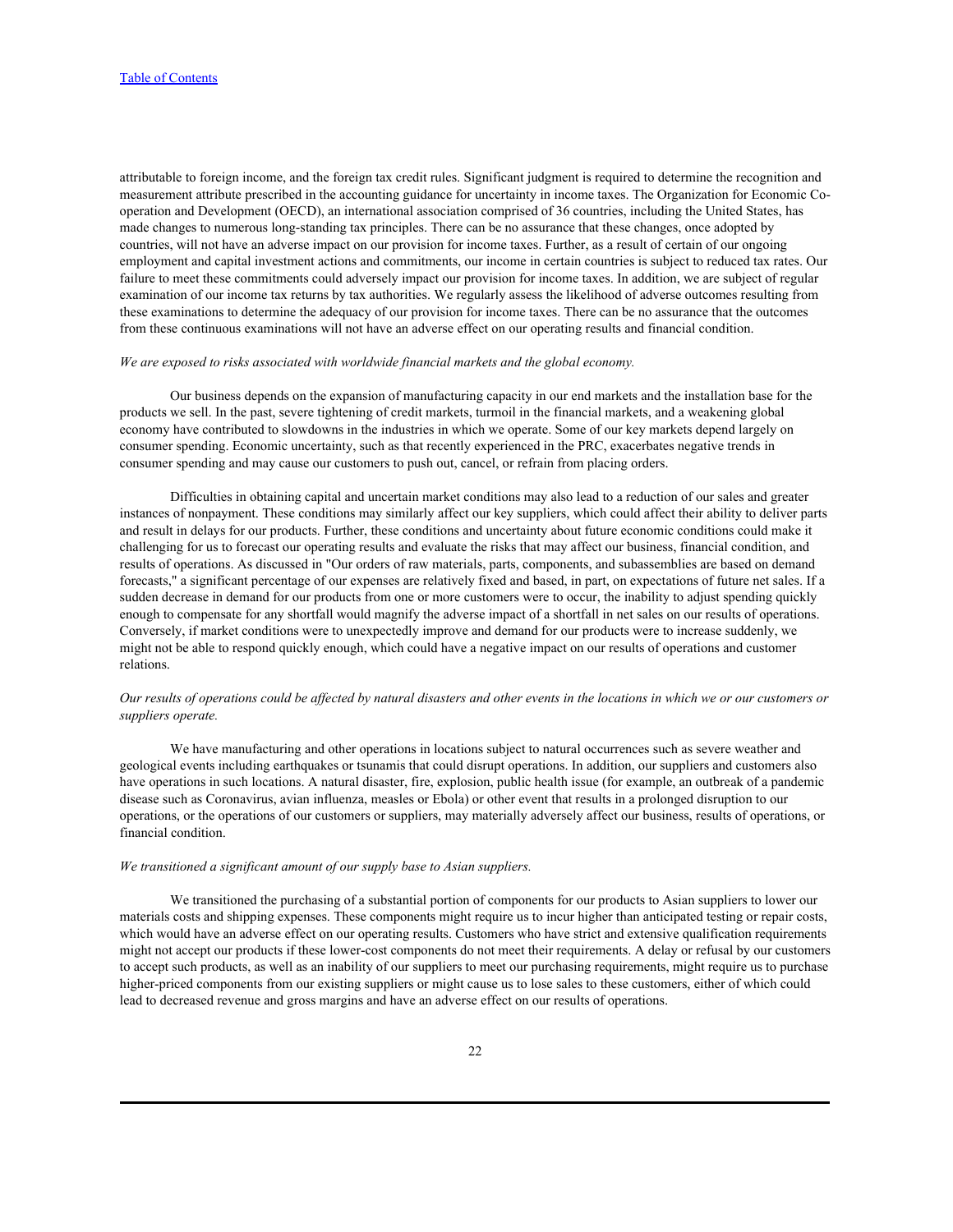## *We must continually design and introduce new products into the markets we serve to respond to competition and rapid technological changes.*

We operate in a highly competitive environment where innovation is critical, our future success depends on many factors, including the effective commercialization and customer acceptance of our products and services. The development, introduction and support of a broadening set of products is critical to our continued success. Our results of operations could be adversely affected if we do not continue to develop new products (including software and firmware capabilities), improve and develop new applications for existing products, and differentiate our products from those of competitors resulting in their adoption by customers.

## *We must achieve design wins to retain our existing customers and to obtain new customers, although design wins achieved do not necessarily result in substantial sales.*

Driven by continuing technology migration and changing customers demand the markets we serve are constantly changing in terms of advancement in applications, core technology and competitive pressures. New products we design for capital equipment manufacturers typically have a lifespan of five to ten years. Our success and future growth depend on our products being designed into our customers new generations of equipment as they develop new technologies and applications. We must work with these manufacturers early in their design cycles to modify, enhance and upgrade our products or design new products that meet the requirements of their new systems. The design win process is highly competitive, and we may win or lose new design wins for our existing customers or new customers next generations of equipment. In case existing or new customers do not choose our products as a result of the development, evaluation and qualification efforts related to the design win process, our market share will be reduced, the potential revenues related to the lifespan of our customers' products, which can be five to ten years, will not be realized, and our business, financial condition and results of operations would be materially and adversely impacted.

#### *We generally have no long-term contracts with our customers requiring them to purchase any specified quantities from us.*

Our sales are primarily made on a purchase order basis, and we generally have no long-term purchase commitments from our customers, which is typical in the industries we serve. As a result, we are limited in our ability to predict the level of future sales or commitments from our current customers, which may diminish our ability to allocate labor, materials, and equipment in the manufacturing process effectively. In addition, we may purchase inventory in anticipation of sales that do not materialize, resulting in excess and obsolete inventory write-offs.

## *If we are unable to adjust our business strategy successfully for some of our product lines to reflect the increasing price sensitivity on the part of our customers, our business and financial condition could be harmed.*

Our business strategy for many of our product lines has been focused on product performance and technology innovation to provide enhanced efficiencies and productivity. As a result of recent economic conditions and changes in various markets that we serve, our customers have experienced significant cost pressures. We have observed increased price sensitivity on the part of our customers. If competition against any of our product lines should come to focus solely on price rather than on product performance and technology innovation, we will need to adjust our business strategy and product offerings accordingly, and if we are unable to do so, our business, financial condition, and results of operations could be materially and adversely affected.

## *Our competitive position could be weakened if we are unable to convince end users to specify that our products be used in the equipment sold by our customers.*

The end users in our markets may direct equipment manufacturers to use a specified supplier's product in their equipment at a particular facility. This occurs with frequency because our products are critical in manufacturing process control for thin-film applications. Our success, therefore, depends in part on our ability to have end users specify that our products be used at their facilities. In addition, we may encounter difficulties in changing established relationships of competitors that already have a large installed base of products within such facilities.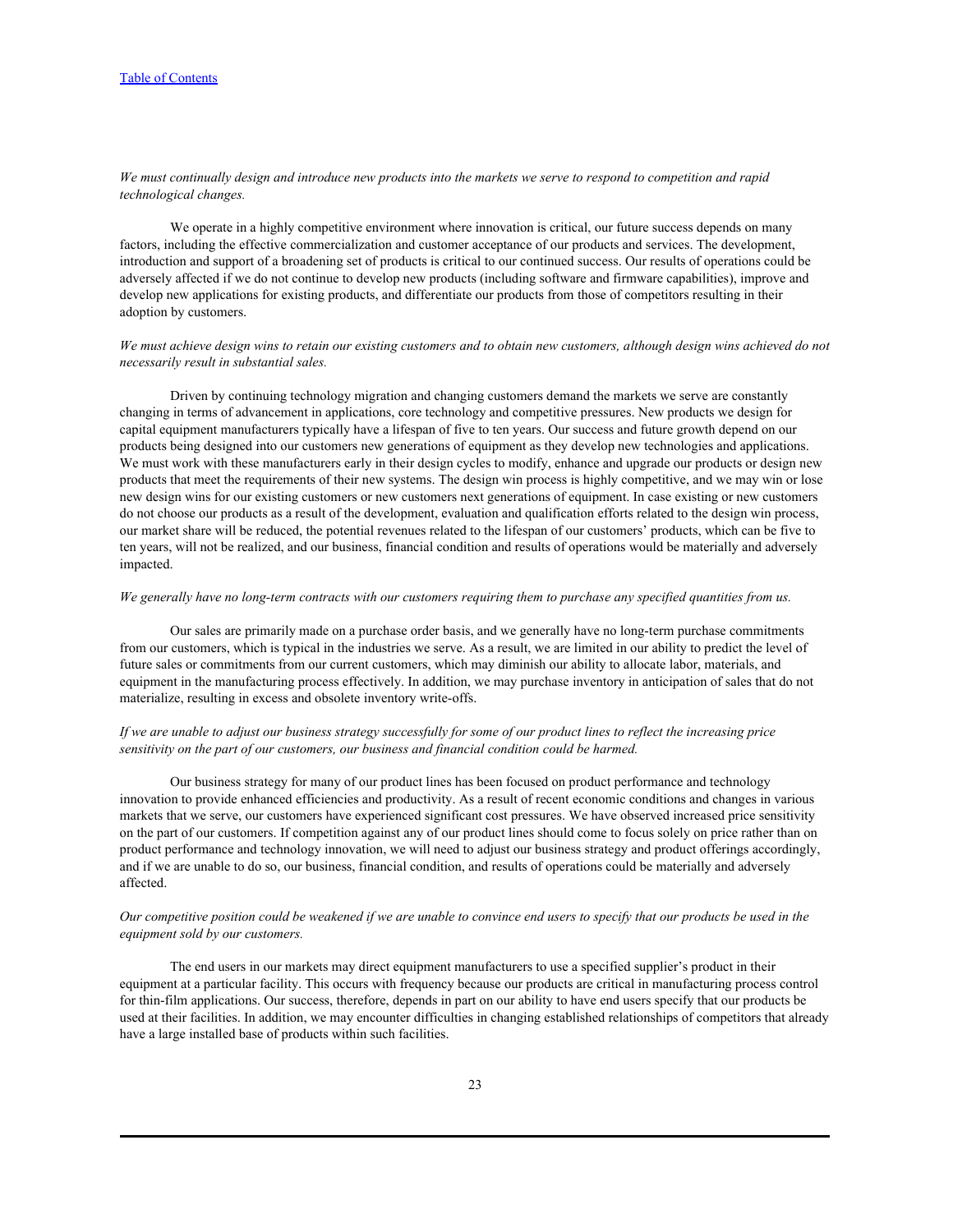*The markets we operate in are highly competitive.*

We face substantial competition, primarily from established companies, some of which have greater financial, marketing, and technical resources than we do. We expect our competitors will continue to develop new products in direct competition with ours, improve the design and performance of their products, and introduce new products with enhanced performance characteristics including software and firmware capabilities. In order to remain competitive, we must improve and expand our products and product offerings. In addition, we may need to maintain a high level of investment in research and development and expand our sales and marketing efforts, particularly outside of the United States. We might not be able to make the technological advances and investments necessary to remain competitive. If we were unable to improve and expand our products and product offerings, our business, financial condition, and results of operations could be materially and adversely affected.

#### *A significant portion of our sales and accounts receivable are concentrated among a few customers.*

Our ten largest customers accounted for 57.3%, 62.5% and 70.4% of our sales for the year ended December 31, 2019, 2018 and 2017, respectively. During the year ended December 31, 2019, sales to Applied Materials, Inc. and Lam Research were \$164.7 million and \$88.3 million, respectively. During the year ended December 31, 2018 sales to Applied Materials, Inc., and Lam Research were \$258.0 million and \$109.0 million, respectively. During the year ended December 31, 2017, sales to Applied Materials, Inc., and Lam Research were \$224.8 million and \$155.3 million, respectively. A new customer, Nidec Motor Corporation, acquired in connection with the acquisition of Artesyn's Embedded Power business, had a \$38.1 million accounts receivable balance as of December 31, 2019. Applied Material, Inc. had a \$36.8 million and \$34.3 million accounts receivable balance as of December 31, 2019 and December 31, 2018, respectively. In addition, the Company has several large customers in China dependent on the Chinese government for project funding. A significant decline in sales from these or other large customers, or the Company's inability to collect on these sales, could materially and adversely impact our business, results of operations and financial condition.

#### *We maintain significant amounts of cash in international locations.*

Given the global nature of our business, we have both domestic and international concentrations of cash and investments. The value of our cash, cash equivalents, and marketable securities can be negatively affected by liquidity, credit deterioration, financial results, economic risk, political risk, sovereign risk or other factors. The Company intends to utilize its foreign cash to expand our international operations through internal growth and strategic acquisitions. If our intent changes or if these funds are needed for our U.S. operations, or we are negatively impacted by any of the factors above, our financial condition and results of operations could be materially adversely affected.

#### *Globalization of sales increases risk of compliance with policy.*

We operate in an increasingly complex sales environment around the world which places greater importance on our global control environment and imposes additional oversight risk. Such increased complexity could adversely affect our operating results by increasing compliance costs in the near-term and by increasing the risk of control failures in the event of noncompliance.

#### *Market pressures and increased low-cost competition may reduce or eliminate our profitability.*

Our customers continually exert pressure on us to reduce our prices and extend payment terms. Given the nature of our customer base and the highly competitive markets in which we compete, we may be required to reduce our prices or extend payment terms to remain competitive. We have recently seen pricing pressure from our largest customers due in part to low-cost competition and market consolidation. As a result of the competitive markets we serve, from time to time we may enter into long term pricing agreements with our largest customers that results in reduced product pricing. Such reduced product pricing may result in product margin declines unless we are successful in reducing our product costs ahead of such price reductions. In addition, our newly acquired business competes in markets that are more price competitive which may include dual or multi sourcing. We believe some of our Asian competitors benefit from local governmental funding incentives and purchasing preferences from end-user customers in their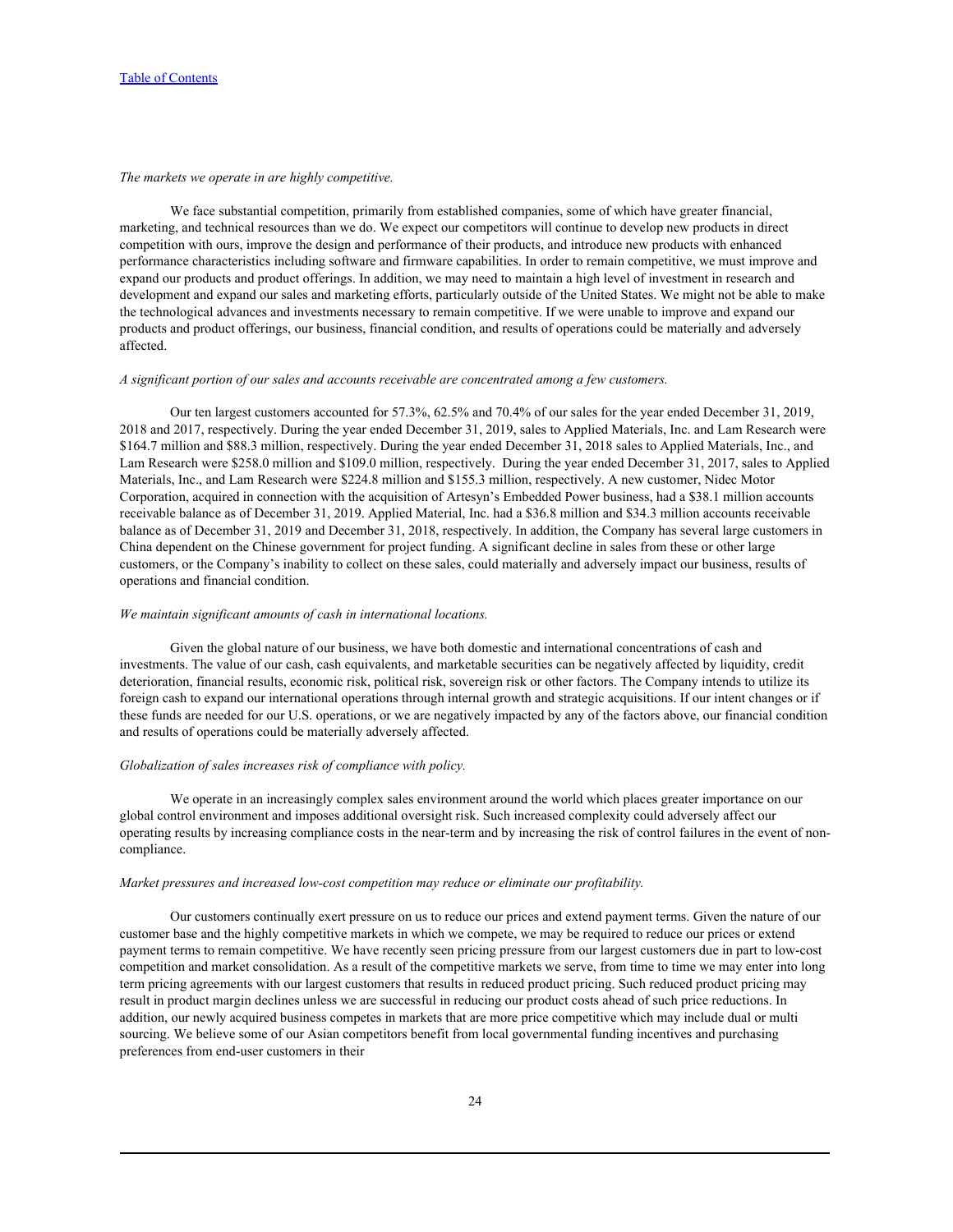respective countries. Moreover, in order to be successful in the current competitive environment, we are required to accelerate our investment in research & development to meet time-to-market, performance and technology adoption cycle needs of our customers simply in order to compete for design wins, and if successful, receive potential purchase orders. Given such up-front investments we must make and the competitive nature of our markets, we may not be able to reduce our expenses in an amount enough to offset potential margin declines or loss of business and may not be able to meet customer product time-line expectations. The potential decrease in cash flow could materially and adversely impact our financial condition.

#### *We are highly dependent on our intellectual property.*

Our success depends significantly on our proprietary technology. We attempt to protect our intellectual property rights through patents and non-disclosure agreements; however, we might not be able to protect our technology, and competitors might be able to develop similar technology independently. In addition, the laws of some foreign countries might not afford our intellectual property the same protections as do the laws of the United States. Our intellectual property is not protected by patents in several countries in which we do business, and we have limited patent protection in other countries, including the PRC. The cost of applying for patents in foreign countries and translating the applications into foreign languages requires us to select carefully the inventions for which we apply for patent protection and the countries in which we seek such protection. Generally, our efforts to obtain international patents have been concentrated in the European Union and certain industrialized countries in Asia, including Korea, Japan, and Taiwan. If we are unable to protect our intellectual property successfully, our business, financial condition, and results of operations could be materially and adversely affected.

The PRC commercial law is relatively undeveloped compared to the commercial law in the United States. Limited protection of intellectual property is available under PRC law. Consequently, manufacturing our products in the PRC may subject us to an increased risk that unauthorized parties may attempt to copy our products or otherwise obtain or use our intellectual property. We may not be able to protect our intellectual property rights effectively. Additionally, we may not have adequate legal recourse if we encounter infringements of our intellectual property in the PRC.

#### *Our legacy inverter products may suffer higher than anticipated litigation, damage or warranty claims.*

Our legacy inverter products (of which we discontinued the manufacture, engineering, and sale in December 2015 and which are reflected as Discontinued Operations in this filing) contain components that may contain errors or defects and were sold with original product warranties ranging from one to ten years with an option to purchase additional warranty coverage for up to 20 years. If any of our products are defective or fail because of their design, we might be required to repair, redesign or recall those products or to pay damages (including liquidated damages) or warranty claims, and we could suffer significant harm to our reputation. We are experiencing increasing claims from customers and suppliers and increasing litigation related to the legacy inverter product line. We review such claims and vigorously defend against such lawsuits in the ordinary course of our business. We cannot assure that any such claims or litigation brought against us will not have a material adverse effect on our business or financial statements. Our involvement in such litigation could result in significant expense to us and divert the efforts of our technical and management personnel. We also accrue a warranty reserve for estimated costs to provide warranty services including the cost of technical support, product repairs, and product replacement for units that cannot be repaired. Our estimate of costs to fulfill our warranty obligations is based on historical experience and expectation of future conditions. To the extent we experience increased warranty claim activity or increased costs associated with servicing those claims, our warranty accrual will increase, resulting in additional expenses in the line "Income (loss) from discontinued operations, net of tax" on our Consolidated Statement of Operations in future periods. We plan to continue supporting inverter customers with service maintenance and repair operations. This includes performing service to fulfill obligations under existing service maintenance contracts. There is no certainty that these can be performed profitably and could be adversely affected by higher than anticipated product failure rates, loss of critical service technician skills, an inability to obtain service parts, customer demands and disputes and cost of repair parts, among other factors. See *Note 4. Disposed and Discontinued Operations* in Part II, Item 8 "Financial Statements and Supplementary Data" contained herein.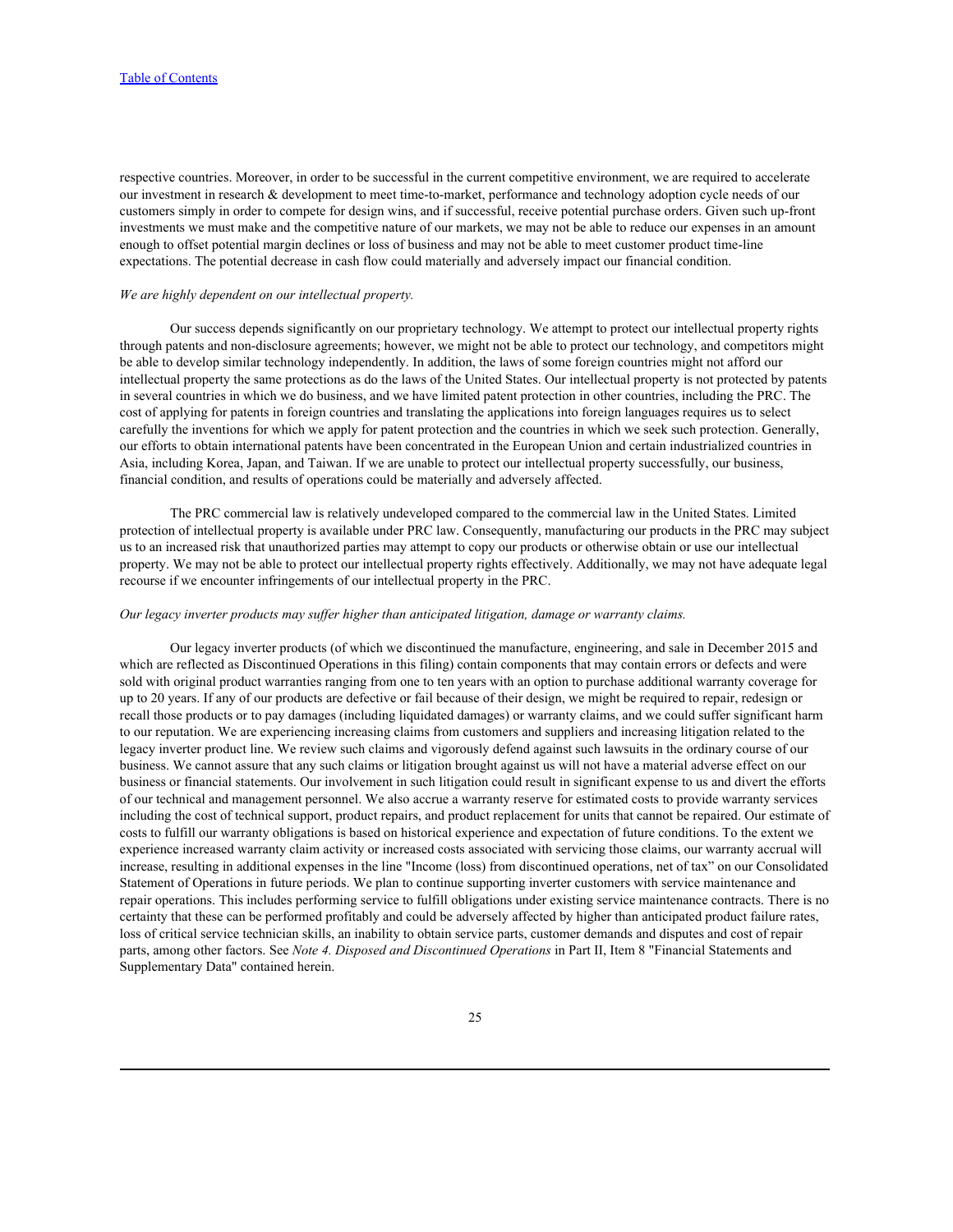## *Our products may suffer from defects or errors leading to damage or warranty claims.*

Our products use complex system designs and components that may contain errors or defects, particularly when we incorporate new technology into our products or release new versions. If any of our products are defective or fail because of their design, we might be required to repair, redesign or recall those products, pay damages (including liquidated damages) or warranty claims, and we could suffer significant harm to our reputation. We accrue a warranty reserve for estimated costs to provide warranty services including the cost of technical support, product repairs, and product replacement for units that cannot be repaired. Our estimate of costs to fulfill our warranty obligations is based on historical experience and expectation of future conditions. To the extent we experience increased warranty claim activity or increased costs associated with servicing those claims, our warranty accrual will increase, resulting in decreased gross profit. In recent years, we have experienced increased warranty costs for our legacy inverter product lines, which is reflected in "Income from discontinued operations, net of income taxes." See *Note 4. Disposed and Discontinued Operations* in Part II, Item 8 "Financial Statements and Supplementary Data" contained herein.

#### *Unfavorable currency exchange rate fluctuations may lead to lower operating margins, or may cause us to raise prices, which could result in reduced sales.*

Currency exchange rate fluctuations could have an adverse effect on our sales and results of operations, and we could experience losses with respect to forward exchange contracts into which we may enter. Unfavorable currency fluctuations could require us to increase prices to foreign customers, which could result in lower net sales by us to such customers. Alternatively, if we do not adjust the prices for our products in response to unfavorable currency fluctuations, our results of operations could be materially and adversely affected. In addition, most sales made by our foreign subsidiaries are denominated in the currency of the country in which these products are sold and the currency in which they receive payment for such sales could be less valuable at the time of receipt as a result of exchange rate fluctuations. Given recent acquisitions in Europe and Asia, our exposure to fluctuations in the value of the Euro and Chinese Yuan is becoming more significant. From time to time, we enter into forward exchange contracts and local currency purchased options to reduce currency exposures related to likely or pending transactions including those arising from intercompany sales of inventory. However, we cannot be certain that our efforts will be adequate to protect us against significant currency fluctuations or that such efforts will not expose us to additional exchange rate risks, which could materially and adversely affect our results of operations.

### *Recent developments relating to the United Kingdom's referendum vote in favor of leaving the European Union and related actions could adversely affect us.*

On June 23, 2016, the United Kingdom (UK) held a referendum in which voters approved an exit from the European Union ("EU"). On January 23, 2020, the UK left the EU, which is commonly referred to as "Brexit". The UK and the EU are now in a transitionary period through the end of 2020. Negotiation on the UK's withdrawal from the EU as well as its relationship with the EU going forward, including the terms of trade between the UK and the EU, is unclear. Although it is unknown what those terms will be, it is possible that there will be greater restrictions on imports and exports between the UK and EU countries and increased regulatory complexities. These changes may adversely affect our sales, operations and financial results. Our operations in the UK may be adversely affected by extreme fluctuations in the UK exchange rates. Moreover, the imposition of any import restrictions and duties levied on our UK products as imported for EU customers may make our products more expensive for such customers and less competitive from a pricing perspective.

## *Changes in the value of the Chinese yuan could impact the cost of our operation in the PRC and our sales growth in our PRC markets.*

The PRC government is continually pressured by its trading partners to allow its currency to float in a manner like other major currencies. Any change in the value of the Chinese yuan may impact our ability to control the cost of our products in the world market. Specifically, the decision by the PRC government to allow the yuan to begin to float against the United States dollar could significantly increase the labor and other costs incurred in the operation of our Shenzhen and Zhongshan facilities and the cost of raw materials, parts, components, and subassemblies that we source in the PRC, thereby having a material and adverse effect on our financial condition and results of operations.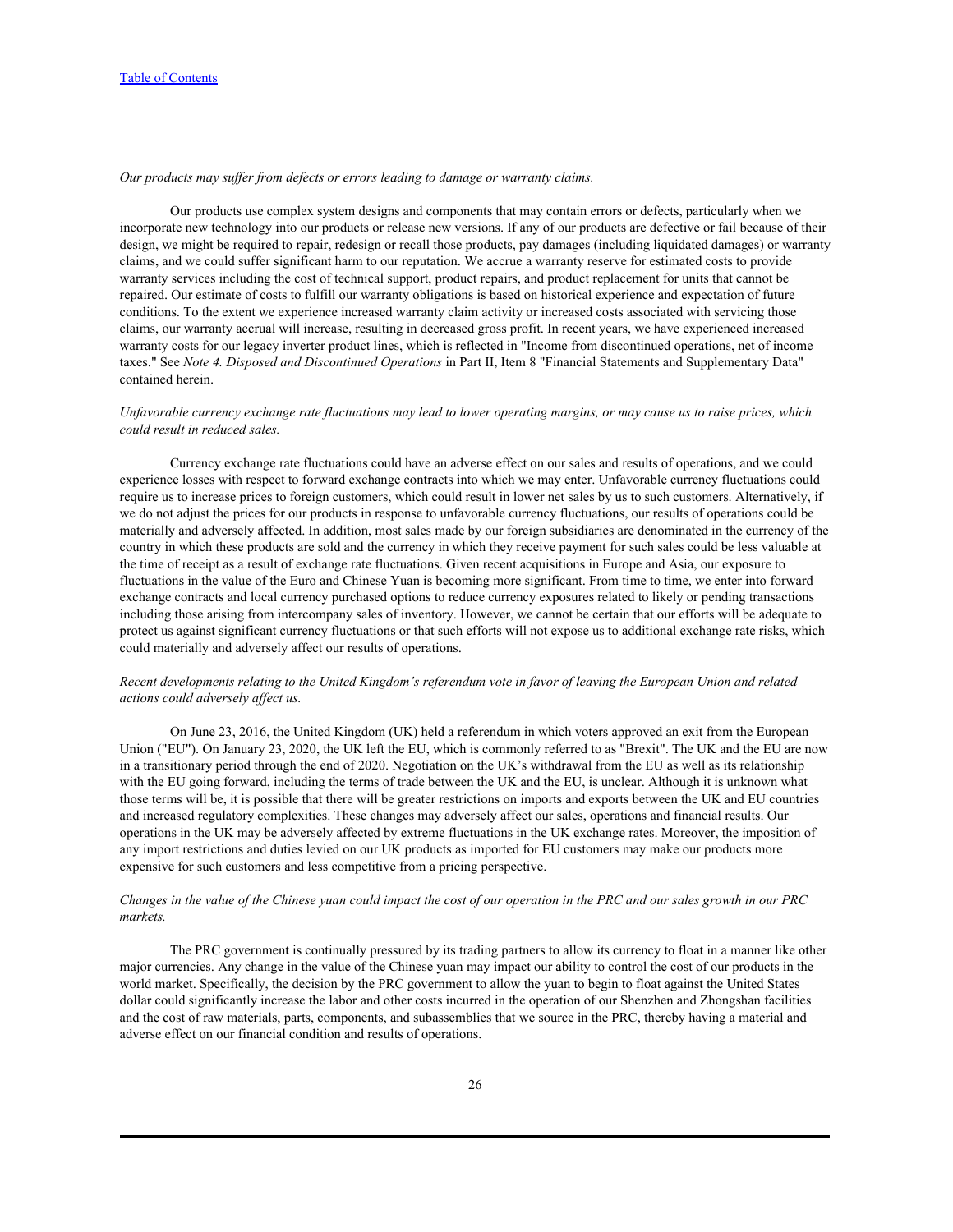## *Difficulties with our enterprise resource planning ("ERP") system and other parts of our global information technology system could harm our business and results of operation.*

Like many multinational corporations, we maintain a global information technology system, including software products licensed from third parties. The acquisition of Artesyn's Embedded Power business adds additional information systems that are initially different from current systems. Any system, network or Internet failures, misuse by system users, government intervention, the hacking into or disruption caused by unauthorized access or loss of license rights could disrupt our ability to timely and accurately manufacture and ship products or to report our financial information in compliance with the timelines mandated by the SEC. Any such failure, misuse, hacking, unauthorized access, disruptions or loss would likely cause a diversion of management's attention from the underlying business and could harm our operations. In addition, a significant failure of our global information technology system could adversely affect our ability to complete an evaluation of our internal controls and attestation activities pursuant to Section 404 of the Sarbanes-Oxley Act of 2002.

## *If our network security measures are breached and unauthorized access is obtained to a customer's data or our data or our information technology systems, we may incur significant legal and financial exposure and liabilities.*

As part of our day-to-day business, we store our data and certain data about our customers in our global information technology system. Unauthorized access to our data, including any regarding our customers, could expose us to a risk of loss of this information, loss of business, litigation and possible liability. These security measures may be breached by intentional misconduct by computer hackers, as a result of third-party action, employee error, malfeasance or otherwise. Additionally, third parties may attempt to fraudulently induce employees or customers into disclosing sensitive information such as usernames, passwords or other information in order to gain access to our customers' data or our data, including our intellectual property and other confidential business information, or our information technology systems. Because the techniques used to obtain unauthorized access, or to sabotage systems, change frequently and generally are not recognized until launched against a target, we may be unable to anticipate these techniques or to implement adequate preventative measures. Any security breach could result in a loss of confidence by our customers, damage our reputation, disrupt our business, lead to legal liability and negatively impact our future sales.

*Our business is subject to complex and evolving U.S. and international laws and regulations regarding privacy and data protection. Many of these laws and regulations are subject to change and uncertain interpretation and could result in claims, changes to our business practices, penalties, increased cost of operations, or declines in user growth or engagement, or otherwise harm our business.*

Regulatory authorities around the world are considering several legislative and regulatory proposals concerning data protection, including measures to ensure that encryption of users' data does not hinder law enforcement agencies' access to that data. In addition, the interpretation and application of consumer and data protection laws in the U.S., Europe and elsewhere are often uncertain and in flux. It is possible that these laws may be interpreted and applied in a manner that is inconsistent with our data practices. These legislative and regulatory proposals, if adopted, and such interpretations could, in addition to the possibility of fines, result in an order requiring that we change our data practices, which could have an adverse effect on our business and results of operations. Complying with these various laws could cause us to incur substantial costs or require us to change our business practices in a manner adverse to our business.

Recent legal developments in Europe have created compliance uncertainty regarding certain transfers of personal data from Europe to the United States. For example, the General Data Protection Regulation ("GDPR"), effective in the EU starting on May 25, 2018, applies to all our activities conducted from an establishment in the EU or related to products and services that we offer to EU users. The GDPR creates a range of new compliance obligations, which could cause us to change our business practices, and will significantly increase financial penalties for noncompliance (including possible fines of up to 4% of global annual turnover for the preceding financial year or  $E20$  million (whichever is higher) for the most serious infringements). Moreover, the China cybersecurity law enacted in 2017 and subsequent regulations and interpretations create compliance and data access risks for multinational corporations such as our Company.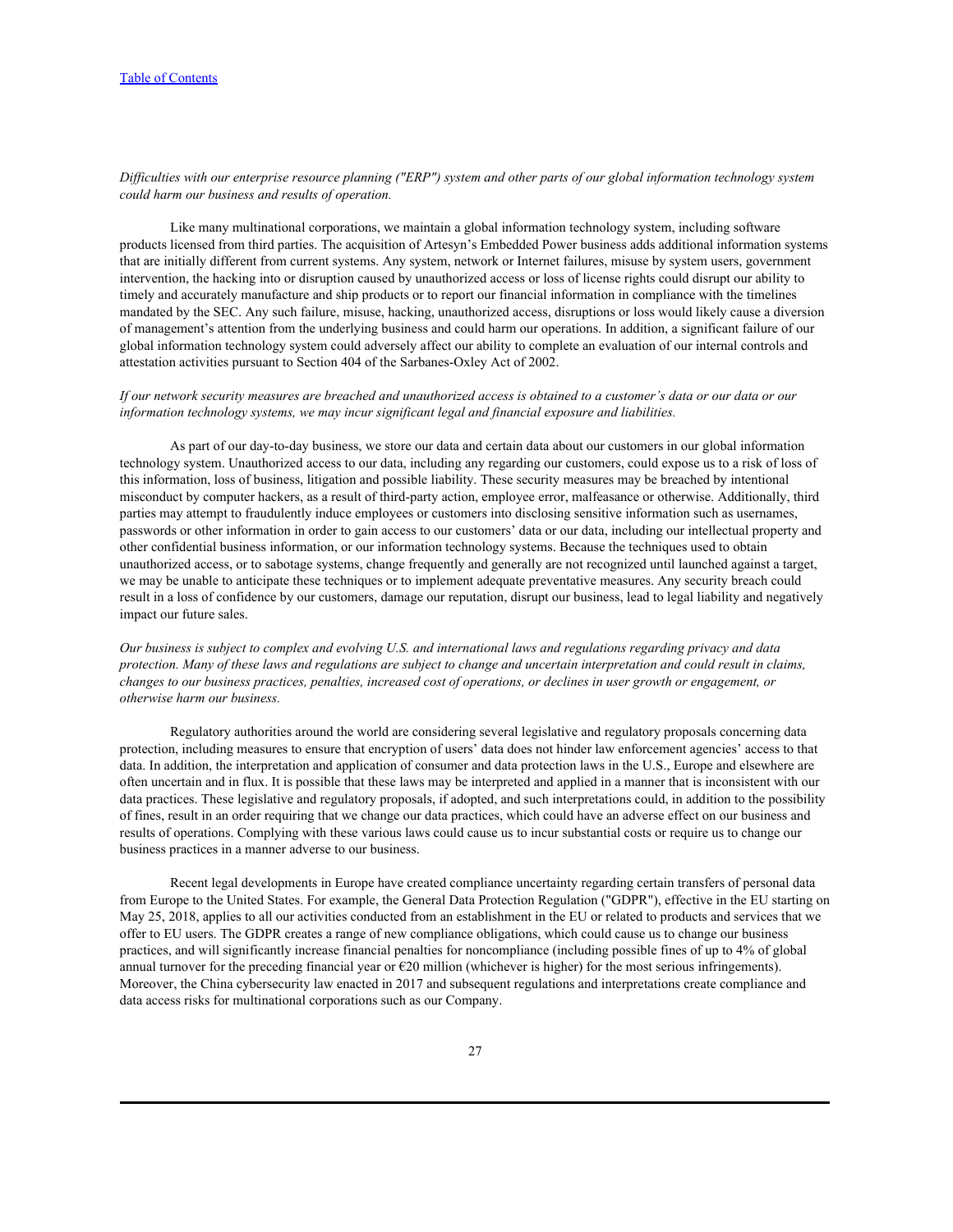## *The loss of any of our key personnel could significantly harm our results of operations and competitive position.*

Our success depends to a significant degree upon the continuing contributions of our key management, technical, marketing, and sales employees. We may not be successful in retaining our key employees or attracting or retaining additional skilled personnel as required. Failure to retain or attract key personnel could significantly harm our results of operations and competitive position. Our success in hiring and retaining employees depends on a variety of factors, including the attractiveness of our compensation and benefit programs, global economic or political and industry conditions, our organizational structure, our reputation, culture and working environment, competition for talent and the availability of qualified employees, the availability of career development opportunities, and our ability to offer a challenging and rewarding work environment. We must develop our personnel to provide succession plans capable of maintaining continuity during the inevitable unpredictability of personnel retention. While we have plans for key management succession and long-term compensation plans designed to retain our senior employees, if our succession plans do not operate effectively, our business could be adversely affected.

*We have been, and in the future may again be, involved in litigation. Litigation is costly and could result in further restrictions on our ability to conduct business or make use of market relationships we have developed, or an inability to prevent others from using technology.*

Litigation may be necessary to enforce our commercial or property rights, to defend ourselves against claimed violations of such rights of others, or to protect our interests in regulatory, tax, customs, commercial, and other disputes or similar matters. In particular, we have been experiencing increased litigation related to our legacy inverter product line and an adverse court ruling in any of our cases could adversely affect our financial condition and results of operations. Litigation often requires a substantial amount of our management's time and attention, as well as financial and other resources, including:

- substantial costs in the form of legal fees, fines, and royalty payments;
- restrictions on our ability to sell certain products or in certain markets;
- an inability to prevent others from using technology we have developed; and
- a need to redesign products or seek alternative marketing strategies.

Any of these events could have a significant adverse effect on our business, financial condition, and results of operations.

## *Return on investments or interest rate declines on plan investments could result in additional unfunded pension obligations for our pension plans.*

We currently have unfunded obligations to our pension plans. The extent of future contributions to the pension plan depends heavily on market factors such as the discount rate used to calculate our future obligations and the actual return on plan assets which enable future payments. We estimate future contributions to the plans using assumptions with respect to these and other items. Changes to those assumptions could have a significant effect on future contributions. Additionally, a material deterioration in the funded status of the plan could increase pension expenses and reduce our profitability. See *Note 17. Pension Liability* in Part II, Item 8 "Financial Statements and Supplementary Data" contained herein.

## *Funds associated with our marketable securities that we have traditionally held as short-term investments may not be liquid or readily available.*

In the past, certain of our investments have been affected by external market conditions that impacted the liquidity of the investment. We do not currently have investments with reduced liquidity, but external market conditions that we cannot anticipate or mitigate may impact the liquidity of our marketable securities. Any changes in the liquidity associated with these investments may require us to borrow funds at terms that are not favorable or repatriate cash from international locations at a significant cost. We cannot be certain that we will be able to borrow funds or continue to repatriate cash on favorable terms, or at all. If we are unable to do so, our available cash may be reduced until those investments can be liquidated. The lack of available cash may prevent us from taking advantage of business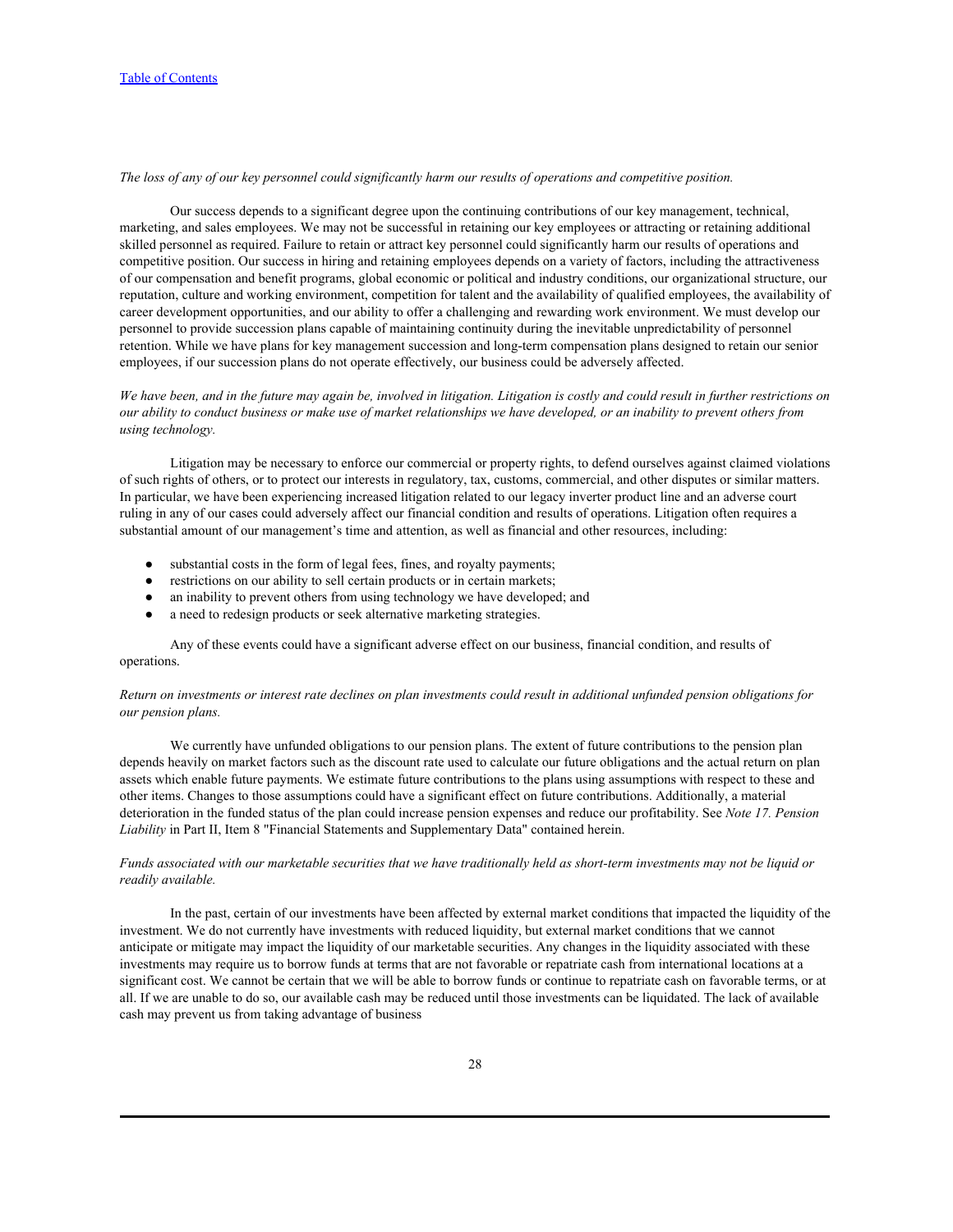opportunities that arise and may prevent us from executing some of our business plans, either of which could cause our business, financial condition or results of operations to be materially and adversely affected.

#### *Our intangible assets may become impaired.*

As of December 31, 2019, we have \$202.9 million of goodwill and \$184.0 million in intangible assets. We periodically review the estimated useful lives of our identifiable intangible assets, taking into consideration any events or circumstances that might result in either a diminished fair value, or for intangible assets, a revised useful life. The events and circumstances include significant changes in the business climate, legal factors, operating performance indicators, and competition. Any impairment or revised useful life could have a material and adverse effect on our financial position and results of operations and could harm the trading price of our common stock.

#### *We are subject to numerous governmental regulations.*

We are subject to federal, state, local and foreign regulations, including environmental regulations and regulations relating to the design and operation of our products and control systems and regulations governing the import, export and customs duties related to our products. We might incur significant costs as we seek to ensure that our products meet safety and emissions standards, many of which vary across the states and countries in which our products are used. In the past, we have invested significant resources to redesign our products to comply with these directives. Compliance with future regulations, directives, and standards could require us to modify or redesign some products, make capital expenditures, or incur substantial costs. Also, we may incur significant costs in complying with the numerous imports, exports and customs regulations as we seek to sell our products internationally. If we do not comply with current or future regulations, directives, and standards:

- we could be subject to fines and penalties;
- our production or shipments could be suspended; and
- we could be prohibited from offering particular products in specified markets.

If we were unable to comply with current or future regulations, directives and standards, our business, financial condition and results of operations could be materially and adversely affected.

#### *Financial reform legislation will result in new laws and regulations that may increase our costs of operations.*

The Dodd-Frank Wall Street Reform and Consumer Protection Act (the "Dodd-Frank Act") requires various federal agencies to adopt a broad range of new implementing rules and regulations, and to prepare numerous studies and reports for Congress. On August 22, 2012, under the Dodd-Frank Act, the SEC adopted new requirements for companies that use certain minerals and metals, known as conflict minerals, in their products, whether or not these products are manufactured by third parties. These requirements require companies to perform due diligence, disclose and report whether or not such minerals originate from the Democratic Republic of Congo and adjoining countries. We must perform sufficient due diligence to determine whether such minerals are used in the manufacture of our products. With regard to our acquisition of Artesyn, we will need to complete due diligence over the minerals used in the manufacture of those products. In addition, we incur costs to comply with the disclosure requirements, including costs related to determining the source of any of the relevant minerals and metals used in our products. Since our supply chain is complex, we may not be able to sufficiently verify the origins for these minerals and metals used in our products through the due diligence procedures that we implement, which may harm our reputation. In such event, we may also face difficulties in satisfying customers who require that all the components of our products are certified as conflict mineral free.

#### *The market price of our common stock has fluctuated and may continue to fluctuate for reasons over which we have no control.*

The stock market has from time to time experienced, and is likely to continue to experience, extreme price and volume fluctuations. Prices of securities of technology companies have been especially volatile and have often fluctuated for reasons that are unrelated to their operating performance. In the past, companies that have experienced volatility in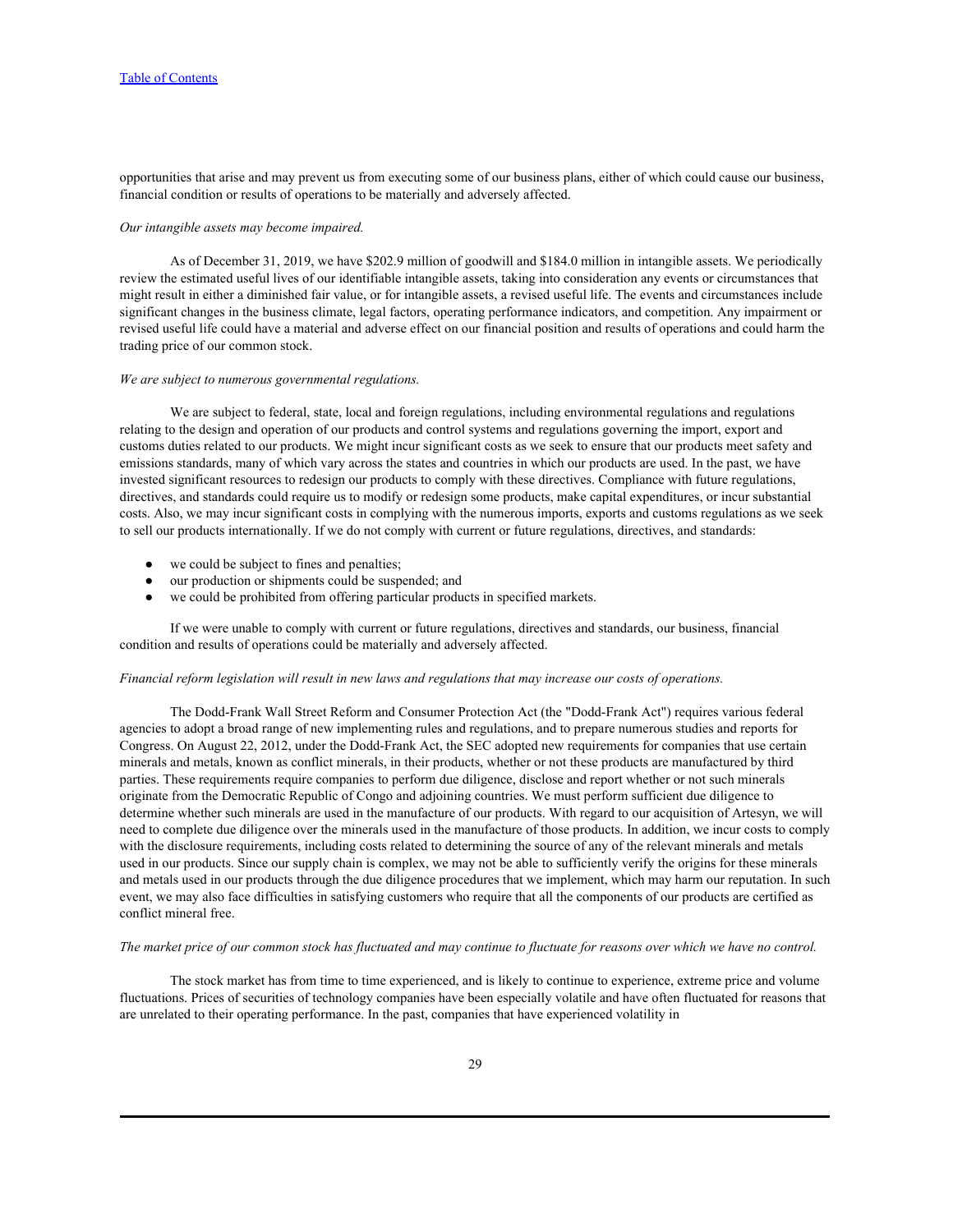the market price of their stock have been the subject of securities class action litigation. If we were the subject of securities class action litigation, it could result in substantial costs and a diversion of management's attention and resources.

*Our operating results are subject to fluctuations, and if we fail to meet the expectations of securities analysts or investors, our share price may decrease significantly.*

Our annual and quarterly results may vary significantly depending on various factors, many of which are beyond our control. Because our operating expenses are based on anticipated revenue levels, our sales cycle for development work is relatively long, and a high percentage of our expenses are fixed for the short term, a small variation in the timing of recognition of revenue can cause significant variations in operating results from period to period. If our earnings do not meet the expectations of securities analysts or investors, the price of our stock could decline.

## <span id="page-29-0"></span>**ITEM 1B. UNRESOLVED STAFF COMMENTS**

None.

30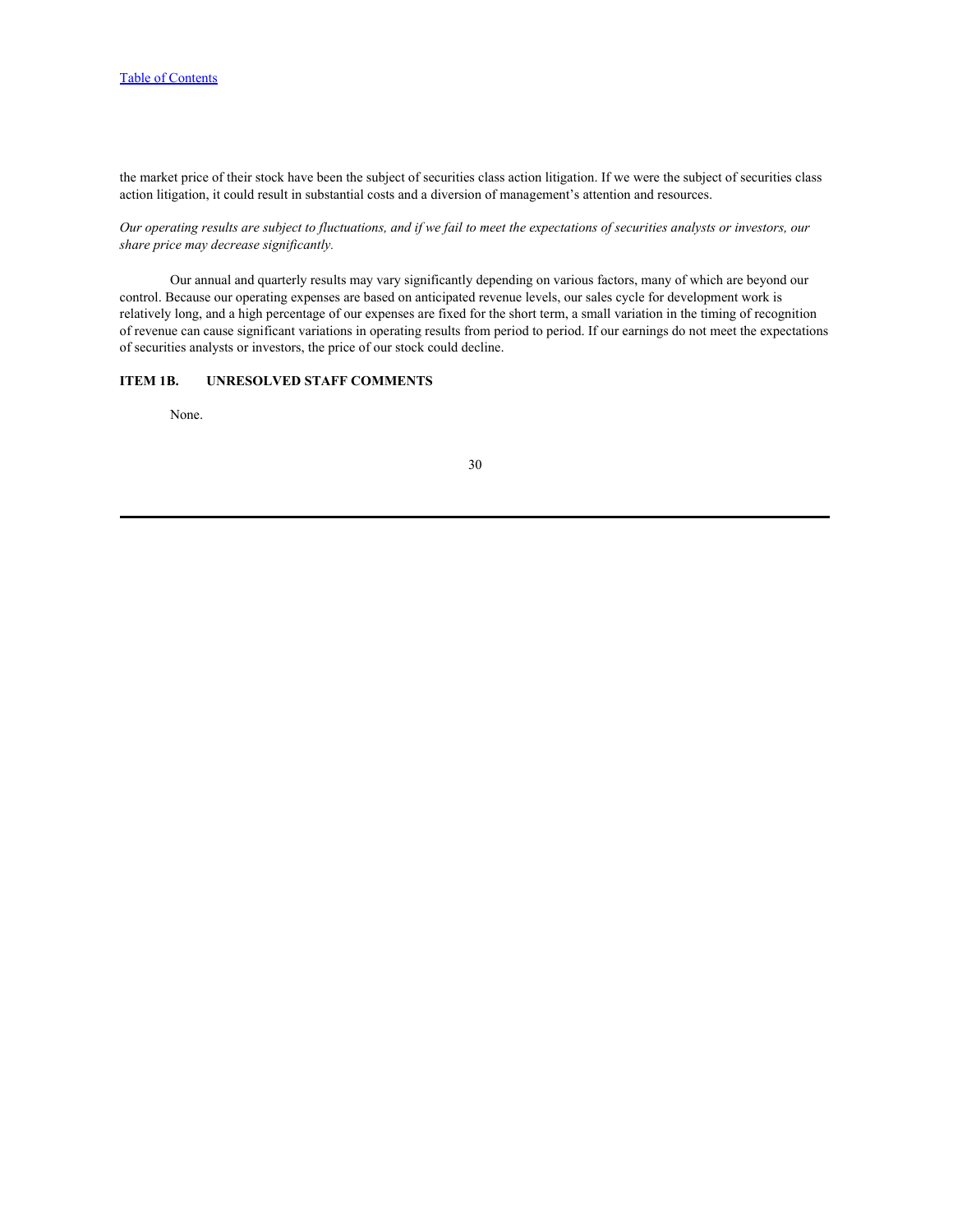## <span id="page-30-0"></span>**ITEM 2. PROPERTIES**

Information concerning our principal properties at December 31, 2019 is set forth below:

| Location                   | <b>Principal Activity</b>                                                 | Ownership    |
|----------------------------|---------------------------------------------------------------------------|--------------|
| Denver, CO                 | Corporate headquarters, general and administrative                        | Leased       |
| Fort Collins, CO           | Research and development, distribution, sales, and service                | Leased       |
| Lockport, NY               | Manufacturing, distribution, service, and research and development        | Leased       |
| Milpitas, CA               | Research and development, sales, and service                              | Leased       |
| Ronkonkoma, NY             | Manufacturing, distribution, service, and research and development        | Leased       |
| Vancouver, WA              | Research and development, manufacturing, distribution, sales, and service | Leased       |
| Georgetown, MA             | <b>Sales</b>                                                              | Leased       |
| Eden Prairie, MN           | Engineering, and research and development                                 | Leased       |
| Tempe, AZ                  | Sales and administration                                                  | Leased       |
| Beijing, China             | <b>Sales</b>                                                              | Leased       |
| Shanghai, China            | Sales and distribution                                                    | Leased       |
| Shenzhen, China            | Manufacturing, distribution, service, and research and development        | Leased       |
| Xian, China                | Service                                                                   | Leased       |
| Zhongshan, China           | Manufacturing                                                             | Leased       |
| Pune, India                | <b>Sales</b>                                                              | Leased       |
| Tokyo, Japan               | Sales and service                                                         | Leased       |
| Seoul, South Korea         | Sales and service                                                         | Leased/Owned |
| Bukit Minak,<br>Malaysia   | Manufacturing and distribution                                            | Leased       |
| Quezon, Philippines        | Engineering, research and development, administration and support         | Leased       |
| Rosario, Philippines       | Manufacturing                                                             | Leased       |
| Santa Rosa,<br>Philippines | Manufacturing                                                             | Leased       |
| Singapore, Singapore       | Sales and service                                                         | Leased       |
| Taipei, Taiwan             | Sales, distribution, and service                                          | Leased       |
| Hong Kong, Hong            |                                                                           |              |
| Kong                       | Distribution and general $&$ administrative                               | Leased       |
| Ballerup, Denmark          | Manufacturing, distribution, sales, service, and research and development | Leased       |
| Erstein, France            | Sales                                                                     | Leased       |
| Metzingen, Germany         | Distribution, sales, and service                                          | Leased       |
| Warstein-Belecke,          |                                                                           |              |
| Germany                    | Research and development, distribution, sales, and service                | Leased       |
| Frankfurt, Germany         | Manufacturing, distribution, sales, service, and research and development | Leased       |
| Magdeburg, Germany         | Manufacturing and distribution                                            | Leased       |
| Cork, Ireland              | Sales, service, and research and development                              | Leased       |
| Caesarea, Israel           | Research and development and service                                      | Leased       |
| Villaz-St-Pierre,          |                                                                           |              |
| Switzerland                | Research and development                                                  | Leased       |
| Littlehampton, United      |                                                                           |              |
| Kingdom                    | Manufacturing, distribution, sales, service, and research and development | Leased       |

We consider the properties that we own or lease as adequate to meet our current and future requirements. We regularly assess the size, capability, and location of our global infrastructure and periodically make adjustments based on these assessments.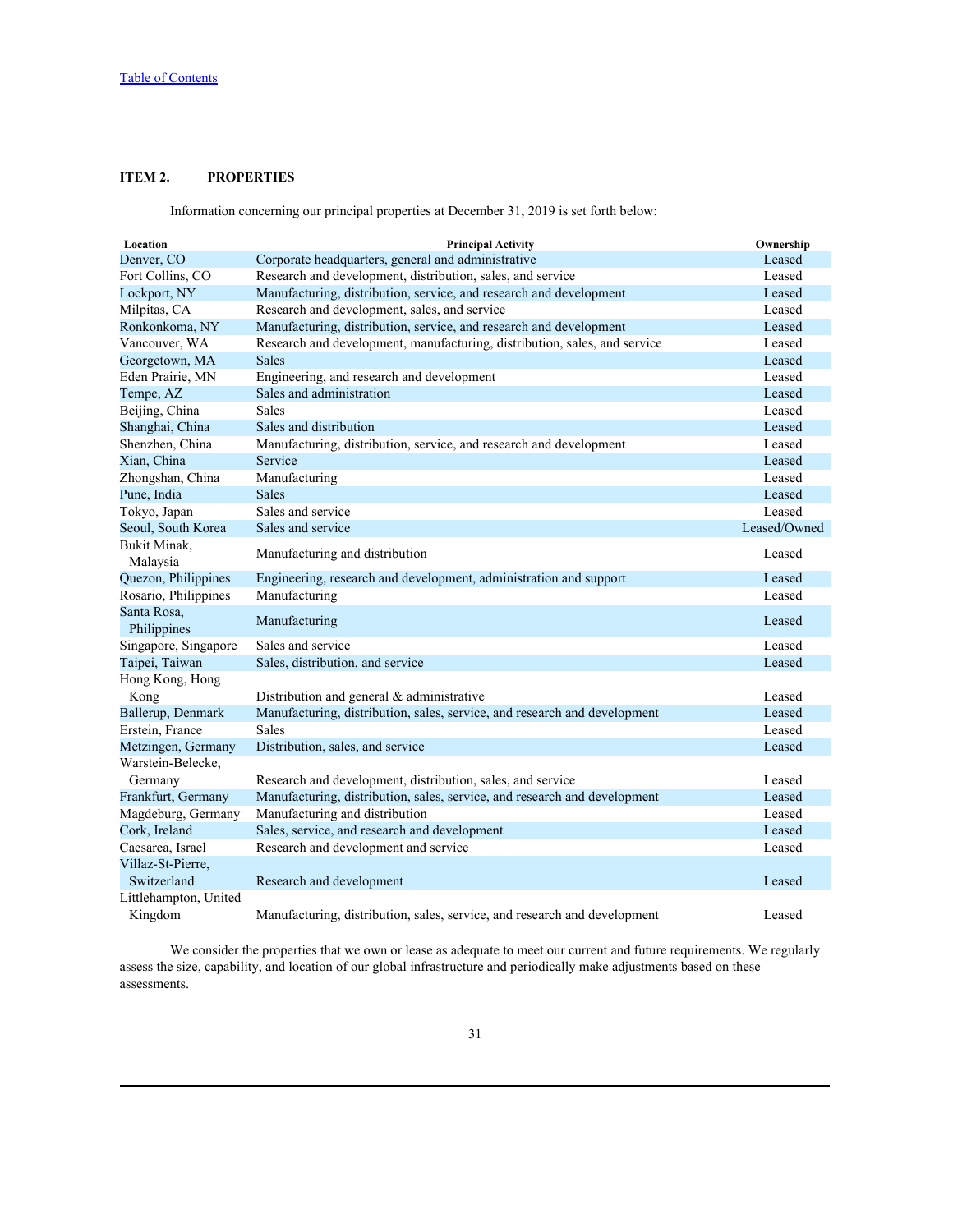## <span id="page-31-0"></span>**ITEM 3. LEGAL PROCEEDINGS**

We are presently involved in disputes and legal actions arising in the normal course of our business. While we currently believe that the amount of any ultimate loss would not be material to our financial position, the outcome of these actions is inherently difficult to predict. In the event of an adverse outcome, the ultimate loss could have a material adverse effect on our financial position or reported results of operations. An unfavorable decision in patent litigation could require material changes in production processes and products or result in our inability to ship products or components found to have violated third-party patent rights. An unfavorable decision in a collection action against a customer we sold products to, or a claim or counterclaim from a customer related to alleged product failures, could also have a material adverse effect on our financial position or reported results of operations. We are engaged presently in such disputes and legal actions with customers and supplier for the inverter product line. We accrue loss contingencies in connection with our commitments and contingencies, including litigation, when it is probable that a loss has occurred, and the amount of the loss can be reasonably estimated. For further information see *Note 19*. *Commitments and Contingencies* in Part II, Item 8 "Financial Statements and Supplementary Data."

## <span id="page-31-1"></span>**ITEM 4. MINE SAFETY DISCLOSURES**

Not applicable.

32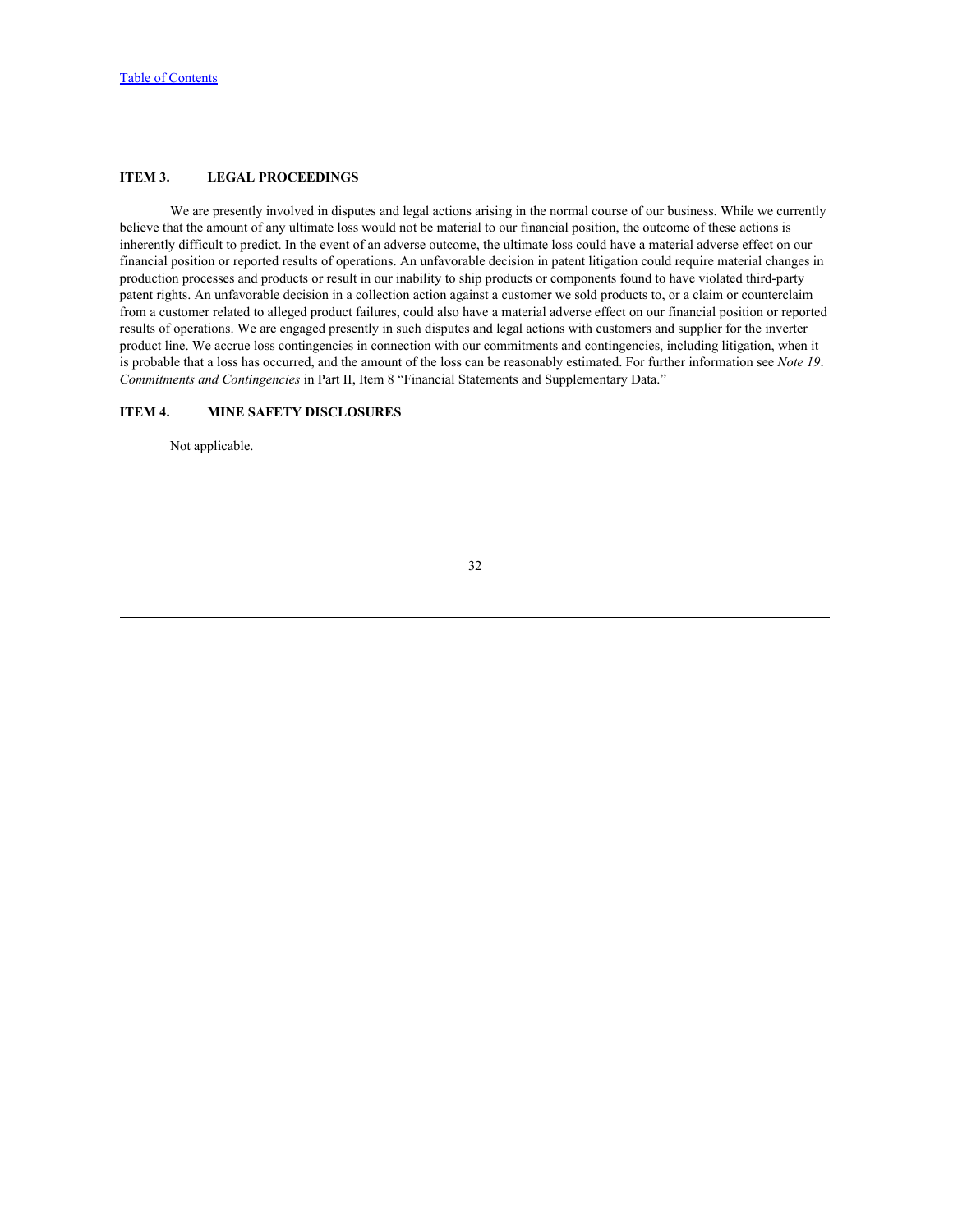## <span id="page-32-0"></span>**PART II**

## <span id="page-32-1"></span>**ITEM 5. MARKET FOR REGISTRANT'S COMMON EQUITY, RELATED STOCKHOLDER MATTERS AND ISSUER PURCHASES OF EQUITY SECURITIES**

#### **Principal Market**

### **Dividend Policy**

## **Purchases of Equity Securities by the Issuer**

| <b>PART II</b>          |                                                                                                                                                                                                                                                                                                                                                                                                          |                                                         |                                           |                                                                                                                                      |                                                                                                                                   |
|-------------------------|----------------------------------------------------------------------------------------------------------------------------------------------------------------------------------------------------------------------------------------------------------------------------------------------------------------------------------------------------------------------------------------------------------|---------------------------------------------------------|-------------------------------------------|--------------------------------------------------------------------------------------------------------------------------------------|-----------------------------------------------------------------------------------------------------------------------------------|
| ITEM 5.                 | MARKET FOR REGISTRANT'S COMMON EQUITY, RELATED STOCKHOLDER MATTERS AND<br><b>ISSUER PURCHASES OF EQUITY SECURITIES</b>                                                                                                                                                                                                                                                                                   |                                                         |                                           |                                                                                                                                      |                                                                                                                                   |
| <b>Principal Market</b> |                                                                                                                                                                                                                                                                                                                                                                                                          |                                                         |                                           |                                                                                                                                      |                                                                                                                                   |
|                         | Our common stock is listed on the NASDAQ Global Select Market under the symbol "AEIS." At February 28, 2020, the<br>number of common stockholders of record was 303.                                                                                                                                                                                                                                     |                                                         |                                           |                                                                                                                                      |                                                                                                                                   |
| <b>Dividend Policy</b>  |                                                                                                                                                                                                                                                                                                                                                                                                          |                                                         |                                           |                                                                                                                                      |                                                                                                                                   |
|                         | We have not declared or paid any cash dividends on our capital stock in our history as a public company. We currently<br>intend to retain all future earnings to finance our business or make stock repurchases and do not anticipate paying cash or other<br>dividends on our common stock in the foreseeable future.                                                                                   |                                                         |                                           |                                                                                                                                      |                                                                                                                                   |
|                         | Purchases of Equity Securities by the Issuer                                                                                                                                                                                                                                                                                                                                                             |                                                         |                                           |                                                                                                                                      |                                                                                                                                   |
|                         | In September 2015, our Board of Directors (the "Board") authorized a program to repurchase up to \$150.0 million of<br>our stock over a thirty-month period. In November 2017, the Board approved an extension of the share repurchase program to<br>December 2019 from its original maturity of March 2018. In May 2018, the Board approved a \$50 million increase in the<br>repurchase authorization. |                                                         |                                           |                                                                                                                                      |                                                                                                                                   |
|                         | On December 18, 2019, the Board authorized to remove the expiration date from the repurchase program and increased<br>the balance available for stock repurchase by \$25.1 million. As of December 31, 2019, the Company was authorized to<br>repurchase shares of the Company's common stock of up to a total of \$50.0 million.                                                                        |                                                         |                                           |                                                                                                                                      |                                                                                                                                   |
|                         | The following table summarizes the stock repurchase activity for the three months ended December 31, 2019 (in<br>thousands, except per share amounts):                                                                                                                                                                                                                                                   |                                                         |                                           |                                                                                                                                      |                                                                                                                                   |
|                         |                                                                                                                                                                                                                                                                                                                                                                                                          | <b>Total</b><br>Number of<br><b>Shares</b><br>Purchased | Average<br><b>Price Paid</b><br>per Share | <b>Total</b><br>Number of<br><b>Shares</b><br>Purchased<br>as Part of<br><b>Publicly</b><br>Announced<br><b>Plans or</b><br>Programs | Maximum<br><b>Dollar Value</b><br>of Shares<br>that May<br>Yet be<br>Purchased<br>Under the<br><b>Plans or</b><br><b>Programs</b> |
|                         | October 1, 2019 - October 31, 2019                                                                                                                                                                                                                                                                                                                                                                       |                                                         | -S                                        |                                                                                                                                      | 24,902<br>-S                                                                                                                      |
|                         | November 1, 2019 - November 30, 2019<br>December 1, 2019 - December 31, 2019                                                                                                                                                                                                                                                                                                                             |                                                         |                                           |                                                                                                                                      | 24,902<br>50,000                                                                                                                  |
| Total                   |                                                                                                                                                                                                                                                                                                                                                                                                          |                                                         | <sup>\$</sup>                             | $\overline{\phantom{m}}$                                                                                                             | 50,000<br>\$                                                                                                                      |

In order to execute the repurchase of shares of our common stock, the Company periodically enters into stock repurchase agreements. All shares repurchased were executed in the open market, and no shares were repurchased from related parties. Repurchased shares are retired and assumed the status of authorized and unissued shares. Accordingly, the associated cost of the repurchased shares was recognized as a reduction to additional paid-in capital.

## **Performance Graph**

The performance graph below shows the five-year cumulative total stockholder return on our common stock during the period from December 31, 2014 through December 31, 2019. This is compared with the cumulative total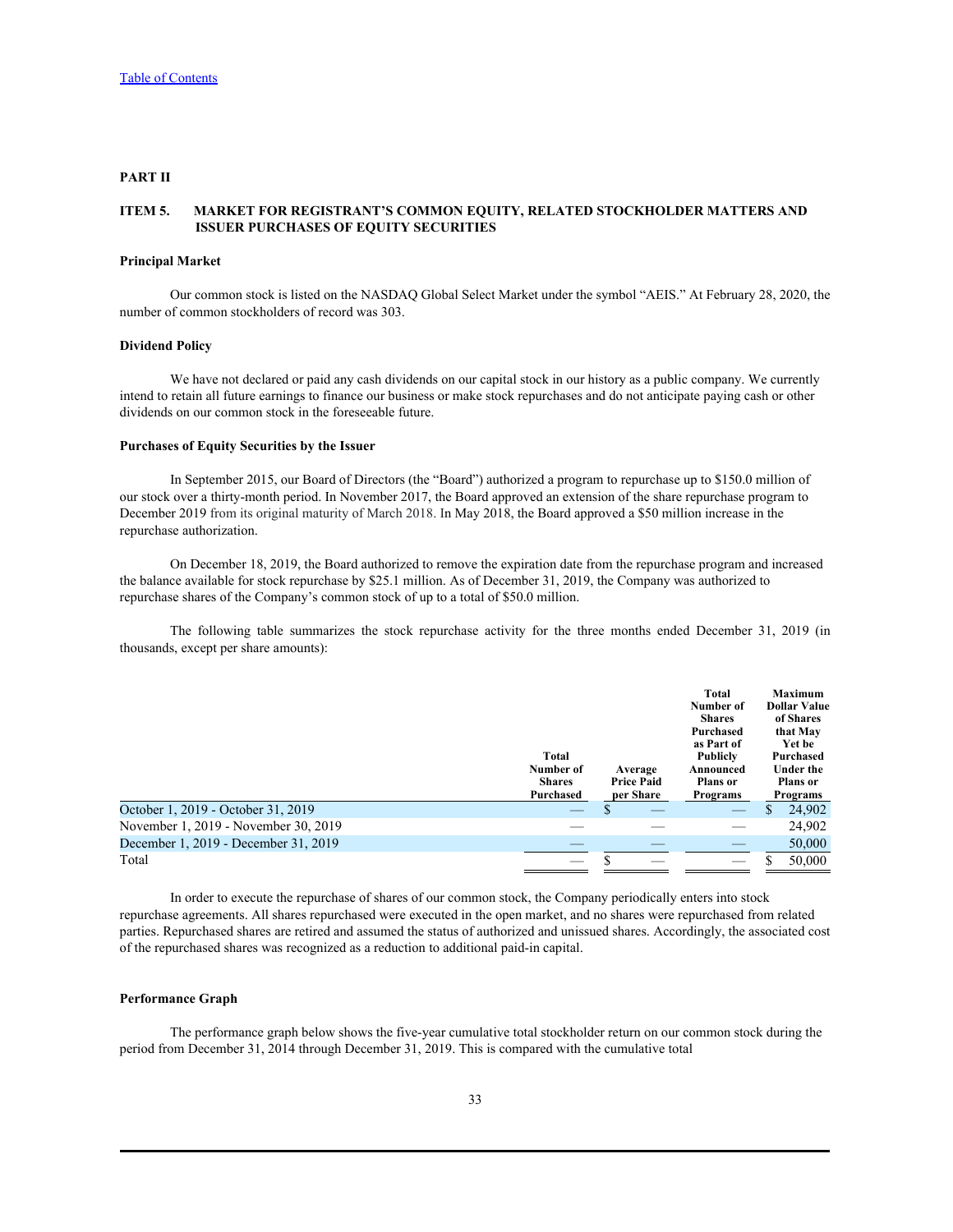return of the NASDAQ Composite Index and the Philadelphia Semiconductor Index (PHLX) over the same period. The comparison assumes \$100 was invested on December 31, 2014 in Advanced Energy common stock and in each of the foregoing indices and assumes reinvestment of dividends, if any. Dollar amounts in the graph are rounded to the nearest whole dollar. The performance shown in the graph represents past performance and should not be considered an indication of future performance.

COMPARISON OF 5 YEAR CUMULATIVE TOTAL RETURN\*



(1) \$100 invested on 12/31/2014 in our stock or index, including reinvestment of dividends. Indices and our stock performance are calculated on a calendar year-end basis.

|                                  | 12/14  | 12/15  |  | 12/16  |  | 12/17  |  | 12/18  | 12/19  |  |
|----------------------------------|--------|--------|--|--------|--|--------|--|--------|--------|--|
| Advanced Energy Industries, Inc. | 100.00 | 119.11 |  | 231.01 |  | 284.73 |  | 181.14 | 300.42 |  |
| NASDAQ Composite                 | 100.00 | 106.96 |  | 116.45 |  | 150.96 |  | 146.67 | 200.49 |  |
| PHLX Semiconductor               | 100.00 | 98.41  |  | 137.10 |  | 192.69 |  | 181.04 | 295.57 |  |
| RDG Semiconductor Composite      | 100.00 | 91.76  |  | 122.76 |  | 169.41 |  | 53.35  | 234.06 |  |

Information relating to compensation plans under which our equity securities are authorized for issuance is set forth in Part III, Item 12 of this Annual Report on Form 10-K.

## <span id="page-33-0"></span>**ITEM 6. SELECTED FINANCIAL DATA**

The selected Consolidated Statements of Operations and related Consolidated Balance Sheets data were derived from our audited Consolidated Financial Statements. The information below is not necessarily indicative of results of future operations and should be read in conjunction with Item 7 "Management's Discussion and Analysis of Financial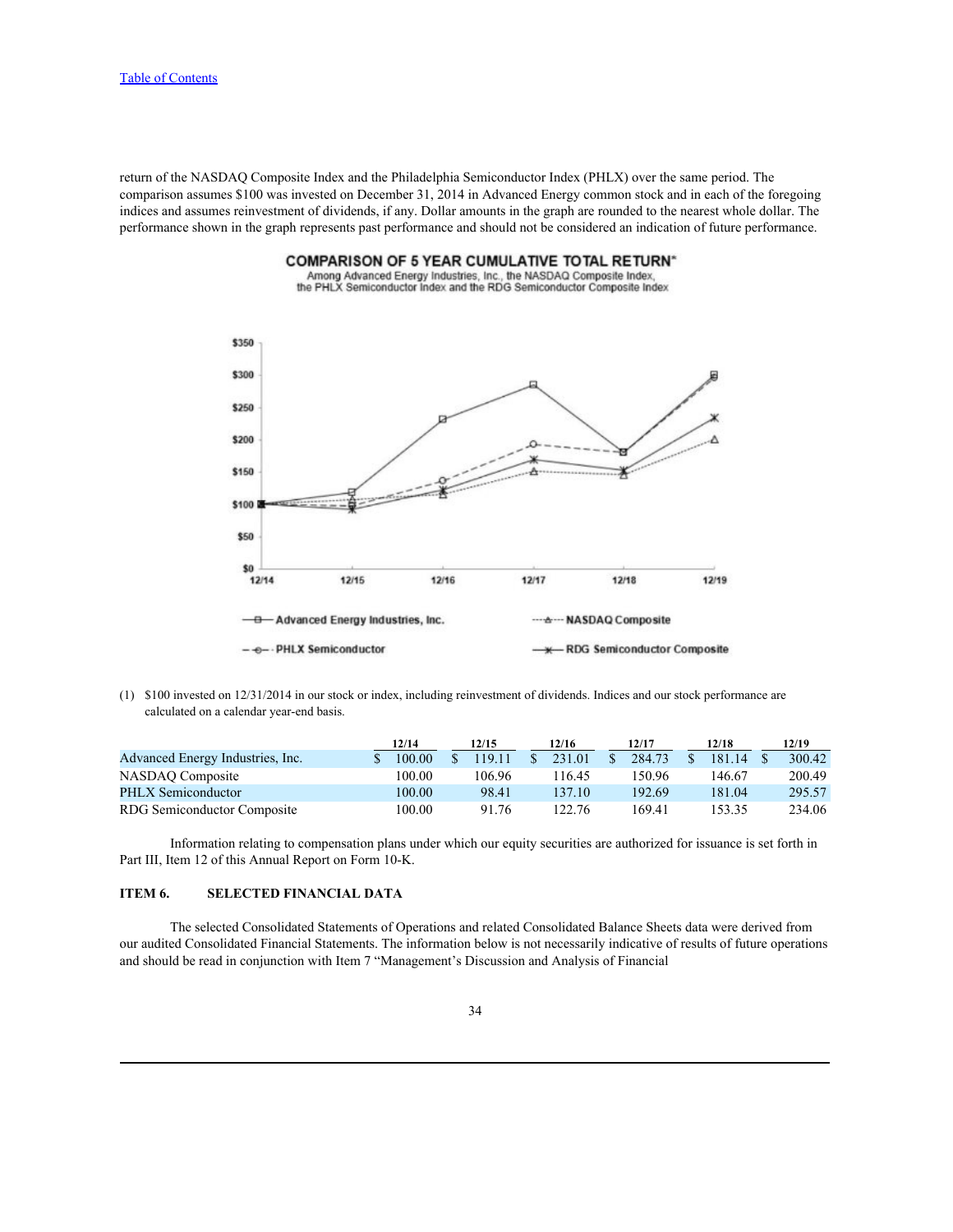Condition and Results of Operations" of this Form 10-K in order to understand more fully the factors that may affect the comparability of the information presented below (in thousands, except per share amounts):

|                                                  | 2019                                               |                                                                    | 2018                     |                                                                                                                              | 2017            |                                                             | 2016         |                                                                                                         | 2015                                                                                                                                                 |
|--------------------------------------------------|----------------------------------------------------|--------------------------------------------------------------------|--------------------------|------------------------------------------------------------------------------------------------------------------------------|-----------------|-------------------------------------------------------------|--------------|---------------------------------------------------------------------------------------------------------|------------------------------------------------------------------------------------------------------------------------------------------------------|
|                                                  |                                                    |                                                                    |                          |                                                                                                                              |                 |                                                             |              |                                                                                                         |                                                                                                                                                      |
|                                                  | 788,948                                            |                                                                    |                          |                                                                                                                              |                 |                                                             |              |                                                                                                         | 414,811                                                                                                                                              |
|                                                  | 54,388                                             |                                                                    |                          |                                                                                                                              |                 |                                                             |              | -S                                                                                                      | 106,656                                                                                                                                              |
|                                                  |                                                    |                                                                    |                          |                                                                                                                              |                 |                                                             |              |                                                                                                         |                                                                                                                                                      |
|                                                  | 67,194                                             |                                                                    |                          |                                                                                                                              |                 |                                                             |              |                                                                                                         | 105,442                                                                                                                                              |
|                                                  |                                                    |                                                                    |                          |                                                                                                                              |                 |                                                             |              |                                                                                                         |                                                                                                                                                      |
|                                                  | 56,495                                             |                                                                    |                          |                                                                                                                              |                 |                                                             |              |                                                                                                         | 83,482                                                                                                                                               |
|                                                  |                                                    |                                                                    |                          |                                                                                                                              |                 |                                                             |              |                                                                                                         |                                                                                                                                                      |
| S.                                               | 8,480                                              |                                                                    | (38)                     | - 5                                                                                                                          | 1,760           | -S.                                                         | 10,506       |                                                                                                         | $\frac{1}{2}$ (241,968)                                                                                                                              |
|                                                  | 64,975                                             |                                                                    |                          |                                                                                                                              |                 |                                                             |              | <sup>\$</sup>                                                                                           | (158, 486)                                                                                                                                           |
|                                                  |                                                    |                                                                    |                          |                                                                                                                              |                 |                                                             |              |                                                                                                         |                                                                                                                                                      |
|                                                  |                                                    |                                                                    |                          | - S                                                                                                                          |                 |                                                             |              |                                                                                                         |                                                                                                                                                      |
|                                                  |                                                    |                                                                    |                          |                                                                                                                              |                 |                                                             |              |                                                                                                         |                                                                                                                                                      |
|                                                  | 64,941                                             |                                                                    |                          |                                                                                                                              |                 |                                                             |              |                                                                                                         |                                                                                                                                                      |
|                                                  |                                                    |                                                                    |                          |                                                                                                                              |                 |                                                             |              |                                                                                                         |                                                                                                                                                      |
|                                                  |                                                    |                                                                    |                          |                                                                                                                              |                 |                                                             |              |                                                                                                         |                                                                                                                                                      |
|                                                  | 1.47                                               | -8                                                                 | 3.76                     | -8                                                                                                                           | 3.42            | -8                                                          | 2.94         |                                                                                                         | 2.05                                                                                                                                                 |
|                                                  | 1.47                                               |                                                                    | 3.74                     | - \$                                                                                                                         | 3.39            | - \$                                                        |              |                                                                                                         | 2.03                                                                                                                                                 |
|                                                  |                                                    |                                                                    |                          |                                                                                                                              |                 |                                                             |              |                                                                                                         |                                                                                                                                                      |
|                                                  | 0.22                                               |                                                                    |                          |                                                                                                                              | 0.04            | - \$                                                        |              |                                                                                                         | (5.94)                                                                                                                                               |
| $\mathbf{s}$                                     | 0.22                                               |                                                                    | $\overline{\phantom{0}}$ | - \$                                                                                                                         | 0.04            | <b>S</b>                                                    |              |                                                                                                         | (5.94)                                                                                                                                               |
|                                                  |                                                    |                                                                    |                          |                                                                                                                              |                 |                                                             |              |                                                                                                         |                                                                                                                                                      |
|                                                  | 1.70                                               |                                                                    | 3.76                     | -8                                                                                                                           | 3.47            | - S                                                         |              |                                                                                                         | (3.89)                                                                                                                                               |
|                                                  | 1.69                                               |                                                                    | 3.74                     | -S                                                                                                                           | 3.43            | -S                                                          |              |                                                                                                         | (3.89)                                                                                                                                               |
|                                                  |                                                    |                                                                    |                          |                                                                                                                              |                 |                                                             |              |                                                                                                         |                                                                                                                                                      |
|                                                  | 38,281                                             |                                                                    | 39,081                   |                                                                                                                              | 39,754          |                                                             | 39,720       |                                                                                                         | 40,746                                                                                                                                               |
|                                                  | 38,495                                             |                                                                    | 39,352                   |                                                                                                                              | 40,176          |                                                             | 40,031       |                                                                                                         | 41,077                                                                                                                                               |
|                                                  |                                                    |                                                                    |                          |                                                                                                                              |                 |                                                             |              |                                                                                                         |                                                                                                                                                      |
|                                                  |                                                    |                                                                    | 816,484                  | S.                                                                                                                           |                 | -SS                                                         |              |                                                                                                         | 462,503                                                                                                                                              |
|                                                  | 534,814                                            |                                                                    | 98,873                   |                                                                                                                              |                 |                                                             |              |                                                                                                         | 95,024                                                                                                                                               |
| Basic weighted-average common shares outstanding | Diluted weighted-average common shares outstanding | <sup>S</sup><br><sup>\$</sup><br>$\mathbb{S}$<br>\$<br>\$1,532,406 |                          | \$718,892<br>\$171,553<br>\$172,376<br>\$147,149<br>- S<br>\$147,111<br>34S<br>-S<br>- \$<br>-S<br>- 8<br>-S<br><sup>S</sup> | 86<br>\$147,025 | \$671,012<br>\$136,101<br>\$137,861<br>733.308<br>\$106,548 | $\mathbb{S}$ | <b>Years Ended December 31.</b><br>\$483,704<br>\$ 200,770 \$ 126,857<br>127,454<br>571,529<br>\$84,409 | $$198,191$ $$128,076$ $$$<br>$$116,948$ \ \$<br>$$137,861$ $$127,454$ $$158,486$<br>2.92 S<br>$0.26$ \$<br>$0.26$ \$<br>$3.21 \quad$ \$<br>$3.18$ \$ |

(1) Included in sales for 2019 is \$220.3 million related to the acquisition of all outstanding shares of Artesyn as of September 10, 2019.

- (2) Included in sales for 2018 is \$17.4 million related to the acquisition of all outstanding shares of LumaSense Technologies Holdings, Inc. as of September 1, 2018 and \$21.3 million related to the acquisition of all the outstanding shares of Trek Holding Co. Ltd as of February 2, 2018 and the acquisition of the electrostatic technology and product line from Monroe Electronics, Inc as of May 1, 2018.
- (3) Included in sales for 2017 is \$7.6 million related to the acquisition of all the outstanding shares of Excelsys Holding Ltd. as of July 1, 2017.
- (4) We recognized tax expense of \$5.7 million, or \$0.14 per diluted share, and \$72.9 million, or \$1.81 per diluted share, for 2018 and 2017, respectively, associated with the impacts of the enactment of the U.S. Tax Cuts and Jobs Act legislation in December 2017. We recognized a tax benefit of \$33.8 million, or \$0.84 per diluted share, in 2017 related to the continued wind down of our solar inverter business which was discontinued in 2015.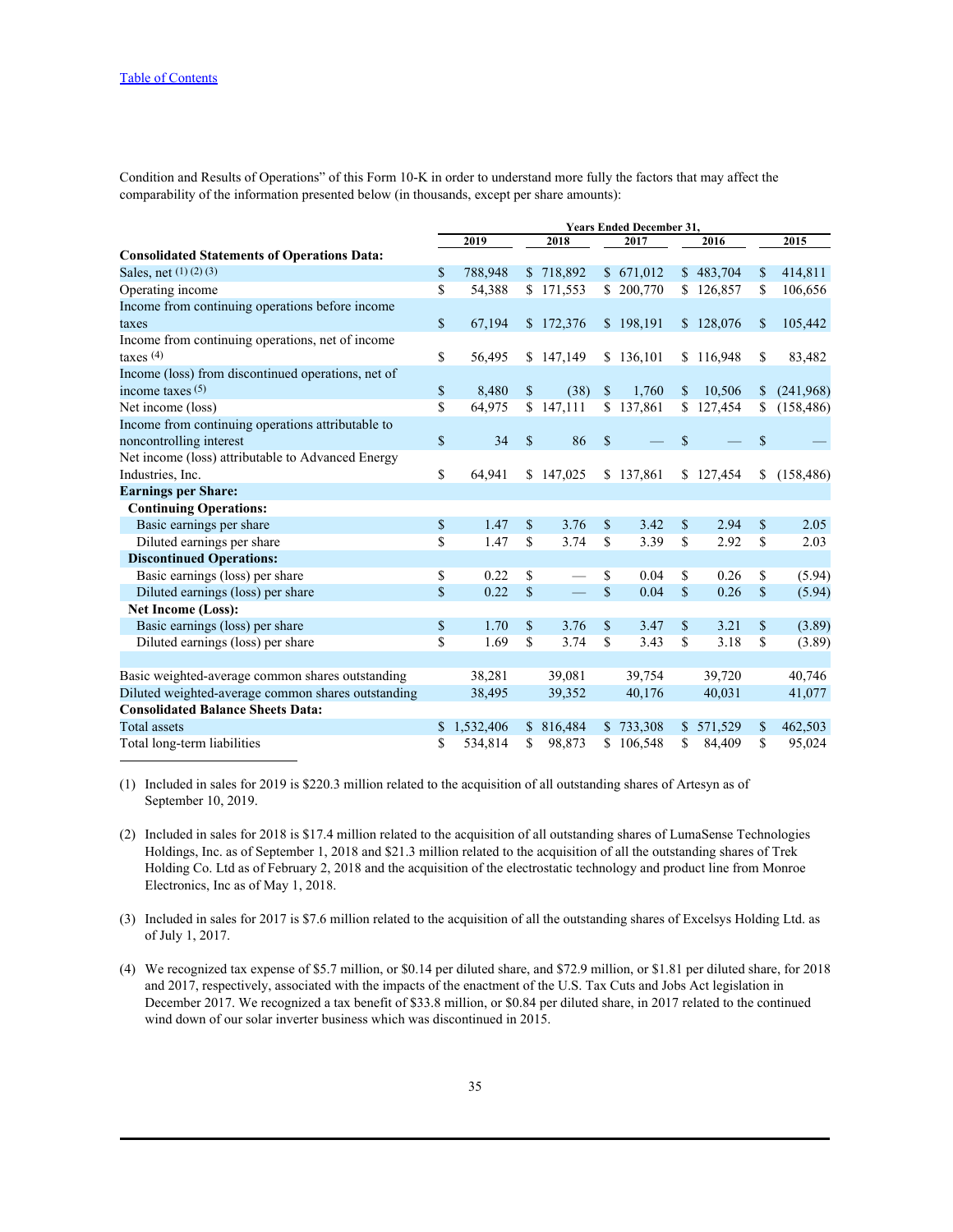(5) In 2015, we discontinued the development, sales and distribution of our solar inverter product line.

## <span id="page-35-0"></span>**ITEM 7. MANAGEMENT'S DISCUSSION AND ANALYSIS OF FINANCIAL CONDITION AND RESULTS OF OPERATIONS**

Certain statements set forth below under this caption constitute forward-looking statements. See "*Special Note Regarding Forward-Looking Statements*" in this Annual Report on Form 10-K for additional factors relating to such statements and see "*Risk Factors*" in Item 1A for a discussion of certain risks applicable to our business, financial condition and results of operations.

This section of this Form 10-K discusses and compares the results of operations for 2019 and 2018. The discussion and analysis comparing the results of operations for 2017 to 2018 are not included in this Form 10-K and can be found within Part II, Item 7, Management's Discussion and Analysis for Financial Condition and Results of Operations in our 2018 Form 10-K for the fiscal year ended December 31, 2018.

#### **Overview Overview Overview Overview Overview Overview Overview Overview Overview Overview Overview Overview Overview Overview Overview Overview Overview Overview Overview Overview O**

We design, manufacture, sell, and support power conversion products that transform power into various usable forms. Our highly-engineered, mission-critical, precision power conversion, measurement and control solutions enable innovative complex semiconductor manufacturing processes, power medical equipment, control industrial manufacturing processes, provide high efficiency power to data center equipment and deliver efficient and reliable power to communication infrastructure and to a wide range of industrial equipment. Our network of global service support centers provides a recurring revenue opportunity as we offer repair services, conversions, upgrades, and refurbishments and used equipment to companies using our products.

Driven by continuing technology migration and changing customer demands, the markets we serve are constantly changing in terms of advancement in applications, core technology and competitive pressures. New products we design for capital equipment manufacturers typically have a lifespan of five to ten years. Our success and future growth depend on our products being designed into our customers' new generations of equipment as they develop new technologies and applications. We work with these original equipment manufacturers early in their design cycles to modify, enhance and upgrade our products or design new products that meet the requirements of their new systems. The design win process is highly competitive, and we may win or lose new designs for our existing customers' or new customers' next generations of equipment. If existing or new customers do not choose our products as a result of the development, evaluation and qualification efforts related to the design win process, our market share may be reduced, our potential revenues related to the lifespan of our customers' products, which can be 5-10 years, may not be realized, and our business, financial condition and results of operations may be materially and adversely impacted. semiondated manifestating process as power model equipment, control industrial manifestion manifestation and considerable property to communication infrastructure and to a ge of malastra equirective, one per of malastra e inputs in the transportant in the case of the reformed in the reformed interest in the relationship are the actual treaty in the significant models in the significant models in the significant of the significant models in

## **CRITICAL ACCOUNTING ESTIMATES**

The preparation of Consolidated Financial Statements and related disclosures in conformity with accounting principles generally accepted in the United States of America ("U.S. GAAP") requires us to make judgments, assumptions, and estimates that affect the amounts reported. *Note 1. Operations and Summary of Significant Accounting Policies and Estimates* in Part II, Item 8 "Financial Statements and Supplementary Data" describes the significant accounting policies used in the preparation of our Consolidated Financial Statements. The accounting positions described below are significantly affected by critical accounting estimates. Such accounting positions require significant judgments, assumptions, and estimates to be used in the preparation of the Consolidated Financial Statements, actual results could differ materially from the amounts reported based on variability in factors affecting these statements.

#### *Defined Benefit Pension Plans*

include the discount rate, long-term expected rate of return on assets, compensation trends, inflation considerations,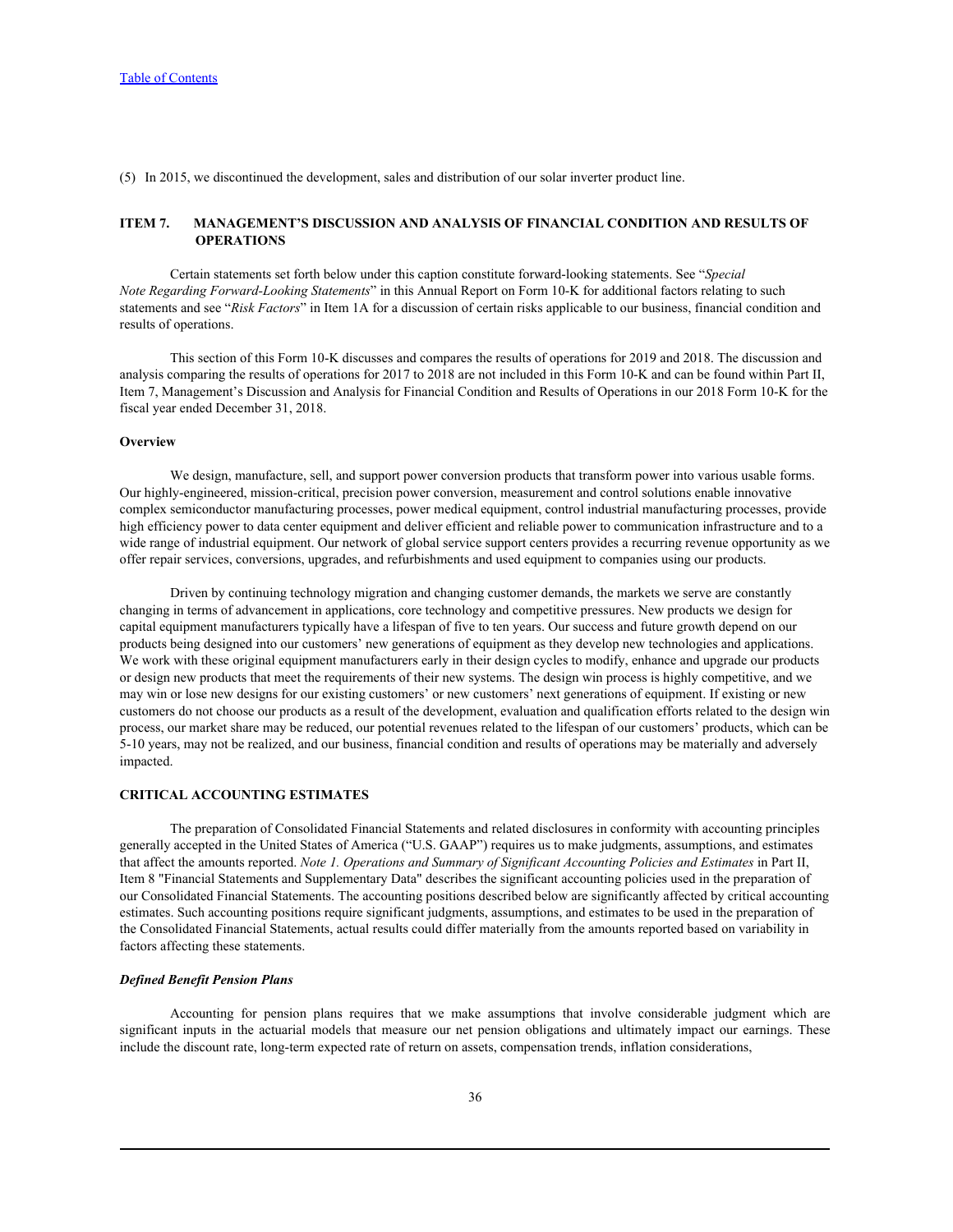health care cost trends and other assumptions, as well as determining the fair value of assets in our funded plans. Specifically, the discount rates, as well as the expected rates of return on assets and plan asset fair value determination, are important assumptions Tableof Contents<br>
Irable of Contents<br>
absocunt rates, as well as the expected rates of return on assets and plan asset fair value of assets in our funded plans. Specifically, the<br>
discount rates, as well as the expected r assumptions at least annually on a plan and country-specific basis. We also, with the help of actuaries, periodically evaluate other Table of Contents<br>
absolut rates, as well as the expected rates of return on assets and plan asset fair value of assets in our funded plans. Specifically, the<br>
discount rates, as well as the expected rates of return on ass Table of Contents<br>health care cost trends and other assumptions, as well as determining the fair value of assets in our funded plans. Specifically, the<br>discount rates, as well as the expected rates of return on assets and critical accounting estimates because they are highly susceptible to change from period to period based on the performance of plan assets, actuarial valuations, market conditions and contracted benefit changes. While we believe that our assumptions are appropriate, significant differences in our actual experience or significant changes in our assumptions may materially affect our net pension and postretirement benefit obligations and related expense.

#### *Revenue Recognition*

We recognize revenue when we have satisfied our performance obligations which typically occurs when control of the products or completion of services have been transferred to our customers. The transaction price is based upon the standalone selling price. In most transactions, we have no obligations to our customers after the date products are shipped, other than pursuant to warranty obligations. Revenue is recognized net of any taxes collected from customers, which are subsequently remitted to governmental authorities. Shipping and handling fees, if any, are recognized as revenue. The related shipping and handling costs are recognized in cost of sales. Support services include warranty and non-warranty repair services, upgrades, and refurbishments on the products we sell. Repairs that are covered under our standard warranty do not generate revenue.

We maintain a credit approval process and we make significant judgments in connection with assessing our customers' ability to pay. Despite this assessment, from time to time, our customers are unable to meet their payment obligations. We continuously monitor our customers' credit worthiness and use our judgment in establishing a provision for estimated credit losses based upon our historical experience and any specific customer collection issues that we have identified. While such credit losses have historically been within our expectations and the provisions established, a significant change in the liquidity or financial position of our customers could have a material adverse impact on the collectability of accounts receivable and our future operating results. Additionally, if our credit loss rates prove to be greater than we currently estimate, we record additional reserves for doubtful accounts.

#### *Business Combinations*

We record the assets acquired and liabilities assumed in a business combination at their acquisition date fair values. Fair values of assets acquired, and liabilities assumed are based upon available information and may involve engaging an independent third party to perform an appraisal. Estimating fair values can be complex and subject to significant business judgment. We must also identify and include in the allocation all acquired tangible and intangible assets that meet certain criteria, including assets that were not previously recorded by the acquired entity. The estimates most commonly involve property, plant and equipment and intangible assets, including those with indefinite lives. The estimates also include the fair value of contracts including commodity purchase and sale agreements, storage contracts, and transportation contracts. The excess of the purchase price over the net fair value of acquired assets and assumed liabilities is recorded as goodwill, which is not amortized but instead is evaluated for impairment at least annually. Pursuant to GAAP, an entity is allowed a reasonable period of time (not to exceed one year) to obtain the information necessary to identify and measure the fair value of the assets acquired and liabilities assumed in a business combination.

### *Inventory*

We value our inventory at the lower of cost (first-in, first-out method) or net realizable value. We regularly review inventory quantities on hand and record a provision to write-down excess and obsolete inventory to its estimated net realizable value, if less than cost, based primarily on our estimated forecast of product demand. Our industry is subject to technological change, new product developments, and changes in end-user demand for our products which can fluctuate significantly. Any significant changes in end-user demand, technology or new product developments could have a significant impact on the value of our inventory and our reported operating results.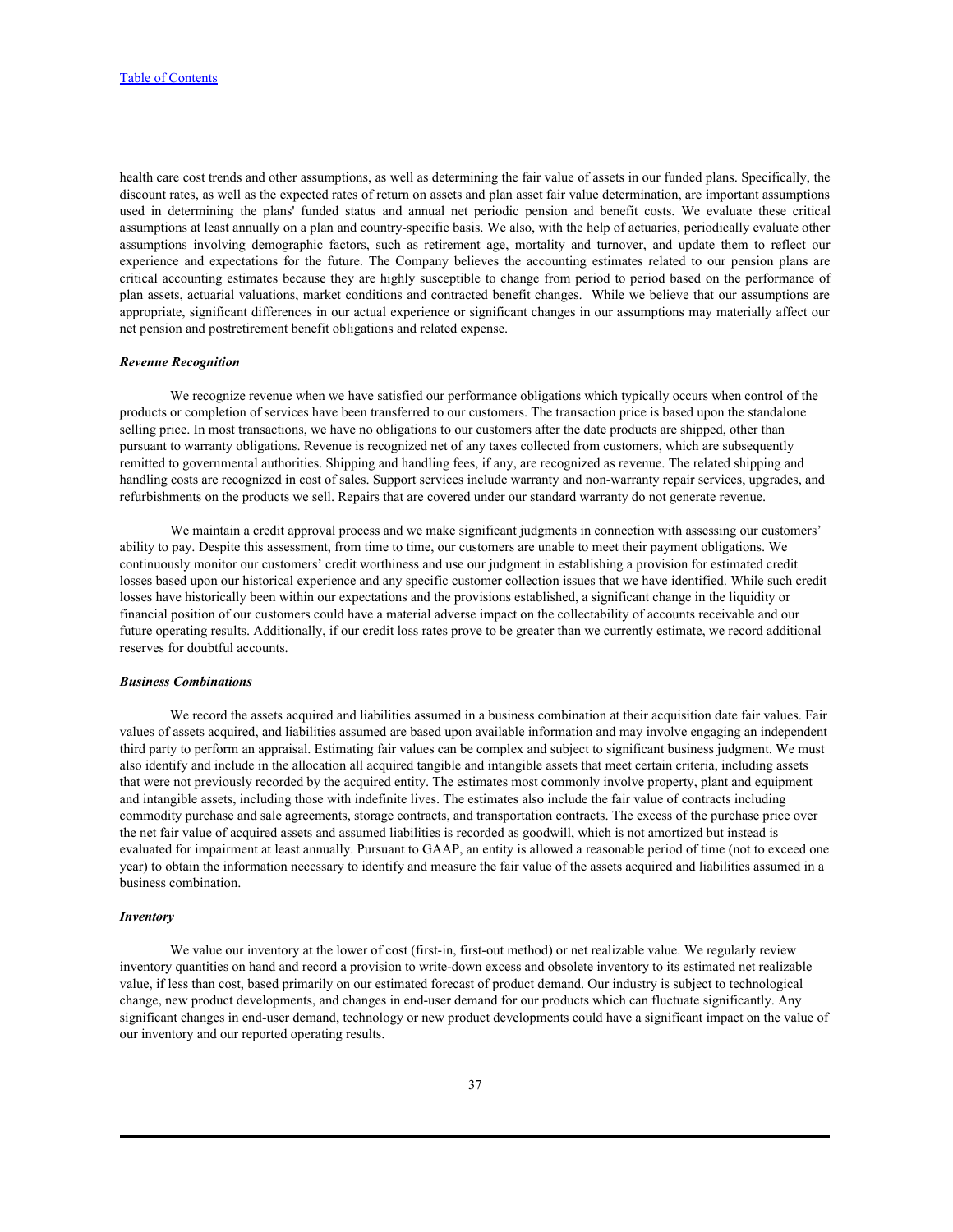### *Warranty Costs*

We offer warranty coverage for a majority of our products for periods typically ranging from 12 to 24 months after shipment. We provided warranties on our inverter products for five to ten years and also provided the option to purchase additional warranty coverage up to 20 years. Our standard inverter product warranty expense is reported within discontinued operations. We estimate the anticipated costs of repairing our products under such warranties based on the historical costs of the repairs. The assumptions we use to estimate warranty accruals are reevaluated periodically, in light of actual experience, and when appropriate, the accruals are adjusted. Should product failure rates differ from our estimates, actual costs could vary significantly from our expectations. See *Note 4. Disposed and Discontinued Operations* in Part II, Item 8 "Financial Statements and Supplementary Data" for more information on our discontinued operations and *Note 15. Warranties* in Part II, Item 8 "Financial Statements and Supplementary Data" for more information.

#### *Contingencies and Legal Reserves*

Contingencies and legal reserves are recorded, when probable, using our best estimate of loss. Estimates of loss, when required, are made based on an evaluation of the range of loss related to such matters and where the amount and range can be reasonably estimated. Any such matters are generally resolved over future periods and only when one or more future events occur or fail to occur. Following our initial determination, we regularly reassess and revise the potential liability related to any pending matters as new information becomes available. We disclose pending loss contingencies when the loss is deemed reasonably possible, which requires significant judgment. As a result of the inherent uncertainty of these matters, the ultimate conclusion and actual cost of settlement may materially differ from our estimates. We did not record any significant contingencies or legal reserves during the years ended December 31, 2019 or 2018. See *Note 18. Commitments and Contingencies* in Part II, Item 8 "Financial Statements and Supplementary Data" for further information.

#### *Goodwill, Intangible and Other Long-Lived Assets*

We evaluate the carrying value of our goodwill for impairment at least annually or when an interim triggering event occurs that would indicate that impairment may have taken place. Our annual impairment test was performed as of December 31st, the last day of our last fiscal quarter. We evaluate our other definite-lived intangible assets for impairment when evidence exists that certain events or changes in circumstances indicate that the carrying amount of these assets may not be recoverable. Significant judgments and assumptions are required in such impairment evaluations.

The annual impairment test of goodwill may be performed using an assessment of qualitative factors if it is considered more likely than not that goodwill is not impaired. If this qualitative assessment indicates that it is more likely than not that goodwill is impaired, then the next step of impairment testing compares the fair value of a reporting unit to its carrying value. If fair value exceeds carrying value, the we conclude that no goodwill impairment has occurred. Conversely, if carrying value exceeds fair value, we recognize am impairment loss.

We evaluate definite-lived intangible assets and other long-lived assets whenever there is an indicator of impairment. When we determine that the carrying value of intangibles or other long-lived assets may not be recoverable based upon the existence of one or more indicators of impairment, we use the projected undiscounted cash flow method to determine whether an impairment exists, and then measure the impairment using discounted cash flows . If our expectations of future results and cash flows are significantly diminished, intangible assets, long-lived assets, and goodwill may be impaired and the resulting charge to operations may be material. Changes in these estimates could result in significant revisions to the carrying value of these assets and may result in material charges to our results of operations.

### *Income Taxes*

We are subject to income taxes in the United States and numerous foreign jurisdictions. Significant judgment is required in determining our provision for income taxes and income tax assets and liabilities, including evaluating uncertainties in the application of accounting principles and complex tax laws. We record a provision for income taxes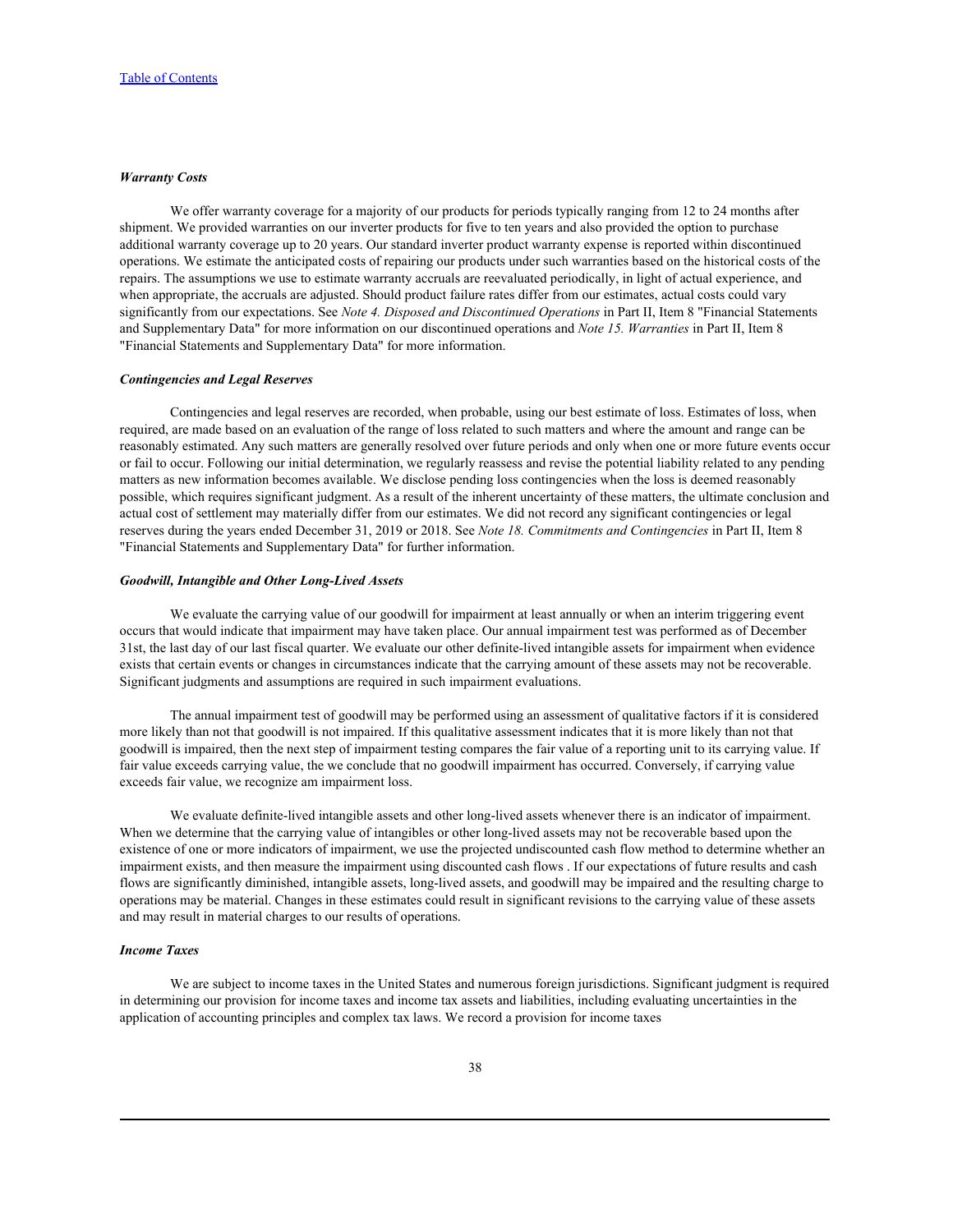for the anticipated tax consequences of the reported results of operations using the asset and liability method. Under this method, we recognize deferred tax assets and liabilities for the expected future tax consequences of temporary differences between the financial reporting and tax bases of assets and liabilities, as well as for operating loss and tax credit carryforwards. Deferred tax assets and liabilities are measured using the tax rates that are expected to apply to taxable income for the years in which those tax assets and liabilities are expected to be realized or settled. We calculate tax expense consistent with intraperiod tax allocation methodology resulting in an allocation of current year tax expense/benefit between continuing operations and discontinued operations. We record a valuation allowance to reduce our deferred tax assets to the net amount that we believe is more likely than not to be realized. We recognize tax benefits from uncertain tax positions only if we believe that it is more likely than not that the tax position will be sustained on examination by the taxing authorities based on the technical merits of the position. Although we believe that we have adequately reserved for our uncertain tax positions, we can provide no assurance that the final tax outcome of these matters will not be materially different. We adjust these reserves when facts and circumstances change, such as the closing of a tax audit or the refinement of an estimate. To the extent that the final tax outcome of these matters is different than the amounts recorded, such differences will affect the provision for income taxes in the period in which such determination is made and could have a material impact on our financial condition and operating results. The provision for income taxes includes the effects of any reserves that we believe are appropriate, as well as the related net interest and penalties. For more details see *Note. 5 Income Taxes* in Part II, Item 8 "Financial Statements and Supplementary Data."

On December 22, 2017, the U.S. enacted the Tax Act into law. Due to the complexity and scope of the Tax Act, the SEC issued SAB 118, which provided for a one-year measurement period from the date of enactment in which to complete the associated tax analysis. This analysis included finalization of the transition tax, re-measuring our U.S. deferred tax assets and liabilities based on the reduction of the corporate income tax rate to 21%, as well as reassessing our indefinite reinvestment position. The analysis of the impact of the Tax Act was completed within the SAB 118 measurement period and are included in the results of operations as of December 31, 2019.

#### **Business Environment and Trends**

Advanced Energy operates in a single segment structure for power electronics conversion products. The acquisition of Artesyn's Embedded Power business added additional products and market verticals to our business. Following the acquisition, we have continued to be organized on a global, functional basis in order to achieve the anticipated synergies associated with the acquisition. We operate in four vertical markets or applications and provide revenue information to enable tracking of market trends. We also provide information on an organic basis, which is comprised of the Company without Artesyn and LumaSense, and on an inorganic basis, which consists of Artesyn and LumaSense, to improve comparability during the interim periods.

The demand environment in each of our markets is impacted by various market trends, customer buying patterns, design wins, macro-economic and other factors. In the fourth quarter of 2019 we saw strengthening demand in semiconductor and datacenter computing markets and weakening demand in our telecom networking market. See below for a further discussion of our market trends.

In the beginning of the first quarter of 2020, we began to see an impact of COVID-19 on our operations particularly in China, which has affected both our own workforce and supply chain. This situation is developing rapidly and may continue to affect our operations. See further discussion in *Risk Factors* above.

### *SEMICONDUCTOR MARKET*

Growth in the semiconductor market is driven by growing integrated circuits (IC) content across many industries, increased demand for processing and storage in advanced applications such as artificial intelligence or autonomous vehicles, and the rapid adoption of advanced mobile connectivity solutions such as 5G, enhancing existing and enabling new wireless applications. To address the long-term growing demand for semiconductor devices, the industry continues to invest in production capacities for advanced logic devices at the 14nm technology node and beyond, the latest memory devices including 3D-NAND, DRAM and new emerging memories such as MRAM, and back-end test and advanced wafer-level packaging. The industry's transition to advanced technology nodes in logic and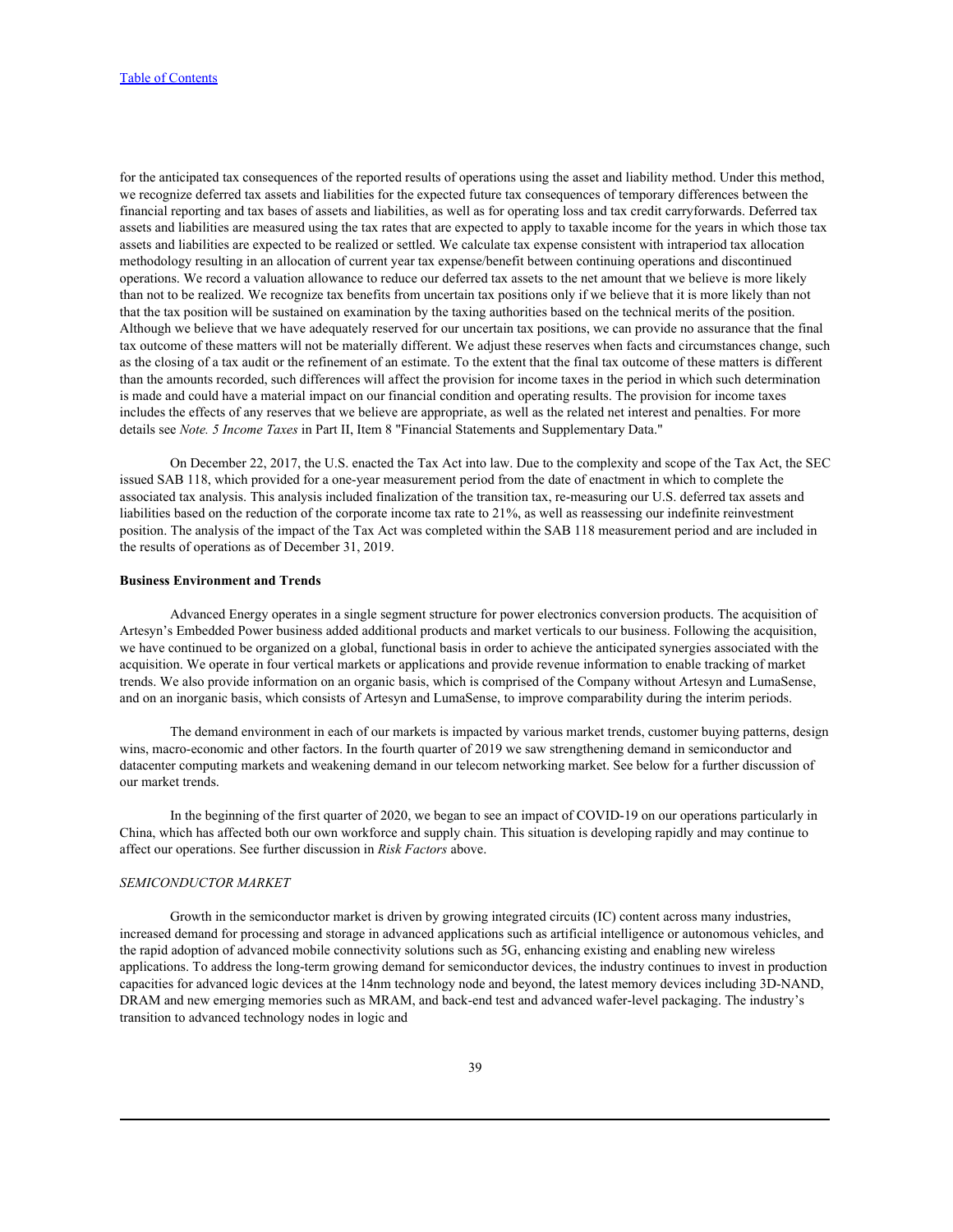DRAM and to increased layers in 3D memory devices is requiring an increased number of etch and deposition process tools and higher content of our advanced power solutions per tool. As etching and deposition face new challenges such as increasing aspect ratios in advanced 3D devices, more advanced radio frequency (RF) and direct current (DC) technologies are needed, and we are meeting these challenges by providing a broader range of more complex RF and DC power solutions. Beyond etch and deposition processes, the growing complexity at the advanced nodes also drive a higher number of other processes across the fab, including inspection, metrology, thermal, ion implantation, and semiconductor test, where Advanced Energy is actively participating as a critical technology provider. In addition, our global support services group offers comprehensive local repair service, upgrade and retrofit offerings to extend the useable life of our customers' capital equipment for additional technology generations. The acquisition of Artesyn's Embedded Power business in September 2019 expanded Advanced Energy's reach within the Semiconductor Equipment market by targeting back-end test and assembly equipment makers and providing low voltage embedded power content used in auxiliary power applications in semiconductor equipment.

Starting in the second half of 2018 and continuing into the first half of 2019, the semiconductor industry went through a period of weakening equipment investment as a result of slowing growth in end market demand for semiconductor devices, ongoing digestion of equipment capacity, and consumption of existing inventory. In the second half of 2019, demand from the semiconductor equipment markets improved from the first half of 2019 as a result of increased investments in advanced logic and foundry equipment and by increased investment by Chinese fabricators, which drove higher demand for our products. Based on limited visibility, we expect demand from the Semiconductor Equipment markets will continue to improve in 2020. However, it is difficult to determine when or if overall market investment in semiconductor capital equipment will return to first half 2018 levels.

#### *INDUSTRIAL & MEDICAL MARKETS*

Customers in the Industrial & Medical markets incorporate our industrial advanced power, embedded power and measurement products into a wide variety of equipment used in applications such as advanced material fabrication, medical devices, analytical instrumentation, test and measurement equipment, robotics, motor drives and connected light-emitting diodes.

OEM customers design equipment utilizing our process power technologies in a variety of industrial applications including glass coating, glass manufacturing, flat panel displays, photovoltaics solar cell manufacturing, and similar thin film manufacturing, including data storage and decorative, hard and optical coatings. These applications employ similar technologies to those used in the semiconductor market to deposit films on non-semiconductor substrates. Our strategy around these applications is to leverage our thin film deposition technologies into an expanded set of new materials and applications in adjacent markets.

Advanced Energy serves Industrial & Medical markets with mission-critical power components that deliver high reliability, precise, low noise or differentiated power to the equipment they serve. Examples of products sold into Industrial & Medical markets include high voltage products for analytical instrumentation, medical equipment, low voltage power supplies used in applications for medical devices, test and measurement, medical lasers, scientific instrumentation and industrial equipment, and power control modules and thermal instrumentation products for material fabrication, processing and treatment. Our gas monitoring products serve multiple applications in the energy market, air quality monitoring and automobile emission monitoring and testing. Our strategy in the Industrial  $\&$  Medical markets is to grow and expand our addressable market both organically through our global distribution channels and through acquisitions of products and technologies that are complimentary and adjacent to our core power conversion applications.

In 2019 we saw weakening demand for our thin film industrial products driven by macro weakness offset by improvements in medical and other embedded power products and the addition of Artesyn Embedded Power products during the third and fourth quarter of 2019.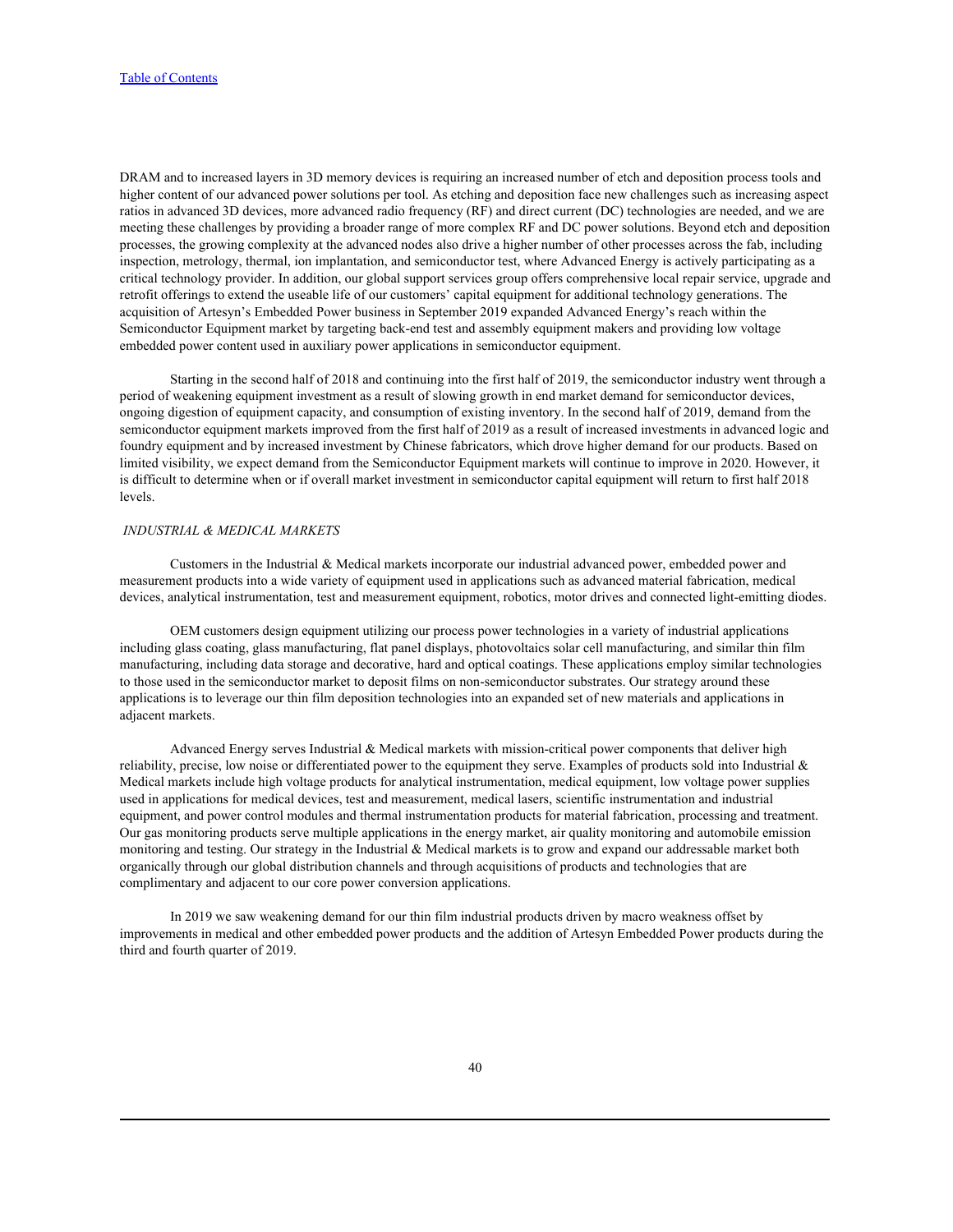## *DATA CENTER COMPUTING MARKETS*

Following the acquisition of Artesyn's Embedded Power business in September 2019, Advanced Energy entered the Data Center Computing market with industry-leading products and low-voltage power conversion technologies. We sell to many data center server and storage manufacturers, original design manufacturers of server and storage systems, and cloud service providers, or hyperscalers, who are designing and deploying their own data center server and storage equipment. Driven by the growing adoption of cloud computing and increased consumer internet traffic, market demand for server and storage equipment has shifted from enterprise on-premise computing to the data center. This trend drove a strong year of data center investments in 2018, but the industry moderated investments in the first half of 2019 before recovering in the second half of 2019. With a growing presence at both cloud service providers, hyperscalers, and industry-leading data center server and storage vendors, we believe Advanced Energy is well positioned to continue to capitalize on the ongoing shift towards cloud computing. We generated revenue from the Data Center Computing market during the third and fourth quarters of 2019.

### *TELECOM & NETWORKING MARKETS*

The acquisition of Artesyn's Embedded Power business in September 2019 brought us a portfolio of products and technologies that are used across the Telecom & Networking markets. Our customers include many leading vendors and original design manufacturing of wireless and wireline infrastructure equipment, telecommunication equipment and computer networking. The wireless telecom market continues to evolve with more advanced mobile standards. 5G wireless technology promises to drive substantial growth opportunities for the telecom industry as it enables new advanced applications such as autonomous vehicles and virtual/augmented reality. Telecom service providers have started to invest in 5G, and this trend is expected to drive demand of our products into the Telecom & Networking markets. In networking, demand is driven by networking investments by telecom service providers and enterprises upgrading of their network, as well as cloud data center networking investments. In the third and fourth quarters of 2019, we generated revenue from the Telecom & Networking markets following the acquisition of Artesyn.

# **Results of Continuing Operations**

The analysis presented below is organized to provide the information we believe will facilitate an understanding of our historical performance and relevant trends going forward, and should be read in conjunction with our Consolidated Financial Statements, including the notes thereto, in Item 8 "Financial Statements and Supplementary Data" of this Annual Report on Form 10-K.

The following table sets forth, for the periods indicated, certain data derived from our Consolidated Statements of Operations (in thousands):

|                                                        | <b>Year Ended December 31,</b> |         |  |  |  |
|--------------------------------------------------------|--------------------------------|---------|--|--|--|
|                                                        | 2019                           | 2018    |  |  |  |
| <b>Sales</b>                                           | 788,948                        | 718,892 |  |  |  |
| Gross profit                                           | 315,652                        | 365,607 |  |  |  |
| Operating expenses                                     | 261,264                        | 194,054 |  |  |  |
| Operating income from continuing operations            | 54,388                         | 171,553 |  |  |  |
| Other income (expense), net                            | 12,806                         | 823     |  |  |  |
| Income from continuing operations before income taxes  | 67.194                         | 172,376 |  |  |  |
| Provision for income taxes                             | 10,699                         | 25,227  |  |  |  |
| Income from continuing operations, net of income taxes | 56,495                         | 147,149 |  |  |  |
|                                                        |                                |         |  |  |  |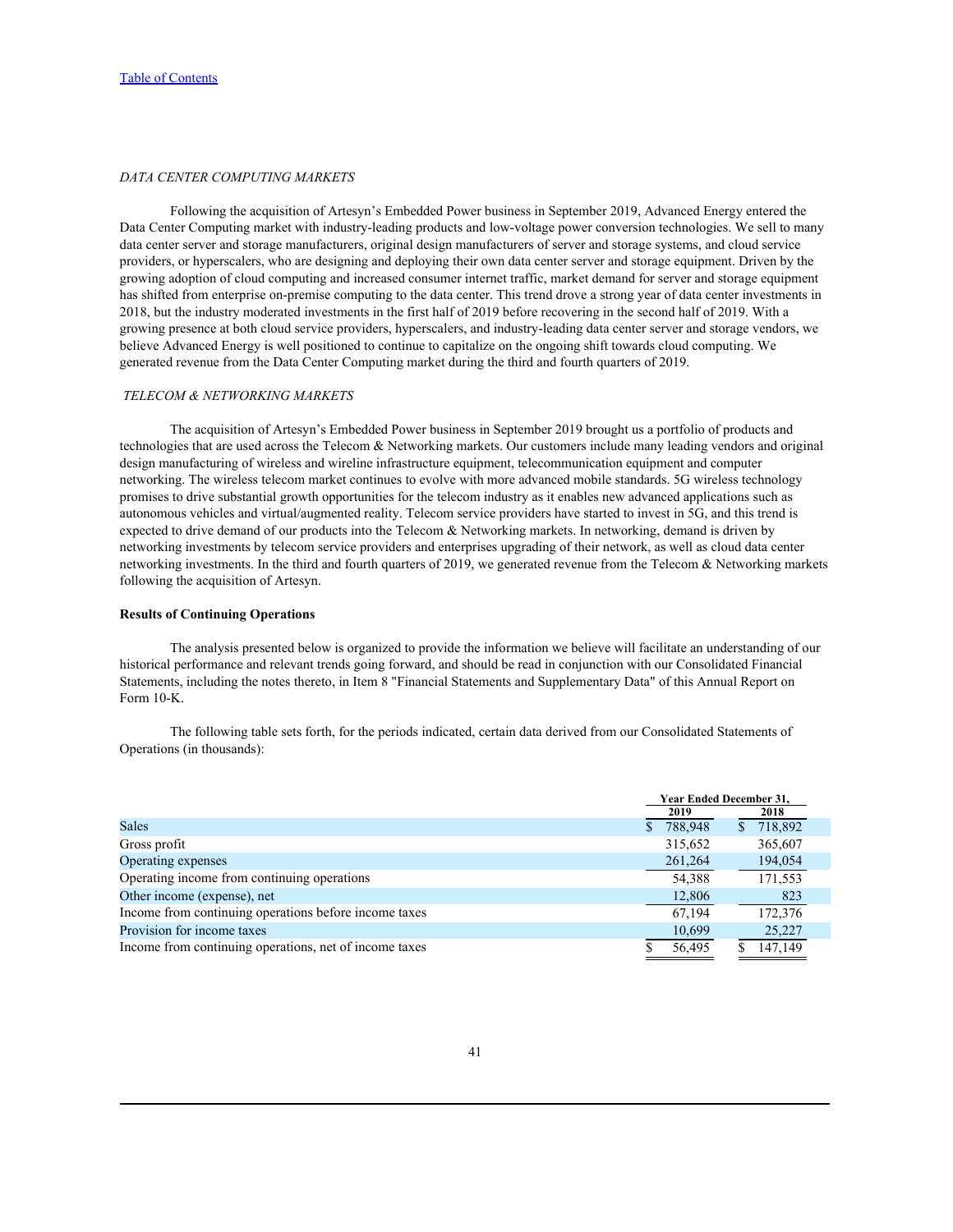The following table sets forth, for the periods indicated, the percentage of sales represented by certain items reflected in our Consolidated Statements of Operations:

|                                                        | <b>Year Ended December 31,</b> |            |  |  |
|--------------------------------------------------------|--------------------------------|------------|--|--|
|                                                        | 2019                           | 2018       |  |  |
| <b>Sales</b>                                           | $100.0 \%$                     | $100.0 \%$ |  |  |
| Gross profit                                           | 40.0                           | 50.9       |  |  |
| Operating expenses                                     | 33.1                           | 27.0       |  |  |
| Operating income from continuing operations            | 6.9                            | 23.9       |  |  |
| Other income (expense), net                            | 1.6                            | 0.1        |  |  |
| Income from continuing operations before income taxes  | 8.5                            | 24.0       |  |  |
| Provision for income taxes                             | 1.4                            | 3.5        |  |  |
| Income from continuing operations, net of income taxes | $7.2 \%$                       | $20.5\%$   |  |  |
| <b>SALES, NET</b>                                      |                                |            |  |  |

The following tables summarize annual sales and percentages of sales, by product line, for each of the years ended 2019 and 2018 (in thousands):

| 2019    | 2018      | Dollar                          | Percent                                                      |
|---------|-----------|---------------------------------|--------------------------------------------------------------|
| 403,018 | \$533,770 |                                 |                                                              |
| 245,992 | 185,122   |                                 |                                                              |
| 91,438  |           | 11,438                          | $\overline{\phantom{m}}$                                     |
| 48,500  |           | 48,500                          | $\hspace{0.1mm}-\hspace{0.1mm}$                              |
| 788,948 | 718,892   | 70,056                          | $9.7\%$                                                      |
|         |           | <b>Years Ended December 31,</b> | Change 2019 v. 2018<br>$(130,752)$ $(24.5)\%$<br>60,870 32.9 |

|                         | <b>Years Ended December 31,</b> |                          |  |
|-------------------------|---------------------------------|--------------------------|--|
|                         | 2019                            | 2018                     |  |
| Semiconductor Equipment | 51.1 %                          | 74.2 %                   |  |
| Industrial & Medical    | 31.2                            | 25.8                     |  |
| Data Center Computing   | 11.6                            | . .                      |  |
| Telecom & Networking    | $\mathfrak{b}$ .                | $\overline{\phantom{a}}$ |  |
| Total                   | $100.0 \%$                      | $100.0 \%$               |  |

# *OPERATING EXPENSE*

The following table summarizes our operating expense as a percentage of sales for the years ended December 31, 2019 and 2018 (in thousands):

|                                      | <b>Years Ended December 31,</b> |                   |         |          |  |  |  |
|--------------------------------------|---------------------------------|-------------------|---------|----------|--|--|--|
|                                      | 2019                            |                   | 2018    |          |  |  |  |
| Research and development             | \$101,503                       | $12.9 \%$ \$      | 76,008  | $10.6\%$ |  |  |  |
| Selling, general, and administrative | 142.555                         | 18.1              | 108.033 | 15.0     |  |  |  |
| Amortization of intangible assets    | 12.168                          |                   | 5,774   | 0.8      |  |  |  |
| Restructuring charges                | 5,038                           | 0.6               | 4.239   | 0.6      |  |  |  |
| Total operating expenses             | \$261,264                       | 33.1 % \$ 194,054 |         | 27.0%    |  |  |  |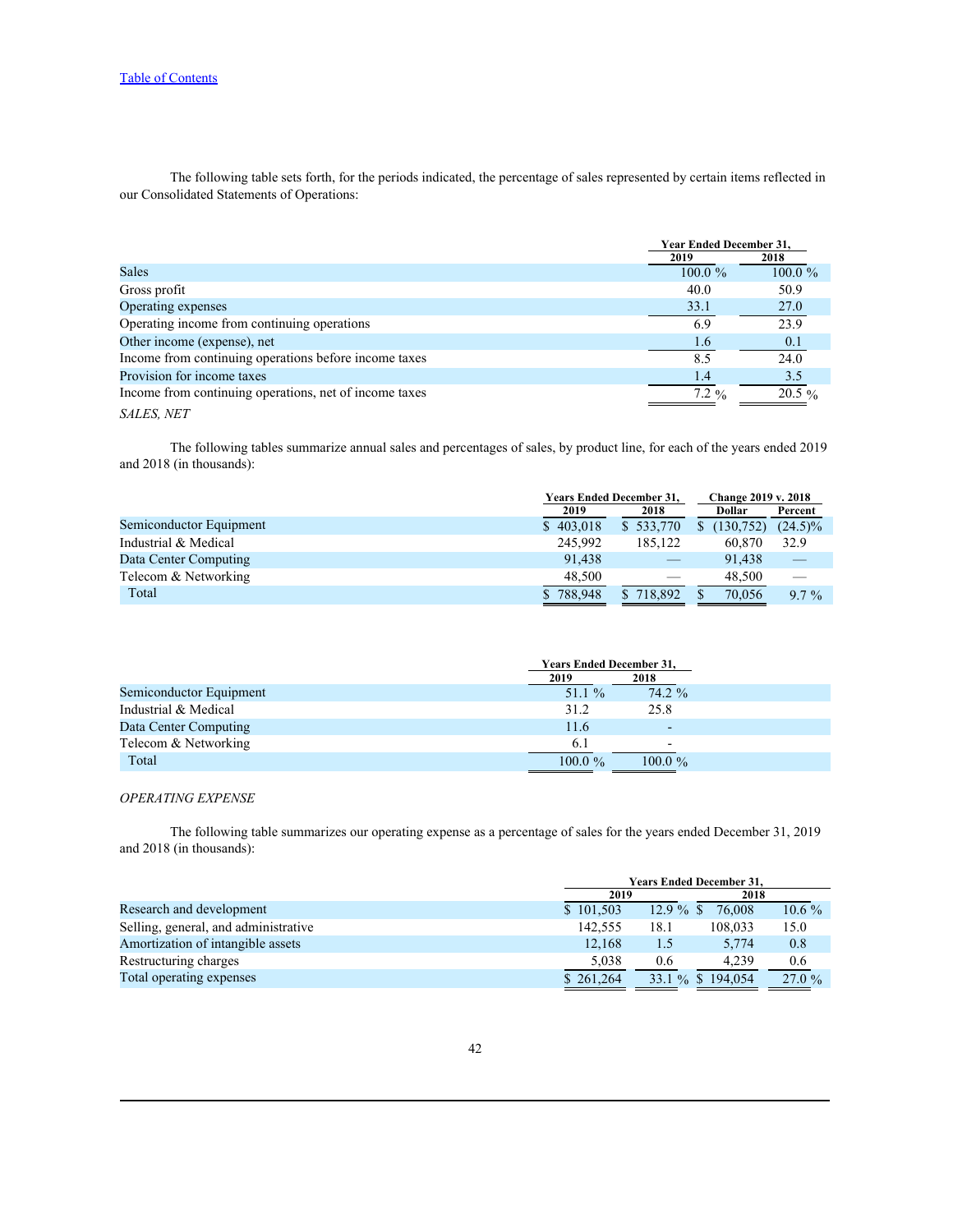### **2019 Results Compared To 2018**

#### *SALES*

Total sales for the year ended December 31, 2019 increased 9.7% to \$788.9 million from \$718.9 million for the year ended December 31, 2018. Revenue in fiscal 2019 benefited from \$220.3 million in inorganic sales from the acquisition of Artesyn's Embedded Power business and \$38.0 million associated with our acquisition of LumaSense. Organic sales in fiscal 2019 decreased \$170.8 million primarily due to the overall decline in demand in the semiconductor capital equipment market and lower sales of our industrial thin film products due to a weaker overall macroeconomic environment. Sales in fiscal 2018 includes \$17.4 million associated with our acquisition of LumaSense.

In 2019, sales to the semiconductor equipment market decreased 24.5% to \$403.0 million from \$533.8 million in 2018, and decreased to 51.1% of total sales compared to 74.2% of total sales in 2018. The decrease in sales during 2019 is primarily due to an overall decrease in production and demand for semiconductor equipment used in deposition and etch applications, related to advanced memory, and the timing of new technology investment. This was partially offset by strengthening demand for foundry logic equipment late in the fiscal year.

Sales to the industrial & medical markets increased 32.9% to \$246.0 million in 2019 from \$185.1 million in 2018. Our customers in these markets are primarily global and regional original equipment and device manufacturers. Inorganic growth contributed \$111.7 million in 2019, while organic sales in the industrial and medical markets decreased \$35.8 million, or 21.1%. The decrease in organic sales was primarily due to slowing macro-economic conditions and lower demand in the consumer hard coating and flat panel display markets impacting our thin film deposition markets partially offset by growth in medical and other embedded power products.

Sales in the data center computing market were \$91.4 million in fiscal 2019 and \$0.0 million in fiscal 2018. The increase in data center computing sales is due to the addition of new product verticals through inorganic growth.

Sales in the telecom and networking market were \$48.5 million in fiscal 2019 and \$0.0 million in fiscal 2018. The increase in telecom and networking sales is due to the addition of new product verticals through inorganic growth.

Sales to Applied Materials Inc. and Lam Research Corp., our two largest customers, decreased \$114.1 million to \$253.0 million, and 31.9% of sales, in 2019 from \$367.0 million, and 51.1% of sales in 2018. Our sales to Applied Materials Inc. and Lam Research Corp. included sales for the semiconductor capital equipment market, as well as industrial capital equipment used in the solar and flat panel display markets.

# *Backlog*

Our backlog was \$258.9 million at December 31, 2019 as compared to \$74.7 million at December 31, 2018. Backlog increased primarily due to the Artesyn acquisition, which added new backlog in the Data Center Computing and Telecom & Networking markets and incremental backlog in Industrial & Medical, as well as strengthening demand for semiconductor equipment late in the fiscal year.

### *GROSS PROFIT*

Gross profit decreased \$50.0 million to \$315.6 million, or 40.0%, in 2019 as compared to \$365.6 million, or 50.9%, in 2018. The decrease in gross profit as a percent of revenue is due primarily to the mix of products from Artesyn, which carry a lower gross margin, as well as the impact of lower volume, organic product mix and higher freight and customs costs. Gross profit in fiscal 2019 includes \$44.8 million and \$22.7 million, respectively, from our acquisitions of Artesyn and LumaSense. Gross profit in fiscal 2018 includes 8.3 million associated with our acquisition of LumaSense.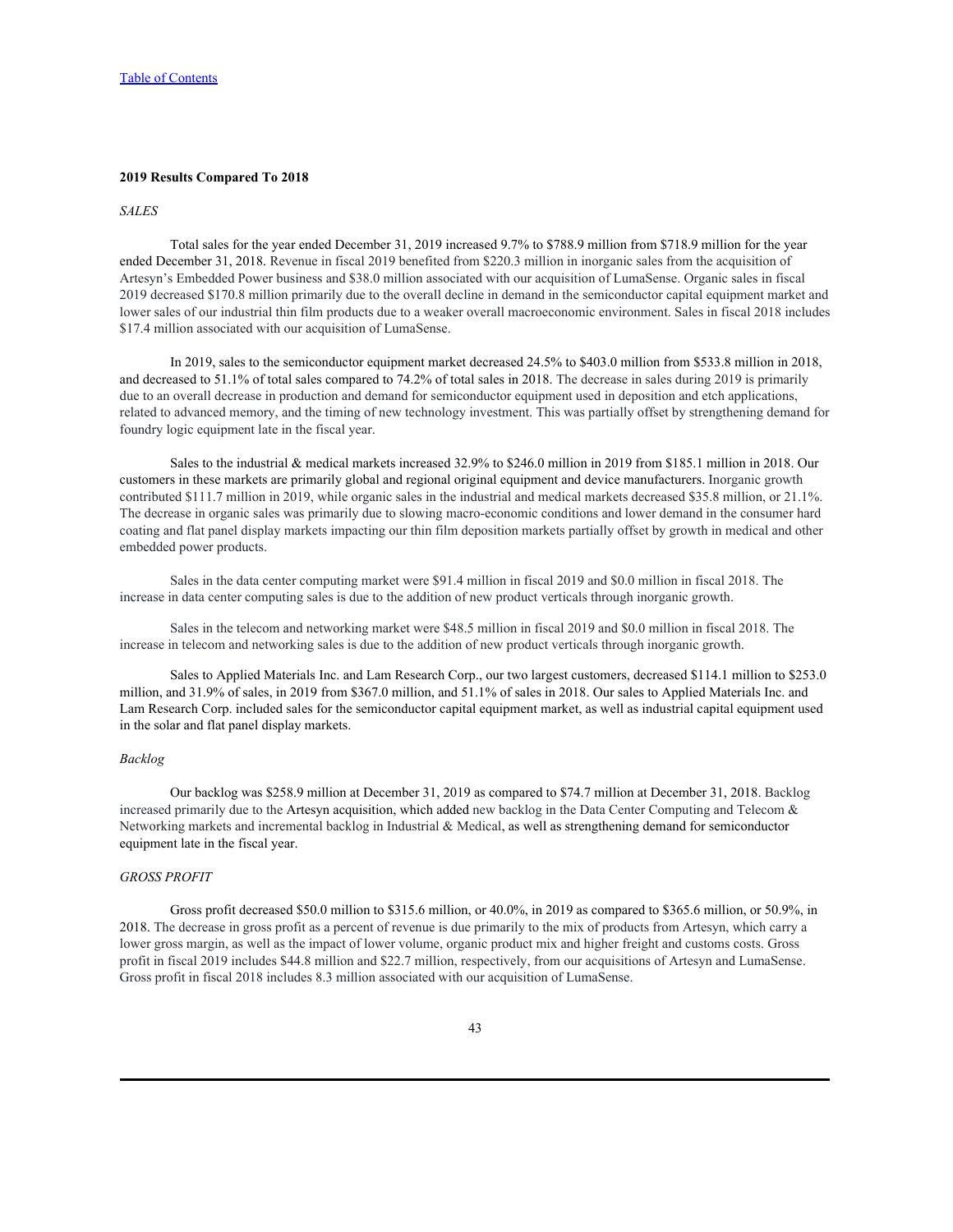### *OPERATING EXPENSE*

#### *Research and Development*

We perform research and development of products to develop new or emerging applications, technological advances to provide higher performance, lower cost, or other attributes that we may expect to advance our customers' products. We believe that continued development of technological applications, as well as enhancements to existing products and related software to support customer requirements, are critical for us to compete in the markets we serve. Accordingly, we devote significant personnel and financial resources to the development of new products and the enhancement of existing products, and we expect these investments to continue.

Research and development expenses in 2019 increased \$25.5 million to \$101.5 million, from \$76.0 million in 2018, and increased as a percentage of total revenue to 12.9% in 2019 from 10.6% in 2018. Research and development expenses include \$14.2 million and \$7.4 million, respectively, from our acquisitions of Artesyn and LumaSense. Research and development expenses in fiscal 2018 include \$3.0 million from our acquisition of LumaSense. The increase in research and development expenses is primarily due to increased headcount and material costs as we invest in new programs to maintain and increase our technological leadership and provide solutions to our customers' evolving needs.

#### *Selling, General and Administrative*

Our selling expenses support domestic and international sales and marketing activities that include personnel, trade shows, advertising, third-party sales representative commissions, and other selling and marketing activities. Our general and administrative expenses support our worldwide corporate, legal, tax, financial, governance, administrative, information systems, and human resource functions in addition to our general management, including acquisition-related activities.

Selling, general and administrative ("SG&A") expenses increased \$34.6 million to \$142.6 million in 2019 as compared to \$108.0 million in 2018. SG&A expenses include \$19.3 million and \$11.3 million, respectively, from our acquisitions of Artesyn's Embedded Power business and LumaSense. SG&A expenses in 2018 include \$6.1 million from our acquisition of LumaSense. Organic SG&A expenses increased by \$8.4 million for legal, professional, and transition costs primarily related to the acquisition of Artesyn's Embedded Power business, as well as a \$4.2 million increase in allowance for doubtful accounts related to exposure in China as a result of deferred programs due in part to the recent Coronavirus. Excluding these items, SG&A decreased \$2.6 million primarily due to reductions in travel, selling expenses and other outside services as we were able to implement certain cost reduction measures while still preserving recent infrastructure investments in personnel and geographic footprint.

#### *Amortization of Intangibles*

Amortization expense increased \$6.4 million to \$12.2 million in 2019 from \$5.8 million in 2018. The increase in 2019 is primarily driven by incremental amortization of intangible assets related to our acquisition of LumaSense and Artesyn, which we acquired in September of 2018 and 2019, respectively.

#### *Restructuring*

In connection with the restructuring actions management previously put in place to optimize our manufacturing footprint to lower-cost regions, and improvements in operating efficiencies and synergies related to our recent acquisitions including Artesyn, during 2019, we recognized \$2.6 million in restructuring charges primarily related to employee termination benefits and recognition of excess lease space as we optimize our facility footprint. During 2019, we paid approximately \$5.0 million in severance related costs.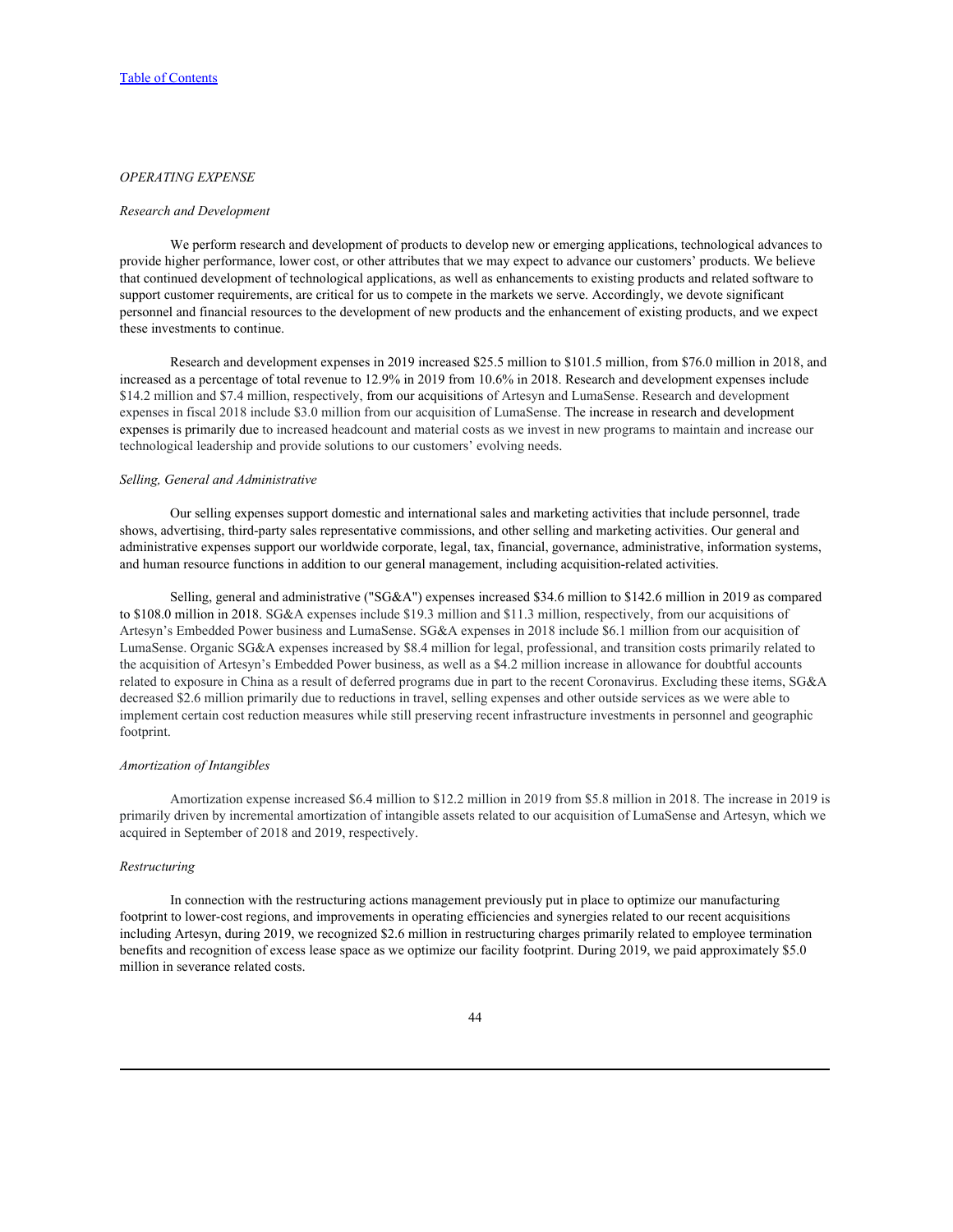### *Other Income (Expense), net*

Other income (expense), net consists primarily of interest income and expense, foreign exchange gains and losses, gains and losses on sales of fixed assets, and other miscellaneous items. Other income (expense), net was \$12.8 million in 2019, as compared to \$0.8 million in 2018. In May 2019 we sold our central solar inverter repair and service operation and recorded a one-time gain of \$14.8 million. Other income (expense) excluding the effect of the sale of the central inverter service and repair business was \$2.0 million of expense in 2019 as compared to \$0.8 million of income in 2018. The decrease in other income is primarily due to higher interest expenses in the second half of 2019 related to the debt issued in connection with the acquisition of Artesyn's Embedded Power business.

#### *Provision for Income Taxes*

In 2019, we recorded income tax expense for our continuing operations of \$10.7 million or an effective tax rate of 15.9%. Income tax expense in 2018 was \$25.2 million or an effective tax rate of 14.6%. Included in our 2018 tax expense is \$5.7 million of expense associated with finalization of the Tax Act items within the SAB 118 measurement period. After giving consideration to the above item, tax expense in 2018 for our continuing operations would have been \$19.5 million or an effective tax rate of 11.3%. The 2019 effective tax rate differs from the federal statutory rate of 21% primarily due to the benefit of tax credits and earnings in foreign jurisdictions which are subject to lower tax rates, offset by additional GILTI tax in the US and withholding taxes.

# **Discontinued Operations**

In December 2015, we completed the wind down of engineering, manufacturing and sales of our solar inverter product line (the "inverter business"). Accordingly, the results of our inverter business have been reflected as "Income (loss) from discontinued operations, net of income taxes" on our Consolidated Statements of Operations for all periods presented herein.

The effect of our sales of the remaining extended inverter warranties to our customers continues to be reflected in deferred revenue in our Consolidated Balance Sheets. Deferred revenue for extended inverter warranties and the associated costs of warranty service will be reflected in Sales and Cost of goods sold, respectively, from continuing operations in future periods in our Consolidated Statement of Operations, as the deferred revenue is earned and the associated services are rendered. Extended warranties related to the inverter product line are no longer offered.

In May 2019, we divested our grid-tied central solar inverter repair and service operation. In conjunction with the divesture, the initial product warranty for the previously sold grid-tied central solar inverters was transferred to the buyer. Accordingly, a gain of \$8.6 million net of tax expense of \$2.4 million was recognized in Other income (expense) and Provision (benefit) for income taxes, respectively, in our discontinued operations for the year December 31, 2019. Operating income from discontinued operations for the year ended December 31, 2019 and 2018, also includes the impacts of changes in our estimated product warranty liability, the recovery of accounts receivable and foreign exchange gain or (losses).

Income (loss) from discontinued operations, net of income taxes (in thousands):

|                                                                 |        | <b>Years Ended December 31.</b> |  |      |
|-----------------------------------------------------------------|--------|---------------------------------|--|------|
|                                                                 | 2019   |                                 |  | 2018 |
| <b>Sales</b>                                                    |        | __                              |  |      |
| Cost of sales                                                   | (901)  |                                 |  | (88) |
| Total operating expense                                         | 1,022  |                                 |  |      |
| Operating income (loss) from discontinued operations            | (121)  |                                 |  |      |
| Other income (expense)                                          | 10,895 |                                 |  | (24  |
| Income (loss) from discontinued operations before income taxes  | 10,774 |                                 |  | (32) |
| Provision (benefit) for income taxes                            | 2,294  |                                 |  |      |
| Income (loss) from discontinued operations, net of income taxes | 8,480  |                                 |  | (38) |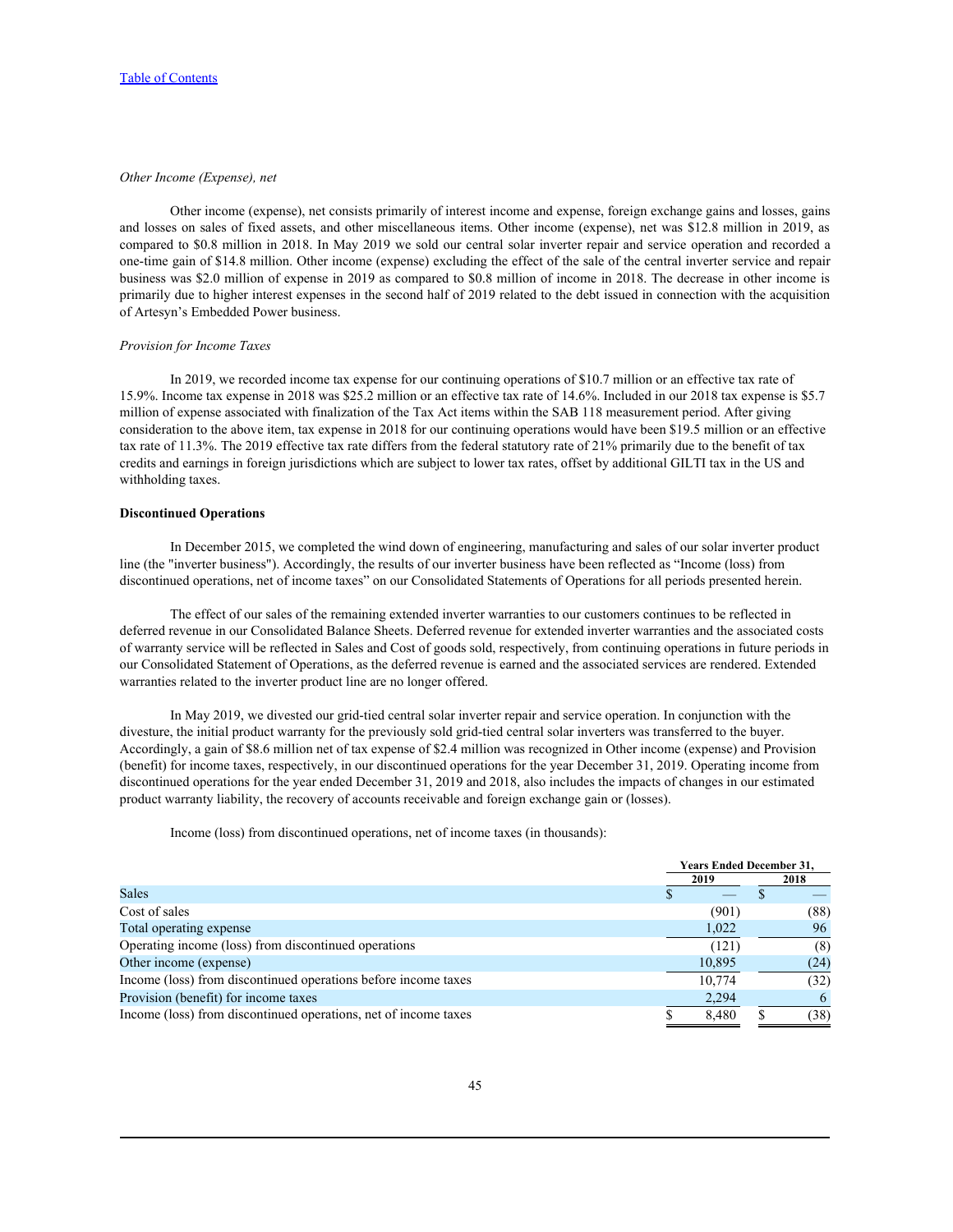### **Non-GAAP Results**

Management uses non-GAAP operating income and non-GAAP EPS to evaluate business performance without the impacts of certain non-cash charges and other charges which are not part of our usual operations. We use these non-GAAP measures to assess performance against business objectives, make business decisions, including developing budgets and forecasting future periods. In addition, management's incentive plans include these non-GAAP measures as criteria for achievements. These non-GAAP measures are not in accordance with U.S. GAAP and may differ from non-GAAP methods of accounting and reporting used by other companies. However, we believe these non-GAAP measures provide additional information that enables readers to evaluate our business from the perspective of management. The presentation of this additional information should not be considered a substitute for results prepared in accordance with U.S. GAAP.

The non-GAAP results presented below exclude the impact of non-cash related charges, such as stock-based compensation and amortization of intangible assets. In addition, they exclude discontinued operations and other non-recurring items such as acquisition-related costs and restructuring expenses, as they are not indicative of future performance. The tax effect of our non-GAAP adjustments represents the anticipated annual tax rate applied to each non-GAAP adjustment after consideration of their respective book and tax treatments and effect of adoption of the Tax Act.

| excluding certain items (in thousands)                     | <b>Years Ended December 31,</b> |  |         |  |  |
|------------------------------------------------------------|---------------------------------|--|---------|--|--|
|                                                            | 2019                            |  | 2018    |  |  |
| Gross profit from continuing operations, as reported       | 315,652                         |  | 365,607 |  |  |
| Adjustments to gross profit:                               |                                 |  |         |  |  |
| Stock-based compensation                                   | 525                             |  | 742     |  |  |
| Facility expansion and relocation costs                    | 3,891                           |  | 1,328   |  |  |
| Acquisition-related costs                                  | 8,290                           |  | 569     |  |  |
| Non-GAAP gross profit                                      | 328,358                         |  | 368,246 |  |  |
| Non-GAAP gross margin                                      | 41.6%                           |  | 51.2%   |  |  |
| Operating expenses from continuing operations, as reported | 261,264                         |  | 194,054 |  |  |
| Adjustments:                                               |                                 |  |         |  |  |
| Amortization of intangible assets                          | (12,168)                        |  | (5,774) |  |  |
| Stock-based compensation                                   | (6,803)                         |  | (8,961) |  |  |
| Acquisition-related costs                                  | (12,002)                        |  | (1,726) |  |  |
| Facility expansion and relocation costs                    | (948)                           |  | (518)   |  |  |
| Restructuring charges                                      | (5,038)                         |  | (4,239) |  |  |
| Non-GAAP operating expenses                                | 224,305                         |  | 172,836 |  |  |
| Non-GAAP operating income                                  | 104,053                         |  | 195,410 |  |  |
| Non-GAAP operating margin                                  | 13.2%                           |  | 27.2%   |  |  |

| Reconciliation of Non-GAAP measure - operating expenses and operating income from continuing operations, |                             |
|----------------------------------------------------------------------------------------------------------|-----------------------------|
| excluding certain items (in thousands)                                                                   | <b>Years Ended December</b> |

#### 46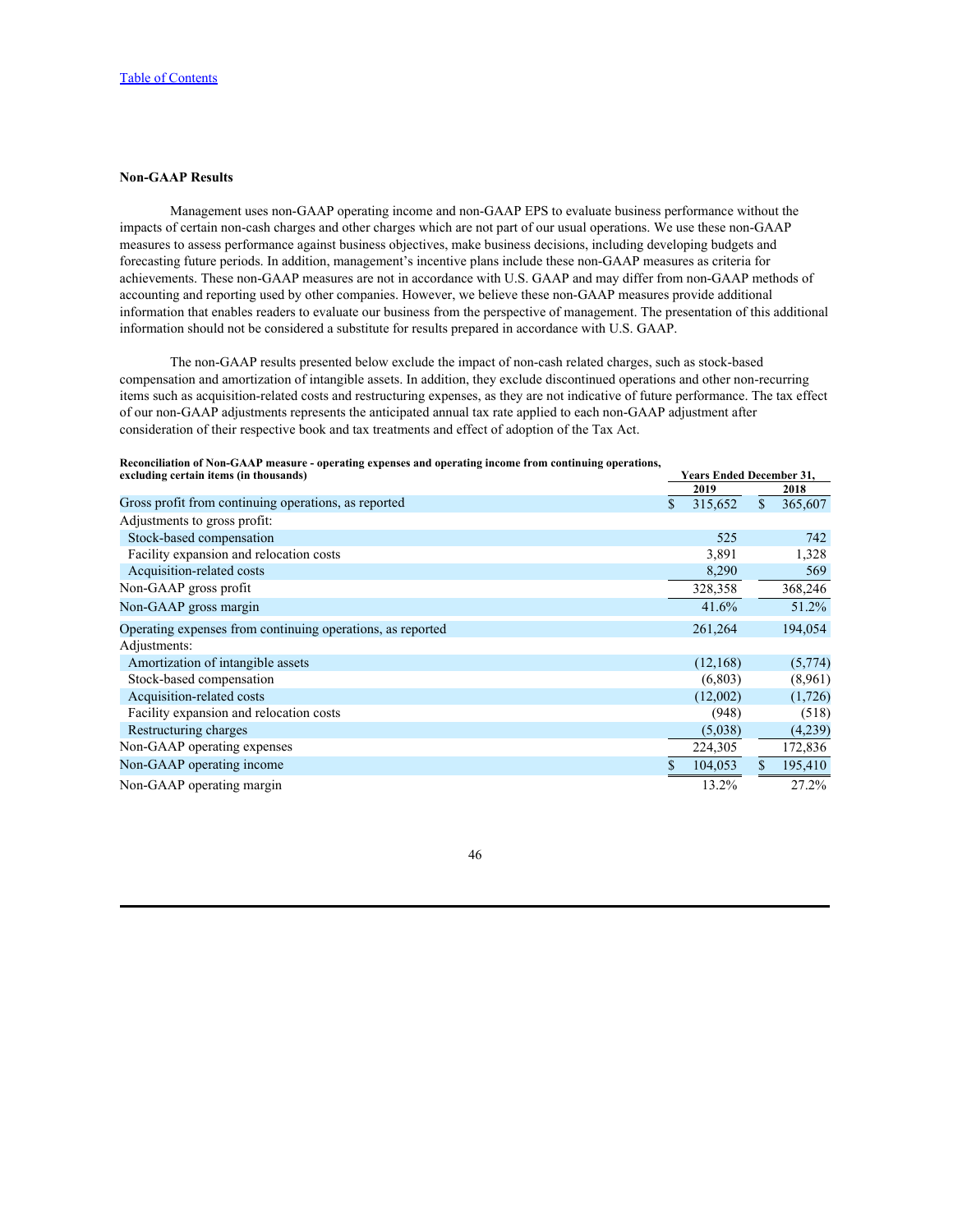|  |     |                                                                                                                 | 2018                            |  |  |
|--|-----|-----------------------------------------------------------------------------------------------------------------|---------------------------------|--|--|
|  |     |                                                                                                                 | 147,063                         |  |  |
|  |     |                                                                                                                 |                                 |  |  |
|  |     |                                                                                                                 | 5,774                           |  |  |
|  |     |                                                                                                                 | 2,295                           |  |  |
|  |     |                                                                                                                 | 1,846                           |  |  |
|  |     |                                                                                                                 | 4,239                           |  |  |
|  | $-$ |                                                                                                                 | 5,703                           |  |  |
|  |     |                                                                                                                 |                                 |  |  |
|  |     |                                                                                                                 | (2, 344)                        |  |  |
|  |     |                                                                                                                 | 164,576                         |  |  |
|  |     |                                                                                                                 | 7,421                           |  |  |
|  |     |                                                                                                                 | 171,997                         |  |  |
|  |     |                                                                                                                 | 4.37                            |  |  |
|  |     | 2019<br>56,461<br>12,168<br>20,263<br>4,838<br>5,038<br>(13, 737)<br>3,206<br>88,237<br>5,627<br>93,864<br>2.44 | <b>Years Ended December 31.</b> |  |  |

#### **Impact of Inflation**

In recent years, inflation has not had a significant impact on our operations. However, we continuously monitor operating price increases, particularly in connection with the supply of component parts used in our manufacturing process. To the extent permitted by competition, we pass increased costs on to our customers by increasing sales prices over time. Sales price increases, however, were not significant in any of the years presented herein.

## **Liquidity and Capital Resources**

### *LIQUIDITY*

We believe that adequate liquidity and cash generation is important to the execution of our strategic initiatives. Our ability to fund our operations, acquisitions, capital expenditures, and product development efforts may depend on our ability to generate cash from operating activities which is subject to future operating performance, as well as general economic, financial, competitive, legislative, regulatory, and other conditions, some of which may be beyond our control. Our primary sources of liquidity are our available cash, investments and, cash generated from current operations.

At December 31, 2019, we had \$346.4 million in cash, cash equivalents, and marketable securities. We believe that adequate liquidity and cash generation will be important to the execution of our strategic initiatives. We believe that our current cash levels and our cash flows from future operations will be adequate to meet anticipated working capital needs, anticipated levels of capital expenditures, and contractual obligations for the next twelve months.

At December 31, 2019, we had \$125.1 million in cash, cash equivalents, and marketable securities held by foreign subsidiaries. As a result of the recent Tax Act, we have provided for U.S. tax on all foreign unremitted earnings. Accordingly, cash related to these unremitted earnings could be repatriated to the U.S. with minimal additional taxes. Additional taxes would include foreign withholding taxes and U.S. state income taxes. During 2018 and 2019, the Company changed its policy regarding indefinite investment of unremitted earnings, and recognized the tax expense associated with this change in election. Consistent with the Company's capital deployment initiatives, the Company intends to utilize foreign cash to expand our operations through internal growth and strategic acquisitions, provide for service of existing debt, and opportunistically return cash to stockholders.

# *Credit Facility*

In connection with the acquisition of Artesyn's Embedded Power business in 2019, the Company entered into a credit agreement ("Credit Agreement") that provided aggregate financing of \$500.0 million, consisting of a \$350.0 million senior unsecured term loan facility (the "Term Loan Facility") and a \$150.0 million senior unsecured revolving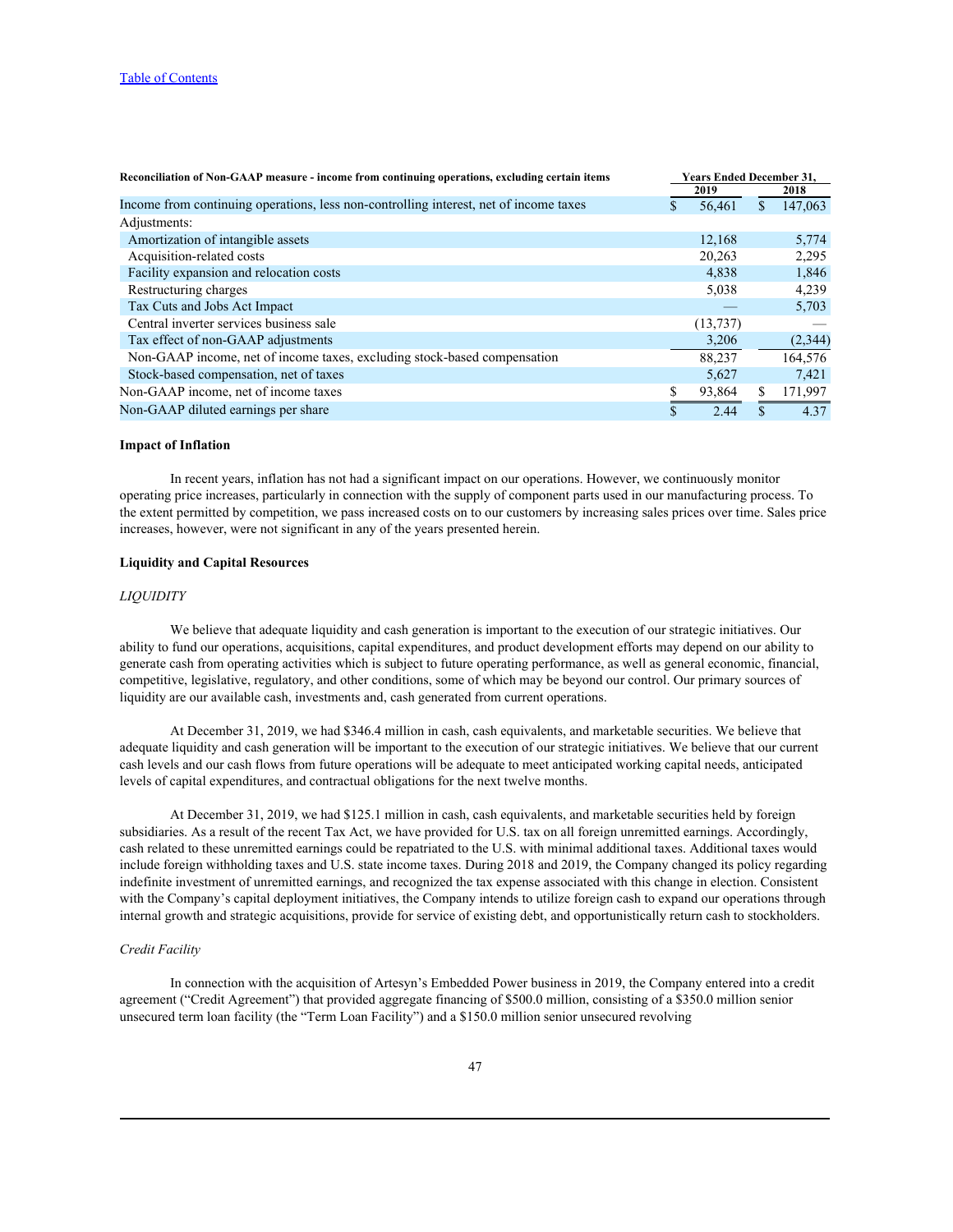facility ("Revolving Facility"). Both the Term Loan Facility and Revolving Facility mature on September 10, 2024. At December 31, 2019, we had \$150.0 million in available funding under the Revolving Facility.

In connection with the entry into the Credit Agreement, the Company terminated its then-existing Loan Agreement, as amended (the "Loan Agreement"), which previously provided a revolving line of credit of up to \$150.0 million subject to certain funding conditions. The Company expensed all unused line of credit fees at the time of termination of the Loan Agreement. See *Note 22. Credit Facility* in Part II, Item 8 "Financial Statements and Supplemental Data" for additional information.

#### *Share Repurchase*

On December 18, 2019, the Board of Directors authorized to remove the expiration date to the Company's common stock share repurchase program and increase the authorized amount by \$25.1 million increasing the. authorization to repurchase shares up to a total of \$50.0 million. As of December 31, 2019, a total of \$50.0 million remained available for future share repurchases. We repurchased 1.7 million shares for \$95.1 million and 0.4 million shares for \$30.0 million in fiscal 2018 and 2017, respectively. There were no shares repurchased in fiscal 2019. *CASH FLOWS*

A summary of our cash provided by and used in operating, investing, and financing activities is as follows (in thousands):

|                                                                                  |            | <b>Years Ended December 31.</b> |
|----------------------------------------------------------------------------------|------------|---------------------------------|
|                                                                                  | 2019       | 2018                            |
| Net cash provided by (used in) operating activities from continuing operations   | 47,899     | 151,427                         |
| Net cash provided by (used in) operating activities from discontinued operations | 493        | (156)                           |
| Net cash provided by (used in) operating activities                              | 48,392     | 151,271                         |
| Net cash provided by (used in) investing activities from continuing operations   | (393, 847) | (113, 592)                      |
| Net cash provided by (used in) financing activities from continuing operations   | 338,840    | (97, 134)                       |
| <b>EFFECT OF CURRENCY TRANSLATION ON CASH</b>                                    | (1, 496)   | (1,030)                         |
| <b>INCREASE (DECREASE) IN CASH AND CASH EQUIVALENTS</b>                          | (8,111)    | (60, 485)                       |
| CASH AND CASH EQUIVALENTS, beginning of period                                   | 354,552    | 415,037                         |
| <b>CASH AND CASH EQUIVALENTS, end of period</b>                                  | 346,441    | 354,552                         |
| Less cash and cash equivalents from discontinued operations                      |            | 5,251                           |
| CASH AND CASH EQUIVALENTS FROM CONTINUING OPERATIONS, end of period              | 346,441    | 349,301                         |
|                                                                                  |            |                                 |

#### **2019 Compared To 2018**

#### *Net cash provided by operating activities*

Net cash provided by operating activities in 2019 was \$48.4 million, a decrease of \$102.9 million, or 68.0% compared to \$151.3 million in 2018. The decrease in net cash flows from operating activities was primarily due to overall decreases in sales to the semiconductor equipment market resulting in decreased earnings from continuing operations.

Net cash provided by operating activities in the fourth quarter and full year of 2019 was impacted by net payments due to acquisition related activities and assumed liabilities of approximately \$27.0 million, partially offset by receipt of approximately \$10.0 million in cash related to the transfer of inventory and other current assets to Smart Global Holdings, Inc. in connection with the completion of the pre-acquisition carve-out of the Embedded Computing business.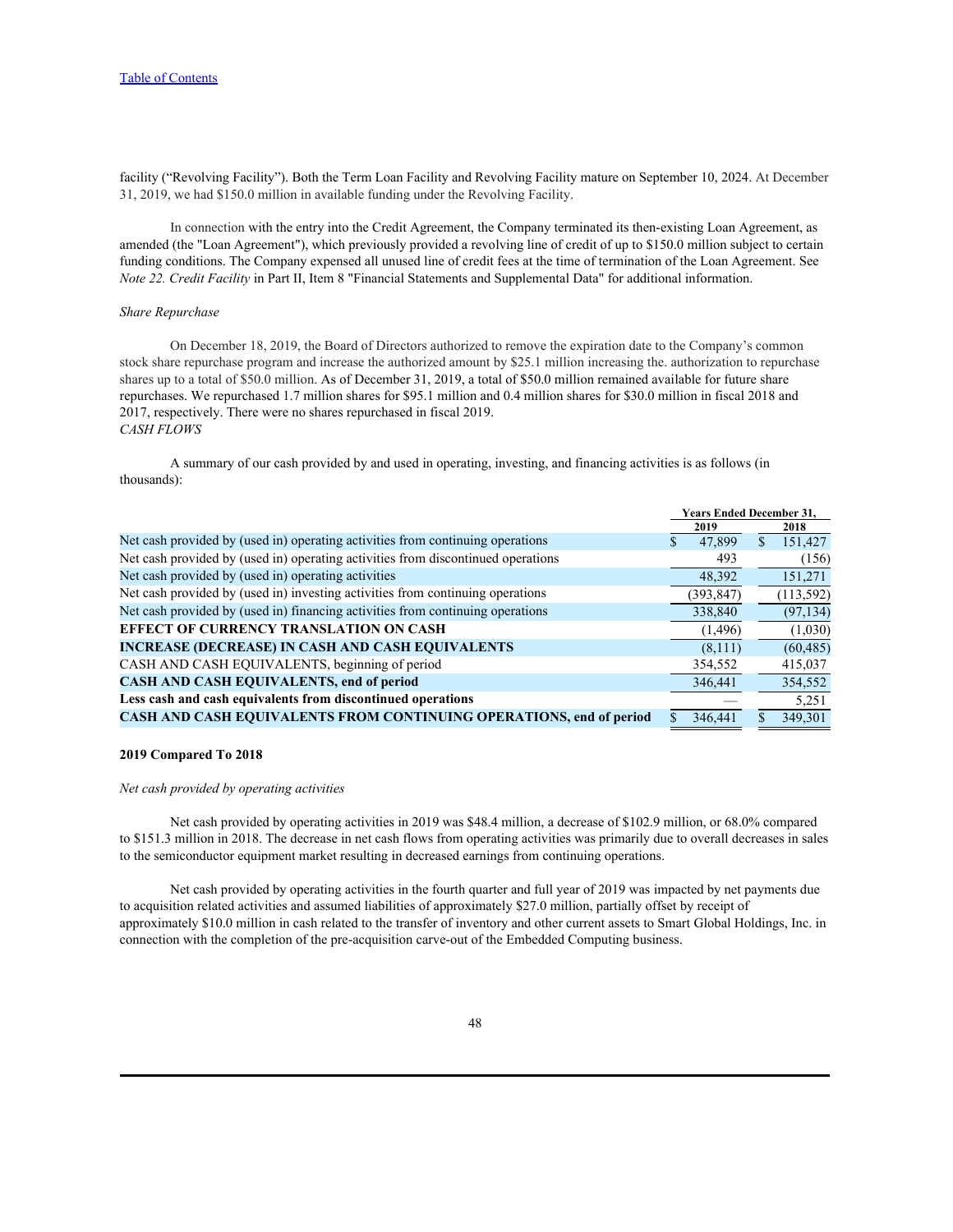### *Net cash used in investing activities*

Net cash used in investing activities in 2019 was \$393.8 million, compared to \$113.6 million in 2018. In 2019, we used \$366.1 million for the acquisition of Artesyn's Embedded Power business, as compared to \$93.8 million used in 2018 to acquire LumaSense, Trek and the electrostatic technology and product line from Monroe Electronics, Inc. Capital expenditures increased \$5.0 million from \$20.3 million in 2018 to \$25.3 million in 2019 to support new facilities and manufacturing operations.

#### *Net cash used in financing activities*

Net cash provided by financing activities in 2019 was \$338.8 million and included the effect of cash proceeds of \$350.0 million, net of financing costs of \$2.5 million, from our Term Loan Facility, partially offset by \$8.8 million in principal repayments. Net cash used in financing activities in 2018 was \$97.1 million, which included \$95.1 million for the repurchase of company stock.

#### **Off-Balance Sheet Arrangements**

As of December 31, 2019, we did not have any off-balance sheet arrangements, as defined in Item 303(a)(4)(ii) of Regulation S-K.

### **Contractual Obligations**

The following table sets forth our future payments due under contractual obligations as of December 31, 2019 (in thousands):

|                                            |         | Less than |           |                   | More                           |
|--------------------------------------------|---------|-----------|-----------|-------------------|--------------------------------|
|                                            | Total   | 1 year    | 1-3 years | 3-5 years         | than 5<br>years                |
| Debt obligations $(1)$                     | 341,250 | 17,500    | 35,000    | 288,750           |                                |
| Interest payments associated with debt     |         |           |           |                   |                                |
| obligations <sup>(1)</sup>                 | 36,555  | 8,532     | 15,726    | 12,297            | $\overbrace{\hspace{25mm}}^{}$ |
| Operating lease obligations <sup>(2)</sup> | 152,778 | 22,727    | 33,275    | 20,387            | 76,389                         |
| Purchase obligations $(3)$                 | 192,981 | 192,803   | 178       | $\hspace{0.05cm}$ | $\overbrace{\hspace{25mm}}^{}$ |
| Income tax obligations $(4)$               | 11,724  | 1,117     | 2,234     | 4,884             | 3,489                          |
| Pension funding commitment <sup>(5)</sup>  | 173,830 | 6,113     | 12,712    | 20,203            | 134,802                        |
| Total                                      | 909,118 | 248,792   | 99,125    | 346,521           | 214,680                        |
|                                            |         |           |           |                   |                                |

(1) Our debt obligations consist of principal and interest repayments due on our Credit Facility based on current interest rates.

(2) Amounts represent the minimum contractual cash commitments, including the effects of fixed rental escalation clauses and deferred rent, exclusive of certain contingent rents that are not determinable for future periods.

(3) Our purchase obligations consist of purchase commitments with various manufacturing suppliers to ensure the availability of components.

(4) Income tax obligations are a result of the Tax Act and include a transition tax on unremitted foreign earnings and profits, of which we have elected to pay the estimated amount over an eight-year period.

(5) Our pension funding commitments represent the amounts that we are required to pay to fund our pension plans.

#### **Recent Accounting Pronouncements**

From time to time, the Financial Accounting Standards Board ("FASB") or other standards setting bodies issue new accounting pronouncements. Updates to the FASB Accounting Standards Codification ("ASC") are communicated through issuance of an Accounting Standards Update ("ASU"). Unless otherwise discussed, we believe that the impact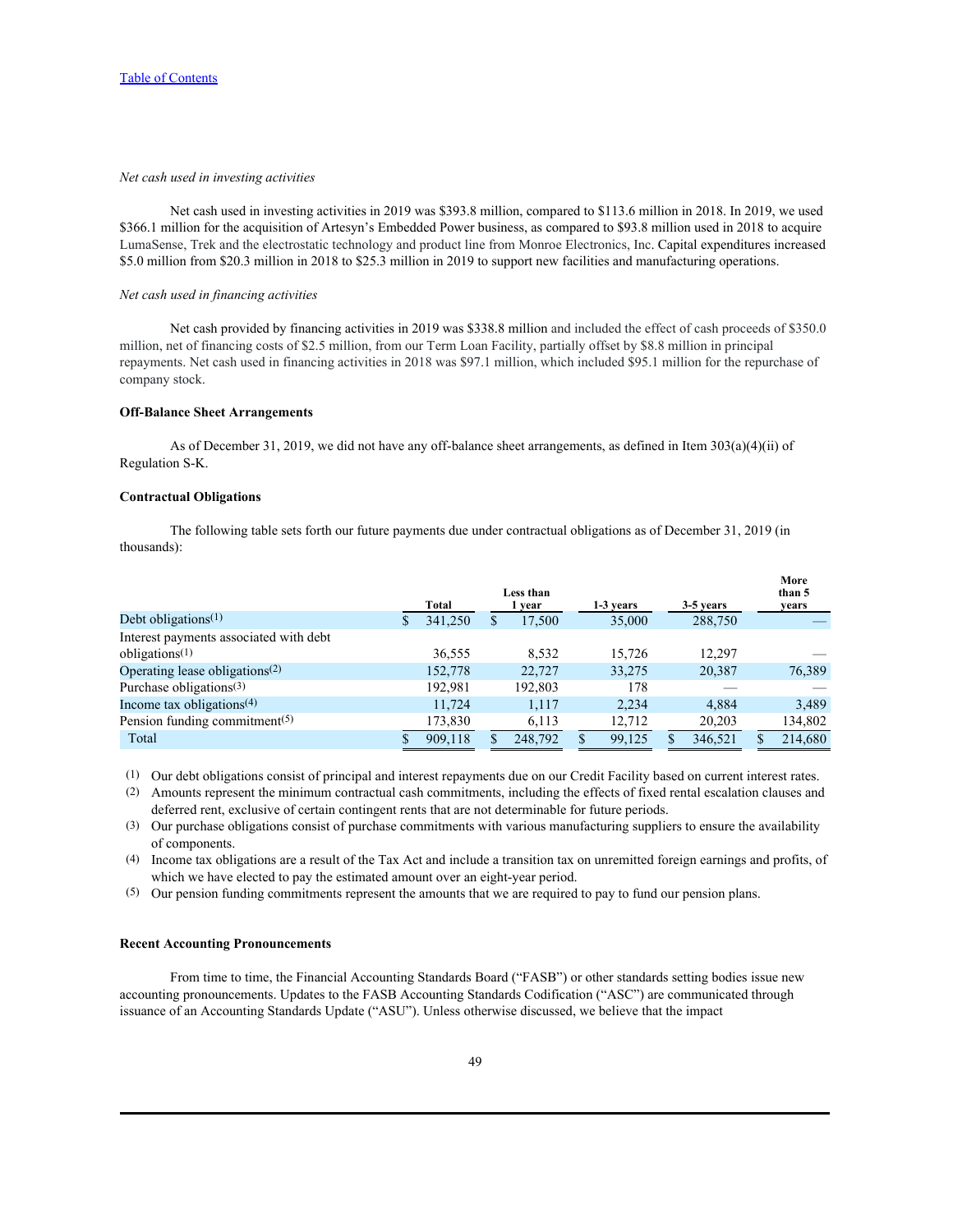of recently issued guidance, whether adopted or to be adopted in the future, is not expected to have a material impact on our Consolidated Financial Statements upon adoption.

To understand the impact of recently issued guidance, whether adopted or to be adopted, please review the information provided in *Note 1. Operations and Summary of Significant Accounting Policies and Estimates* in Part II, Item 8 "Financial Statements and Supplementary Data."

### **ITEM 7A. QUANTITATIVE AND QUALITATIVE DISCLOSURES ABOUT MARKET RISK**

#### **Market Risk and Risk Management**

In the normal course of business, we have exposures to interest rate risk from our investments, credit facility, and foreign exchange rate risk related to our foreign operations and foreign currency transactions.

### **Interest Rate Risk**

Our market risk exposure relates to changes in interest rates in our investment portfolio and credit facility. We generally place our investments with high-credit quality issuers and by policy are averse to principal loss and seek to protect and preserve our invested funds by limiting default risk, market risk, and reinvestment risk.

As of December 31, 2019, our investments consisted primarily of certificates of deposit with maturity of less than 1 year. As a measurement of the sensitivity of our portfolio and assuming that our investment portfolio balances remain constant, a hypothetical decrease of 100 basis points (1%) in interest rates would decrease annual pre-tax earnings by a nominal amount.

As of December 31, 2019, we had \$341.3 million of borrowings under our Credit Facility at a rate based on a reserve adjusted Eurodollar Rate or a Base Rate plus an applicable margin. Our quarterly commitments of interest payments are impacted by an increase or decrease of interest rate fluctuations. If our \$341.3 million in borrowings had been outstanding for the full year ended December 31, 2019, a hypothetical increase of 100 basis points (1%) in interest rates would increase our commitments by \$3.4 million.

#### **Foreign Currency Exchange Rate Risk**

We are impacted by changes in foreign currency exchange rates through sales and purchasing transactions when we sell products and purchase materials in currencies different from the currency in which product and manufacturing costs were incurred. The functional currencies of our worldwide facilities primarily include the USD, EUR, KRW, TWD, ILS, GBP, and CNY. Our purchasing and sales activities are primarily denominated in the USD, JPY, EUR and CNY. We may be impacted by changes in the relative buying power of our customers, which may impact sales volumes either positively or negatively. As these currencies fluctuate against each other, and other currencies, we are exposed to foreign currency exchange rate risk on sales, purchasing transactions and labor.

Acquisitions are a large component of our capital deployment strategy. A significant number of acquisition target opportunities are located outside the U.S. and their value may be denominated in foreign currency. Changes in exchange rates therefore may have a material impact on their valuation in USD and therefore may impact our view of their attractiveness.

From time to time, we may enter into foreign currency exchange rate contracts to hedge against changes in foreign currency exchange rates on assets and liabilities expected to be settled at a future date, including foreign currency, which may be required for a potential foreign acquisition. Market risk arises from the potential adverse effects on the value of derivative instruments that result from a change in foreign currency exchange rates. We may enter into foreign currency forward contracts to manage the exchange rate risk associated with intercompany debt denominated in nonfunctional currencies. We minimize our market risk applicable to foreign currency exchange rate contracts by establishing and monitoring parameters that limit the types and degree of our derivative contract instruments. We enter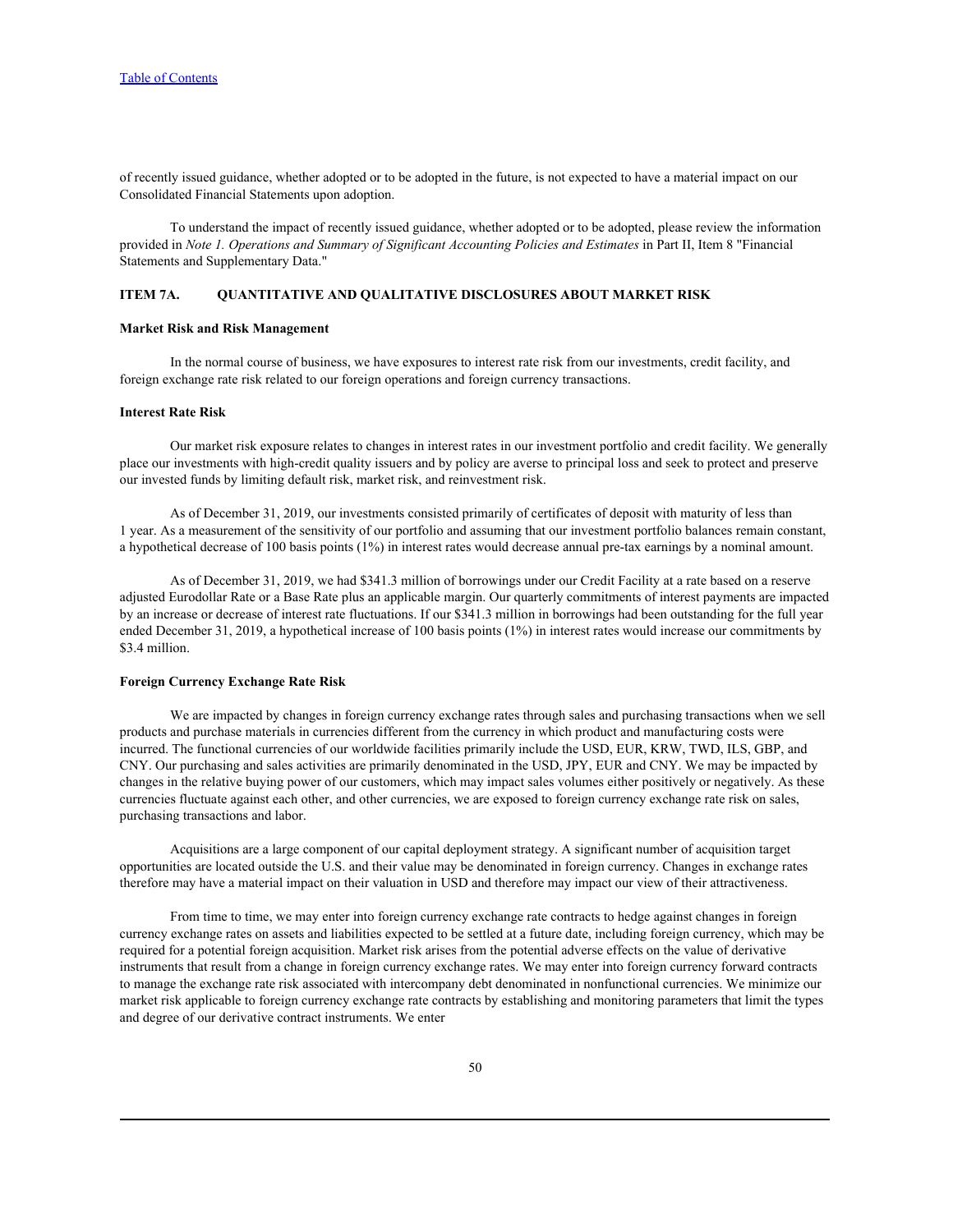into derivative contract instruments for risk management purposes only. We do not enter into or issue derivatives for trading or speculative purposes.

Our reported financial results of operations, including the reported value of our assets and liabilities, are also impacted by changes in foreign currency exchange rates. Assets and liabilities of substantially all of our subsidiaries outside the U.S. are translated at period end rates of exchange for each reporting period. Operating results and cash flow statements are translated at weighted-average rates of exchange during each reporting period. Although these translation changes have no immediate cash impact, the translation changes may impact future borrowing capacity, and overall value of our net assets.

Currency exchange rates vary daily and often one currency strengthens against the USD while another currency weakens. Because of the complex interrelationship of the worldwide supply chains and distribution channels, it is difficult to quantify the impact of a change in one or more particular exchange rates.

#### **Effect of currency translation on cash**

The effect of foreign currency translations on cash had a \$1.5 million unfavorable impact for the year ended December 31, 2019 compared to a \$1.0 million unfavorable impact for the year ended December 31, 2018. Our foreign operations primarily sell product and incur expenses in the related local currency. Exchange rate fluctuations could require us to increase prices to foreign customers, which could result in lower net sales by us to such customers. Alternatively, if we do not adjust the prices for our products in response to unfavorable currency fluctuations, our results of operations could be adversely impacted. The functional currencies of our worldwide operations include U.S. dollar ("USD"), Canadian Dollar ("CAD"), Swiss Franc ("CHF"), Chinese Yuan ("CNY"), Danish Krone ("DKK"), Euro ("EUR"), Pound Sterling ("GBP"), Israeli New Shekel ("ILS"), Indian Rupee ("INR"), Japanese Yen ("JPY"), Philippines Peso ("PHP"), South Korean Won ("KRW"), Singapore Dollar ("SGD") and New Taiwan Dollar ("TWD"). Our purchasing and sales activities are primarily denominated in USD, CNY, EUR, and JPY.

|                | <b>Years Ended December 31,</b> |           |           |  |  |  |  |  |
|----------------|---------------------------------|-----------|-----------|--|--|--|--|--|
| From           | T0                              | 2019      | 2018      |  |  |  |  |  |
| ${\rm CAD}$    | <b>USD</b>                      | 4.7 $%$   | (7.9)%    |  |  |  |  |  |
| <b>CHF</b>     | <b>USD</b>                      | $1.7\%$   | $(0.8)\%$ |  |  |  |  |  |
| $\mbox{CNY}$   | USD                             | $(1.3)\%$ | $(5.4)\%$ |  |  |  |  |  |
| <b>DKK</b>     | <b>USD</b>                      | $(2.1)\%$ | (4.7)%    |  |  |  |  |  |
| ${\rm EUR}$    | <b>USD</b>                      | $(2.0)\%$ | $(4.5)\%$ |  |  |  |  |  |
| <b>GBP</b>     | <b>USD</b>                      | $3.5 \%$  | $(5.6)\%$ |  |  |  |  |  |
| $\rm ILS$      | <b>USD</b>                      | $8.5\%$   | $(7.2)\%$ |  |  |  |  |  |
| <b>INR</b>     | <b>USD</b>                      | $(2.5)\%$ | $(8.2)\%$ |  |  |  |  |  |
| $\mathrm{JPY}$ | <b>USD</b>                      | $1.2 \%$  | 2.4 %     |  |  |  |  |  |
| <b>KRW</b>     | <b>USD</b>                      | $(3.6)\%$ | $(4.2)\%$ |  |  |  |  |  |
| PHP            | <b>USD</b>                      | $3.5 \%$  | N/A       |  |  |  |  |  |
| <b>SGD</b>     | <b>USD</b>                      | $1.3\%$   | $(2.0)\%$ |  |  |  |  |  |
| TWD            | <b>USD</b>                      | N/A       | $(2.9)\%$ |  |  |  |  |  |

The change in these key currency rates during the years ended December 31, 2019 and 2018 are as follows: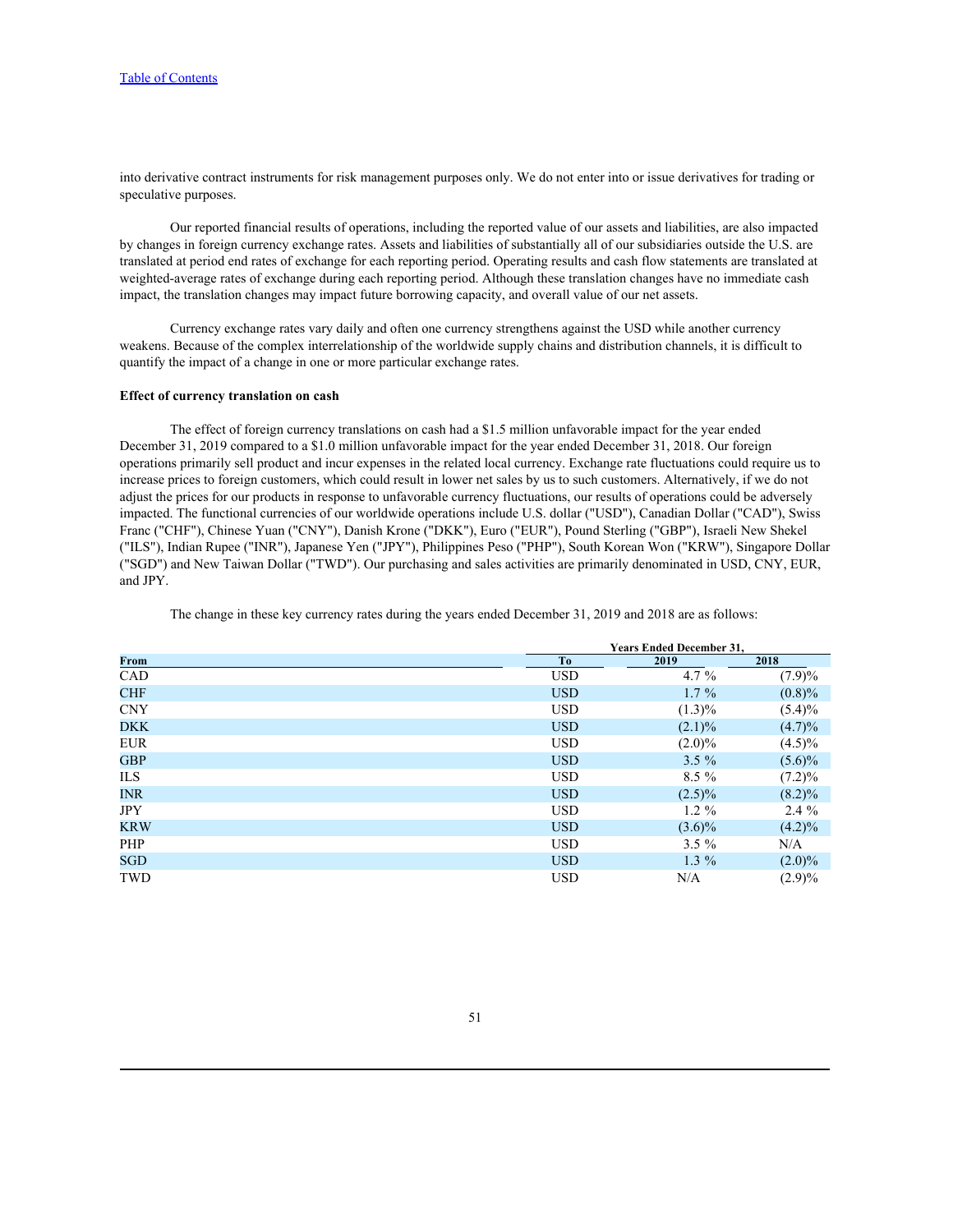# **ITEM 8. FINANCIAL STATEMENTS AND SUPPLEMENTARY DATA**

# **INDEX TO CONSOLIDATED FINANCIAL STATEMENTS**

| Report of Ernst & Young LLP, Independent Registered Public Accounting Firm  |    |
|-----------------------------------------------------------------------------|----|
| Report of Grant Thornton LLP, Independent Registered Public Accounting Firm |    |
| <b>Consolidated Balance Sheets</b>                                          | 56 |
| <b>Consolidated Statements of Operations</b>                                |    |
| <b>Consolidated Statements of Comprehensive Income</b>                      | 58 |
| <b>Consolidated Statements of Stockholders' Equity</b>                      | 59 |
| <b>Consolidated Statements of Cash Flows</b>                                | 60 |
| Notes to Consolidated Financial Statements                                  | 6  |

52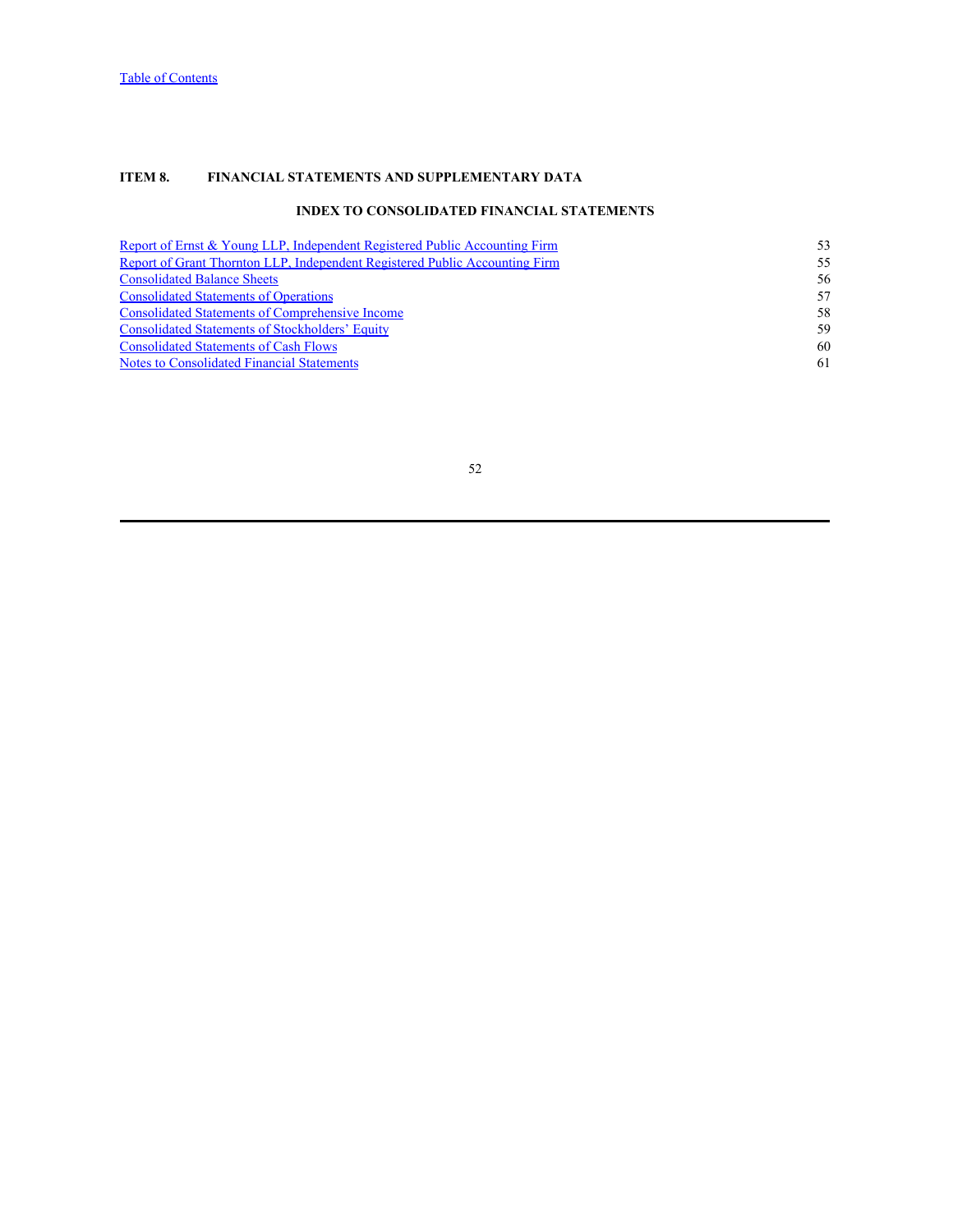### <span id="page-52-0"></span>**REPORT OF INDEPENDENT REGISTERED PUBLIC ACCOUNTING FIRM**

To the Stockholders and the Board of Directors of Advanced Energy Industries, Inc.

#### **Opinion on the Financial Statements**

Tableof Contents<br>To the Stockholders and the Board of Directors of Advanced Energy Industries, Inc.<br>Opinion on the Financial Statements<br>We have audited the accompanying consolidated balance sheet of Advanced Energy Indust of December 31, 2019, the related consolidated statements of operations, comprehensive income, stockholders' equity and cash Table of Contents<br>To the Stockholders and the Board of Directors of Advanced Energy Industries, Inc.<br>
Opinion on the Financial Statements<br>
Opinion on the Financial Statements<br>
of December 31, 2019, the related consolidated statements"). In our opinion, the consolidated financial statements present fairly, in all material respects, the financial position of the Company at December 31, 2019, and the results of its operations and its cash flows for the year ended December 31, 2019, in conformity with U.S. generally accepted accounting principles. Table of Contents<br>To the Stockholders and the Hoard of Directors of Advanced Finergy Industries, Inc.<br>
To the Stockholders and the Hoard of Directors of Advanced Finergy Industries, Inc.<br>
We have audited the accompanying c Table of Contents<br>
To the Soekholders and the Board of Directors of Advanced Energy Industries, Inc.<br> **Opinion on the Financial Statements**<br> **Opinion on the Financial Statements**<br> **Opinion on the Financial Statements**<br> **Op IEBN: Of Contents**<br> **IERNORY OF INDEPENDENT REGISTERED PUBLIC ACCOUNTING FIRM**<br>
To the Stockholders and the Board of Directors of Advanced Energy Industries, Inc.<br> **Opinion on the Framedal Statements**<br> **Opinion on the Fra** 

(2013 framework) and our report dated March 2, 2020 expressed an unqualified opinion thereon.

### **Basis for Opinion**

These financial statements are the responsibility of the Company's management. Our responsibility is to express an opinion on the Company's financial statements based on our audit. We are a public accounting firm registered with the PCAOB and are required to be independent with respect to the Company in accordance with the U.S. federal securities laws and the applicable rules and regulations of the Securities and Exchange Commission and the PCAOB.

We conducted our audit in accordance with the standards of the PCAOB. Those standards require that we plan and perform the Table of Contents<br>To the Stockholders and the Boott of Directions of Advanced Energy Industries, Inc.<br>To the Stockholders and the Boott of Directions of Advanced Energy Industries, Inc.<br>(We have and<br>independent of the acco error or fraud. Our audit included performing procedures to assess the risks of material misstatement of the financial statements, whether due to error or fraud, and performing procedures that respond to those risks. Such procedures included examining, on a **REPORT OF INDEPPENDIX IT BRGESTBRED PUBLIC-ACCOUNTING FIRM<br>
Organism on the Financial Statements<br>
We have and Financial Statements Consolidated balances about 5 Advanced Energy Industries, Inc. (the Company) as<br>
We have a** accounting principles used and significant estimates made by management, as well as evaluating the overall presentation of the financial statements. We believe that our audit provides a reasonable basis for our opinion. sheared and significant estimator in the basis of Theorem (1). Also, the consolidated in encoding the statements of the Treadway Commission of the Treadway Commission of the Treadway Commission and Francework times the Tr in accordance with the standards of the Public Company Accounting Oversight Board (United States)<br>y is reterral control over financial reperting as of December 31, 2019, based on criteria estiblished in<br>our report dated M our report dated March 2, 2020 expressed an unqualified opinion thereor.<br>
ents are the responsibility of the Company's management. Our responsibility is to express an opinion on<br>
al statements based on our and t We are a ents are the responsibility of the Company's management Our responsibility is to express an opinion on<br>al attemnents based on our andit. We are a public accounting firm registered with the PCAOB and are<br>determined to an an

### **Critical Audit Matters**

The critical audit matters communicated below are matters arising from the current period audit of the consolidated financial statements that were communicated or required to be communicated to the audit committee and that: (1) relate to accounts or disclosures that are material to the consolidated financial statements and (2) involved our especially challenging, subjective or complex judgments. The communication of critical audit matters does not alter in any way our opinion on the consolidated financial statements, taken as a whole, and we are not, by communicating the critical audit matters below, providing separate opinions on the critical audit matters or on the accounts or disclosures to which they relate.

#### *Accounting for the acquisition of Artesyn*

*Description of the* As described in Note 2 to the consolidated financial statements, during the year ended December 31, *Matter* 2019, the Company completed the acquisition of Artesyn Embedded Technologies, Inc's Embedded Power business ("Artesyn") for a total purchase price of \$361.3 million. The transaction was accounted for as a business combination.

> estimation required by management in determining the fair value of the identified intangible assets, which tradenames of \$21.0 million. The significant estimation was primarily due to the judgmental nature of the inputs to the valuation models used to measure the fair value of these intangible assets, as well as the sensitivity of the respective fair values to the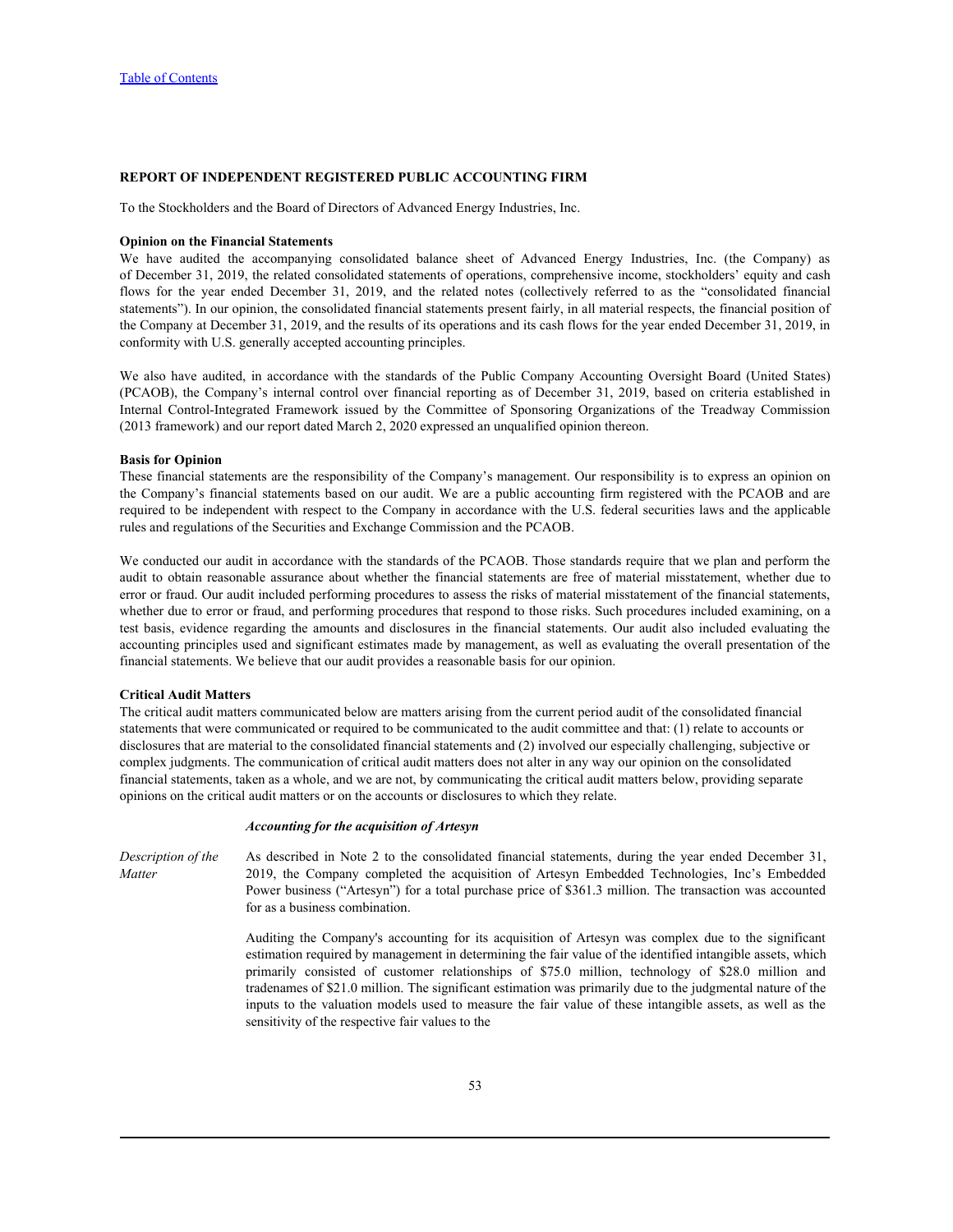underlying significant assumptions. The significant assumptions used to estimate the fair value of the intangible assets included customer attrition, revenue growth rates, technology obsolescence rates and economic useful underlying significant assumptions. The significant assumptions used to estimate the fair value of the intangible assets included customer attrition, revenue growth rates, technology obsolescence rates and economic useful economic useful lives. These significant assumptions are forward-looking and could be affected by future economic and market conditions.

*How We Addressed* We obtained an understanding, evaluated the design and tested the operating effectiveness of the controls *the Matter in Our* over the Company's accounting for the acquisition. For example, we tested controls over the valuation of *Audit* intangible assets, including management's review of the valuation model and underlying assumptions used to develop the estimated fair value of the intangible assets.

underlying significant assumptions. The significant assumptions used to estimate the fair value of the intangible assets included customer attrition, revenue growth rates, technology obsolescence rates and economic useful underlying significant assumptions. The significant assumptions used to estimate the fair value of the accomomic useful lives. These significant assumptions are forward-looking and could be affected by future economic and among others, evaluating the Company's valuation methodology and testing the significant assumptions used in the model, as described above, including the completeness and accuracy of the underlying data. For example, we compared the significant assumptions to current industry and market trends, as well as underlying significant assumptions. The significant assumptions used to estimate the finir value of the intangible assets included customer attrition, revenue growth rates, technology obsolscence rates and economic useful underlying significant assumptions. The significant assumptions used to estimate the fair value of the intumgible sasets included extorner atterition, revenue growth rates, bechanging soles/seence rates and economic useful involved our valuation specialists to assist with our evaluation of the methodology used by the Company and significant assumptions included in the fair value estimates. anderbying significant assumptions. The significant assumptions used to estimate the fair value of the company absents included customer attrition, revenue gowth rates, technology absolutescene rates and companyis are comm underlying significant assumptions. The significant assumption used to estimate the fair value of the hastern interplaces assets included custome attrition, revenue growth rates, rechnology obsolescence rates and occurrine

#### *Accounting for income taxes*

*Description of the* As described in Notes 1 and 5 to the consolidated financial statements, the Company is subject to income *Matter* taxes in the U.S. and numerous foreign jurisdictions, which affect the Company's provision for income taxes. Specifically, the Company is entitled to claim US foreign tax credits for taxes paid in international tax paying jurisdictions. The Company is also subject to taxation of global intangible low-taxed income (GILTI) earned by foreign subsidiaries. For the year ended December 31, 2019, the Company's provision for income taxes was \$10.7 million.

> GILTI, was especially challenging because interpretation of the relevant foreign tax regulations and the complex.

*How We Addressed* We obtained an understanding, evaluated the design and tested the operating effectiveness of the controls *the Matter in Our* over the Company's accounting for income taxes. For example, we tested controls over management's *Audit*identification and assessment of changes in applicable tax regulations. We also tested controls over the calculation of the foreign tax credits and GILTI, including review of the completeness and accuracy of the inputs and underlying data.

To test the Company's provision for income taxes, we performed audit procedures that included, among others, evaluating the Company's assessment of applicable tax regulations and testing the calculation of To tast the estimated fair value of the mangulak masses, we performed and procedures that included<br>To complete the model, as described above, including the completenes and accuracy of the underlying data.<br>For example, we Company's significant assumptions and the completeness and accuracy of the data used to determine the used in the model, as disserbed above, including the completiones and accuracy of the undeltying data.<br>Instructural results Awe a considered buy the significant assumptions to surrent indestry and market reads, as well as<br> accuracy of such calculations. As part of these procedures, we engaged tax subject matter professionals historical results. We also considered low the significant assumptions, specifically is choosing the significant<br>material solutions are distinguished assist with our evaluation of the methodology's over products. We<br>involv application of these regulations to the Company's tax positions. We have also evaluated the Company's involved our valuation positilists to assist with our evaluation of the methodology used by the Company<br>and significant assumptions included in the fin' value estimates. He Company is ushipet to income<br>Accounting for incom matters.

/s/ Ernst & Young LLP

We have served as the Company's auditor since 2019. Denver, Colorado March 2, 2020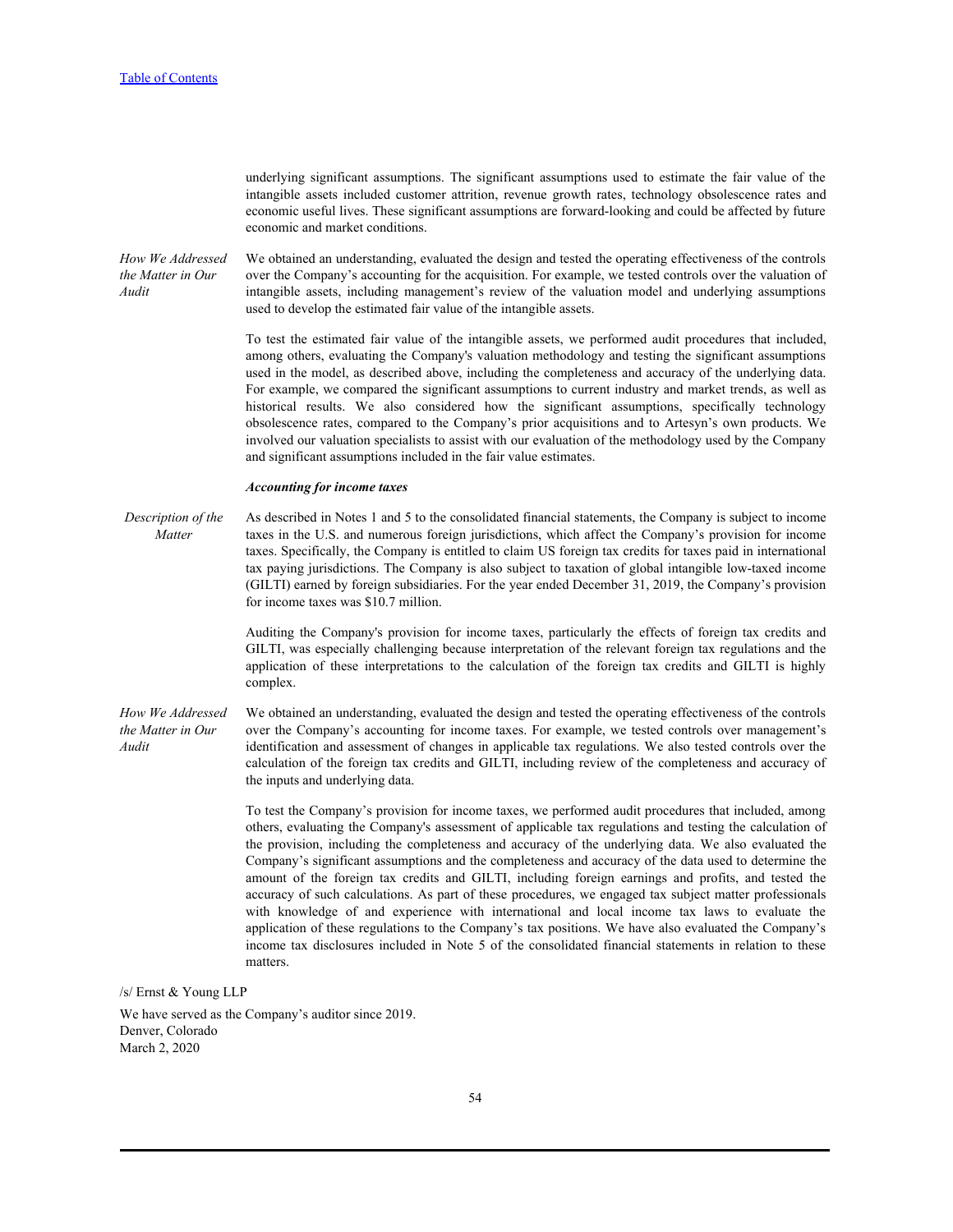### <span id="page-54-0"></span>**REPORT OF INDEPENDENT REGISTERED PUBLIC ACCOUNTING FIRM**

Board of Directors and Stockholders Advanced Energy Industries, Inc.

#### **Opinion on the financial statements**

We have audited the accompanying consolidated balance sheet of Advanced Energy Industries, Inc. (a Delaware corporation) and subsidiaries (the "Company") as of December 31, 2018, the related consolidated statements of operations, comprehensive income, stockholders' equity, and cash flows for years ended December 31, 2018 and 2017, and the related notes (collectively referred to as the "financial statements"). In our opinion, the financial statements present fairly, in all material respects, the financial position of the Company as of December 31, 2018, and the results of its operations and its cash flows for the years ended December 31, 2018 and 2017, in conformity with accounting principles generally accepted in the United States of America.

#### **Basis for opinion**

These financial statements are the responsibility of the Company's management. Our responsibility is to express an opinion on the Company's financial statements based on our audits. We are a public accounting firm registered with the Public Accounting Oversight Board (United States) ("PCAOB") and are required to be independent with respect to the Company in accordance with the U.S. federal securities laws and the applicable rules and regulations of the Securities and Exchange Commission and the PCAOB.

We conducted our audits in accordance with the standards of the PCAOB. Those standards require that we plan and perform the audit to obtain reasonable assurance about whether the financial statements are free of material misstatement, whether due to error or fraud. Our audits included performing procedures to assess the risks of material misstatement of the financial statements, whether due to error or fraud, and performing procedures that respond to those risks. Such procedures included examining, on a test basis, evidence supporting the amounts and disclosures in the financial statements. Our audits also included evaluating the accounting principles used and significant estimates made by management, as well as evaluating the overall presentation of the financial statements. We believe that our audits provide a reasonable basis for our opinion.

/s/ GRANT THORNTON LLP Denver, Colorado February 21, 2019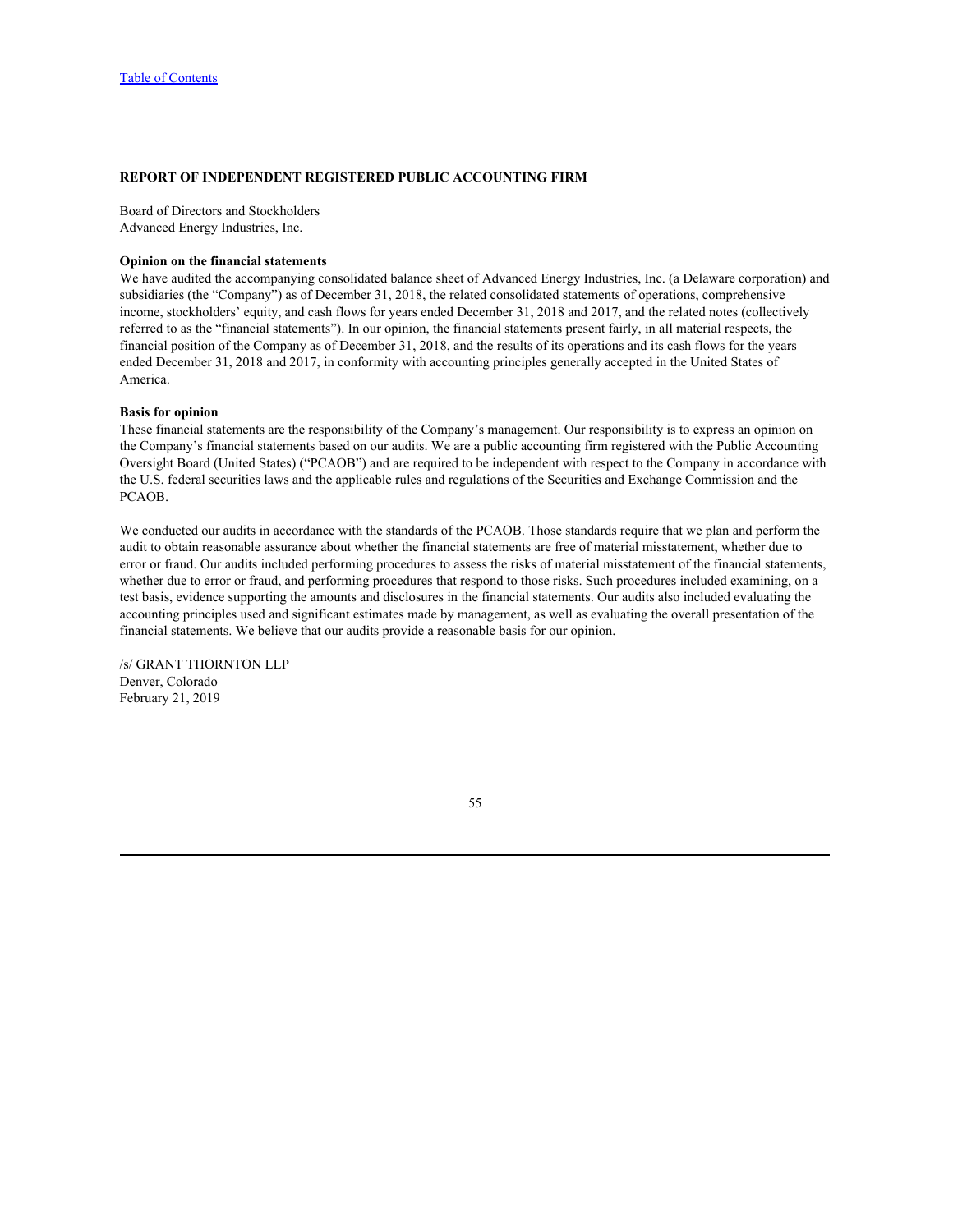# **ADVANCED ENERGY INDUSTRIES, INC. Consolidated Balance Sheets (In thousands, except per share amounts)**

<span id="page-55-0"></span>

|                                                                                                      | December 31,  |           |                    |                          |  |  |
|------------------------------------------------------------------------------------------------------|---------------|-----------|--------------------|--------------------------|--|--|
|                                                                                                      |               | 2019      |                    | 2018                     |  |  |
| <b>ASSETS</b>                                                                                        |               |           |                    |                          |  |  |
| Current assets:                                                                                      |               |           |                    |                          |  |  |
| Cash and cash equivalents                                                                            | -S            | 346,441   | $\mathbf{\hat{S}}$ | 349,301                  |  |  |
| Marketable securities                                                                                |               | 2,614     |                    | 2,470                    |  |  |
| Accounts and other receivable, net of allowances of \$7,745 and \$1,856, respectively                |               | 246,564   |                    | 100,442                  |  |  |
| Inventories                                                                                          |               | 230,019   |                    | 97,987                   |  |  |
| Income taxes receivable                                                                              |               | 4,245     |                    | 2,220                    |  |  |
| Other current assets                                                                                 |               | 36,825    |                    | 10,173                   |  |  |
| Current assets from discontinued operations                                                          |               | 30        |                    | 5,855                    |  |  |
| Total current assets                                                                                 |               | 866,738   |                    | 568,448                  |  |  |
| Property and equipment, net                                                                          |               | 108,109   |                    | 31,269                   |  |  |
|                                                                                                      |               | 105,404   |                    |                          |  |  |
| Operating lease right-of-use assets                                                                  |               | 22,287    |                    | 6,874                    |  |  |
| Deposits and other assets                                                                            |               |           |                    |                          |  |  |
| Goodwill                                                                                             |               | 202,932   |                    | 101,900                  |  |  |
| Intangible assets, net                                                                               |               | 184,011   |                    | 54,910                   |  |  |
| Deferred income tax assets                                                                           |               | 42,656    |                    | 47,099                   |  |  |
| Non-current assets from discontinued operations                                                      |               | 269       |                    | 5,984                    |  |  |
| <b>TOTAL ASSETS</b>                                                                                  |               | 1,532,406 |                    | 816,484                  |  |  |
| <b>LIABILITIES AND STOCKHOLDERS' EQUITY</b>                                                          |               |           |                    |                          |  |  |
| Current liabilities:                                                                                 |               |           |                    |                          |  |  |
| Accounts payable                                                                                     | $\mathcal{S}$ | 170,671   | -S                 | 39,646                   |  |  |
| Income taxes payable                                                                                 |               | 9,687     |                    | 13,258                   |  |  |
| Accrued payroll and employee benefits                                                                |               | 51,545    |                    | 21,775                   |  |  |
| Other accrued expenses                                                                               |               | 40,777    |                    | 22,999                   |  |  |
| Customer deposits and other                                                                          |               | 10,926    |                    | 7,345                    |  |  |
| Current portion of long-term debt                                                                    |               | 17,500    |                    |                          |  |  |
| Current portion of operating lease liabilities                                                       |               | 18,312    |                    | $\equiv$                 |  |  |
| Current liabilities from discontinued operations                                                     |               | 914       |                    | 5,286                    |  |  |
| Total current liabilities                                                                            |               | 320,332   |                    | 110,309                  |  |  |
| Long-term debt                                                                                       |               | 321,527   |                    |                          |  |  |
| Operating lease liabilities                                                                          |               | 90,538    |                    |                          |  |  |
| Pension benefits                                                                                     |               | 68,169    |                    | 19,407                   |  |  |
| Deferred income tax liabilities                                                                      |               | 9,952     |                    | 6,988                    |  |  |
| Uncertain tax positions                                                                              |               | 16,055    |                    | 14,318                   |  |  |
| Long-term deferred revenue                                                                           |               | 8,011     |                    | 29,108                   |  |  |
| Other long-term liabilities                                                                          |               | 19,675    |                    | 18,337                   |  |  |
| Non-current liabilities from discontinued operations                                                 |               | 887       |                    | 10,715                   |  |  |
| Total liabilities                                                                                    |               | 855,146   |                    | 209,182                  |  |  |
| Commitments and contingencies (Note 19)                                                              |               |           |                    |                          |  |  |
| Stockholders' equity:                                                                                |               |           |                    |                          |  |  |
|                                                                                                      |               |           |                    | $\overline{\phantom{m}}$ |  |  |
| Preferred stock, \$0.001 par value, 1,000 shares authorized, none issued and outstanding             |               |           |                    |                          |  |  |
| Common stock, \$0.001 par value, 70,000 shares authorized; 38,358 and 38,164 issued and outstanding, |               |           |                    |                          |  |  |
| respectively                                                                                         |               | 38        |                    | 38                       |  |  |
| Additional paid-in capital                                                                           |               | 104,849   |                    | 97,418                   |  |  |
| Accumulated other comprehensive loss                                                                 |               | (5,897)   |                    | (3, 449)                 |  |  |
| Retained earnings                                                                                    |               | 577,724   |                    | 512,783                  |  |  |
| Advanced Energy stockholders' equity                                                                 |               | 676,714   |                    | 606,790                  |  |  |
| Noncontrolling interest                                                                              |               | 546       |                    | 512                      |  |  |
| Total stockholders' equity                                                                           |               | 677,260   |                    | 607,302                  |  |  |
| <b>TOTAL LIABILITIES AND STOCKHOLDERS' EQUITY</b>                                                    |               | 1,532,406 | -S                 | 816,484                  |  |  |
|                                                                                                      |               |           |                    |                          |  |  |

The accompanying notes are an integral part of these Consolidated Financial Statements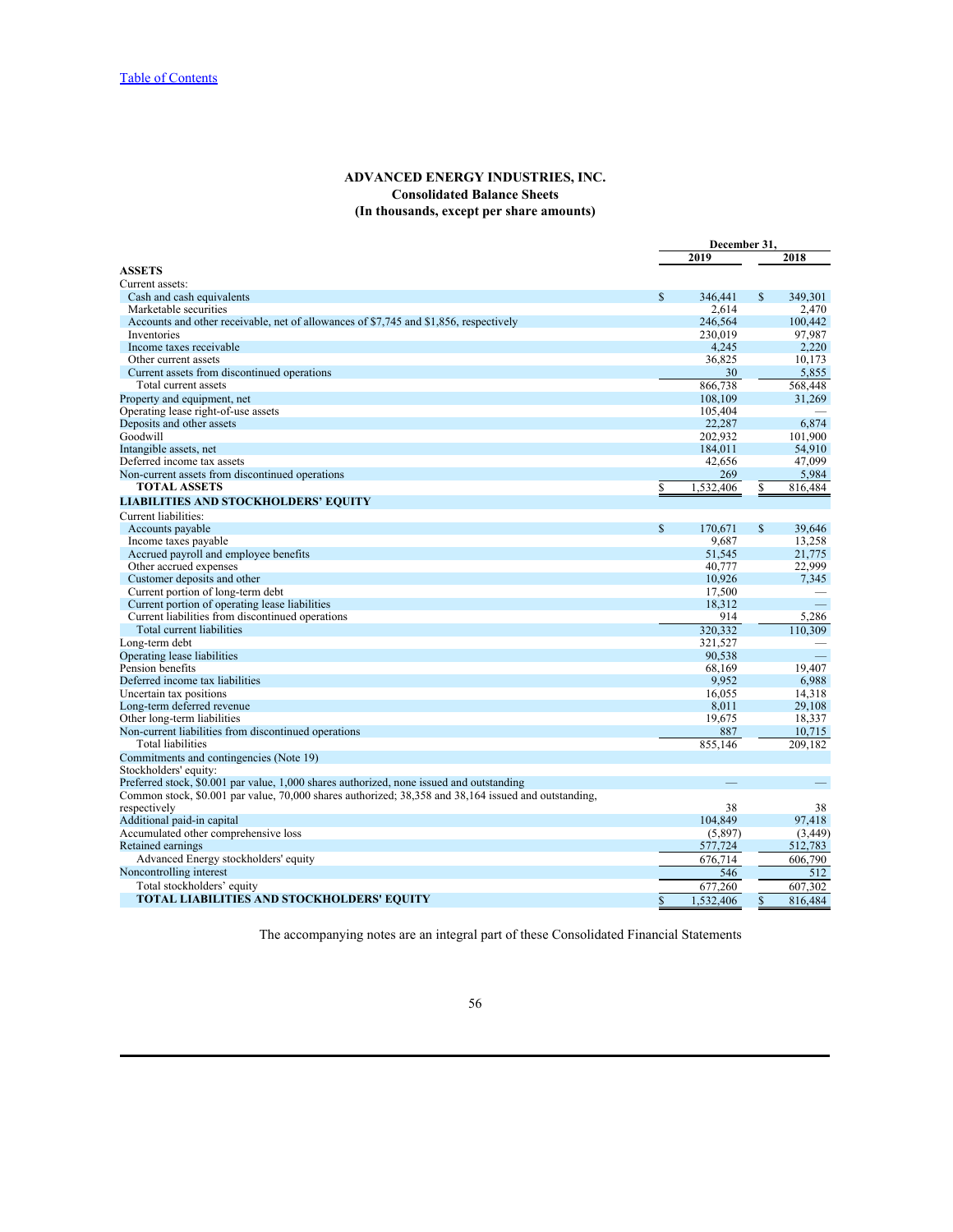# **ADVANCED ENERGY INDUSTRIES, INC. Consolidated Statements of Operations (In thousands, except per share amounts)**

<span id="page-56-0"></span>

|                                                                           |               |                       | <b>Years Ended December 31,</b> |                          |
|---------------------------------------------------------------------------|---------------|-----------------------|---------------------------------|--------------------------|
|                                                                           | 2019          |                       | 2018                            | 2017                     |
| Sales, net:                                                               |               |                       |                                 |                          |
| Product                                                                   | \$678,061     |                       | \$610,326                       | \$ 578,650               |
| Services                                                                  | 110,887       |                       | 108,566                         | 92,362                   |
| Total sales, net                                                          | 788,948       |                       | 718,892                         | 671,012                  |
| Cost of sales:                                                            |               |                       |                                 |                          |
| Product                                                                   | 416,976       |                       | 298,597                         | 267,587                  |
| Services                                                                  | 56,320        |                       | 54,688                          | 47,044                   |
| Total cost of sales                                                       | 473,296       |                       | 353,285                         | 314,631                  |
| Gross profit                                                              | 315,652       |                       | 365,607                         | 356,381                  |
| Operating expenses:                                                       |               |                       |                                 |                          |
| Research and development                                                  | 101,503       |                       | 76,008                          | 57,999                   |
| Selling, general and administrative                                       | 142,555       |                       | 108,033                         | 93,262                   |
| Amortization of intangible assets                                         | 12,168        |                       | 5,774                           | 4,350                    |
| Restructuring expense                                                     | 5,038         |                       | 4,239                           | $\overline{\phantom{m}}$ |
| Total operating expenses                                                  | 261,264       |                       | 194,054                         | 155,611                  |
| Operating income                                                          | 54,388        |                       | 171,553                         | 200,770                  |
| Other income (expense), net                                               | 12,806        |                       | 823                             | (2,579)                  |
| Income from continuing operations, before income taxes                    | 67,194        |                       | 172,376                         | 198,191                  |
| Provision for income taxes                                                | 10,699        |                       | 25,227                          | 62,090                   |
| Income from continuing operations                                         | 56,495        |                       | 147,149                         | 136,101                  |
| Income (loss) from discontinued operations, net of income taxes           | 8,480         |                       | (38)                            | 1,760                    |
| <b>Net income</b>                                                         | 64,975        | $\mathbb{S}^-$        | 147,111                         | \$137,861                |
| Income from continuing operations attributable to noncontrolling interest |               | $\overline{34}$       | 86                              | $\frac{1}{2}$            |
| Net income attributable to Advanced Energy Industries, Inc.               | 64,941        | $\mathbb{S}^-$        | 147,025                         | \$137,861                |
|                                                                           |               |                       |                                 |                          |
| Basic weighted-average common shares outstanding                          |               |                       | 39,081                          | 39,754                   |
|                                                                           | 38,281        |                       |                                 |                          |
| Diluted weighted-average common shares outstanding                        | 38,495        |                       | 39,352                          | 40,176                   |
| Earnings per share:                                                       |               |                       |                                 |                          |
| Continuing operations:                                                    |               |                       |                                 |                          |
|                                                                           | <sup>\$</sup> |                       | 3.76                            | 3.42                     |
| Basic earnings per share                                                  |               | 1.47<br>- \$          |                                 | -S                       |
| Diluted earnings per share                                                |               | -S<br>1.47            | 3.74                            | 3.39<br>- \$             |
| Discontinued operations:                                                  |               |                       |                                 |                          |
| Basic earnings per share                                                  | \$.           | 0.22<br>- \$<br>0.22  |                                 | 0.04<br>$\mathcal{S}$    |
| Diluted earnings per share                                                | <sup>\$</sup> | -S                    | $\overline{\phantom{0}}$        | 0.04                     |
| Net income:                                                               |               |                       |                                 |                          |
| Basic earnings per share                                                  | \$            | .70<br>-\$            | 3.76                            | 3.47<br><sup>S</sup>     |
| Diluted earnings per share                                                | $\mathcal{S}$ | 1.69<br>$\mathcal{S}$ | 3.74                            | 3.43<br>$\mathbf{s}$     |

The accompanying notes are an integral part of these Consolidated Financial Statements.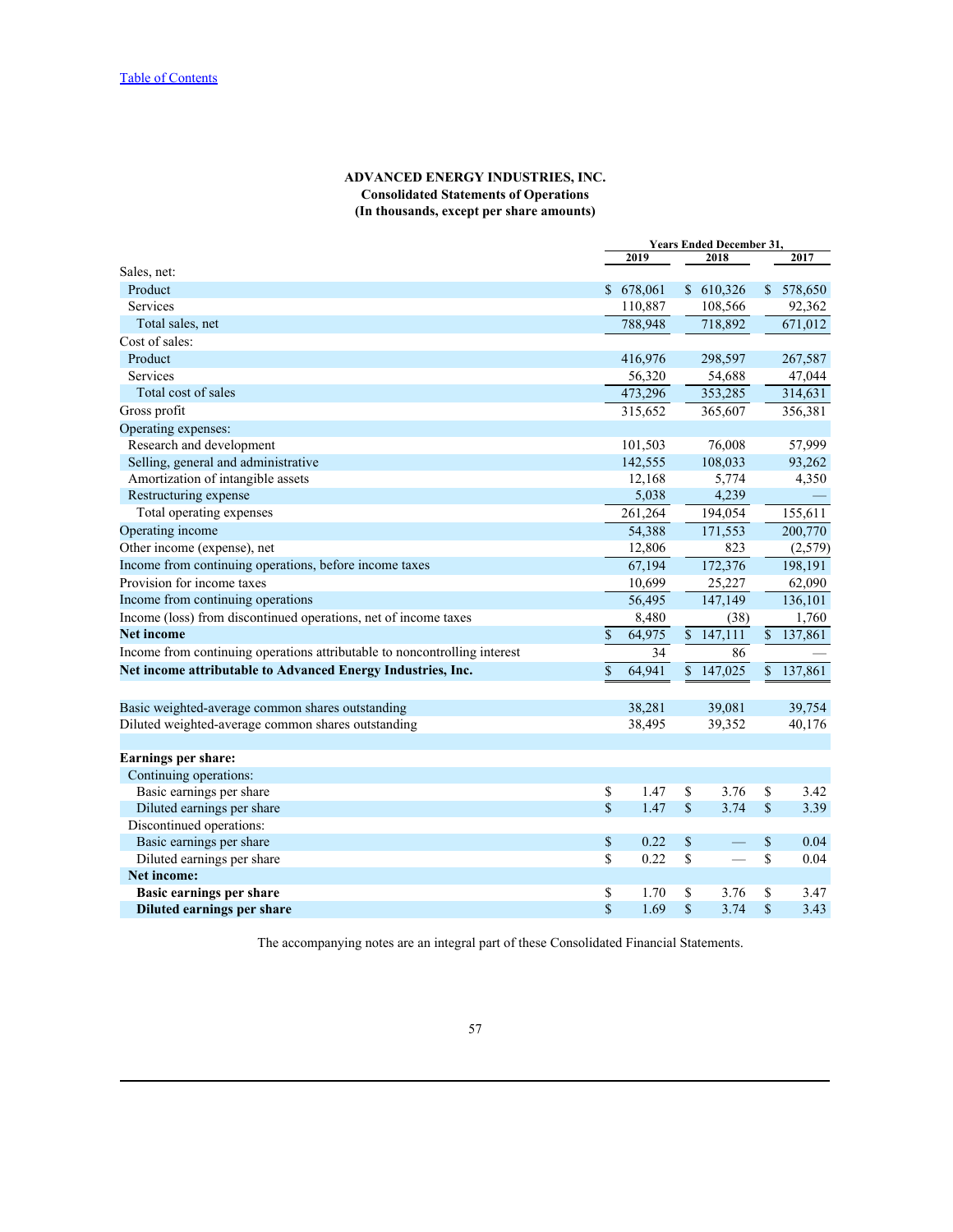# **ADVANCED ENERGY INDUSTRIES, INC. Consolidated Statements of Comprehensive Income (In thousands)**

<span id="page-57-0"></span>

|                                                                       |          | <b>Years Ended December 31,</b> |           |  |
|-----------------------------------------------------------------------|----------|---------------------------------|-----------|--|
|                                                                       | 2019     | 2018                            | 2017      |  |
| Net income                                                            | \$64,975 | \$147,111                       | \$137,861 |  |
| Other comprehensive income, net of income taxes                       |          |                                 |           |  |
| Foreign currency translation                                          | (2,523)  | (5,285)                         | 8,305     |  |
| Unrealized loss on marketable securities                              |          |                                 |           |  |
| Minimum benefit retirement liability                                  |          | (697)                           | 1,163     |  |
| Comprehensive income                                                  | 62,527   | 141,129                         | 147,327   |  |
| Comprehensive income attributable to noncontrolling interest          |          | 86                              |           |  |
| Comprehensive income attributable to Advanced Energy Industries, Inc. | 62.493   | 141.043                         | 147.327   |  |

The accompanying notes are an integral part of these Consolidated Financial Statements.

#### 58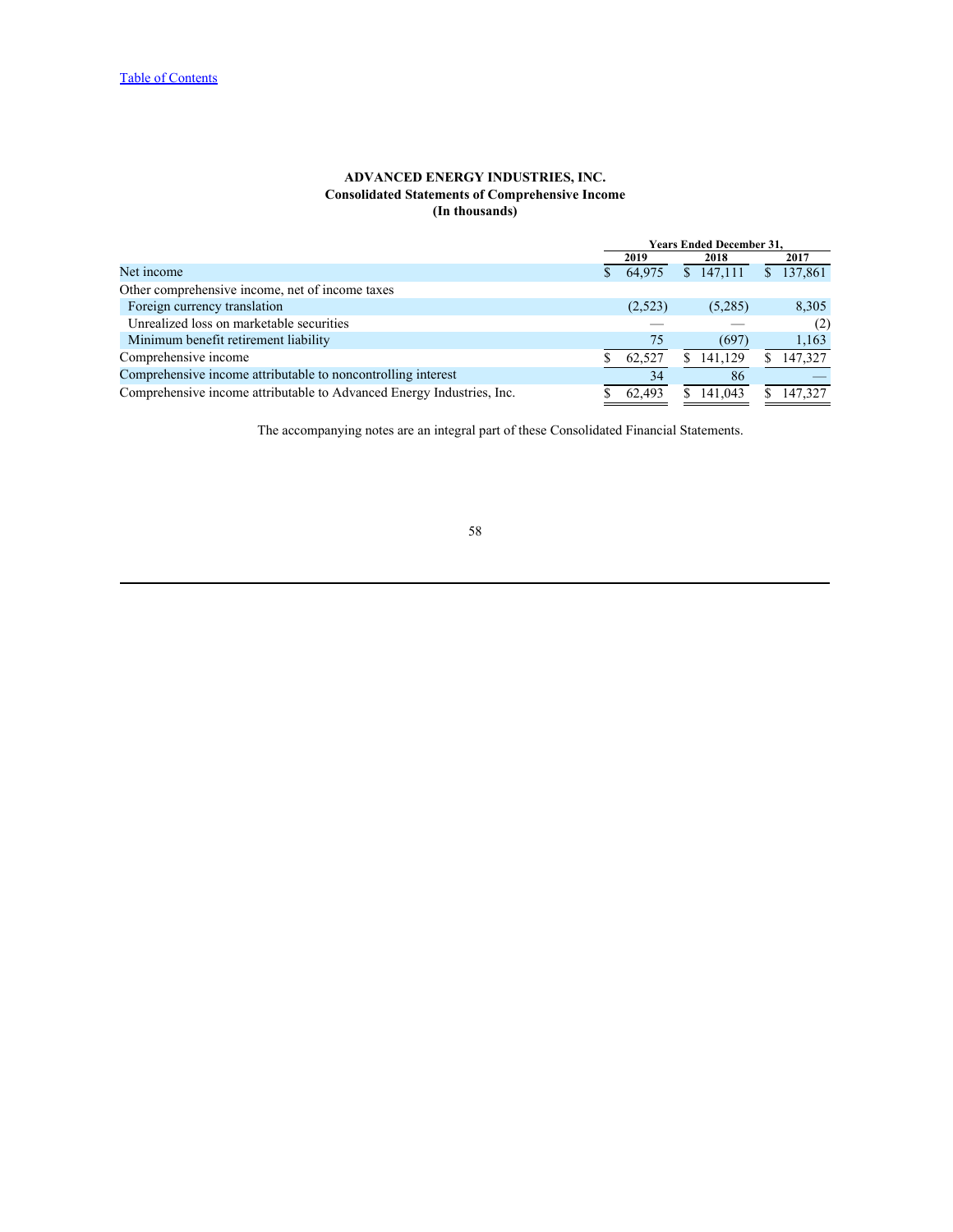# **ADVANCED ENERGY INDUSTRIES, INC. Consolidated Statements of Stockholders' Equity (In thousands)**

<span id="page-58-0"></span>

|                                           |                                 | <b>Common Stock</b>      |                                  |                                           | <b>Accumulated Other</b><br><b>Comprehensive Income (Loss)</b><br>Unrealized | Minimum                            |                             |                                 |                                         |
|-------------------------------------------|---------------------------------|--------------------------|----------------------------------|-------------------------------------------|------------------------------------------------------------------------------|------------------------------------|-----------------------------|---------------------------------|-----------------------------------------|
|                                           | Shares                          | Amount                   | Additional<br>Paid-in<br>Capital | Foreign<br>Currency<br><b>Translation</b> | Gain (Loss)<br>on Marketable<br><b>Securities</b>                            | Benefit<br>Retirement<br>Liability | Retained<br><b>Earnings</b> | Non-<br>controlling<br>Interest | Total<br>Stockholders'<br><b>Equity</b> |
| Balances, December 31, 2016               | 39.712                          | 40                       | 203,603                          | (3,610)                                   | -8                                                                           | (3.325)                            | 195.364                     |                                 | 392,074<br>S                            |
| Stock issued from equity plans            | 314                             |                          | (1,316)                          |                                           |                                                                              |                                    |                             |                                 | (1,316)                                 |
| Stock-based compensation                  | $\overline{\phantom{a}}$        |                          | 12,549                           |                                           | $\overline{\phantom{a}}$                                                     | $\sim$                             |                             | -                               | 12,549                                  |
| Stock buyback                             | (422)                           |                          | (29,993)                         |                                           |                                                                              |                                    |                             |                                 | (29,993)                                |
| Comprehensive income (loss):              |                                 |                          |                                  |                                           |                                                                              |                                    |                             |                                 |                                         |
| Foreign currency translation              |                                 |                          | -                                | 8.305                                     | $\overline{\phantom{0}}$                                                     |                                    |                             | -                               | 8,305                                   |
| Unrealized gain on marketable securities  | $\overline{\phantom{a}}$        |                          |                                  |                                           | (2)                                                                          | $\qquad \qquad -$                  |                             |                                 | (2)                                     |
| Minimum benefit retirement liability      | $\hspace{0.1mm}-\hspace{0.1mm}$ | -                        | -                                | $\hspace{1.0cm} \rule{1.5cm}{0.15cm}$     |                                                                              | 1,163                              |                             | $\overline{\phantom{m}}$        | 1,163                                   |
| Net income                                | $\hspace{0.1mm}-\hspace{0.1mm}$ |                          |                                  |                                           | $\hspace{1.0cm} \overline{\phantom{0}}$                                      | $\qquad \qquad$                    | 137,861                     | $\hspace{0.1mm}-\hspace{0.1mm}$ | 137,861                                 |
| Total comprehensive income (loss)         | $\hspace{0.1mm}-\hspace{0.1mm}$ |                          | -                                | 8,305                                     | (2)                                                                          | 1.163                              | 137,861                     | $\hspace{0.1mm}-\hspace{0.1mm}$ | 147,327                                 |
| Balances, December 31, 2017               | 39,604                          | 40                       | 184,843                          | 4,695                                     | $\overline{\phantom{m}}$                                                     | (2,162)                            | 333,225                     | -                               | 520,641                                 |
| Adoption of new accounting standards      | $\hspace{0.1mm}-\hspace{0.1mm}$ | -                        | -                                |                                           | $\overline{\phantom{0}}$                                                     |                                    | 32,533                      | $\hspace{0.1mm}-\hspace{0.1mm}$ | 32,533                                  |
| Non-controlling interest from acquisition | $\hspace{0.1mm}-\hspace{0.1mm}$ |                          | $\overline{\phantom{m}}$         | $\qquad \qquad - \qquad$                  | _                                                                            |                                    | -                           | 426                             | 426                                     |
| Stock issued from equity plans            | 256                             | -                        | (2,005)                          |                                           | -                                                                            | $\overline{\phantom{a}}$           | -                           | $\hspace{0.1mm}-\hspace{0.1mm}$ | (2,005)                                 |
| Stock-based compensation                  | $\overline{\phantom{m}}$        |                          | 9.703                            |                                           | _                                                                            |                                    |                             |                                 | 9,703                                   |
| Stock buyback                             | (1,696)                         | (2)                      | (95, 123)                        |                                           | $\overline{\phantom{m}}$                                                     | -                                  | -                           | $\hspace{0.1mm}-\hspace{0.1mm}$ | (95, 125)                               |
| Comprehensive income (loss):              |                                 |                          |                                  |                                           |                                                                              |                                    |                             |                                 |                                         |
| Foreign currency translation              | $\hspace{0.1mm}-\hspace{0.1mm}$ | -                        | $\hspace{0.1mm}-\hspace{0.1mm}$  | (5,285)                                   | $\overline{\phantom{a}}$                                                     |                                    | -                           | $\hspace{0.1mm}-\hspace{0.1mm}$ | (5,285)                                 |
| Unrealized loss on marketable securities  | $\overline{\phantom{m}}$        |                          |                                  |                                           | $\hspace{1.0cm} \overline{\phantom{0}}$                                      |                                    | -                           | -                               |                                         |
| Minimum benefit retirement liability      | $\hspace{0.1mm}-\hspace{0.1mm}$ | -                        | $\overline{\phantom{a}}$         | $\overline{\phantom{a}}$                  | $\hspace{0.1mm}-\hspace{0.1mm}$                                              | (697)                              | $\overline{\phantom{m}}$    | $\hspace{0.1mm}-\hspace{0.1mm}$ | (697)                                   |
| Net income                                | $\overline{\phantom{m}}$        |                          | $\overline{\phantom{a}}$         |                                           | $\qquad \qquad -$                                                            | $\qquad \qquad -$                  | 147,025                     | 86                              | 147,111                                 |
| Total comprehensive income (loss)         | $\hspace{0.1mm}-\hspace{0.1mm}$ | -                        | $\hspace{0.1mm}-\hspace{0.1mm}$  | (5,285)                                   | $\hspace{1.0cm} \rule{1.5cm}{0.15cm}$                                        | (697)                              | 147,025                     | 86                              | 141,129                                 |
| Balances, December 31, 2018               | 38,164                          | 38                       | 97,418                           | (590)                                     | $\overline{\phantom{0}}$                                                     | (2,859)                            | 512,783                     | 512                             | 607,302                                 |
| Stock issued from equity plans            | 194                             | $\overline{\phantom{0}}$ | 104                              |                                           |                                                                              | -                                  | -                           | $\overline{\phantom{a}}$        | 104                                     |
| Stock-based compensation                  | $\overline{\phantom{a}}$        |                          | 7,327                            | -                                         | _                                                                            |                                    |                             |                                 | 7,327                                   |
| Comprehensive income (loss):              |                                 |                          |                                  |                                           |                                                                              |                                    |                             |                                 |                                         |
| Foreign currency translation              | $\qquad \qquad -$               |                          | $\overline{\phantom{a}}$         | (2,523)                                   | $\qquad \qquad -$                                                            | $\overline{\phantom{0}}$           | -                           |                                 | (2,523)                                 |
| Minimum benefit retirement liability      | $\overbrace{\phantom{12333}}$   |                          | -                                | $\hspace{1.0cm} \rule{1.5cm}{0.15cm}$     | $\hspace{1.0cm} \rule{1.5cm}{0.15cm}$                                        | 75                                 | -                           |                                 | 75                                      |
| Net income                                | $\overline{\phantom{a}}$        | $\overline{\phantom{a}}$ | $\overline{\phantom{a}}$         |                                           | $\overline{\phantom{a}}$                                                     |                                    | 64,941                      | 34                              | 64,975                                  |
| Total comprehensive income (loss)         | $\hspace{0.1mm}-\hspace{0.1mm}$ |                          | $\overbrace{\phantom{12333}}$    | (2, 523)                                  | -                                                                            | 75                                 | 64,941                      | 34                              | 62,527                                  |
| Balances, December 31, 2019               | 38,358                          | 38                       | 104,849                          | (3, 113)                                  |                                                                              | (2,784)                            | 577,724                     | 546                             | 677,260                                 |
|                                           |                                 |                          |                                  |                                           |                                                                              |                                    |                             |                                 |                                         |

The accompanying notes are an integral part of these Consolidated Financial Statements.

59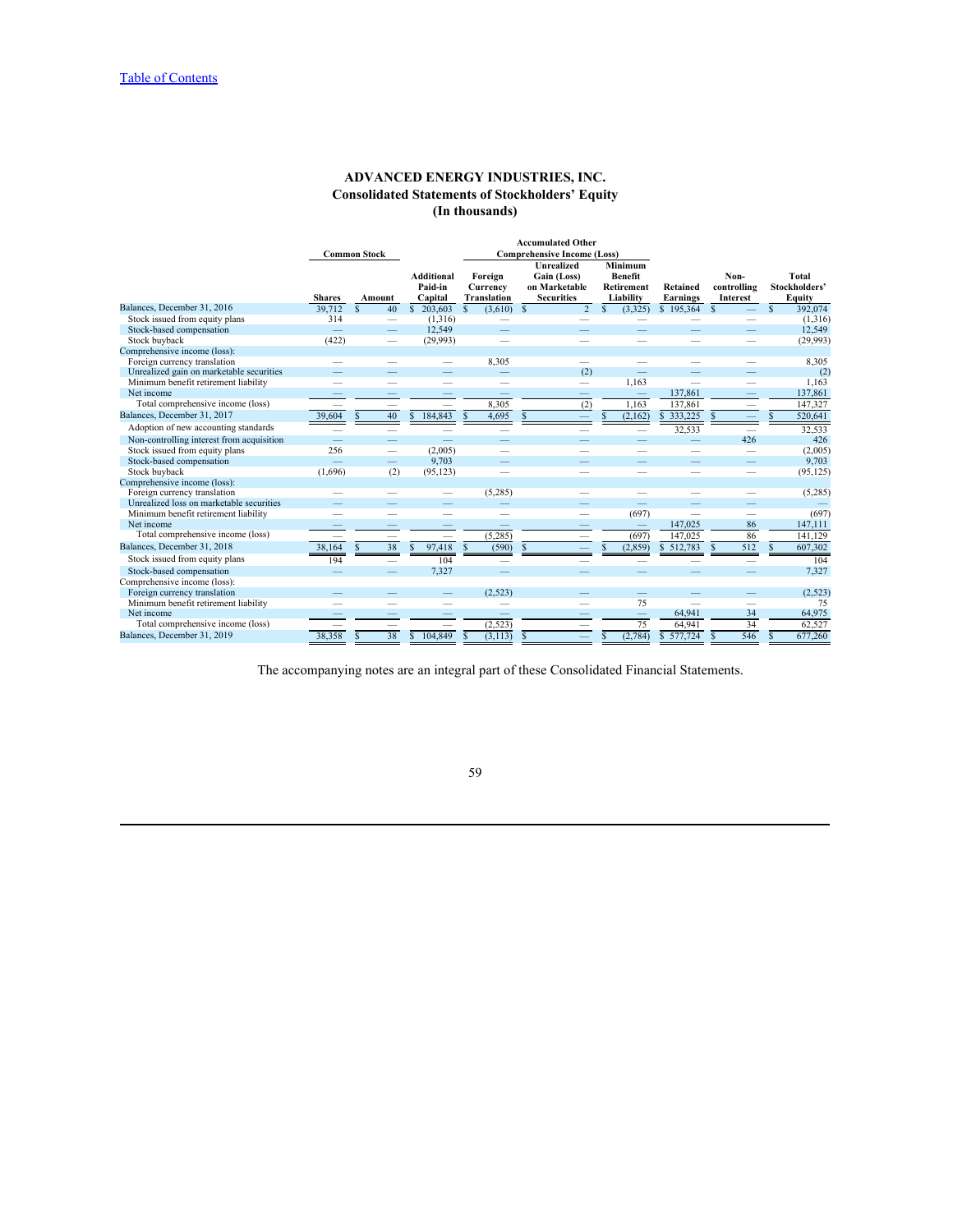# **ADVANCED ENERGY INDUSTRIES, INC. Consolidated Statements of Cash Flows (In thousands)**

<span id="page-59-0"></span>

|                                                                                             | <b>Years Ended December 31,</b> |                                 |                          |
|---------------------------------------------------------------------------------------------|---------------------------------|---------------------------------|--------------------------|
|                                                                                             | 2019                            | 2018                            | 2017                     |
| <b>CASH FLOWS FROM OPERATING ACTIVITIES:</b><br>Net income                                  |                                 | \$147,111                       | 137.861                  |
| Income (loss) from discontinued operations, net of income taxes                             | 64,975                          |                                 | <sup>S</sup>             |
|                                                                                             | 8,480                           | (38)                            | 1,760                    |
| Income (loss) from continuing operations, net of income taxes                               | 56,495                          | 147,149                         | 136,101                  |
| Adjustments to reconcile net income to net cash provided by (used in) operating activities: |                                 |                                 |                          |
| Depreciation and amortization                                                               | 26,147                          | 13,592                          | 9,424                    |
| Stock-based compensation expense                                                            | 7,327                           | 9,703                           | 12,549                   |
| Provision for deferred income taxes                                                         | 1,015                           | 5,618                           | 28,765                   |
| Loss on foreign exchange hedge                                                              | $\overline{\phantom{0}}$        |                                 | 3,489                    |
| Discount on notes receivable                                                                | 1,100                           | $\overline{\phantom{0}}$        | $\overline{\phantom{m}}$ |
| Gain on sale of central inverter service business                                           | (14,795)                        | $\overline{\phantom{m}}$        |                          |
| Net loss on disposal of assets                                                              | 700                             | 481                             | 122                      |
| Changes in operating assets and liabilities, net of assets acquired:                        |                                 |                                 |                          |
| Accounts and other receivable, net                                                          | (18, 879)                       | 3,445                           | (7, 497)                 |
| Inventories                                                                                 | 3,687                           | (11,276)                        | (19,261)                 |
| Other assets                                                                                | 23,544                          | (2,975)                         | (1,030)                  |
| Accounts payable                                                                            | (16,094)                        | (12,618)                        | 1,812                    |
| Other liabilities and accrued expenses                                                      | (12, 486)                       | (3,239)                         | 7,159                    |
| Income taxes                                                                                | (9,862)                         | 1,547                           | 18,323                   |
| Net cash provided by (used in) operating activities from continuing operations              | 47,899                          | 151,427                         | 189,956                  |
| Net cash provided by (used in) operating activities from discontinued operations            | 493                             | (156)                           | (7,255)                  |
| Net cash provided by operating activities                                                   | 48,392                          | 151,271                         | 182,701                  |
| <b>CASH FLOWS FROM INVESTING ACTIVITIES:</b>                                                |                                 |                                 |                          |
| Purchases of marketable securities                                                          | $\equiv$                        | (95)                            | (107)                    |
| Proceeds from sale of marketable securities                                                 | 1,742                           | 589                             | 1.903                    |
| Acquisitions, net of cash acquired                                                          | (366, 101)                      | (93, 756)                       | (17, 347)                |
| Issuance of notes receivable                                                                | (4,300)                         | $\hspace{0.1mm}-\hspace{0.1mm}$ | $\overline{\phantom{a}}$ |
| Purchase of foreign exchange hedge                                                          | $\qquad \qquad -$               | $\frac{1}{2}$                   | (3,489)                  |
| Purchases of property and equipment                                                         | (25, 188)                       | (20, 330)                       | (9,042)                  |
| Net cash provided by (used in) investing activities from continuing operations              | (393, 847)                      | (113, 592)                      | (28,082)                 |
| <b>CASH FLOWS FROM FINANCING ACTIVITIES:</b>                                                |                                 |                                 |                          |
|                                                                                             |                                 |                                 |                          |
| Net proceeds from long-term borrowings                                                      | 347,486                         |                                 |                          |
| Payments on long-term borrowings                                                            | (8,750)                         | $\hspace{0.1mm}-\hspace{0.1mm}$ |                          |
| Purchase and retirement of common stock                                                     | $\overline{\phantom{a}}$        | (95, 125)                       | (29,993)                 |
| Net payments related to stock-based award activities                                        | 104                             | (2,009)                         | (1,314)                  |
| Net cash provided by (used in) financing activities from continuing operations              | 338,840                         | (97, 134)                       | (31, 307)                |
| EFFECT OF CURRENCY TRANSLATION ON CASH                                                      | (1, 496)                        | (1,030)                         | 2,208                    |
| INCREASE (DECREASE) IN CASH AND CASH EQUIVALENTS                                            | (8,111)                         | (60, 485)                       | 125,520                  |
| CASH AND CASH EQUIVALENTS, beginning of period                                              | 354,552                         | 415,037                         | 289,517                  |
| CASH AND CASH EQUIVALENTS, end of period                                                    | 346,441                         | 354,552                         | 415,037                  |
| Less cash and cash equivalents from discontinued operations                                 | $\overline{\phantom{m}}$        | 5,251                           | 7,754                    |
| <b>CASH AND CASH EQUIVALENTS FROM CONTINUING OPERATIONS, end of</b>                         |                                 |                                 |                          |
| period                                                                                      | \$346,441                       | 349,301<br><sup>\$</sup>        | <sup>S</sup><br>407,283  |
| <b>SUPPLEMENTAL DISCLOSURE OF CASH FLOW INFORMATION:</b>                                    |                                 |                                 |                          |
| Cash paid for interest                                                                      | 3,479                           | 228<br>-8                       | 66<br>- \$               |
| Cash paid for income taxes                                                                  | 18,594                          | 16,190                          | 5,314                    |
| Cash received for refunds of income taxes                                                   | 1,762                           | 1,135                           | 1.448                    |
|                                                                                             |                                 |                                 |                          |

The accompanying notes are an integral part of these Consolidated Financial Statements.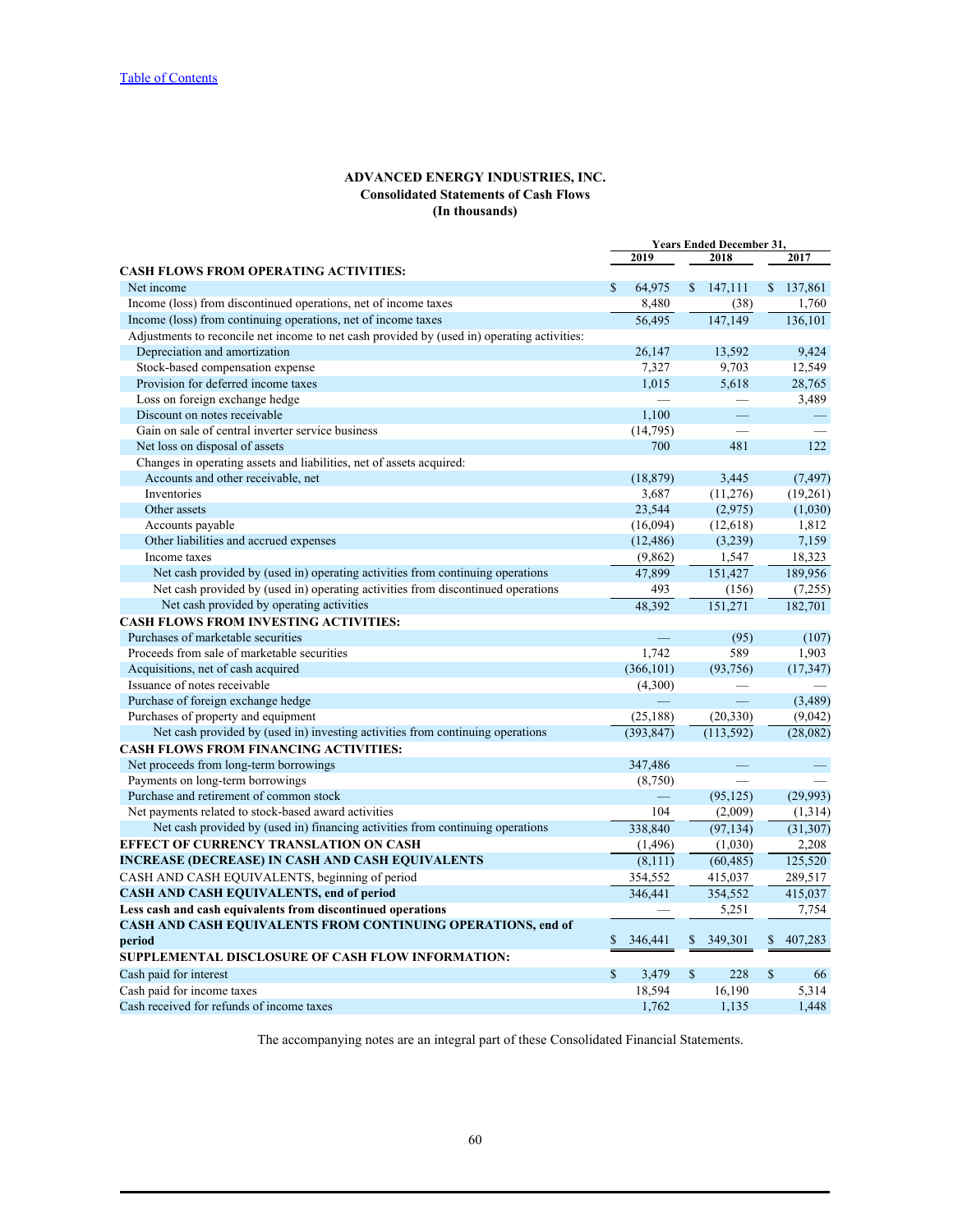#### <span id="page-60-0"></span>**NOTE 1. OPERATIONS AND SUMMARY OF SIGNIFICANT ACCOUNTING POLICIES AND ESTIMATES**

Advanced Energy provides highly-engineered, mission-critical, precision power conversion, measurement and control solutions to our global customers. We design, manufacture, sell and support precision power products that transform, refine, and modify the raw electrical power from the utility and convert it into various types of highly-controllable usable power that is predictable, repeatable and customizable. We operate in a single segment structure for power electronics conversion products and we operate in four vertical markets or applications to enable tracking of market trends. Our power solutions enable innovation in complex semiconductor and thin film plasma processes such as dry etch, strip, chemical and physical deposition, high and low voltage applications such as process control, computing, networking, telecommunication, analytical instrumentation, medical equipment, industrial technology and temperature-critical thermal applications such as material and chemical processing. We also supply related instrumentation products for advanced temperature measurement and control, electrostatic instrumentation products for test and measurement applications, and gas sensing and monitoring solutions for multiple industrial markets. Our network of global service support centers provides local repair and field service capability in key regions as well as provide upgrades and refurbishment services, and sales of used equipment to businesses that use our products. As of December 31, 2015, we discontinued our Inverter production, engineering, and sales product line. As such, all Inverter revenues, costs, assets and liabilities are reported in Discontinued Operations for all periods presented herein. See *Note 4. Disposed and Discontinued Operations* for more information.

*Principles of Consolidation* — Our Consolidated Financial Statements include our accounts and the accounts of our wholly-owned subsidiaries. All intercompany accounts and transactions have been eliminated. Our Consolidated Financial Statements are stated in United States dollars and have been prepared in accordance with accounting principles generally accepted in the United States ("U.S. GAAP").

*Use of Estimates in the Preparation of the Consolidated Financial Statements —* The preparation of our Consolidated Financial Statements in conformity with U.S. GAAP requires us to make estimates, assumptions and judgments that affect the reported amounts of assets and liabilities, and disclosure of contingent liabilities at the date of the financial statements and the reported amounts of revenue and expenses during the reporting period. We believe that the significant estimates, assumptions, and judgments when accounting for items and matters such as allowances for doubtful accounts, excess and obsolete inventory, warranty reserves, acquisitions, asset valuations, asset life, depreciation, amortization, recoverability of assets, impairments, deferred revenue, stock option and restricted stock grants, taxes, and other provisions are reasonable, based upon information available at the time they are made. Actual results may differ from these estimates, making it possible that a change in these estimates could occur in the near term.

*Foreign Currency Translation —* The functional currency of certain of our foreign subsidiaries is the local currency. Assets and liabilities of these foreign subsidiaries are translated to the United States dollar at prevailing exchange rates at the balance sheet date; revenues and expenses are translated at the average exchange rates in effect for each period. Translation adjustments resulting from this process are reported as a separate component of Other Comprehensive Income.

For certain other subsidiaries the functional currency is the US Dollar. Foreign currency transactions are recorded based on exchange rates at the time such transactions arise. Subsequent changes in exchange rates for foreign currency denominated monetary assets and liabilities result in foreign currency transaction gains and losses which are reflected as unrealized (based on period end remeasurement) or realized (upon settlement of the transactions) in other income, net in our Consolidated Statements of Operations.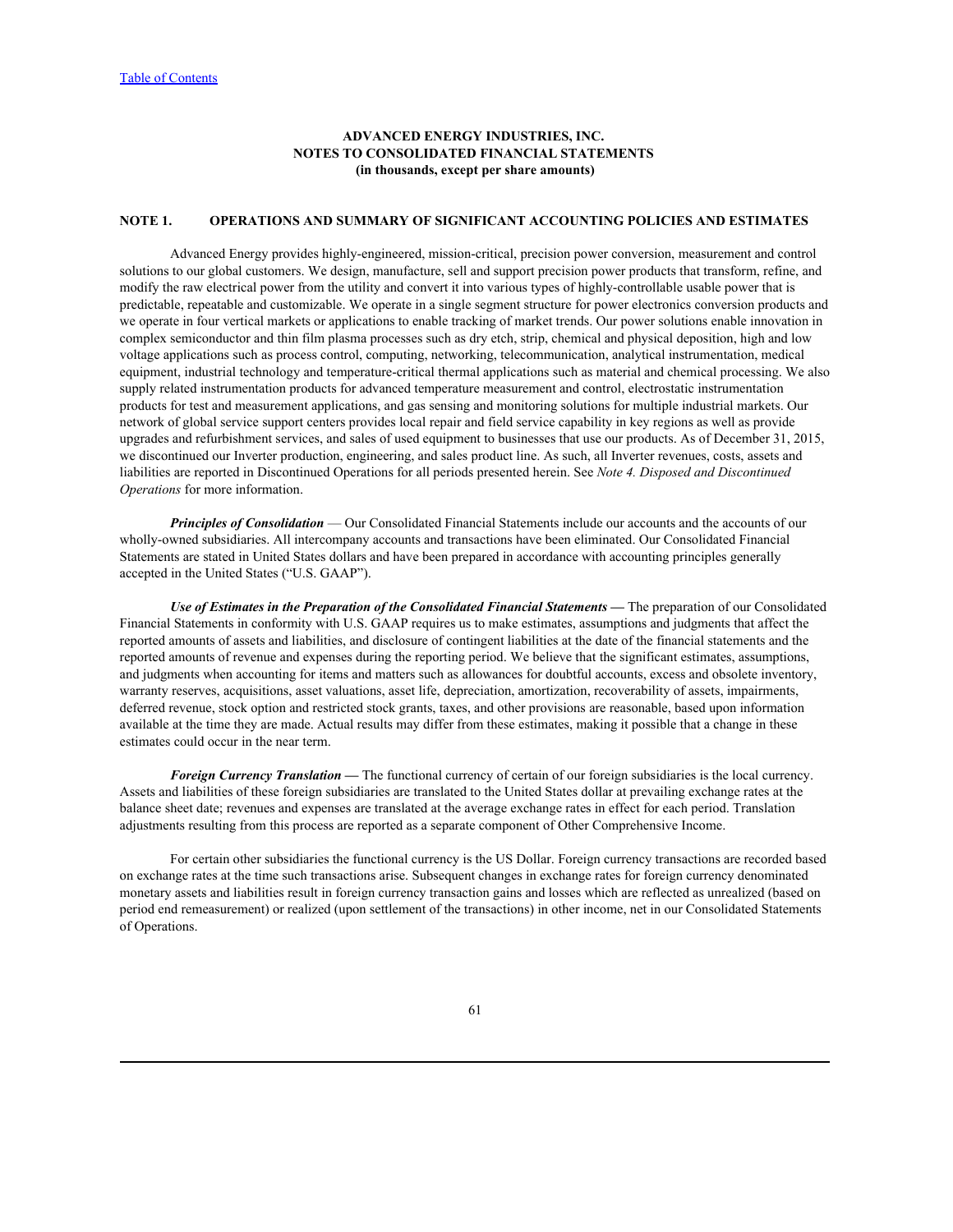*Fair Value* — We value our financial assets and liabilities using fair value measurements.

U.S. GAAP for fair value establishes a hierarchy that prioritizes fair value measurements based on the types of inputs used for the various valuation techniques (market approach, income approach, and cost approach). The Company's financial assets and liabilities are measured using inputs from the three levels of the fair value hierarchy. The three levels of the hierarchy and the related inputs are as follows:

- Level 1 Quoted prices (unadjusted) in active markets for identical assets or liabilities that the entity can access at the measurement date.
- Level 2 Inputs other than quoted prices included within Level 1 that are observable for the asset or liability, either directly or indirectly.
- Level 3 Unobservable inputs for the asset or liability.

The Company categorizes fair value measurements within the fair value hierarchy based upon the lowest level of the most significant inputs used to determine fair value. The carrying amounts of our cash and cash equivalents, accounts receivable, accounts payable and other current assets and liabilities approximate fair value as recorded due to the short-term nature of these instruments. The fair value of derivatives is estimated utilizing observable foreign exchange rates adjusted for non-performance credit risk associated with our counterparties. The fair value of contingent consideration and other acquired assets and liabilities associated with the acquisition of Artesyn, are based on Level 3 inputs. There were no transfers of financial assets or liabilities into or from Level 3. The fair value of borrowings approximates the recorded borrowing value based upon market interest rates for similar facilities. See *Note 8*, *Derivative Financial Instruments* and *Note 22, Credit Facility* for additional information.

The Company's non-financial assets, which primarily consist of property and equipment, goodwill, and other intangible assets, are not required to be carried at fair value on a recurring basis and are reported at carrying value. However, on a periodic basis or whenever events or changes in circumstances indicate that their carrying value may not be fully recoverable (and at least annually for goodwill and indefinite-lived intangible assets), non-financial instruments are assessed for impairment and, if applicable, written down to and recorded at fair value. See *Note 12. Goodwill* and *Note 13. Intangible Assets* for further discussion and presentation of these amounts.

*Cash, Cash Equivalents, and Marketable Securities* — We consider all amounts on deposit with financial institutions and highly liquid investments with an original maturity of three months or less to be cash equivalents, and those with stated maturities of greater than three months as marketable securities. Cash and cash equivalents are highly liquid investments that consist primarily of short-term money market instruments and demand deposits with insignificant interest rate risk and original maturities of three months or less at the time of purchase.

Sometimes we invest excess cash in money market funds not insured by the Federal Deposit Insurance Corporation. We believe that the investments in money market funds are on deposit with credit-worthy financial institutions and that the funds are highly liquid. The investments in money market funds are reported at fair value, with interest income recorded in earnings and are included in "Cash and cash equivalents."

*Concentrations of Credit Risk —* Financial instruments, which potentially subject us to credit risk, include cash and cash equivalents, marketable securities, and trade accounts receivable. To preserve capital and maintain liquidity, we invest with financial institutions we deem to be of high quality and sound financial condition. Our investments are in low-risk instruments and we limit our credit exposure in any one institution or type of investment instrument based upon criteria including creditworthiness.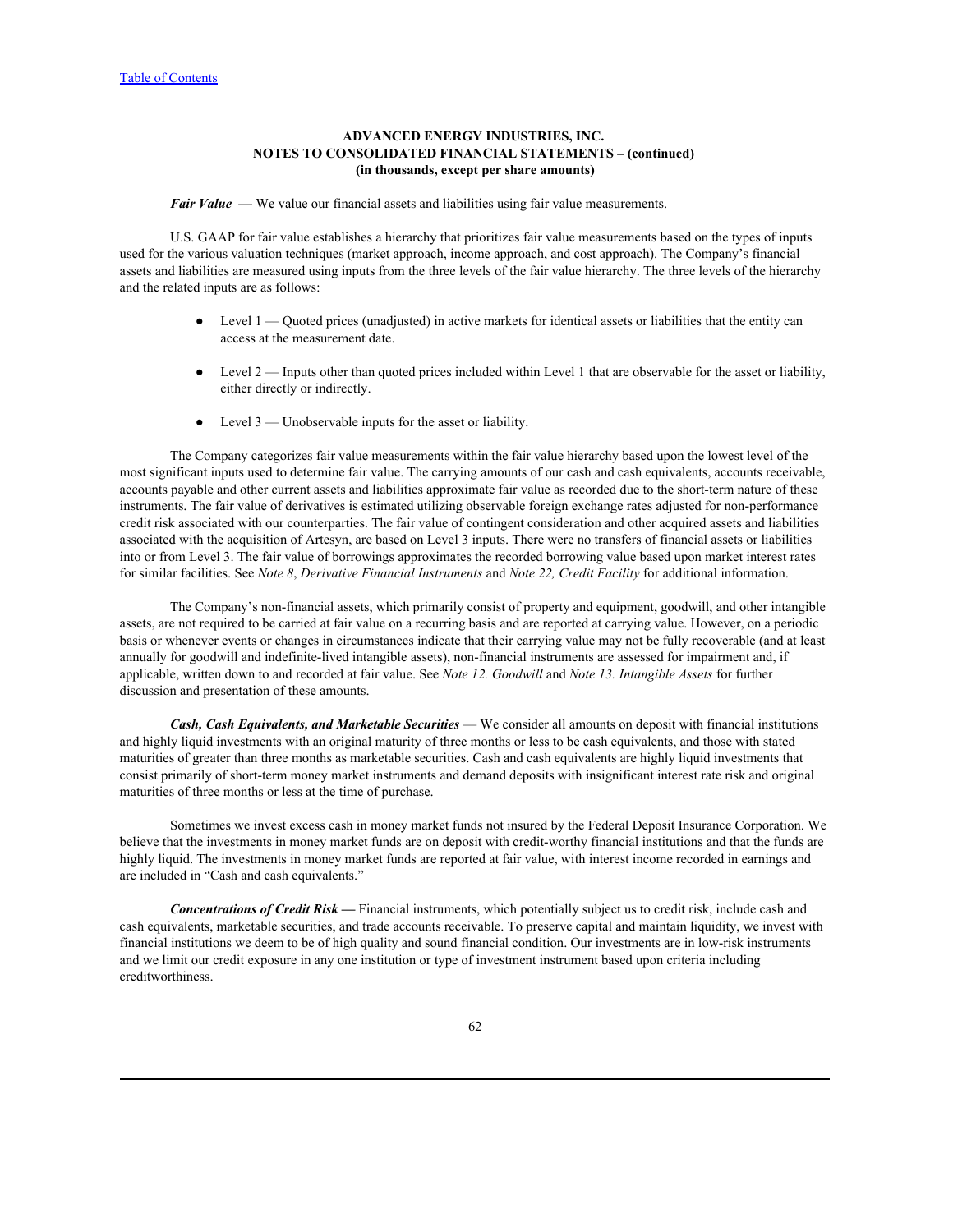We have established an allowance for doubtful accounts based upon factors surrounding the credit risk of specific customers, historical trends, and other information.

*Accounts Receivable and Allowance for Doubtful Accounts —* Accounts receivable are recorded at net realizable value. We maintain a credit approval process and we make significant judgments in connection with assessing our customers' ability to pay. Despite this assessment, from time to time, our customers are unable to meet their payment obligations. We continuously monitor our customers' credit worthiness and use our judgment in establishing a provision for estimated credit losses based upon our historical experience and any specific customer collection issues that we have identified. While such credit losses have historically been within our expectations and the provisions established, there is no assurance that we will continue to experience the same credit loss rates that we have in the past. For example, in the fourth quarter, we increased our allowance for doubtful accounts by \$4.2 million relating to a customer exposure in China resulting from economic softness and funding delays causing uncertainty in large program timing which uncertainty is now exacerbated by the spreading Coronavirus. A significant change in the liquidity or financial position of our customers could have a material adverse impact on the collectability of accounts receivable and our future operating results.

Changes in allowance for doubtful accounts are summarized as follows:

|                                            | <b>Years Ended December 31.</b> |       |  |       |
|--------------------------------------------|---------------------------------|-------|--|-------|
|                                            |                                 | 2019  |  | 2018  |
| Balances at beginning of period            |                                 | 1,856 |  | 1,748 |
| Additions from acquisition                 |                                 | .884  |  | 416   |
| Additions - charged to expense             |                                 | 4,207 |  | 109   |
| Deductions - write-offs, net of recoveries |                                 | (202) |  | (417) |
| Balances at end of period                  |                                 | 7,745 |  | .856  |

*Inventories* — Inventories include costs of materials, direct labor, manufacturing overhead, in-bound freight, and duty. Inventories are valued at the lower of cost (first-in, first-out method) or net realizable value and are presented net of reserves for excess and obsolete inventory.

We regularly review inventory quantities on hand and record a provision to write-down excess and obsolete inventory to its estimated net realizable value, if less than cost, based primarily on historical usage and our estimated forecast of product demand. Demand for our products can fluctuate significantly. A significant decrease in demand could result in an increase in the charges for excess inventory quantities on hand.

In addition, our industry is subject to technological change, new product development, and product technological obsolescence that could result in an increase in the amount of obsolete inventory quantities on hand. Therefore, any significant unanticipated changes in demand or technological developments could have a significant impact on the value of our inventory and our reported operating results.

*Property and Equipment* — Property and equipment is stated at cost or estimated fair value if acquired in a business combination. Depreciation is computed over the estimated useful lives using the straight-line method. Estimated useful lives for financial reporting purposes are as follows: buildings, 20 to 40 years; machinery, equipment, furniture and fixtures and vehicles, 3 to 15 years; and computer and communication equipment, 3 years.

Amortization of leasehold improvements is calculated using the straight-line method over the lease term or the estimated useful life of the assets, whichever period is shorter. Leasehold additions and improvements are capitalized, while maintenance and repairs are expensed as incurred.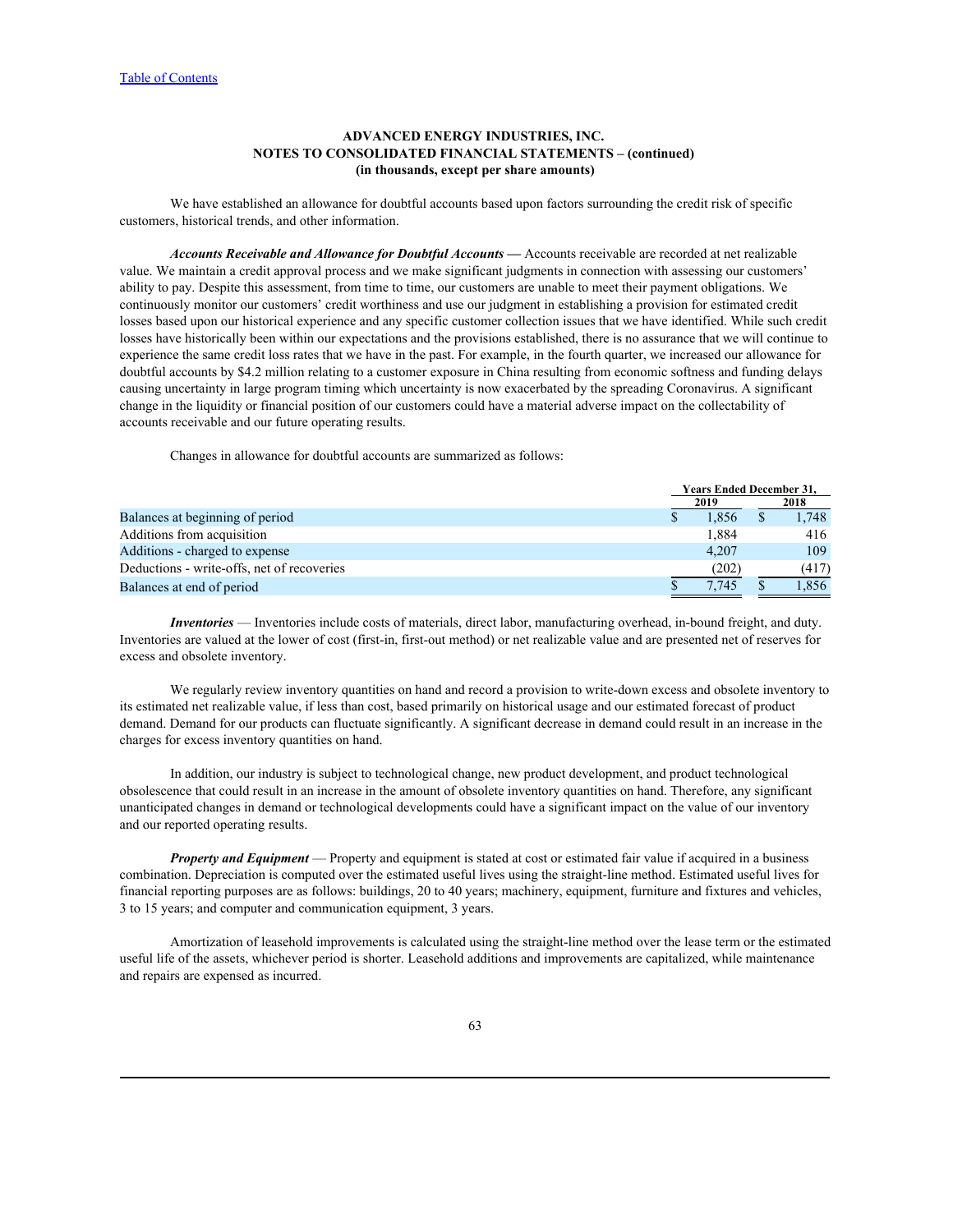When depreciable assets are retired, or otherwise disposed of, the cost and related accumulated depreciation are removed from the accounts and any related gains or losses are included in other income, net, in our Consolidated Statements of Operations.

*Purchase accounting* — Business combinations are accounted for using the purchase method of accounting. Under the purchase method, assets and liabilities, including intangible assets, are recorded at their fair values as of the acquisition date. Acquisition costs in excess of amounts assigned to assets acquired and liabilities assumed are recorded as goodwill. Transaction related costs associated with business combinations are expenses as incurred.

*Intangible Assets, Goodwill and Other Long-Lived Assets* — As a result of our acquisitions, we identified and recorded intangible assets and goodwill. Intangible assets are valued based on estimates of future cash flows and amortized over their estimated useful lives. Goodwill is subject to annual impairment testing, as well as testing upon the occurrence of any event that indicates a potential impairment. Intangible assets and other long-lived assets are subject to an impairment test if there is an indicator of impairment. The carrying value and ultimate realization of these assets is dependent upon our estimates of future earnings and benefits that we expect to generate from their use. If our expectations of future results and cash flows are significantly diminished, intangible assets and goodwill may be impaired and the resulting charge to operations may be material. When we determine that the carrying value of intangibles or other long-lived assets may not be recoverable based upon the existence of one or more indicators of impairment, we use the projected undiscounted cash flow method to determine whether an impairment exists, and then measure the impairment using discounted cash flows.

The estimation of useful lives and expected cash flows requires us to make judgments regarding future periods that are subject to some factors outside of our control. Changes in these estimates can result in revisions to our carrying value of these assets and may result in material charges to our results of operations.

The annual impairment test for goodwill can be performed using an assessment of qualitative factors in determining if it is more likely than not that goodwill is impaired. If this assessment indicates that it is more likely than not that goodwill is impaired, the next step of impairment testing compares the fair value of a reporting unit to its carrying value. Goodwill would be impaired if the resulting implied fair value of goodwill was less than the recorded carrying value of the goodwill.

*Debt Issuance Costs* — The Company has incurred debt issuance costs in connections it its debt facilities. Amounts paid directly to lenders are classified as issuance costs. Commitment fees and other costs directly associated with obtaining credit facilities are deferred financing costs which are recorded in the Consolidated Balance Sheets and amortized over the term of the facility. The Company allocates deferred debt issuance costs incurred for its current credit facility between the revolver and term loan based on their relative borrowing capacity. Deferred debt issuance costs associated with the revolving credit facility are recorded within other assets and those associated with the term loan are recorded as a reduction of the carrying value of the debt on the Consolidated Balance Sheets. All deferred debt issuance costs are amortized using the effective interest rate method to interest expense within Other income (expense), net on the Company's Consolidated Statements of Operations. See *Note 22. Credit Facility* for additional details.

*Revenue Recognition* — We recognize revenue when we have satisfied our performance obligations which typically occurs when control of the products or services have been transferred to our customers. The transaction price is based upon the standalone selling price. In most transactions, we have no obligations to our customers after the date products are shipped, other than pursuant to warranty obligations. Revenue is recognized net of any taxes collected from customers, which are subsequently remitted to governmental authorities. Shipping and handling fees billed to customers, if any, are recognized as revenue. The related cost for shipping and handling fees are recognized in cost of sales. We expense incremental costs of obtaining contracts when the amortization period of the costs is less than 1 year. These costs are included in selling, general, and administrative expenses. Repairs that are covered under our standard warranty do not generate revenue.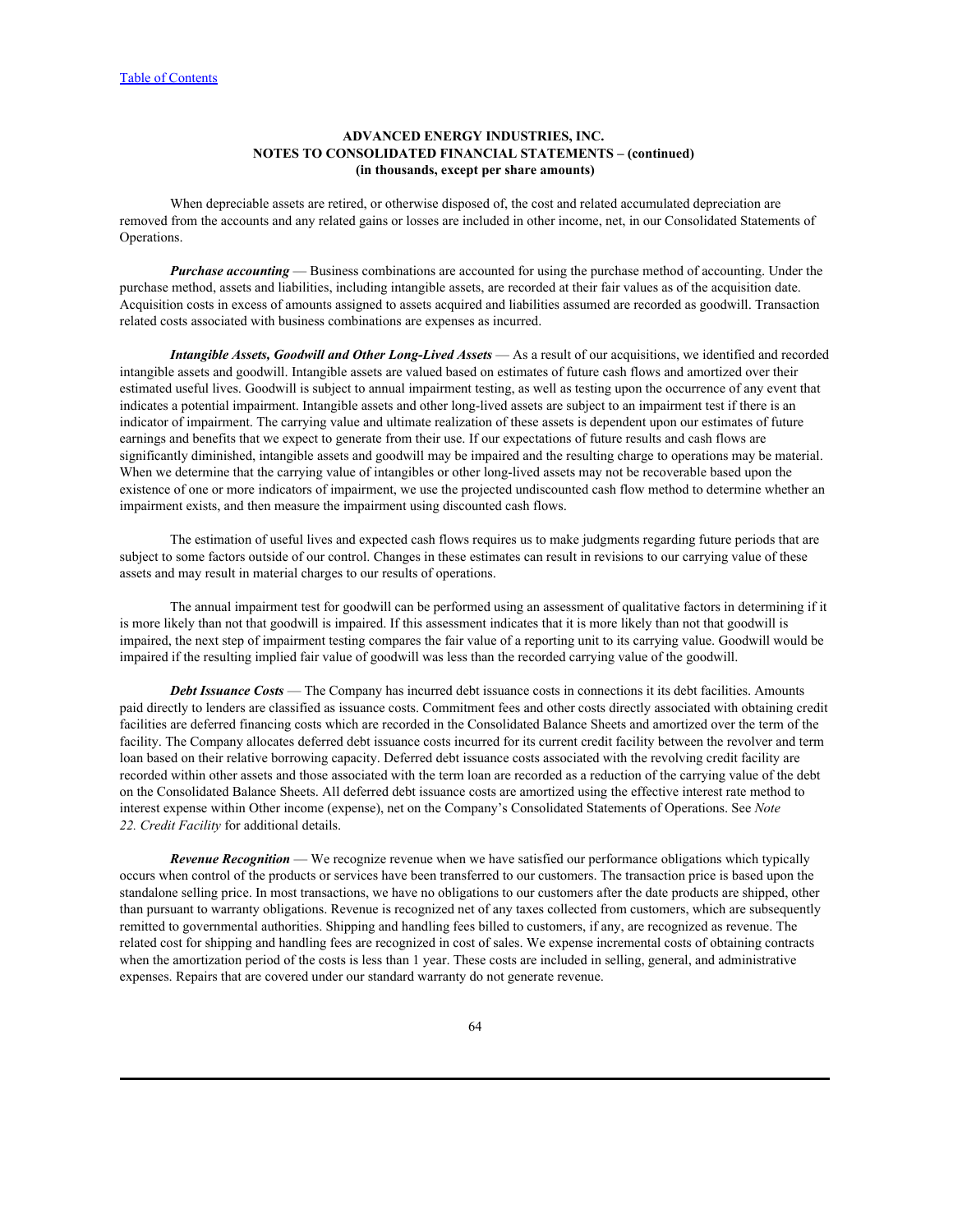We maintain a worldwide support organization in 10 countries, including the United States, the PRC, Japan, Korea, Taiwan, Germany, Ireland, Singapore, Israel and Great Britain. Support services include warranty and non-warranty repair services, upgrades, and refurbishments on the products we sell. Repairs that are covered under our standard warranty do not generate revenue.

As part of our ongoing service business, we satisfy our service obligations under extended warranties and preventive maintenance contracts. Extended warranties had previously been offered on our discontinued inverter products. Any up-front fees received for extended warranties or maintenance plans are deferred and recognized ratably over the service periods, as defined in the agreements.

*Research and Development Expenses* — Costs incurred to advance, test or otherwise modify our proprietary technology or develop new technologies are considered research and development costs and are expensed when incurred. These costs are primarily comprised of costs associated with the operation of our laboratories and research facilities, including internal labor, materials, and overhead.

*Warranty Costs* — We provide for the estimated costs to fulfill customer warranty obligations upon the recognition of the related revenue. We offer warranty coverage for a majority of our Precision Power products for periods typically ranging from 12 to 24 months after shipment. We warranted our inverter products for five to ten years and provided the option to purchase additional warranty coverage for up to 20 years. The warranty expense accrued related to our standard inverter product warranties is now considered part of our discontinued operations and is recorded as such on our Consolidated Balance Sheets. See *Note 4. Disposed and Discontinued Operations* for more information. See *Note 15. Warranties* for more information on our warranties from continuing operations. We estimate the anticipated costs of repairing our products under such warranties based on the historical costs of the repairs. The assumptions we use to estimate warranty accruals are reevaluated periodically, in light of actual experience, and when appropriate, the accruals are adjusted. Should product failure rates differ from our estimates, actual costs could vary significantly from our expectations.

*Stock-Based Compensation* — Accounting for stock-based compensation requires the measurement and recognition of compensation expense for all stock-based payment awards made to employees and directors based on estimated fair values. We have estimated the fair value of all stock options and awards on the date of grant using the Black-Scholes-Merton pricing model, which is affected by our stock price, as well as assumptions regarding a number of complex and subjective variables. These variables include our expected stock price volatility over the term of the awards, actual and projected employee option exercise behaviors, risk-free interest rates and expected dividends. We also estimate forfeitures at the time of grant and revise those estimates in subsequent periods if actual forfeitures differ from our estimates. Our expected volatility assumption is based on the historical daily closing price of our stock over a period equivalent to the expected life of the options.

*Income Taxes* — We follow the liability method of accounting for income taxes under which deferred tax assets and liabilities are recognized for future tax consequences. A deferred tax asset or liability is computed for both the expected future impact of differences between the financial statement and tax basis of assets and liabilities and for the expected future tax benefit to be derived from tax loss and tax credit carryforwards. Tax rate changes are reflected in the period such changes are enacted.

We assess the recoverability of our net deferred tax assets and the need for a valuation allowance on a quarterly basis. Our assessment includes a number of factors including historical results and taxable income projections for each jurisdiction. The ultimate realization of deferred income tax assets is dependent on the generation of taxable income in appropriate jurisdictions during the periods in which those temporary differences are deductible. We consider the scheduled reversal of deferred income tax liabilities, projected future taxable income, and tax planning strategies in determining the amount of the valuation allowance. Based on the level of historical taxable income and projections for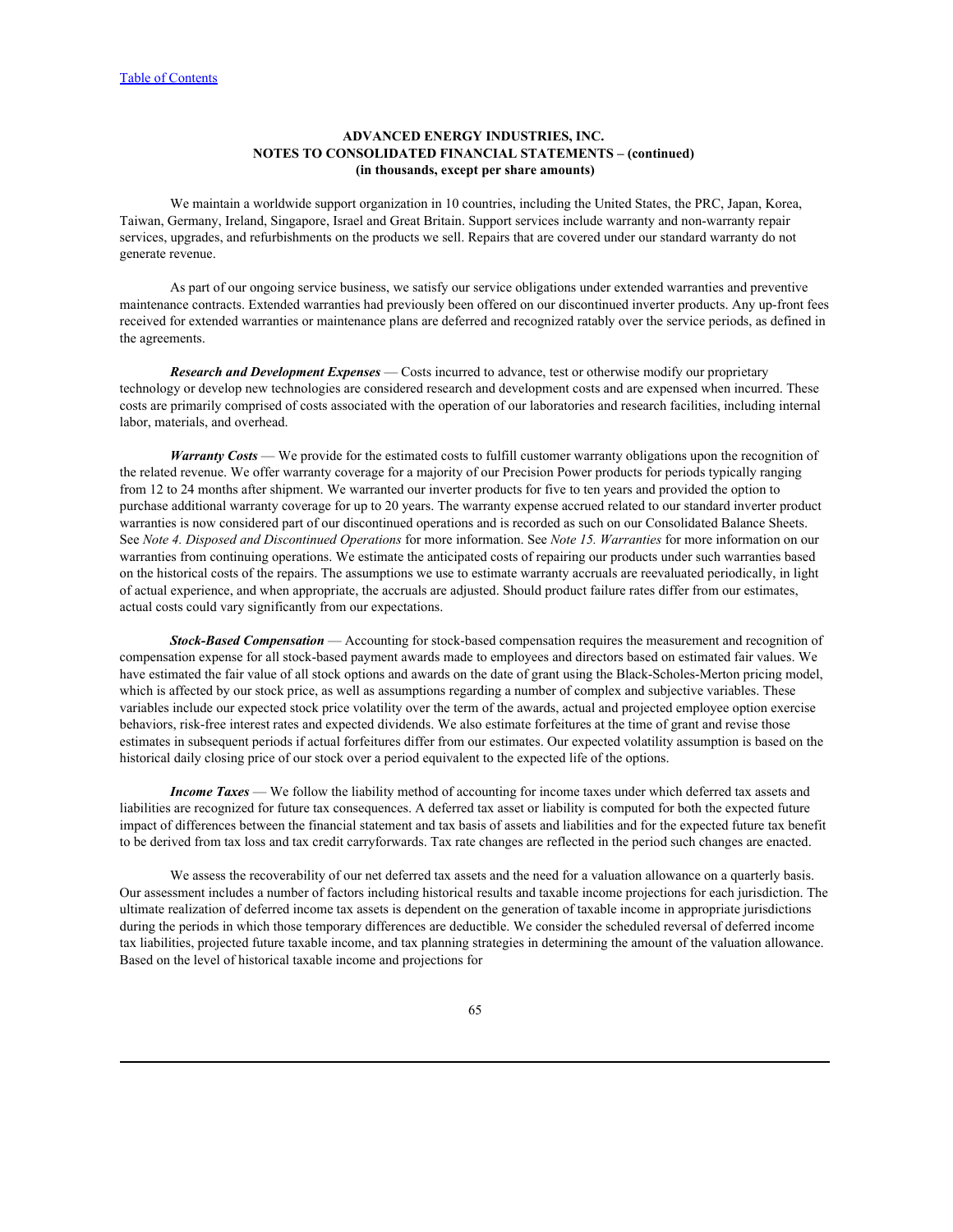future taxable income over the periods in which the deferred income tax assets are deductible, we determine if we will realize the benefits of these deductible differences.

Accounting for income taxes requires a two-step approach to recognize and measure uncertain tax positions. In general, we are subject to regular examination of our income tax returns by the Internal Revenue Service and other tax authorities. The first step is to evaluate the tax position for recognition by determining, if based on the technical merits, it is more likely than not that the position will be sustained upon audit, including resolutions of related appeals or litigation processes, if any. The second step is to measure the tax benefit as the largest amount that is more than 50% likely of being realized upon ultimate settlement. We regularly assess the likelihood of favorable or unfavorable outcomes resulting from these examinations to determine the adequacy of our provision for income taxes. This evaluation is based on factors including, but not limited to, changes in facts or circumstances, changes in tax law, effectively settled issues under audit, and new audit activity.

On December 22, 2017, the Tax Act was enacted into law and the new legislation contains several key tax provisions that affected us, including a one-time mandatory transition tax on accumulated foreign earnings and a reduction of the corporate income tax rate to 21%, among others. In conjunction with the Tax Act enactment, the SEC issued Staff Accounting Bulletin No. 118, *Income Tax Accounting Implications of the Tax Cuts and Jobs Act* ("SAB 118"), which allowed for the recording of provisional amounts related to the Tax Act and subsequent adjustments related to the Tax Act during an up to one-year measurement period. The Company recorded what it believed to be reasonable estimates during the SAB 118 measurement period which lasted from December 2017 to December 2018. During the quarter ended December 31, 2018, the Company finalized the accounting treatment of the income tax effects of the Tax Act. Although the SAB 118 measurement period has ended, there may be some aspects of the Tax Act that remain subject to future regulations and/or notices which may further clarify certain provisions of the Tax Act. Accordingly, the Company may need to adjust its previously recorded amounts to reflect the recognition and measurement of its tax accounting positions in accordance with Accounting Standards Codification Topic-740, "Income Taxes" which could be material. **COLUME ACTION ANDER ACTION CONSULTER CONTENTENTS. Continued in the container of the components of the components (a) COLUME CONTENTS. Container if we will retaine the members of the and components (a) Container ( NOTES TO CONSOLIDATES (CONTERNOTES) FORMATION Continued)**<br> **Charge the set of the defected in which the deferred income tax assets are denoted in two will resize the<br>
defected in the defected in the single payment of** Accounting for income taxes requires a two-step approach to recognize and measure uncertain tax positions. Its hereafter to regular contained for of interest and interest the interest and the determinable of the interest Associates to reader the two-relates equilibre to the interest on the equilibre interest in two specifics. In the collateral terms of the interest of the collateral methanolic first pair of the collateral methanolic first

*Leases* — We lease manufacturing and office space under non-cancelable operating leases. Our lease agreements generally expensed as incurred and not included in the right-of-use lease assets and operating lease liabilities.

Right-of-use assets and operating lease liabilities are recognized at the present value of the future lease payments at the lease commencement date. The interest rate used to determine the present value of the future lease payments is our incremental periods under options to extend or terminate the lease when it is reasonably certain that we will exercise that option. Right-of-use assets also include any prepaid lease payments and lease incentives. Operating lease expense is recognized on a straight-line basis over the lease term.

*Commitments and Contingencies* — From time to time we are involved in disputes and legal actions arising in the normal course of our business. While we currently believe that the amount of any ultimate loss would not be material to our financial position, the outcome of these actions is inherently difficult to predict. In the event of an adverse outcome, the ultimate loss could have a material adverse effect on our financial position or reported results of operations in a particular period. An unfavorable decision, particularly in patent litigation, could require material changes in production processes and products or result in our inability to ship products or components found to have violated third-party patent rights. We accrue loss contingencies when it is probable that a loss has occurred or will occur, and the amount of the loss can be reasonably estimated. Our estimates of probability of losses are subjective, involve significant judgment and uncertainties, and are based on the best information we have at any given point in time. Resolution of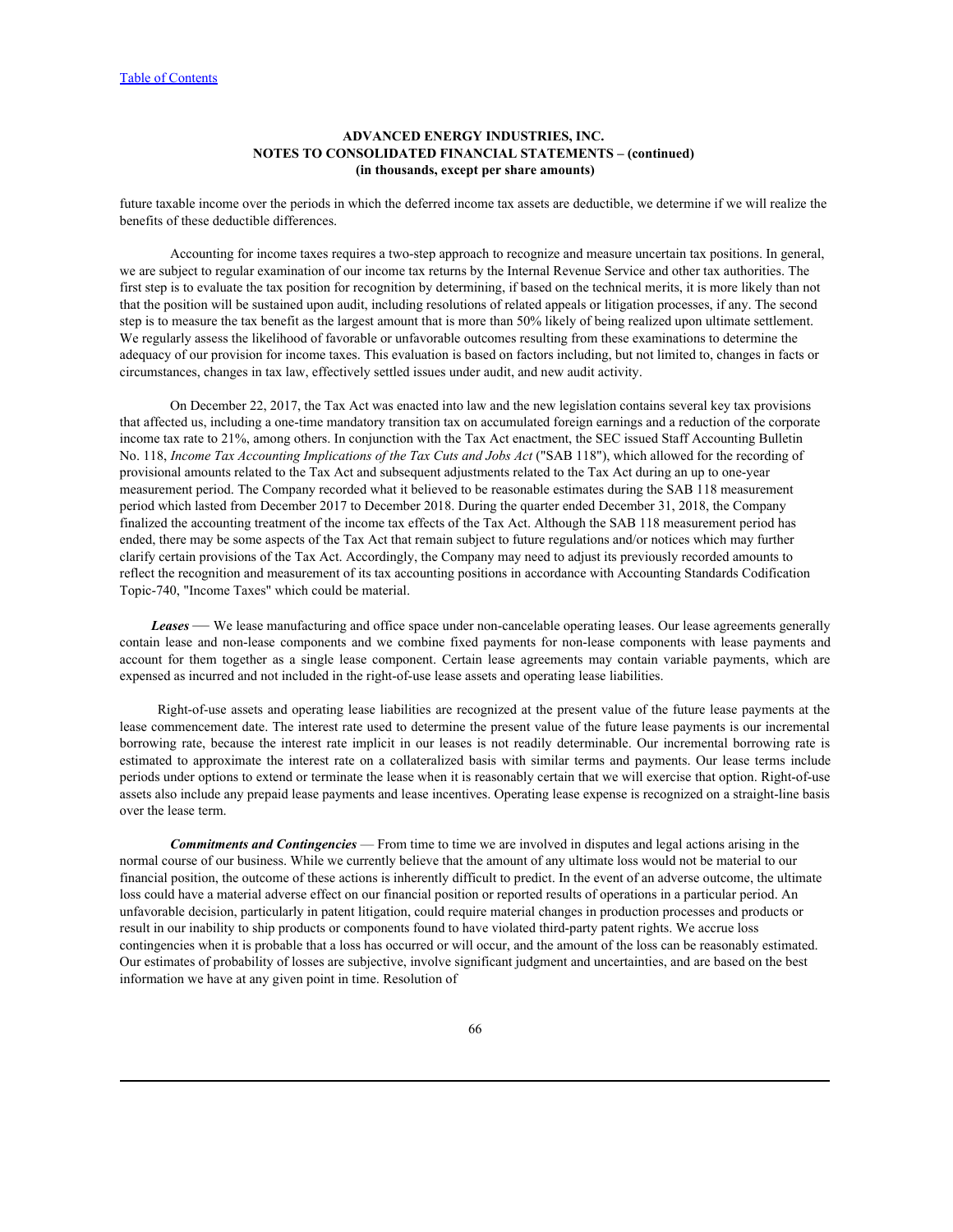these uncertainties in a manner inconsistent with our expectations could have a significant impact on our results of operations and financial condition

## **NEW ACCOUNTING STANDARDS**

## *New Accounting Standards Adopted*

In February 2018, the FASB issued ASU 2018-02, "Income Statement—Reporting Comprehensive Income" to give companies the option to reclassify the income tax effects on items within accumulated other comprehensive income resulting from the Tax Act to retained earnings. ASU 2018-02 is effective for fiscal years beginning after December 15, 2018, including interim periods within those years. We adopted ASU 2018-02 during the first quarter of fiscal year 2019 which did not materially impact our Consolidated Financial Statements.

In June 2018, the FASB issued ASU 2018-07, "Compensation-Stock Compensation (Topic 718)", Improvements to Non-employee Share-based Payments ("ASU 2018-07"). This ASU expands the scope of Topic 718 to include share-based payment transactions for acquiring goods and services from non-employees. ASU 2018-07 is effective for fiscal years beginning after December 15, 2018. The new guidance is required to be applied retrospectively with the cumulative effect recognized at the date of initial application. We adopted ASU 2018-07 during the first quarter of fiscal year 2019 which did not materially impact our Consolidated Financial Statements.

In February 2016, the FASB issued ASU 2016-02, "Leases (Topic 842)," to increase transparency and comparability among organizations by recognizing lease right-of-use assets and lease liabilities on the balance sheet and disclosing key information about leasing arrangements. ASU 2016-02 is effective for fiscal years beginning after December 15, 2018, including interim periods within the year of adoption. We adopted ASU 2016-02 using the modified retrospective approach and recorded \$38.2 million of operating lease right-of-use assets and \$38.4 million of operating lease liabilities as the cumulative-effect in the first quarter of fiscal year 2019. As of December 31, 2019, we had recorded \$105.4 million of operating lease right-of-use assets and \$108.9 million of operating lease liabilities. The adoption of ASU 2016-02 did not materially impact the Company's Consolidated Statement of Operations or Consolidated Statement of Cash Flows for the year ended December 31, 2019.

In May 2014, the FASB issued ASU 2014-09, "Revenue from Contracts with Customers" and has subsequently issued several supplemental and/or clarifying ASUs (collectively known as "ASC 606"). ASC 606 implements a five-step model for how an entity should recognize revenue in order to depict the transfer of promised goods or services to customers in an amount that reflects the consideration to which the entity expects to be entitled in exchange for those goods or services. We adopted ASC 606 during the first quarter of fiscal year 2018 using the modified retrospective approach and recorded an adjustment to reflect the cumulative-effect of its adoption on all contracts with customers.

#### *New Accounting Standards Issued But Not Yet Adopted*

In June 2016, the FASB issued ASU 2016-13, "Financial Instruments—Credit Losses (Topic 326)", Measurement of Credit Losses on Financial Instruments ("ASU 2016-13"). This ASU changes the methodology for measuring credit losses on financial instruments and the timing of when such losses are recorded. ASU 2016-13 is effective for fiscal years, and interim periods within those years, beginning after December 15, 2019. Early adoption is permitted for fiscal years, and interim periods within those years, beginning after December 15, 2018. We are currently assessing the impact ASU 2016-13 will have on our Consolidated Financial Statements.

In August 2018, the FASB issued ASU 2018-13, "Fair Value Measurement (Topic 820)" ("ASU 2018-13"). ASU 2018- 13 modifies the disclosure requirements on fair value measurements in Topic 820, Fair Value Measurement, based on the concepts in the Concepts Statement, including the consideration of costs and benefits. ASU 2018-13 is effective for fiscal years ending after December 15, 2019 and shall be applied to all periods presented on a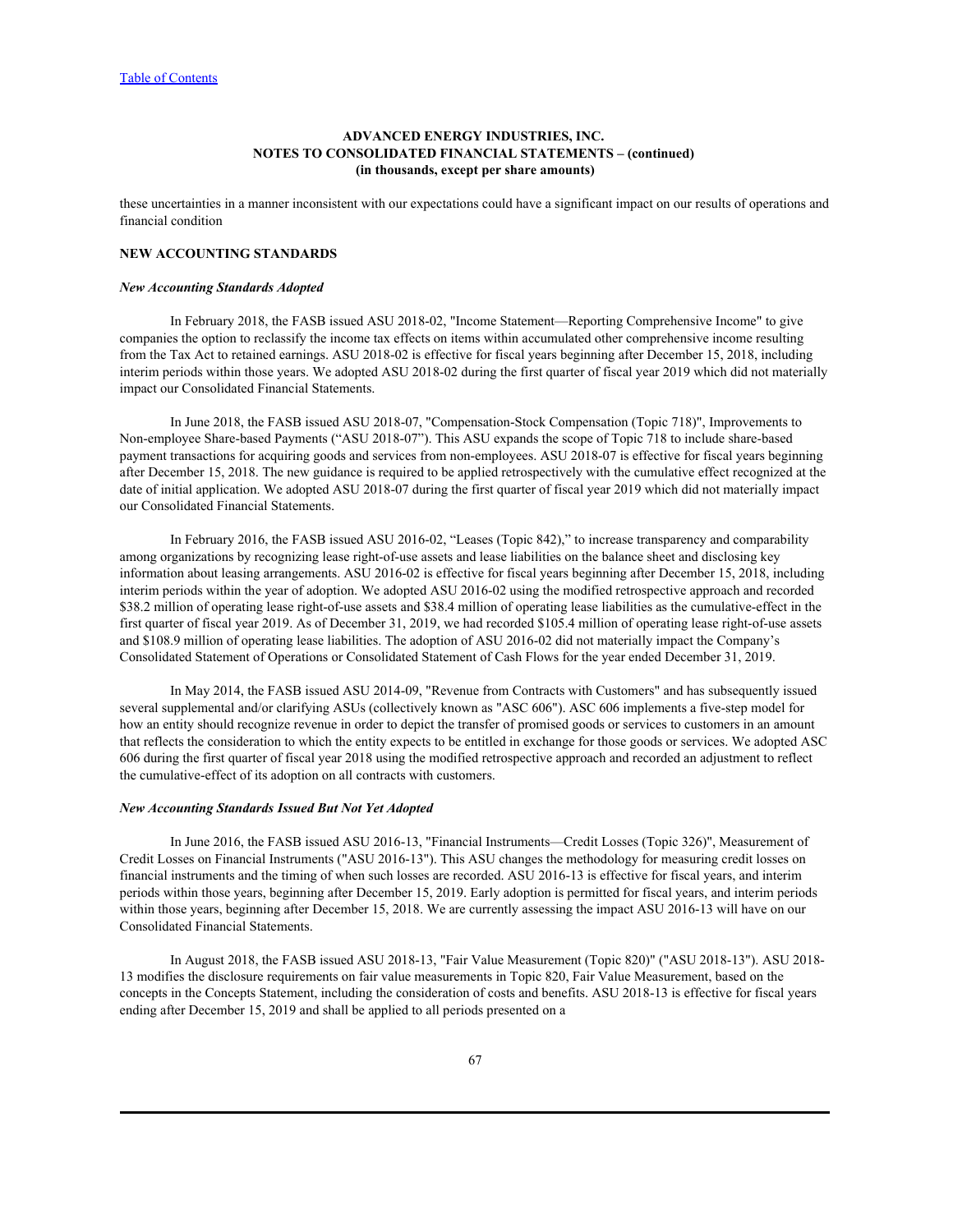retrospective basis. Early adoption is permitted. We are currently assessing and do not believe ASU 2018-13 will have a significant impact on our fair value measurements disclosure requirements.

In August 2018, the FASB issued ASU 2018-14, "Compensation—Retirement Benefits—Defined Benefit Plans— General (Subtopic 715-20)" ("ASU 2018-14"). ASU 2018-14 eliminates requirements for certain disclosures and requires additional disclosures under defined benefit pension plans and other post-retirement plans. ASU 2018-14 is effective for fiscal years ending after December 15, 2020 and shall be applied to all periods presented on a retrospective basis. Early adoption is permitted. We are currently assessing and do not believe ASU 2018-14 will have a significant impact on our defined benefit plan disclosure requirements.

In December 2019, the FASB issued authoritative guidance intended to simplify the accounting for income taxes (ASU 2019-12, "Income Taxes (Topic 740): Simplifying the Accounting for Income Taxes"). This guidance eliminates certain exceptions to the general approach to the income tax accounting model, and adds new guidance to reduce the complexity in accounting for income taxes. This guidance is effective for annual periods after December 15, 2020, including interim periods within those annual periods. We are currently evaluating the potential impact of this guidance on our financial statements.

# **NOTE 2. BUSINESS ACQUISITIONS**

#### *2019 Acquisitions*

In September 2019, we completed the acquisition of Artesyn pursuant to the Stock Purchase Agreement ("Acquisition Agreement"), as amended, dated May 14, 2019. Pursuant to the Acquisition Agreement, we acquired all of Artesyn's issued and outstanding shares for a preliminary purchase price of \$361.3 million, net of cash acquired, including the assumption of certain liabilities and subject to an adjustment for net working capital. The purchase price included the contingent consideration related to a potential payment back to the seller per the Acquisition Agreement for any tax benefit arising from the utilization of acquired net operating losses through 2021 at the federal income tax rate of 21.0%. The amount recorded represents our best estimate of the present value of the tax benefit we will achieve utilizing the acquired net operating losses through 2021. In connection with the Acquisition Agreement, we entered into a credit agreement that provided us with aggregate financing of \$500.0 million which was used to partially fund the Artesyn acquisition. See *Note 22. Credit Facility* for additional details related to the credit agreement. Advanced Energy is in the process of finalizing the assessment of fair value for the assets acquired and liabilities assumed related to the Artesyn acquisition.

Artesyn's Embedded Power business is one of the world's largest providers of highly engineered, application-specific power supplies for demanding applications. This acquisition will diversify our product portfolio and give us access to additional growth markets, including hyperscale data centers, telecom infrastructure in next generation 5G networks, embedded industrial power applications and medical power for diagnostic and treatment applications.

The components of the fair value of the total consideration transferred for the acquisition is as follows:

| 389,326   |
|-----------|
| 2,000     |
| (6,848)   |
| 384,478   |
| (23, 225) |
| 361,253   |
|           |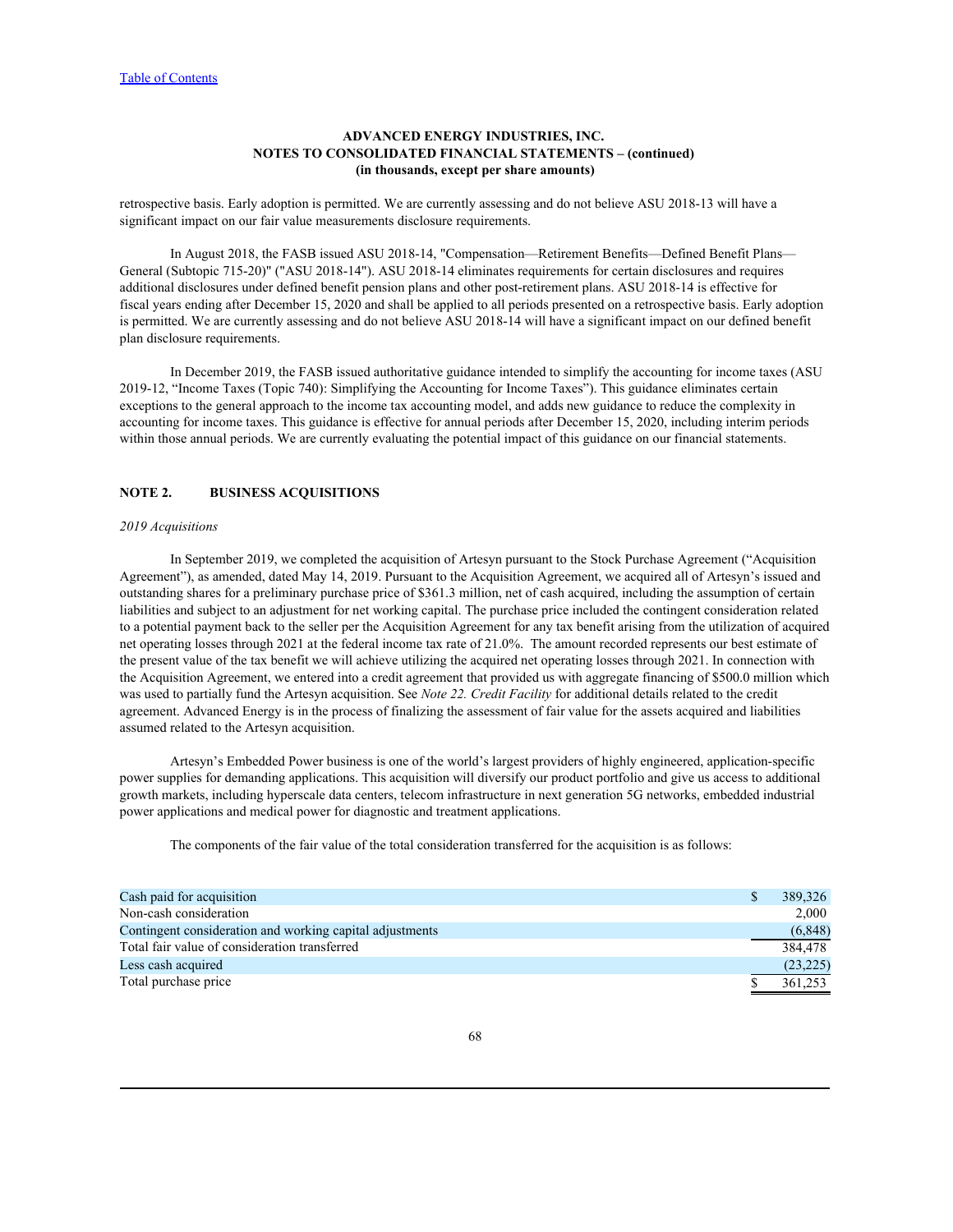The following table summarizes the estimated preliminary fair values of the assets acquired and liabilities assumed from the acquisition in 2019:

|                                         | Preliminary:<br>September 10,<br>2019 | Measurement<br>Period<br>Adjustments | Preliminary:<br>December 31,<br>2019 |
|-----------------------------------------|---------------------------------------|--------------------------------------|--------------------------------------|
| Accounts and other receivable, net      | 128,221                               | $\sim$                               | 128,221                              |
| Inventories                             | 140,678                               | (900)                                | 139,778                              |
| Property and equipment                  | 65,016                                | (1,984)                              | 63,032                               |
| Operating lease right-of-use assets     | 60,217                                | (144)                                | 60,073                               |
| Goodwill                                | 143,262                               | (30,222)                             | 113,040                              |
| Intangible assets                       | 125,000                               | (1,000)                              | 124,000                              |
| Deferred income tax assets              | 14,767                                | (14,767)                             |                                      |
| Other assets                            | 61,511                                | 2,507                                | 64,018                               |
| Total assets acquired                   | 738,672                               | (46, 510)                            | 692,162                              |
| Accounts payable                        | 144,652                               | 50                                   | 144,702                              |
| Operating lease liability               | 59,634                                | 477                                  | 60,111                               |
| Pension liability                       | 48,494                                | 192                                  | 48,686                               |
| Deferred income tax liabilities         | 37,218                                | (31,372)                             | 5,846                                |
| Other liabilities                       | 80,876                                | (9,312)                              | 71,564                               |
| Total liabilities assumed               | 370,874                               | (39, 965)                            | 330,909                              |
| Total fair value of net assets acquired | 367,798                               | (6, 545)                             | 361,253                              |

A summary of the intangible assets acquired, amortization method and estimated useful lives are as follows:

|                        |                  | Amortization  |                    |  |
|------------------------|------------------|---------------|--------------------|--|
|                        | Artesyn          | Method        | <b>Useful Life</b> |  |
| Technology             | 28,000           | Straight-line |                    |  |
| Customer relationships | 75,000           | Straight-line |                    |  |
| Tradename              | 21,000           | Straight-line | 10                 |  |
| Total                  | 124,000<br>_____ |               |                    |  |

Goodwill and intangible assets are recorded in the functional currency of the entity and are subject to changes due to translation at each balance sheet date. The goodwill represents expected operating synergies from combining operations with the acquired companies and the estimated value associated with the enhancements to our comprehensive product lines and access to new markets. Advanced Energy is still evaluating the fair value for the assets acquired and liabilities assumed related to the Artesyn acquisition. Accordingly, the purchase price allocation presented above is preliminary.

## *2018 Acquisitions*

In September 2018, Advanced Energy acquired LumaSense Technologies Holdings, Inc. ("LumaSense"), a privately held company with primary operations in Santa Clara, California, Frankfurt, Germany, and Ballerup, Denmark for a purchase price of \$84.7 million, net of cash acquired.

In May 2018, Advanced Energy acquired the electrostatic technology and product line ("Electrostatic Product Line") from Monroe Electronics, Inc. ("Monroe"), a privately held electronics manufacturer in Lyndonville, New York for \$3.0 million in cash.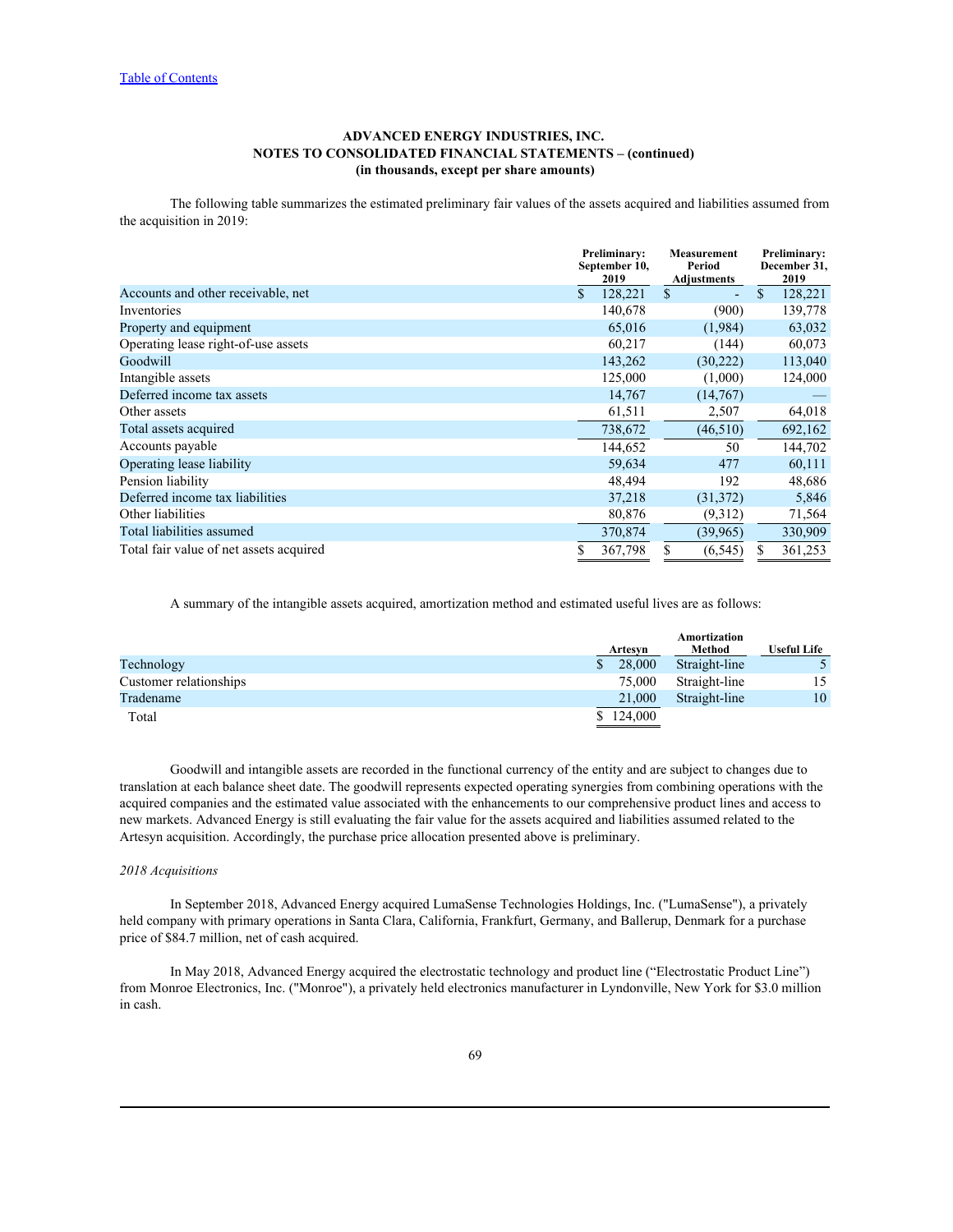In February 2018, Advanced Energy acquired Trek Holding Co., LTD ("Trek"), a privately held company with operations in Tokyo, Japan and Lockport, New York, for \$6.1 million, net of cash acquired. Trek has a 95% ownership interest in its U.S. subsidiary which is also its primary operation.

The components of the fair value of the total consideration transferred for our 2018 acquisitions are as follows:

|                           |             | Electrostatic       |           |          |
|---------------------------|-------------|---------------------|-----------|----------|
|                           | <b>Trek</b> | <b>Product Line</b> | LumaSense | Total    |
| Cash paid for acquisition | 11,723      | 000,                | 94,946    | 109,669  |
| Less cash acquired        | (5,651)     |                     | (10, 262) | (15,913) |
| Total purchase price      | 6,072       | 000,                | 84,684    | 93,756   |

In 2019, Advanced Energy finalized the assessment of fair value for the assets acquired and liabilities assumed related to the LumaSense acquisition. The following table summarizes the fair values of the assets acquired and liabilities assumed from the LumaSense acquisition, including measurement period adjustments.

|                                         | Preliminary:<br>December 31.<br>2018 | Measurement<br>Period<br><b>Adjustments</b> | Adjusted:<br>December 31,<br>2019 |  |
|-----------------------------------------|--------------------------------------|---------------------------------------------|-----------------------------------|--|
| Accounts and other receivable, net      | 7,167                                | $\sim$                                      | 7,167<br><sup>\$</sup>            |  |
| Inventories                             | 9,372                                | $\overline{\phantom{0}}$                    | 9,372                             |  |
| Property and equipment                  | 1,353                                | $\overline{\phantom{0}}$                    | 1,353                             |  |
| Goodwill                                | 48,032                               | (11, 774)                                   | 36,258                            |  |
| Intangible assets                       | 26,000                               | 17,240                                      | 43,240                            |  |
| Deferred income tax assets              | 8,116                                | (1,785)                                     | 6,331                             |  |
| Other assets                            | 5,126                                | 878                                         | 6,004                             |  |
| Total assets acquired                   | 105,166                              | 4,559                                       | 109,725                           |  |
| Accounts payable                        | 5,734                                |                                             | 5,734                             |  |
| Deferred income tax liabilities         | 7,984                                | 3,715                                       | 11,699                            |  |
| Other liabilities                       | 6,764                                | 844                                         | 7,608                             |  |
| Total liabilities assumed               | 20,482                               | 4,559                                       | 25,041                            |  |
| Total fair value of net assets acquired | 84,684                               |                                             | 84,684                            |  |
|                                         |                                      |                                             |                                   |  |

During 2019, we adjusted the estimated values of the assets acquired and liabilities assumed based upon the final valuation report. These adjustments included additional liabilities, changes to deferred taxes and changes in the allocation of excess purchase price between goodwill and intangibles.

70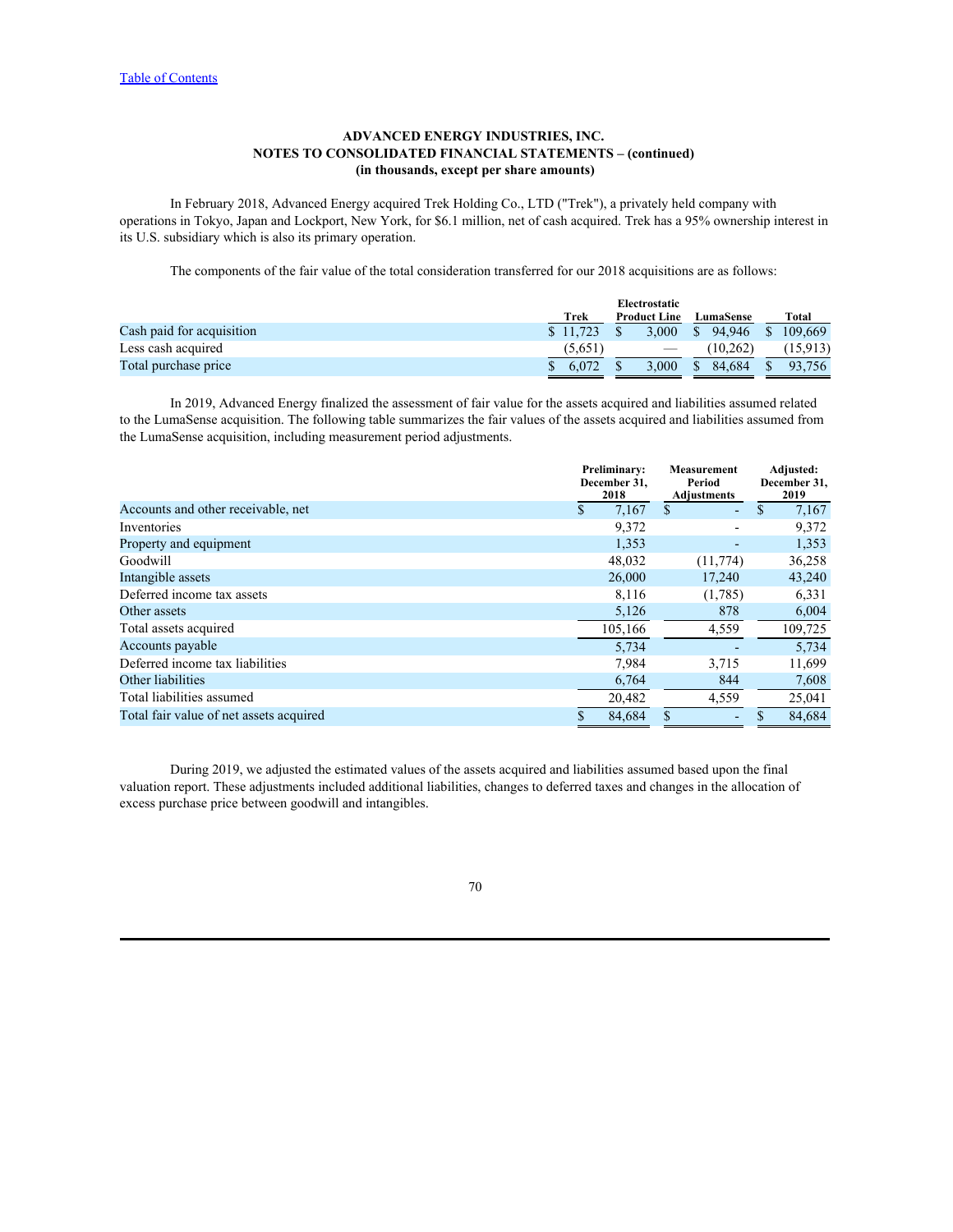The final fair values of the assets acquired and liabilities assumed from our acquisitions in 2018 are as follows:

|                                         |               | Electrostatic                   |               |               |
|-----------------------------------------|---------------|---------------------------------|---------------|---------------|
|                                         | Trek          | <b>Product Line</b>             | LumaSense     | Total         |
| Accounts and other receivable, net      | \$2,818       | 77                              | 7,167<br>- 55 | 10,062<br>- 8 |
| Inventories                             | 3,941         | 292                             | 9,372         | 13,605        |
| Property and equipment                  | 594           | 50                              | 1,353         | 1,997         |
| Goodwill                                |               | 1,220                           | 36,258        | 37,478        |
| Intangible assets                       | 788           | 1,400                           | 43,240        | 45,428        |
| Deferred income tax assets              | 606           | $\hspace{0.05cm}$               | 6,331         | 6,937         |
| Other assets                            | 854           | $\hspace{0.05cm}$               | 6,004         | 6,858         |
| Total assets acquired                   | 9,601         | 3,039                           | 109,725       | 122,365       |
| Accounts payable                        | 747           | 39                              | 5,734         | 6,520         |
| Deferred income tax liabilities         | $-$           | $\hspace{0.1mm}-\hspace{0.1mm}$ | 11,699        | 11,699        |
| Other liabilities                       | 2,782         |                                 | 7,608         | 10,390        |
| Total liabilities assumed               | 3,529         | 39                              | 25,041        | 28,609        |
| Total fair value of net assets acquired | $$6,072$ \ \$ | 3,000                           | 84,684        | 93,756        |

A summary of the intangible assets acquired in 2018, amortization method and estimated useful lives are as follows:

|       | <b>Method and Useful life</b> |          |                                                                                        |                                                                                 |  |
|-------|-------------------------------|----------|----------------------------------------------------------------------------------------|---------------------------------------------------------------------------------|--|
|       |                               |          | Amortization                                                                           |                                                                                 |  |
| Trek  |                               |          | Method                                                                                 | <b>Useful Life</b>                                                              |  |
| \$671 |                               |          |                                                                                        | $10 - 15$                                                                       |  |
| 117   |                               |          |                                                                                        | 10                                                                              |  |
|       |                               |          |                                                                                        | 10                                                                              |  |
| , 788 |                               | \$43,240 |                                                                                        |                                                                                 |  |
|       |                               | ,200     | Electrostatic<br><b>Product Line</b><br>200<br>$\hspace{0.1mm}-\hspace{0.1mm}$<br>,400 | LumaSense<br>35,530 Straight-line<br>4,360 Straight-line<br>3,350 Straight-line |  |

Goodwill and intangible assets are recorded in the functional currency of the entity and are subject to changes due to translation at each balance sheet date. The goodwill represents expected operating synergies from combining operations with the acquired companies and the estimated value associated with the enhancements to our comprehensive product lines.

# *Pro forma results for Advanced Energy Inc. giving effect to the Artesyn Embedded Power Business and LumaSense Technologies Holdings, Inc. Transactions*

The following unaudited pro forma financial information presents the combined results of operations of Advanced Energy, LumaSense and Artesyn as if each of the acquisitions had been completed at the beginning of the fiscal year prior to their acquisition. The unaudited pro forma financial information is presented for informational purposes and is not indicative of the results of operations that would have been achieved if the acquisitions had taken place at the beginning of the year prior to the acquisition dates, nor are they indicative of future results.

The unaudited pro forma financial information for the year ended December 31, 2019 includes Advanced Energy's results, including the post-acquisition results of LumaSense, since September 1, 2018 and the post-acquisition results of Artesyn, since September 10, 2019. The unaudited pro forma financial information for the year ended December 31, 2019 and 2018 combines Advanced Energy's results with the pre-acquisition results of Artesyn and LumaSense for that period.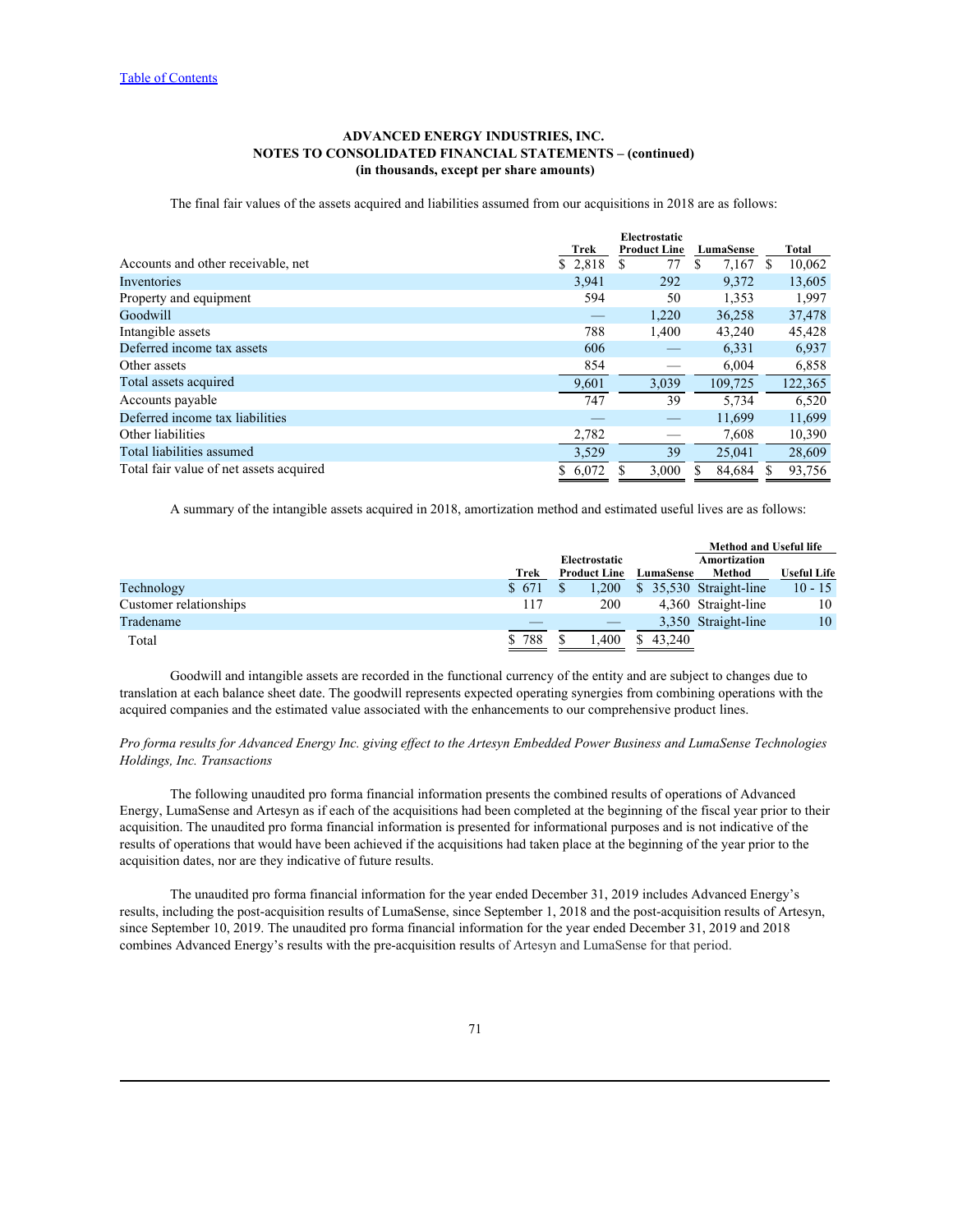The following table presents our unaudited pro forma results for the acquisitions of Artesyn and LumaSense:

|                                                             | Year Ended December 31, |                    |  |           |  |                    |  |           |  |  |
|-------------------------------------------------------------|-------------------------|--------------------|--|-----------|--|--------------------|--|-----------|--|--|
|                                                             |                         | 2019               |  |           |  | 2018               |  |           |  |  |
|                                                             |                         | <b>As Reported</b> |  | Pro Forma |  | <b>As Reported</b> |  | Pro Forma |  |  |
| Total sales                                                 |                         | 788,948            |  | ,202,790  |  | 718,892            |  | ,350,037  |  |  |
| Net income attributable to Advanced Energy Industries, Inc. |                         | 64.941             |  | 83.104    |  | 147,025            |  | 158,422   |  |  |
| Earnings per share:                                         |                         |                    |  |           |  |                    |  |           |  |  |
| Basic earnings per share                                    |                         | .70                |  | 2.17      |  | 3.76               |  | 4.05      |  |  |
| Diluted earnings per share                                  |                         | .69                |  | 2.16      |  | 3.74               |  | 4.03      |  |  |

The unaudited pro forma results for all periods presented include adjustments made to account for certain costs and transactions that would have been incurred had the acquisitions been completed at the beginning of the year prior to the year of acquisition. These include adjustments to amortization charges for acquired intangible assets, interest and financing expenses, transaction costs, amortization of purchased gross profit and the alignment of various accounting policies. These adjustments are net of any applicable tax impact and were included to arrive at the pro forma results above.

Artesyn's operating results have been included in the Advanced Energy's operating results for the periods subsequent to the completion of the acquisition on September 10, 2019. During the year ended December 31, 2019, Artesyn contributed total sales of \$220.3 million and net income of \$7.1 million, including interest and other expense associated with the financing of the transaction.

### **NOTE 3. REVENUE**

#### **Revenue Recognition**

We recognize revenue when we have satisfied our performance obligations which typically occurs when control of the products or services have been transferred to our customers. The transaction price is based upon the standalone selling price. In most transactions, we have no obligations to our customers after the date products are shipped, other than pursuant to warranty obligations. Shipping and handling fees billed to customers, if any, are recognized as revenue. The related shipping and handling costs are recognized in cost of sales. Support services include warranty and non-warranty repair services, upgrades, and refurbishments on the products we sell. Repairs that are covered under our standard warranty do not generate revenue.

#### **Nature of goods and services**

#### *Products*

Advanced Energy provides highly engineered, mission-critical, precision power conversion, measurement and control solutions to our global customers. We design, manufacture, sell and support precision power products that transform electrical power into various usable forms. Our power conversion products refine, modify and control the raw electrical power from a utility and convert it into power that is predictable, repeatable and customizable. Our products enable thin film manufacturing processes such as plasma enhanced chemical and physical deposition and etch for various semiconductor and industrial products, industrial thermal applications for material and chemical processes, and specialty power for critical industrial technology applications. We also supply thermal instrumentation products for advanced temperature measurement and control in these markets. As a result of the Artesyn acquisition, we now sell precision power conversion products into the telecom and networking, data center, and additional medical and industrial markets.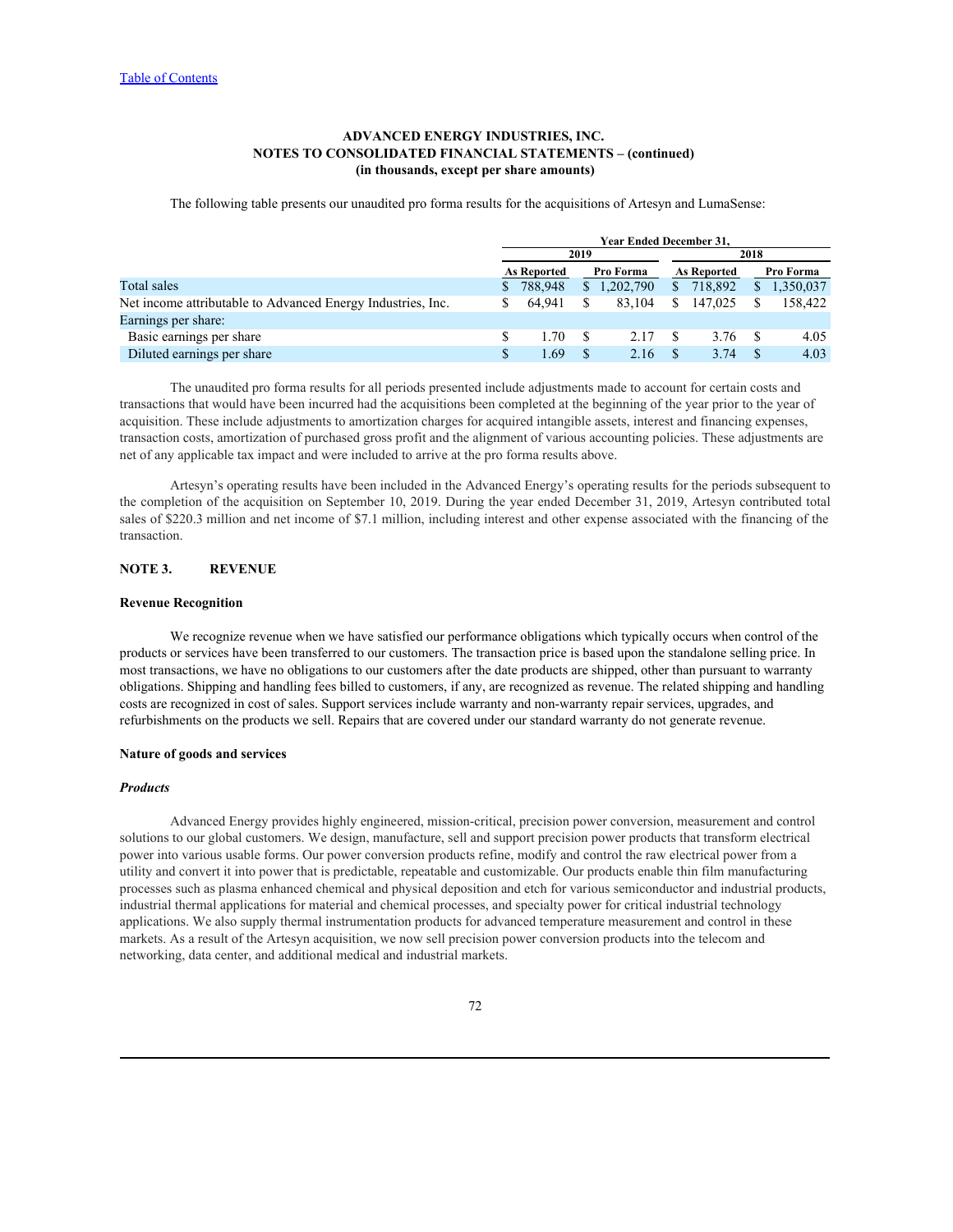Our products are designed to enable new process technologies, improve productivity, and lower the cost of ownership for our customers. We also provide repair and maintenance services for all our products. We principally serve original equipment manufacturers ("OEM") and end customers in the semiconductor, flat panel display, high voltage, solar panel, telecom and networking, data center, medical, and other industrial capital equipment markets. Our advanced power products are used in diverse markets, applications, and processes including the manufacture of capital equipment for semiconductor device manufacturing, thin film applications for thin film renewables and architectural glass, and for other thin film applications including flat panel displays, and industrial coatings. Our embedded power products are used in a wide range of applications, including 5G, datacenter including hyperscale and other industrial and medical applications.

#### *Services*

Our global support services group offers warranty and after-market repair services in the regions in which we operate, providing us with preventive maintenance opportunities. Our customers continue to pursue low cost of ownership of their capital equipment and are increasingly sensitive to the costs of system downtime. They expect that suppliers offer comprehensive local repair service and customer support. To meet these market requirements, we maintain a worldwide support organization comprising of both direct and indirect activities, through partnership with local distributors, primarily in the United States ("U.S."), the People's Republic of China ("PRC"), Japan, South Korea, Taiwan, Germany, Singapore and United Kingdom.

As part of our ongoing service business, we satisfy our service obligations under preventative maintenance contracts and extended warranties which had previously been offered on our discontinued inverter products. We record a contract liability for payments received for extended warranties or maintenance plans for which we have not yet provided the services. Revenue under these arrangements is recognized ratably over the underlying terms as we do not have historical information which would allow us to project the estimated service usage pattern at this time.

 In May 2019, we sold our grid-tied central inverter repair and service operation to a third party. In connection with this sale, approximately \$22.0 million of deferred revenue related to extended warranties and service contracts, were transferred to the buyer. See *Note 4. Disposed and Discontinued Operations* below for additional information. Contract liabilities related to our extended warranties and service contracts were \$9.2 million as of December 31, 2019 and \$33.4 million as of December 31, 2018. We expect to recognize between \$0.2 million and \$1.0 million per year through 2031.

#### **Disaggregation of Revenue**

The following table presents our sales by product line, which includes certain reclassifications to prior comparative periods to conform to our current year presentation:

|                         |         | <b>Years Ended December 31,</b> |                                |
|-------------------------|---------|---------------------------------|--------------------------------|
|                         | 2019    | 2018                            | 2017                           |
| Semiconductor Equipment | 403,018 | \$533,770                       | \$554,063                      |
| Industrial & Medical    | 245,992 | 185,122                         | 116,949                        |
| Data Center Computing   | 91,438  | $\hspace{0.1cm}$                | $\overbrace{\phantom{aaaaa}}$  |
| Telecom & Networking    | 48,500  | $\hspace{0.1mm}-\hspace{0.1mm}$ | $\overbrace{\hspace{25mm}}^{}$ |
| Total                   | 788,948 | 718,892                         | 671,012                        |
|                         |         |                                 |                                |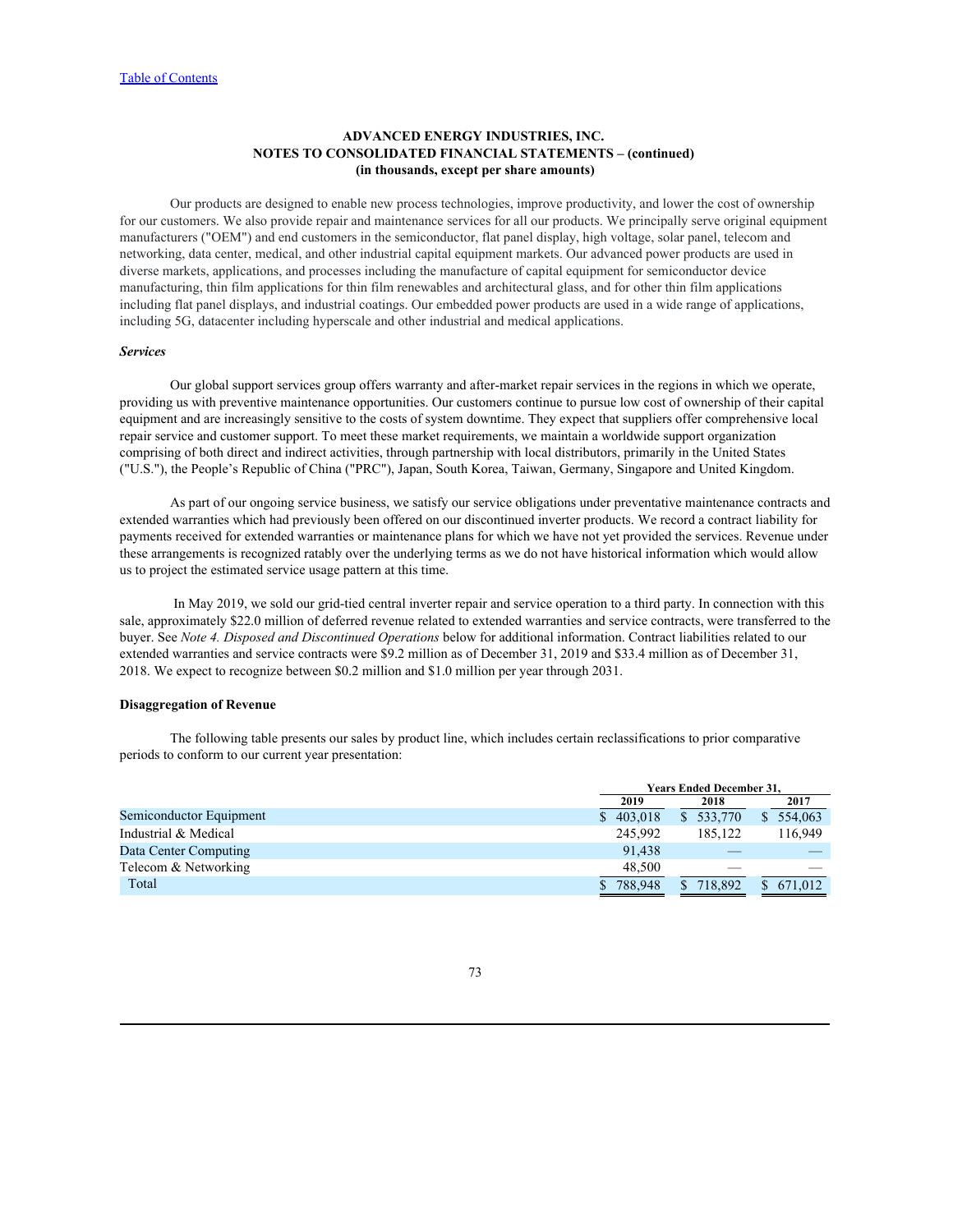The following table presents our sales by geographic region:

|               |           |       | <b>Years Ended December 31,</b> |       |                      |                          |
|---------------|-----------|-------|---------------------------------|-------|----------------------|--------------------------|
|               | 2019      |       | 2018                            |       | 2017                 |                          |
| North America | \$373,634 |       | 47.4 % \$ 372,834               |       | 51.8 % \$ 377,347    | 56.2 %                   |
| Asia          | 295,155   | 37.4  | 250,574                         | 34.9  | 221,690              | 33.1                     |
| Europe        | 19,427    | 15.1  | 94,793                          | 13.2  | 71,796               | 10.7                     |
| Other         | 732       | $0$ . | 691                             | $0$ . |                      | $\overline{\phantom{m}}$ |
| Total         | 788,948   |       | $100.0\%$ \$ 718,892            |       | $100.0\%$ \$ 671,012 | $100.0\%$                |

The following table presents our net sales by extended warranty and service contracts recognized over time and our product and service revenue recognized at a point in time:

|                                                              |           | <b>Years Ended December 31.</b> |         |
|--------------------------------------------------------------|-----------|---------------------------------|---------|
|                                                              | 2019      | 2018                            | 2017    |
| Product and service revenue recognized at point in time      | \$786.918 | 715.055                         | 667,440 |
| Extended warranty and service contracts recognized over time | 2,030     | 3.837                           | ← الرد  |
| Total                                                        | 788.948   | 718.892                         | 671.012 |

### **NOTE 4. DISPOSED AND DISCONTINUED OPERATIONS**

#### *Disposed Operations*

In May 2019, we sold our grid-tied central solar inverter services business to Bold Renewables Holdings, LLC ("Buyer") for \$1.00 dollar and assumption of our initial product warranty and our extended warranty service obligations. In connection with this transaction, we entered into a Loan and Security Agreement with the Buyer. Under this agreement, we initially loaned \$2.8 million to the buyer at closing and loaned an additional \$1.5 million in the fourth quarter of 2019. We have made available an additional \$3.75 million that may be borrowed in the future, subject to certain operating and liquidity covenants, for operating needs over the next ten years. The borrowings under the Loan and Security Agreement bear interest at 0% for the first seven years and 5% thereafter. Additionally, the Loan and Security Agreement provides for early payment discounts of 50% during the first three years, 45% for years four and five and 40% thereafter up to 30 days prior to the maturity of the Loan and Security Agreement. A discount on the initial \$2.8 million funding under the Loan and Security Agreement of \$2.3 million has been recognized as a reduction to the gain recognized on the sale. As a result of the transaction, we reduced our liabilities held in discontinued operations approximately \$10.9 million related to initial product warranty and reduced Other liabilities of our continuing operations of approximately \$22.0 million related to extended warranty service obligations as well as other assets and liabilities associated with the continuing grid-tied central solar inverter service and repair business. A \$14.8 million non-cash gain was recognized in Other income (expense), net from continuing operations and an \$8.6 million non-cash gain, net of tax expense of \$2.4 million, was recognized in Income from discontinued operations.

#### *Discontinued Operations*

In December 2015, we completed the wind down of engineering, manufacturing and sales of our solar inverter product line (the "inverter business"). Accordingly, the results of our inverter business have been reflected as "Income (loss) from discontinued operations, net of income taxes" on our Consolidated Statements of Operations for all periods presented herein.

The effect of our sales of extended inverter warranties to our customers continues to be reflected in deferred revenue in our Consolidated Balance Sheets. Deferred revenue for extended inverter warranties and the associated costs of warranty service will be reflected in Sales and Cost of goods sold, respectively, from continuing operations in future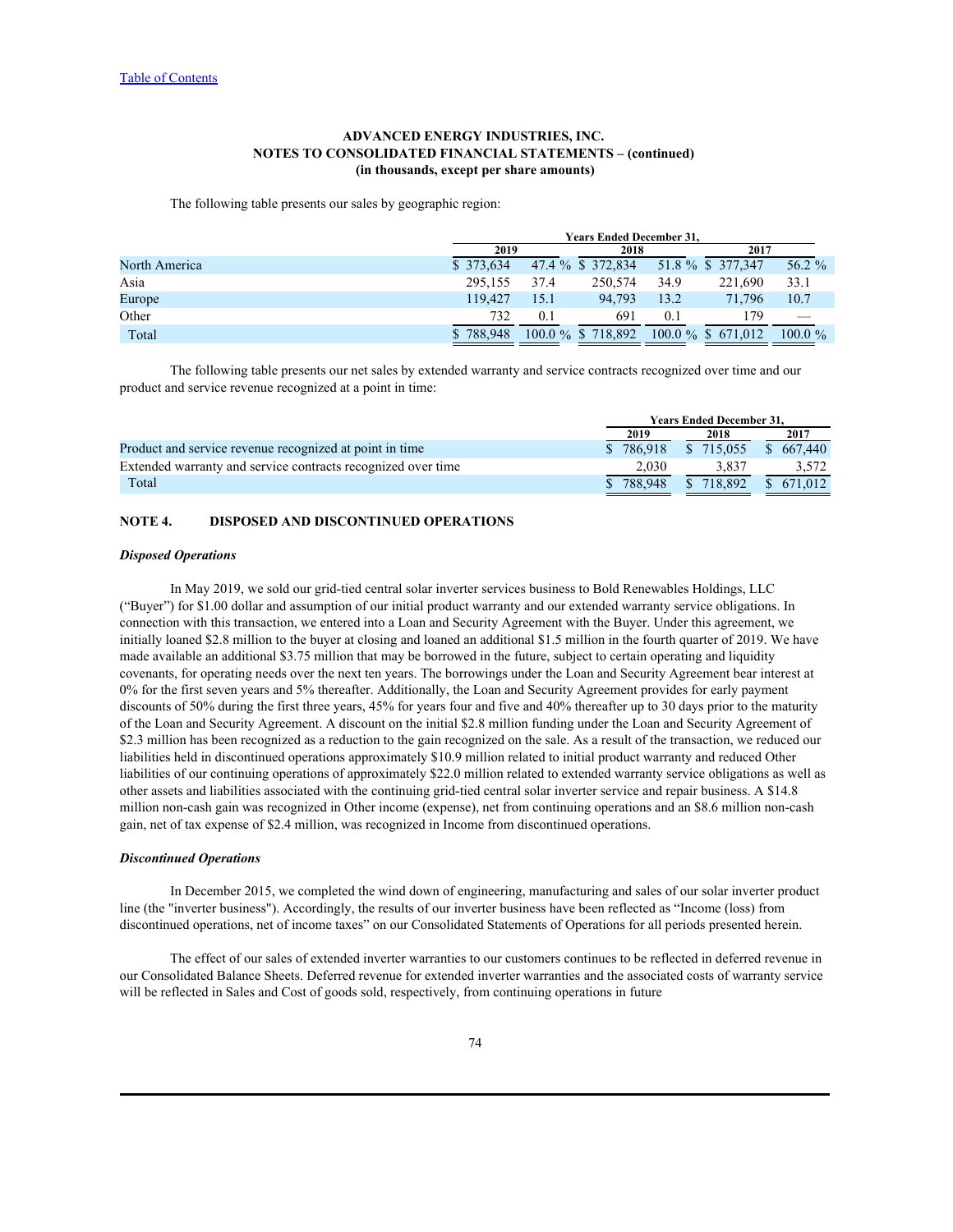periods in our Consolidated Statement of Operations, as the deferred revenue, is earned and the associated services are rendered. Extended warranties related to the inverter product line are no longer offered.

The significant items included in "Income (loss) from discontinued operations, net of income taxes" are as follows:

|                                                                 | <b>Years Ended December 31,</b> |      |
|-----------------------------------------------------------------|---------------------------------|------|
|                                                                 | 2019                            | 2018 |
| Sales                                                           |                                 |      |
| Cost of sales                                                   | (901)                           | (88) |
| Total operating expense                                         | 1,022                           |      |
| Operating income (loss) from discontinued operations            | (121)                           |      |
| Other income (expense)                                          | 10,895                          | (24) |
| Income (loss) from discontinued operations before income taxes  | 10.774                          | (32) |
| Provision (benefit) for income taxes                            | 2,294                           |      |
| Income (loss) from discontinued operations, net of income taxes | 8.480                           | (38) |

Assets and Liabilities of discontinued operations within the Consolidated Balance Sheets are comprised of the following:

| December 31, |     |      |        |
|--------------|-----|------|--------|
|              |     |      | 2018   |
|              |     |      | 5,251  |
|              |     |      | 406    |
|              | 30  |      | 198    |
|              | 30  |      | 5,855  |
|              |     |      | 67     |
|              | 269 |      | 5,917  |
|              | 269 |      | 5,984  |
|              |     |      | 350    |
|              | 914 |      | 4,936  |
|              | 914 |      | 5,286  |
|              | 698 |      | 10,429 |
|              | 189 |      | 286    |
|              | 887 |      | 10,715 |
|              |     | 2019 |        |

## **NOTE 5. INCOME TAXES**

The geographic distribution of pretax income from continuing operations is as follows:

|          |           | <b>Years Ended December 31,</b> |         |
|----------|-----------|---------------------------------|---------|
|          | 2019      | 2018                            | 2017    |
| Domestic | (20, 597) | 22,325                          | 29,088  |
| Foreign  | 87,791    | 150,051                         | 169,103 |
|          | 67,194    | .12,376                         | 198,191 |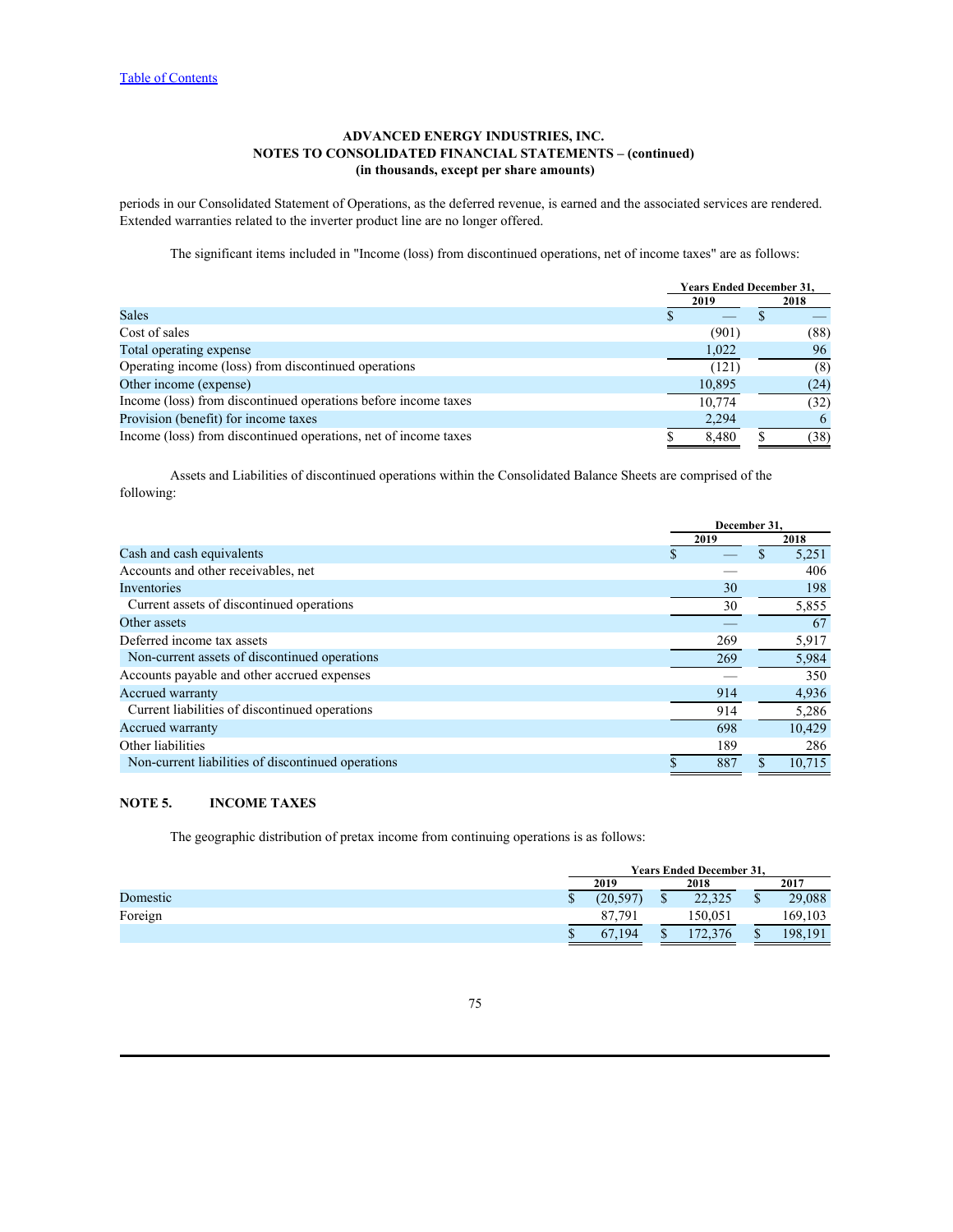The provision for income taxes from continuing operations is summarized as follows:

|                                  |    |         |               | <b>Years Ended December 31,</b> |   |         |
|----------------------------------|----|---------|---------------|---------------------------------|---|---------|
|                                  |    | 2019    |               | 2018                            |   | 2017    |
| Current:                         |    |         |               |                                 |   |         |
| Federal                          | \$ | (9,627) | - \$          | 1,423                           | S | 26,550  |
| <b>State</b>                     |    | 882     |               | 12                              |   | 601     |
| Foreign                          |    | 18,429  |               | 13,772                          |   | 9,621   |
| Total current provision          |    | 9,684   |               | 15,207                          |   | 36,772  |
| Deferred:                        |    |         |               |                                 |   |         |
| Federal                          | ጦ  | 3,822   | <sup>\$</sup> | 4,021                           | S | 28,297  |
| <b>State</b>                     |    | (178)   |               | 2,363                           |   | (1,000) |
| Foreign                          |    | (2,629) |               | 3,636                           |   | (1,979) |
| Total deferred provision         |    | 1,015   |               | 10,020                          |   | 25,318  |
| Total provision for income taxes |    | 10,699  |               | 25,227                          |   | 62,090  |
|                                  |    |         |               |                                 |   |         |

The Company's effective tax rates differ from the U.S. federal statutory rate of 21% for the years ended December 31, 2019 and December 31, 2018, primarily due to the benefit of tax credits and earnings in foreign jurisdictions which are subject to lower tax rates, offset by additional GILTI tax in the US and withholding taxes.

The Company's effective tax rate differs from the U.S. federal statutory rate of 35% for the year ended December 31, 2017, primarily due to the benefit related to the wind down of our solar inverter business and earnings in foreign jurisdictions, which are subject to lower tax rates, offset by the impact of U.S. tax reform. The principal causes of the difference between the federal statutory rate and the effective income tax rate for each the years below are as follows:

|                                                         |                          | <b>Years Ended December 31.</b> |                                |
|---------------------------------------------------------|--------------------------|---------------------------------|--------------------------------|
|                                                         | 2019                     | 2018                            | 2017                           |
| Income taxes per federal statutory rate                 | 14,111                   | 36,199                          | 69,348                         |
| State income taxes, net of federal deduction            | 10                       | 2,372                           | 1,794                          |
| Transition tax - U.S. Tax Reform                        | $\overline{\phantom{m}}$ | 1,174                           | 61,690                         |
| Corporate tax rate changes - U.S. Tax Reform            |                          | (652)                           | 11,177                         |
| Tax benefit associated with inverter business wind down |                          | $\hspace{0.1cm}$                | (33, 837)                      |
| Stock based compensation                                | (97)                     | (974)                           | (5,263)                        |
| <b>GILTI Tax</b>                                        | 8,796                    | 13,064                          |                                |
| Tax effect of foreign operations                        | (13,086)                 | (19,162)                        | (47, 482)                      |
| Uncertain tax position                                  | (4, 487)                 | (3,088)                         | 4,948                          |
| Unremitted earnings                                     | 1,624                    | 2,564                           | $\overbrace{\hspace{25mm}}^{}$ |
| Tax credits                                             | (6,280)                  | (9,844)                         | (658)                          |
| Change in valuation allowance                           | 7,222                    | (1,306)                         | 841                            |
| Withholding taxes                                       | 6,500                    | 1,371                           |                                |
| Other permanent items, net                              | (3,614)                  | 3,509                           | (468)                          |
| Total provision for income taxes                        | 10,699                   | 25,227                          | 62,090                         |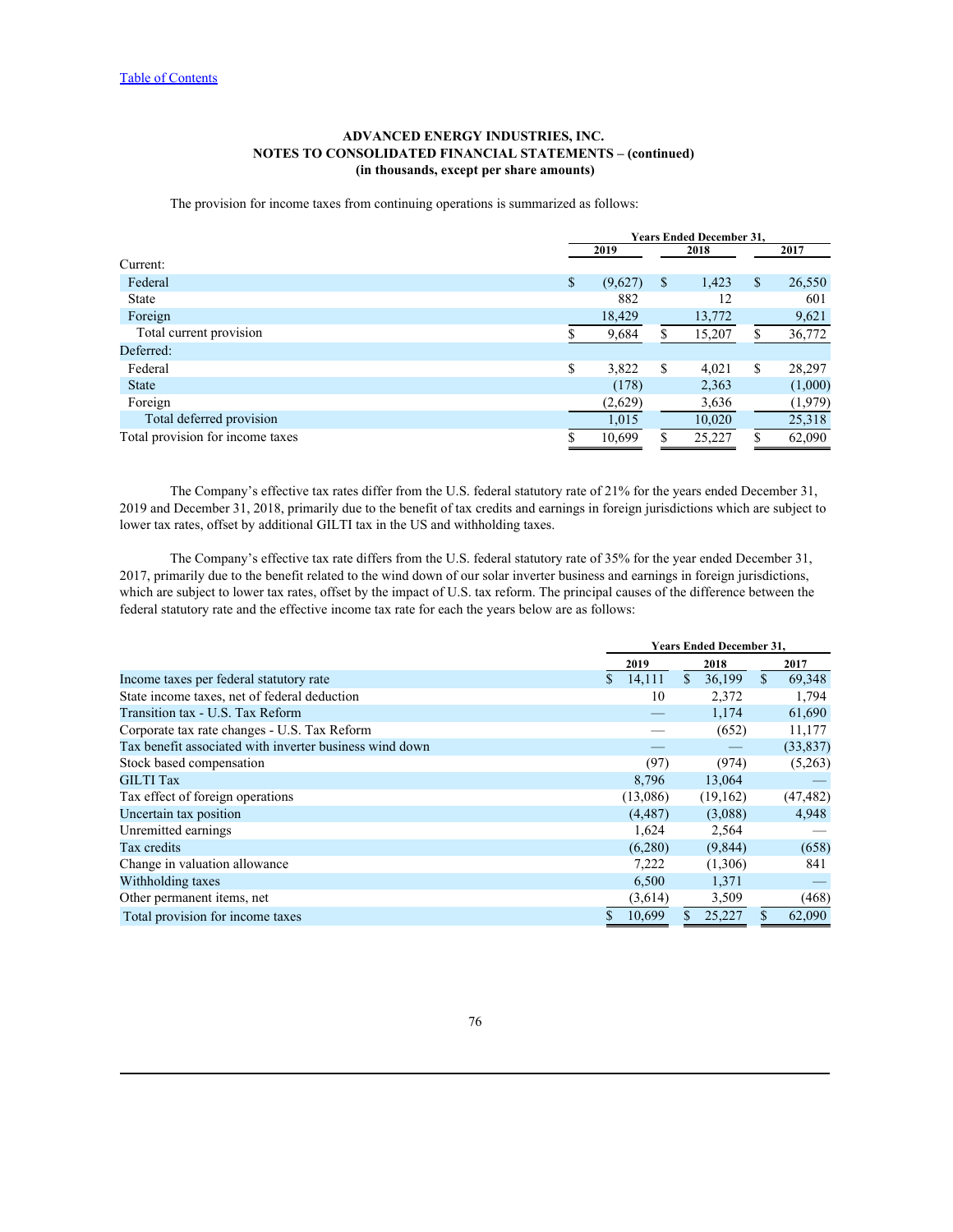Deferred tax assets and liabilities are recognized for the future tax consequences of differences between the carrying amounts of assets and liabilities and their respective tax bases using enacted tax rates in effect for the year in which the differences are expected to be reversed. Significant deferred tax assets and liabilities consist of the following:

| 2019 |                                                                                                                                                                                        | 2018                                        |
|------|----------------------------------------------------------------------------------------------------------------------------------------------------------------------------------------|---------------------------------------------|
|      |                                                                                                                                                                                        |                                             |
|      |                                                                                                                                                                                        | 1,337                                       |
|      |                                                                                                                                                                                        | 38,622                                      |
|      |                                                                                                                                                                                        | $\overbrace{\phantom{aaaaa}}$               |
|      |                                                                                                                                                                                        | 3,302                                       |
|      |                                                                                                                                                                                        | 2,161                                       |
|      |                                                                                                                                                                                        | 6,903                                       |
|      |                                                                                                                                                                                        | 1,874                                       |
|      |                                                                                                                                                                                        | 29,525                                      |
|      |                                                                                                                                                                                        | $\overbrace{\phantom{13333}}$               |
|      |                                                                                                                                                                                        | 9,961                                       |
|      |                                                                                                                                                                                        | 93,685                                      |
|      |                                                                                                                                                                                        | (30, 924)                                   |
|      |                                                                                                                                                                                        | 62,761                                      |
|      |                                                                                                                                                                                        |                                             |
|      |                                                                                                                                                                                        | 17,723                                      |
|      |                                                                                                                                                                                        | 3,529                                       |
|      |                                                                                                                                                                                        |                                             |
|      |                                                                                                                                                                                        | 1,267                                       |
|      |                                                                                                                                                                                        | 22,519                                      |
|      |                                                                                                                                                                                        | 40,242                                      |
|      | 1,757<br>86,879<br>7,620<br>13,473<br>3,217<br>3,305<br>2,537<br>29,015<br>23,451<br>9,685<br>180,939<br>(76,206)<br>104,733<br>41,549<br>4,740<br>22,774<br>2,966<br>72,029<br>32,704 | <b>Years Ended December 31,</b><br>$\sim$ S |

Of the \$32.7 million and \$40.2 million net deferred tax asset at December 31, 2019 and 2018, respectively, \$42.7 million and \$47.1 million is reflected as a net non-current deferred tax asset and \$10.0 million and \$7.0 million is reflected as a long-term liability at December 31, 2019 and 2018, respectively.

As of December 31, 2019, the Company has recorded a valuation allowance on \$16.0 million of its U.S. domestic deferred tax assets, largely attributable to acquired federal capital loss carryforwards for which the Company does not have sufficient income in the character to realize that attribute, and state carryforward attributes that are expected to expire before sufficient income can be realized in those jurisdictions. The remaining valuation allowance on deferred tax assets approximates \$60.2 million and is associated primarily with operations in Austria, Germany, Hong Kong and Switzerland. As of December 31, 2019, there is not sufficient positive evidence to conclude that such deferred tax assets, presently reduced by a valuation allowance, will be recognized. The December 31, 2019 valuation allowance balance reflects an increase of \$45.3 million during the year. The change in the valuation allowance is primarily due to increases from acquired Artesyn positions and current year activity, partially offset by decreases due to foreign exchange movements

As of December 31, 2019, the Company had U.S., foreign and state tax loss carryforwards of \$54.4 million, \$206.8 million, and \$146.2 million, respectively. Additionally, the Company had \$40.7 million and \$32.9 million of capital loss and interest expense limitation carryforwards, respectively. Finally, the Company had U.S. and state tax credit carryforwards of \$3.8 million and \$1.8 million, respectively. The U.S. and state net operating losses, tax credits, and interest expense limitation are subject to various utilization limitations under Section 382 of the Internal Revenue Code and applicable state laws. These Section 382 limited attributes have various expiration periods through 2036 or, in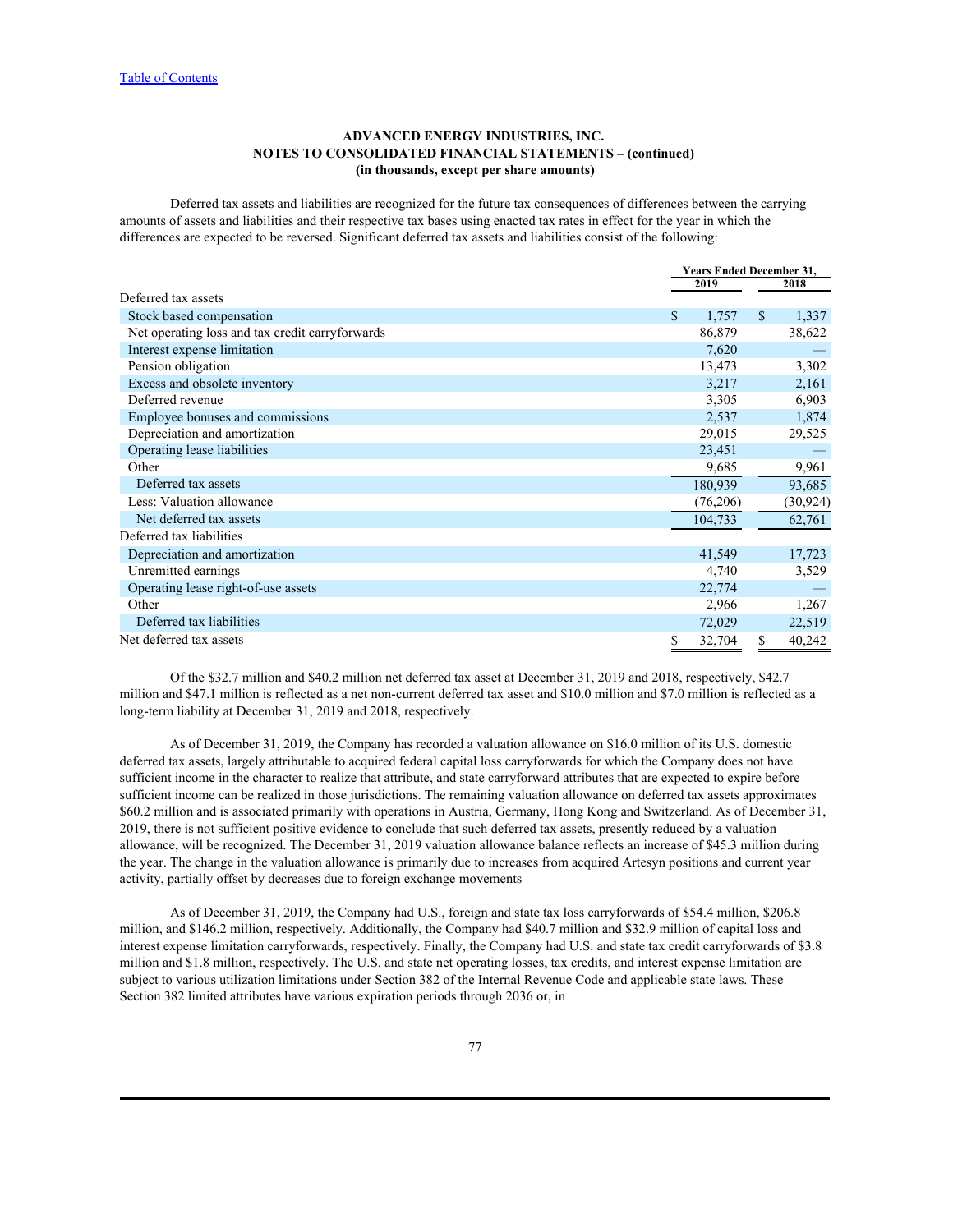the case of the interest expense limitation amount, no expiration period. The majority of the foreign jurisdiction, and \$4.6 million of the federal net operating loss carry forwards, have no expiration period.

We operate under a tax holiday in one of our foreign jurisdictions. This tax holiday is in effect through June 30, 2027. The tax holiday is conditional upon our meeting certain employment and investment thresholds. The impact of the tax holiday decreased foreign taxes by \$4.0 million and \$17.8 million for 2019 and 2018, respectively. The benefit of the tax holiday on earnings per diluted share was \$0.12 and \$0.47 for 2019 and 2018, respectively.

In the third quarter of 2019, following a review of our operations, liquidity and funding, tax implications of cash repatriation, political risk, and investment opportunities, we determined that the ability to access certain amounts of foreign earnings that were previously indefinitely reinvested would provide greater investment returns, treasury controls, and other working capital needs if repatriated to the U.S. Accordingly, in the third quarter of 2019, we withdrew the permanent reinvestment assertion on \$123.9 million of earnings generated by certain of our operations through December 2018. Resulting from this change in permanent reinvestment assertion, the Company recorded a deferred tax liability of \$2.9 million related to withholding and state income taxes.

There is no certainty as to the timing of when such foreign earnings will be distributed to the United States in whole or in part.

Certain foreign subsidiary earnings are subject to U.S. taxation under the U.S. Tax Act, which also repeals U.S. taxation on the subsequent repatriation of those earnings. We have not provided for U.S. state or foreign income taxes on \$26.5 million of our subsidiaries' undistributed earnings as of December 31, 2019. The \$26.5 million of undistributed foreign earnings continue to be reinvested in our foreign operations, as we have determined that these earnings are necessary to support our planned growth and strategic acquisitions in our foreign operations, and as a result, these earnings remain indefinitely reinvested in those operations. In making this decision, we considered cash needs for investing in our existing businesses, currency controls, and the tax cost of cash repatriation. Determination of the amount of unrecognized deferred income tax liability related to these earnings is not practicable.

We account for uncertain tax positions by applying a minimum recognition threshold to tax positions before recognizing these positions in the financial statements. The reconciliation of our total gross unrecognized tax benefits is as follows:

|                                                                             |                 | <b>Years Ended December 31.</b> |         |
|-----------------------------------------------------------------------------|-----------------|---------------------------------|---------|
|                                                                             | 2019            | 2018                            | 2017    |
| Balance at beginning of period                                              | 13,162          | 15.990                          | 11,401  |
| Additions based on tax positions taken during a prior period                | 484             |                                 | 1,258   |
| Additions based on tax positions taken during a prior period - acquisitions | 4,479           | 757                             |         |
| Additions based on tax positions taken during the current period            | $\qquad \qquad$ | $\overbrace{\phantom{13333}}$   | 4,433   |
| Reductions based on tax positions taken during a prior period               | (4,295)         | (153)                           |         |
| Reductions related to a lapse of applicable statute of limitations          | (821)           | (3,144)                         | (1,102) |
| Reductions related to a settlement with taxing authorities                  |                 | (382)                           |         |
| Balance at end of period                                                    | 13,009          | 13.162                          | 15,990  |

The unrecognized tax benefits of \$13.0 million, if recognized, will impact the Company's effective tax rate. In accordance with our accounting policy, we recognize accrued interest and penalties related to unrecognized tax benefits as a component of tax expense. We had \$3.0 million and \$1.2 million of accrued interest and penalties at December 31, 2019 and 2018, respectively. We expect the total amount of tax contingencies will decrease by approximately \$3.5 million in 2020 based on statute of limitation expiration.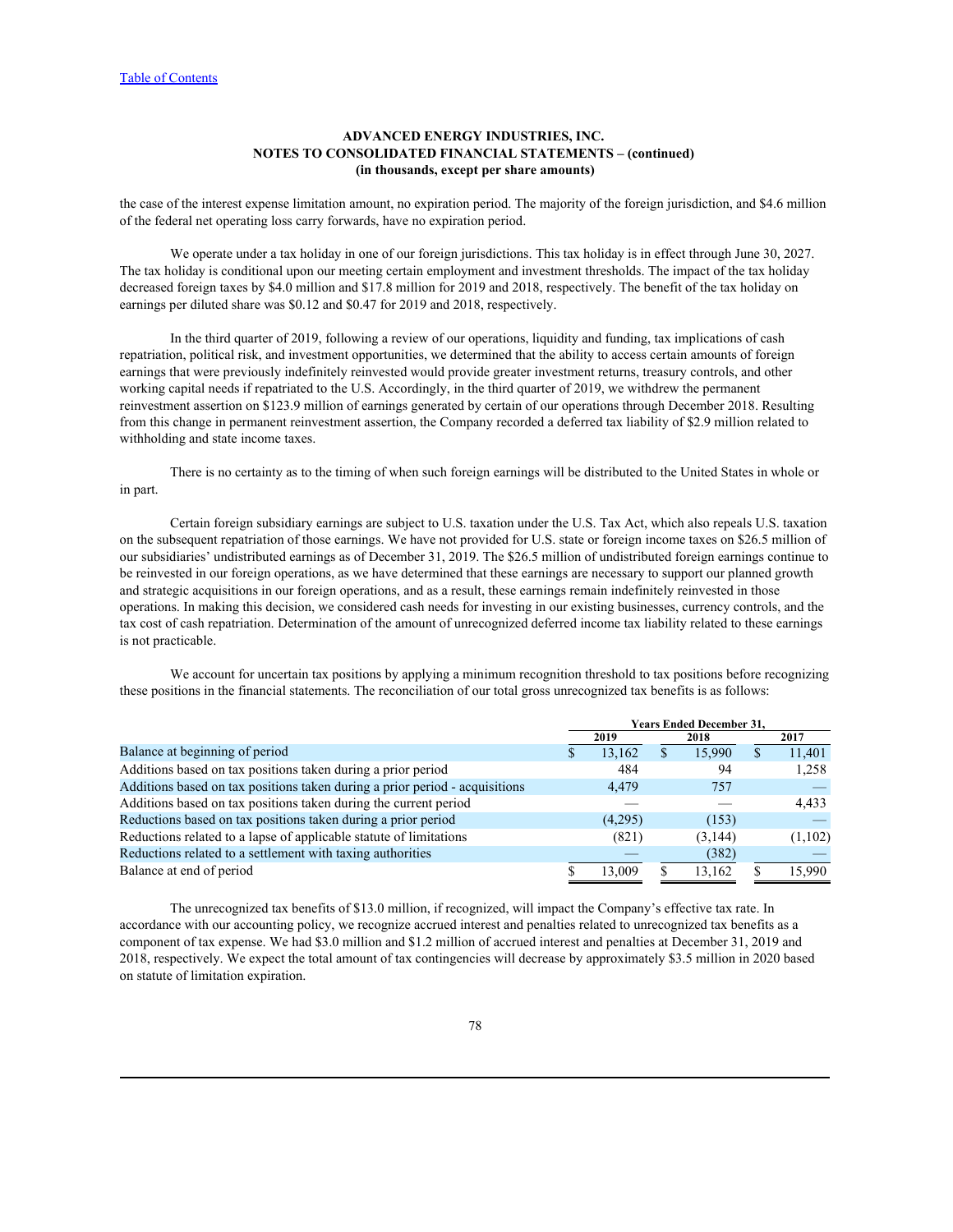With few exceptions, the Company is no longer subject to federal, state or foreign income tax examinations by tax authorities for years before 2016.

## **NOTE 6. EARNINGS PER SHARE**

Basic earnings per share ("EPS") is computed by dividing income available to common stockholders by the weightedaverage number of common shares outstanding during the period. The computation of diluted EPS is similar to the computation of basic EPS except that the denominator is increased to include the number of additional common shares that would have been outstanding (using the if-converted and treasury stock methods), if our outstanding stock options and restricted stock units had been converted to common shares, and if such assumed conversion is dilutive.

The following is a reconciliation of the weighted-average shares outstanding used in the calculation of basic and diluted earnings per share for the years ended December 31, 2019, 2018 and 2017:

|                                                                                    |        |         | <b>Years Ended December 31.</b> |         |
|------------------------------------------------------------------------------------|--------|---------|---------------------------------|---------|
|                                                                                    | 2019   |         | 2018                            | 2017    |
| Income from continuing operations                                                  | 56,495 |         | 147,149<br>- 35                 | 136,101 |
| Income from continuing operations attributable to noncontrolling interest          |        |         | 86                              |         |
| Income from continuing operations attributable to Advanced Energy Industries, Inc. |        | 56 46 L | 47.063                          | 136.101 |
|                                                                                    |        |         |                                 |         |
| Basic weighted-average common shares outstanding                                   | 38,281 |         | 39,081                          | 39,754  |
| Assumed exercise of dilutive stock options and restricted stock units              |        | 214     | 271                             | 422     |
| Diluted weighted-average common shares outstanding                                 | 38.495 |         | 39,352                          | 40,176  |
| Continuing operations:                                                             |        |         |                                 |         |
| Basic earnings per share                                                           |        | 1.47    | .76                             | 3.42    |
| Diluted earnings per share                                                         |        | . 47    | 74                              | 3.39    |

The following stock options and restricted units were excluded in the computation of diluted earnings per share because they were anti-dilutive:

|                        | Y ear                                                                                                                                             | 's Ended December 31.  | $\sim$ |
|------------------------|---------------------------------------------------------------------------------------------------------------------------------------------------|------------------------|--------|
|                        | 2019                                                                                                                                              | 2018                   | 2017   |
| Restricted stock units | <b>Contract Contract Contract Contract Contract Contract Contract Contract Contract Contract Contract Contract Co</b><br>$\overline{\phantom{a}}$ | <b>Service Service</b> |        |

### **Share Repurchase**

In September 2015, our Board of Directors authorized a program to repurchase up to \$150.0 million of our common stock over a thirty-month period. In November 2017, our Board of Directors approved an extension of the share repurchase program to December 2019 from its original maturity of March 2018. In May 2018, our Board of Directors approved a \$50 million increase in its authorization to repurchase shares of our common stock under this same program.

 On December 18, 2019, the Board of Directors authorized to remove the expiration date to the Company's share repurchase program and increase the authorized amount by \$25.1 million. As of December 31, 2019, the Company is authorized to repurchase shares of the Company's common stock of up to a total of \$50.0 million.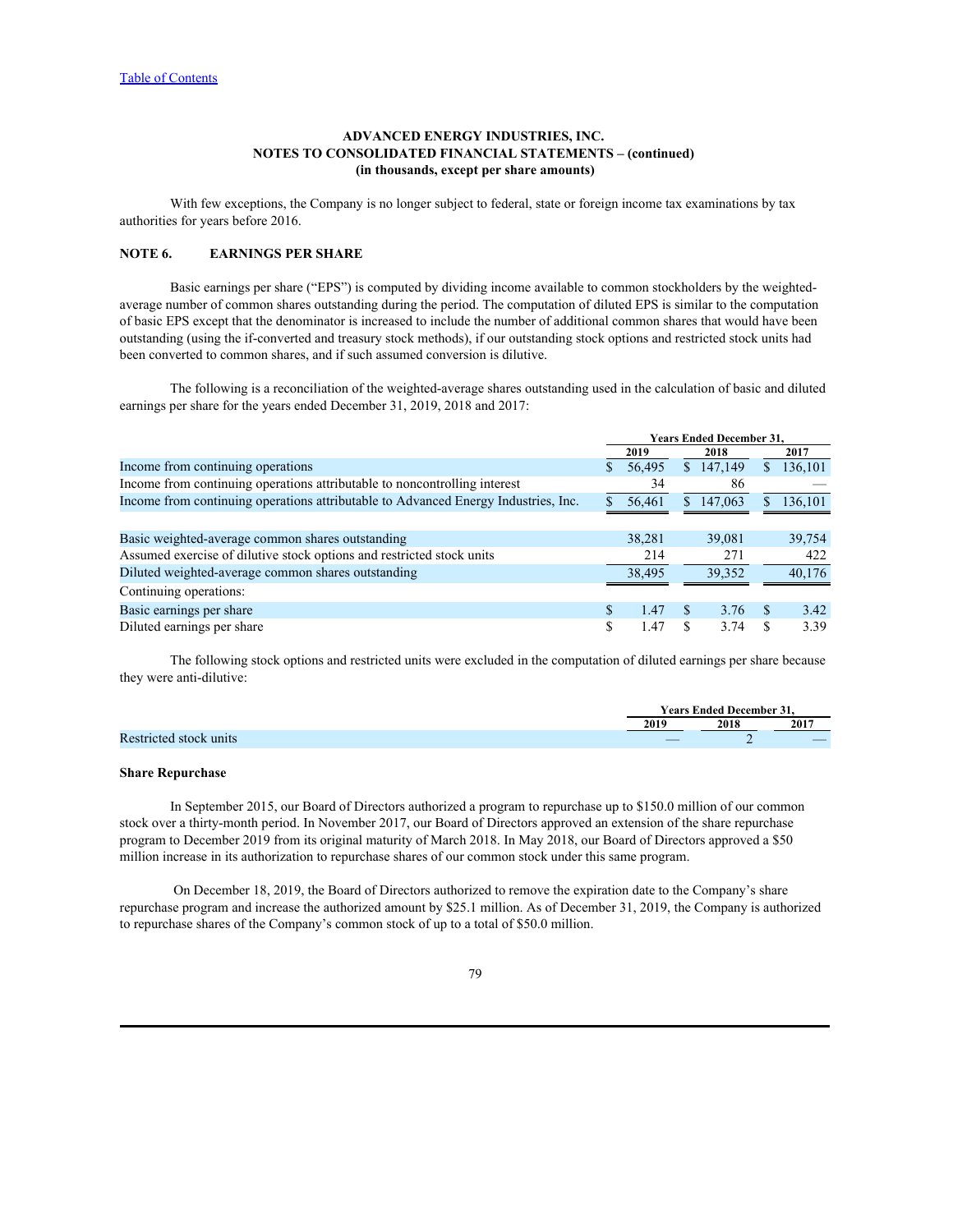In order to execute the repurchase of shares of our common stock, the Company periodically enters into stock repurchase agreements. During the years ended December 31, 2019, 2018 and 2017 the Company has repurchased the following shares of common stock:

|                                          | <b>Years Ended December 31.</b> |  |        |  |        |  |  |  |  |  |  |
|------------------------------------------|---------------------------------|--|--------|--|--------|--|--|--|--|--|--|
| (in thousands, except per share amounts) | 2019                            |  | 2018   |  | 2017   |  |  |  |  |  |  |
| Amount paid to repurchase shares         | $\overline{\phantom{0}}$        |  | 95,125 |  | 29.993 |  |  |  |  |  |  |
| Number of shares repurchased             |                                 |  | .696   |  | 422    |  |  |  |  |  |  |
| Average repurchase price per share       |                                 |  | 56.07  |  | 71.07  |  |  |  |  |  |  |

#### **NOTE 7. MARKETABLE SECURITIES**

As of December 31, 2019, and December 31, 2018, our marketable securities consisted of certificates of deposit and, due to their short-term nature, the fair value of these securities approximated their carrying values which were \$2.6 million and \$2.5 million at December 31, 2019 and 2018, respectively.

The maturities of our certificates of deposit as of December 31, 2019 ranged from March 18, 2020 to October 17, 2020.

The value and liquidity of the marketable securities we hold are affected by market conditions, as well as the ability of the issuers of such securities to make principal and interest payments when due, and the functioning of the markets in which these securities are traded. As of December 31, 2019, we do not believe any of the underlying issuers of our marketable securities are at risk of default.

### **NOTE 8. DERIVATIVE FINANCIAL INSTRUMENTS**

We are impacted by changes in foreign currency exchange rates. We may manage these risks through the use of derivative financial instruments, primarily forward contracts with banks. During the years ended December 31, 2018 and 2017, we entered into foreign currency exchange forward contracts to manage the exchange rate risk associated with intercompany debt denominated in nonfunctional currencies. These derivative instruments are not designated as hedges; however, they do economically offset the fluctuations of our intercompany debt due to foreign exchange rate changes. These forward contracts are typically for one-month periods. We did not have any currency exchange rate forward contracts outstanding as of December 31, 2019 and 2018. At December 31, 2017, we had outstanding Euro and Pound Sterling forward contracts.

The notional amount of foreign currency exchange forward contracts outstanding at December 31, 2017 was \$16.3 million and the fair value of these contracts was not significant at December 31, 2017.

During the years ended December 31, 2019, 2018, and 2017, the gains and losses recorded related to the foreign currency exchange rate forward contracts are as follows:

|                                                                             |      | Years Ended December 31. |      |          |  |  |
|-----------------------------------------------------------------------------|------|--------------------------|------|----------|--|--|
|                                                                             | 2019 |                          | 2018 | 2017     |  |  |
| Foreign currency loss from foreign currency exchange rate forward contracts |      |                          | 750) | (1, 438) |  |  |

These gains and losses were offset by corresponding foreign currency gains and losses on the related intercompany debt and both are included as a component of Other income (expense), net, in our Consolidated Statements of Operations.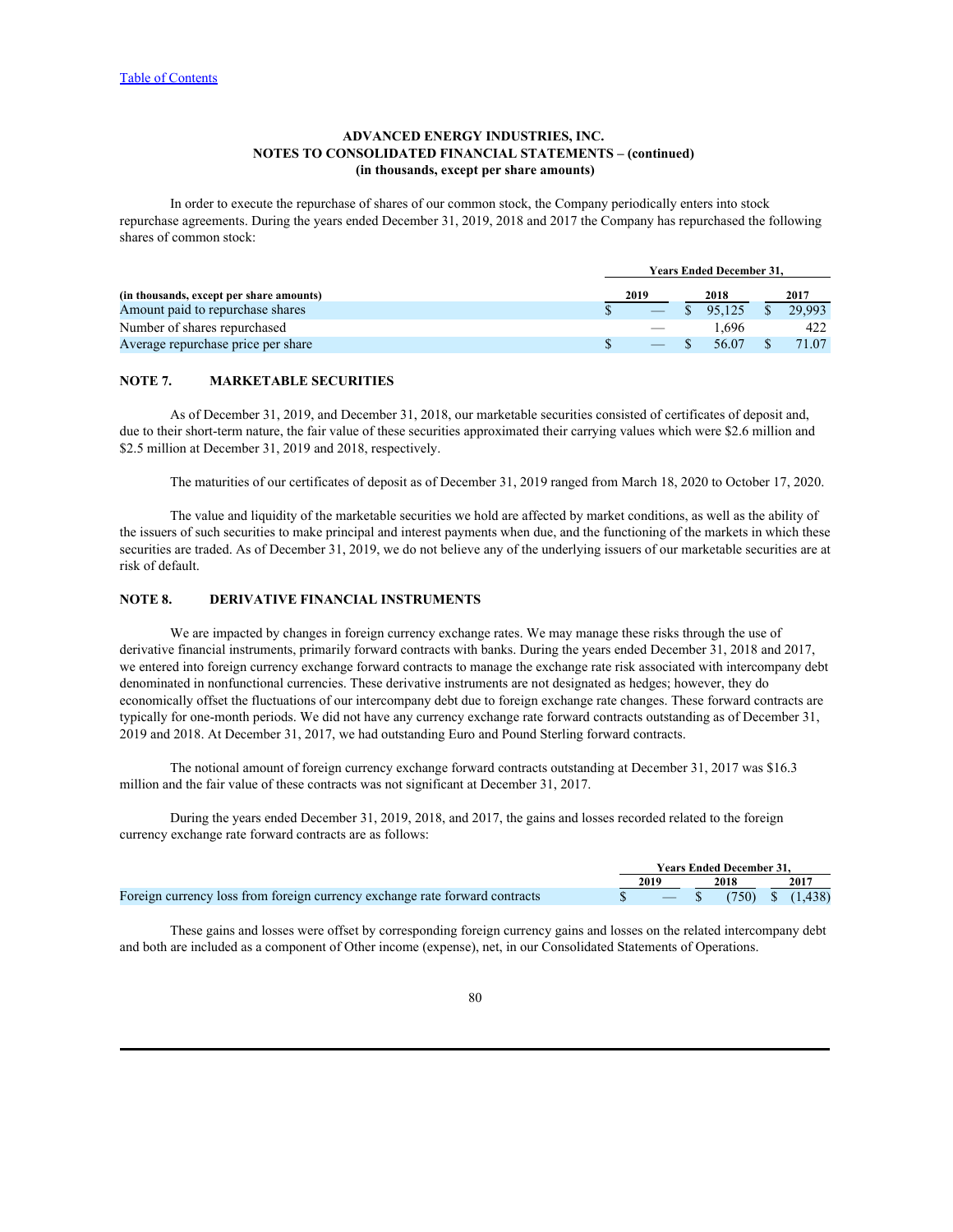During the first quarter of 2017, we entered into a foreign currency exchange rate forward contract at a cost of \$3.5 million, to mitigate the exchange rate risk associated with a planned offshore acquisition which was not consummated. The hedge expired upon maturity in the first quarter of 2017. The cost of the forward contract is recorded as a component of Other income (expense), net in our Consolidated Statement of Operations.

## **NOTE 9. ACCOUNTS AND OTHER RECEIVABLE**

Accounts and other receivable are recorded at net realizable value. Components of accounts and other receivable, net of reserves, are as follows:

|                        | December 31.<br>2019 | December 31,<br>2018 |
|------------------------|----------------------|----------------------|
| Amounts billed, net    | 227,528              | 80,709               |
| Unbilled receivables   | 19,036               | 19,733               |
| Total receivables, net | 246,564              | 100,442              |

Amounts billed, net consist of amounts that have been invoiced to our customers in accordance with terms and conditions, and are shown net of an allowance for doubtful accounts. These receivables are all short term in nature and do not include any financing components.

Unbilled receivables consist of amounts where we have satisfied our contractual obligations related to inventory stocking contracts with customers. Such amounts are typically invoiced to the customer upon their consumption of the inventory managed under the stocking contracts. We anticipate that substantially all unbilled receivables will be invoiced and collected over the next twelve months. These contracts do not include any financing components.

#### **NOTE 10. INVENTORIES**

Our inventories are valued at the lower of cost or net realizable value and computed on a first-in, first-out (FIFO) basis. Components of inventories are as follows:

|                         |   | December 31, |  |        |  |
|-------------------------|---|--------------|--|--------|--|
|                         |   | 2019         |  | 2018   |  |
| Parts and raw materials | J | 134.816      |  | 76,647 |  |
| Work in process         |   | 10,269       |  | 6,644  |  |
| Finished goods          |   | 84,934       |  | 14,696 |  |
| Total                   |   | 230,019      |  | 97,987 |  |

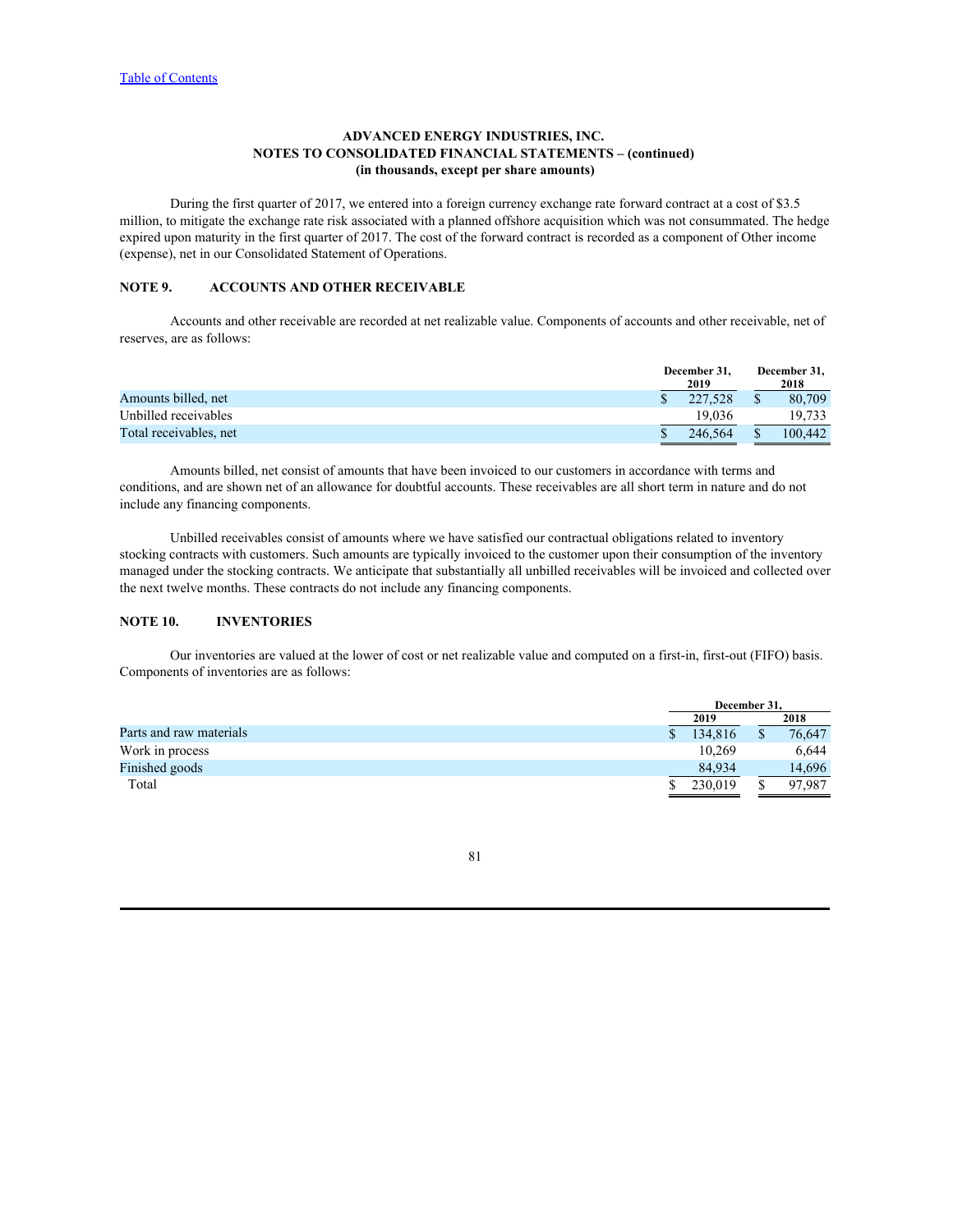## **NOTE 11. PROPERTY AND EQUIPMENT, NET**

Property and equipment, net is comprised of the following:

|                                      | December 31. |           |  |           |  |
|--------------------------------------|--------------|-----------|--|-----------|--|
|                                      |              | 2019      |  | 2018      |  |
| Buildings and land                   |              | 1,693     |  | 1,737     |  |
| Machinery and equipment              |              | 108,945   |  | 41,330    |  |
| Computer and communication equipment |              | 29,106    |  | 24,051    |  |
| Furniture and fixtures               |              | 4,119     |  | 3,203     |  |
| Vehicles                             |              | 262       |  | 282       |  |
| Leasehold improvements               |              | 33,041    |  | 20,593    |  |
| Construction in process              |              | 9,089     |  | 867       |  |
|                                      |              | 186,255   |  | 92,063    |  |
| Less: Accumulated depreciation       |              | (78, 146) |  | (60, 794) |  |
| Property and equipment, net          |              | 108,109   |  | 31,269    |  |
|                                      |              |           |  |           |  |

Depreciation expense is recorded in continuing operations and allocated within Cost of Sales, Research and development expense and Selling, general and administrative expense in our Consolidated Statements of Operations as follows:

|                      | Y ear    | s Ended December 31. |       |    |       |  |  |
|----------------------|----------|----------------------|-------|----|-------|--|--|
|                      | 2019     |                      | 2018  |    | 2017  |  |  |
| Depreciation expense | 070<br>. | .                    | 7.818 | м. | 5,074 |  |  |

## **NOTE 12. GOODWILL**

The following summarizes the changes in goodwill during the years ended December 31, 2019 and 2018:

| <b>December 31, 2017</b>                                                | 53,812   |
|-------------------------------------------------------------------------|----------|
| Measurement period adjustments to preliminary purchase price allocation |          |
| Additions from acquisition                                              | 49,252   |
| Foreign currency translation                                            | (1, 164) |
| <b>December 31, 2018</b>                                                | 101,900  |
| Measurement period adjustments to preliminary purchase price allocation | (41,996) |
| Additions from acquisition                                              | 143,262  |
| Foreign currency translation                                            | (234)    |
| <b>December 31, 2019</b>                                                | 202,932  |
|                                                                         |          |

Adjustments are the result of finalizing the LumaSense acquisition purchase price allocation along with measurement period adjustments to the purchase price allocation from the Artesyn acquisition with the residual adjustments getting recorded to goodwill.

Additions are the result of our acquisition of Artesyn during the year ended December 31, 2019 and our acquisitions of LumaSense, Trek and Monroe's electrostatic technology and product line during the year ended December 31, 2018, as described in *Note 2. Business Acquisitions.*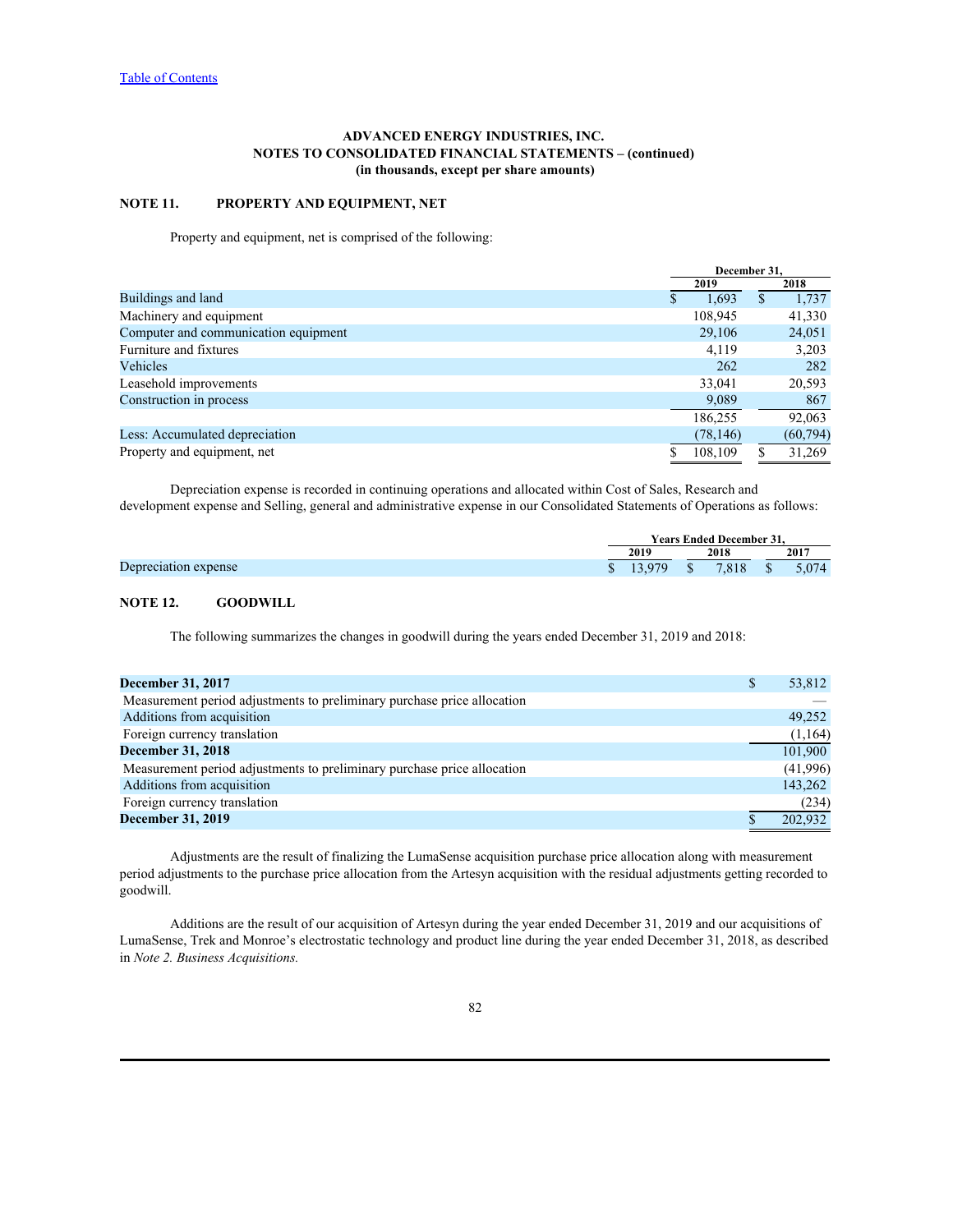# **NOTE 13. INTANGIBLE ASSETS**

Intangible assets consisted of the following as of December 31, 2019 and 2018:

|                        | <b>Gross Carrying</b> |                       |   | Accumulated  |    | <b>Net Carrying</b> |
|------------------------|-----------------------|-----------------------|---|--------------|----|---------------------|
| December 31, 2019      |                       | Amount                |   | Amortization |    | Amount              |
| Technology             |                       | 83,368                |   | (14,250)     | ъ  | 69,118              |
| Customer relationships |                       | 108,995               |   | (18, 197)    |    | 90,798              |
| Trademarks and other   |                       | 26,888                |   | (2,793)      |    | 24,095              |
| Total                  |                       | 219,251               |   | (35,240)     |    | 184,011             |
|                        |                       | <b>Gross Carrying</b> |   | Accumulated  |    | <b>Net Carrying</b> |
| December 31, 2018      |                       | Amount                |   | Amortization |    | Amount              |
| Technology             |                       | 39,879                | ж | (7, 927)     | Ж. | 31,952              |
|                        |                       |                       |   |              |    |                     |
| Customer relationships |                       | 35,509                |   | (13, 484)    |    | 22,025              |
| Trademarks and other   |                       | 2,501                 |   | (1, 568)     |    | 933                 |

At December 31, 2019, the weighted average remaining useful life of intangibles subject to amortization was approximately 11.2 years.

Amortization expense related to intangible assets is as follows:

|                      |              | <b>Years Ended December 31.</b> |           |  |                                   |  |  |
|----------------------|--------------|---------------------------------|-----------|--|-----------------------------------|--|--|
|                      | 2019         |                                 | 2018      |  | 2017                              |  |  |
| Amortization expense | . 108<br>. . |                                 | .<br>- 72 |  | 4,350<br>$\overline{\phantom{a}}$ |  |  |

Estimated amortization expense related to intangibles is as follows:

| <b>Year Ending December 31,</b> |         |
|---------------------------------|---------|
| 2020                            | 20,109  |
| 2021                            | 20,009  |
| 2022                            | 19,745  |
| 2023                            | 19,727  |
| 2024                            | 16,888  |
| Thereafter                      | 87,533  |
| Total                           | 184,011 |

## **NOTE 14. RESTRUCTURING COSTS**

During the year ended December 31, 2019, we recorded a total pre-tax charge of \$5.0 million for severance and facility relocation associated with our manufacturing footprint consolidation and optimization, acquisition integration, and reorganization for business efficiency improvement. For the year ended December 31, 2018, we recorded total severance and related costs of \$4.2 million. The cumulative costs recognized under this restructuring plan are \$9.3 million.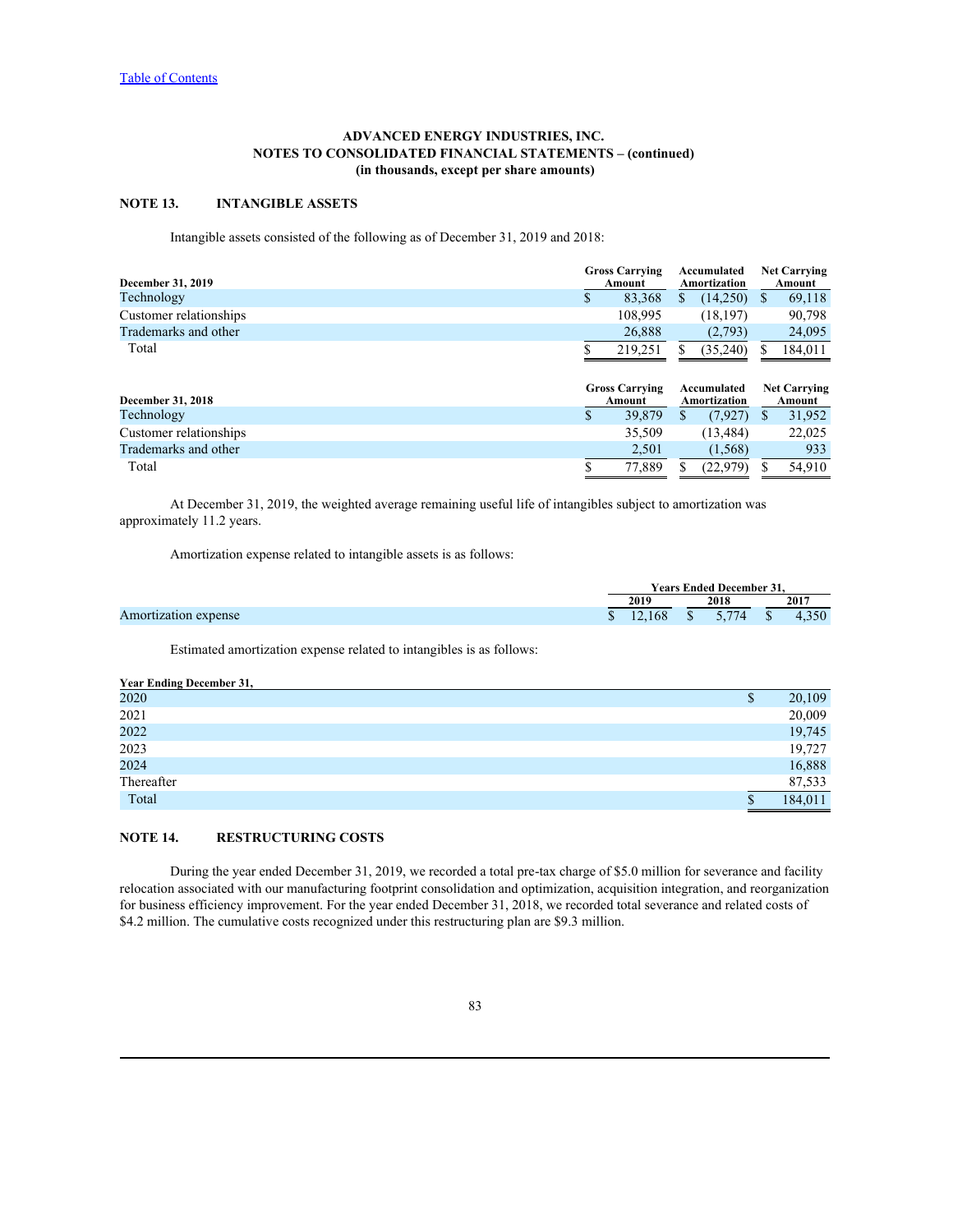The table below summarizes the restructuring charges for the years ended:

|                                         |       |       | <b>Cumulative Cost</b><br>Through December 31, |  |  |  |  |
|-----------------------------------------|-------|-------|------------------------------------------------|--|--|--|--|
|                                         | 2019  | 2018  | 2019                                           |  |  |  |  |
| Severance and related charges           | 3.041 | 4,239 | 7,280                                          |  |  |  |  |
| Facility relocation and closure charges | .996  |       | ,996                                           |  |  |  |  |
| Total restructuring charges             | 5,038 | 4,239 | 9,277                                          |  |  |  |  |

The following table summarizes our restructuring liabilities at December 31, 2019:

|                                 |                   | Cost              |                  |                   |                   |
|---------------------------------|-------------------|-------------------|------------------|-------------------|-------------------|
|                                 |                   | Incurred          | <b>Cost Paid</b> | <b>Effect</b> of  |                   |
|                                 | <b>Balance at</b> | and               | or               | <b>Changes</b> in | <b>Balance at</b> |
|                                 | December 31,      | <b>Charged to</b> | <b>Otherwise</b> | Exchange          | December 31,      |
|                                 | 2018              | Expense           | <b>Settled</b>   | Rates             | 2019              |
| Total restructuring liabilities | 3,806             | ,038              | (6,673)          |                   | 2,172             |

## **NOTE 15. WARRANTIES**

Provisions of our sales agreements include customary product warranties, ranging from 12 months to 24 months following installation. The estimated cost of our warranty obligation is recorded when revenue is recognized and is based upon our historical experience by product, configuration and geographic region.

Our estimated warranty obligation is included in Other accrued expenses in our Consolidated Balance Sheets. Changes in our product warranty obligation are as follows:

|                                            | <b>Years Ended December 31,</b> |         |  |         |  |         |  |  |  |
|--------------------------------------------|---------------------------------|---------|--|---------|--|---------|--|--|--|
|                                            |                                 | 2019    |  | 2018    |  | 2017    |  |  |  |
| Balances at beginning of period            |                                 | 2,084   |  | 2,312   |  | 2,329   |  |  |  |
| Warranty acquired in business combinations |                                 | 4,818   |  | 305     |  | 118     |  |  |  |
| Increases to accruals                      |                                 | l.752   |  | 1,606   |  | 2,029   |  |  |  |
| Warranty expenditures                      |                                 | (2,249) |  | (2,127) |  | (2,184) |  |  |  |
| Effect of changes in exchange rates        |                                 |         |  | (12)    |  | 20      |  |  |  |
| Balances at end of period                  |                                 | 6.413   |  | 2,084   |  | 2,312   |  |  |  |
|                                            |                                 |         |  |         |  |         |  |  |  |

#### **NOTE 16. LEASES**

The Company adopted authoritative guidance related to leases effective January 1, 2019 using the modified retrospective method. The comparative information presented in the Consolidated Financial Statements was not restated and is reported under the accounting standards in effect for the periods presented. See the section Leases in *Note 1. Operations and Summary of Significant Accounting Policies and Estimates* for a discussion of the significant changes resulting from adoption of the guidance.

The Company's leases consist primarily of manufacturing and office space under non-cancelable operating leases expiring at various dates through 2033. Leases with an original term of twelve months or less are not reported in the Consolidated Balance Sheet; expense for these short-term leases is recognized on a straight-line basis over the lease term. Most leases include one or more options to renew. The exercise of these renewal options is at the Company's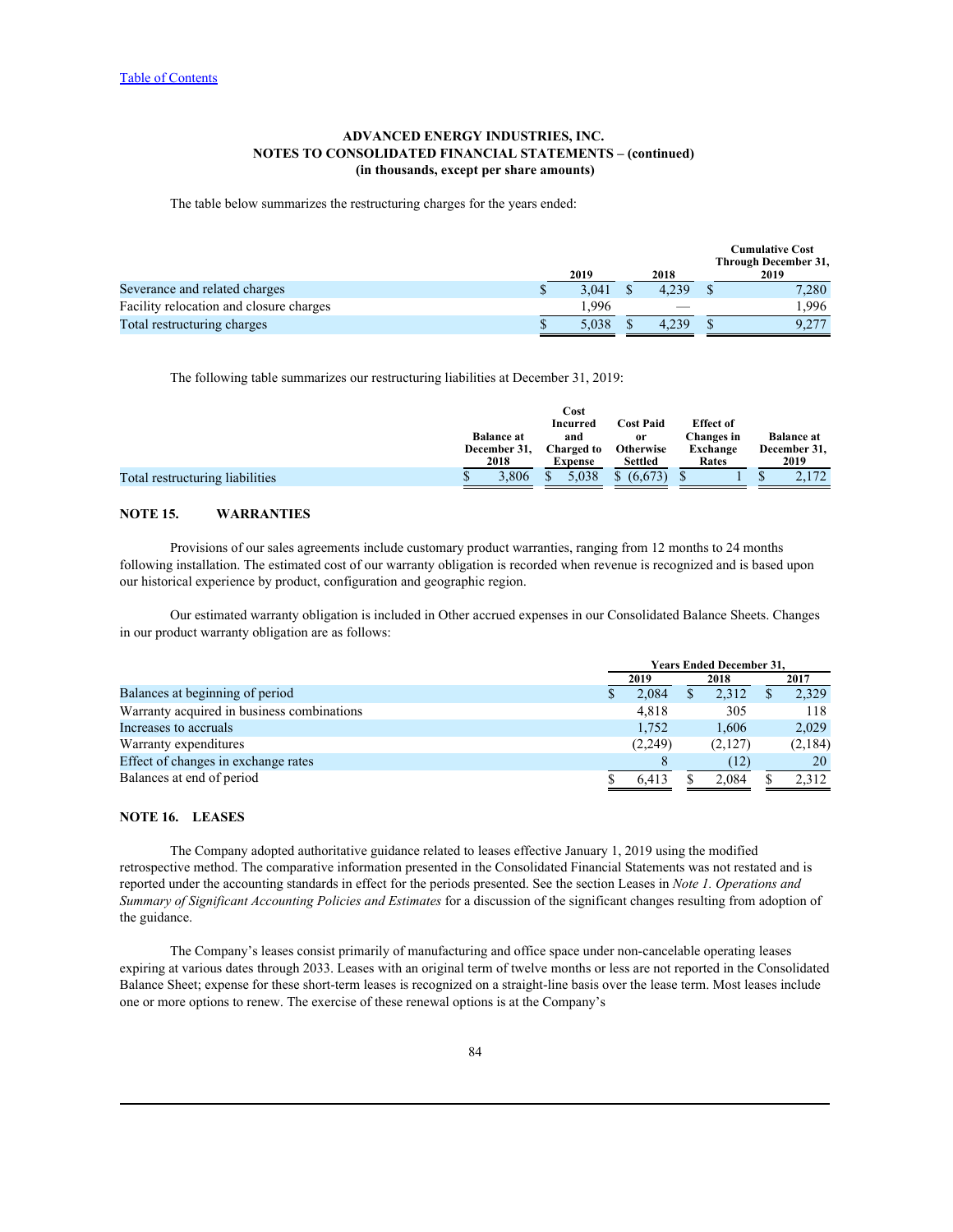discretion. We regularly evaluate the renewal options and when they are reasonably certain of exercise, we include the renewal period in the lease term, the right-of-use assets and lease liabilities.

Due to the Company's centralized treasury function, the Company utilizes a portfolio approach to discount its lease obligations. The Company assesses the expected lease term at lease inception and discounts the lease using a fully secured annual incremental borrowing rate, adjusted for time value corresponding with the expected lease term.

New leases are negotiated and executed to meet business objectives on an on-going basis. During the first fiscal quarter of 2020, we expect to record additional right of use assets and related liabilities for facilities in Fort Collins, Colorado, USA. The lease extensions in Fort Collins, Colorado commenced in January 2020 and extended the expected lease terms to 16 years; the right of use asset and operating lease liability recorded at commencement will be \$21.8 million.

Components of operating lease cost were as follows:

|                                    | <b>Year Ended</b> |
|------------------------------------|-------------------|
|                                    | December 31, 2019 |
| Operating lease cost               | 11,052            |
| Short-term and variable lease cost | 4,726             |
| Total operating lease cost         | 15,778            |
|                                    |                   |

Maturities of our lease liabilities for all operating leases at December 31, 2019 are as follows:

#### **Year Ending December 31,**

| 2020                               | 22,351   |
|------------------------------------|----------|
| 2021                               | 19,771   |
| 2022                               | 13,503   |
| 2023                               | 10,786   |
| 2024                               | 9,601    |
| Thereafter                         | 56,355   |
| Total lease payments               | 132,367  |
| Less: Interest                     | (23,517) |
| Present value of lease liabilities | 108,850  |

Other information related to leases, including supplemental cash flow information, consists of:

|                                                                                         | <b>Year Ended</b> |  |
|-----------------------------------------------------------------------------------------|-------------------|--|
|                                                                                         | December 31, 2019 |  |
| Weighted average remaining lease term (in years)                                        | 7.50              |  |
| Weighted average discount rate                                                          | 4.05 $%$          |  |
| Cash paid for operating leases                                                          | 12,101            |  |
| Right-of-use assets obtained in exchange for operating lease liabilities <sup>(1)</sup> | 84,551            |  |
|                                                                                         |                   |  |

(1) Included in 2019 are the right-of-use assets of \$60.1 million obtained in connection with the acquisition of Artesyn in September 2019. See *Note 2. Business Combinations* for more details.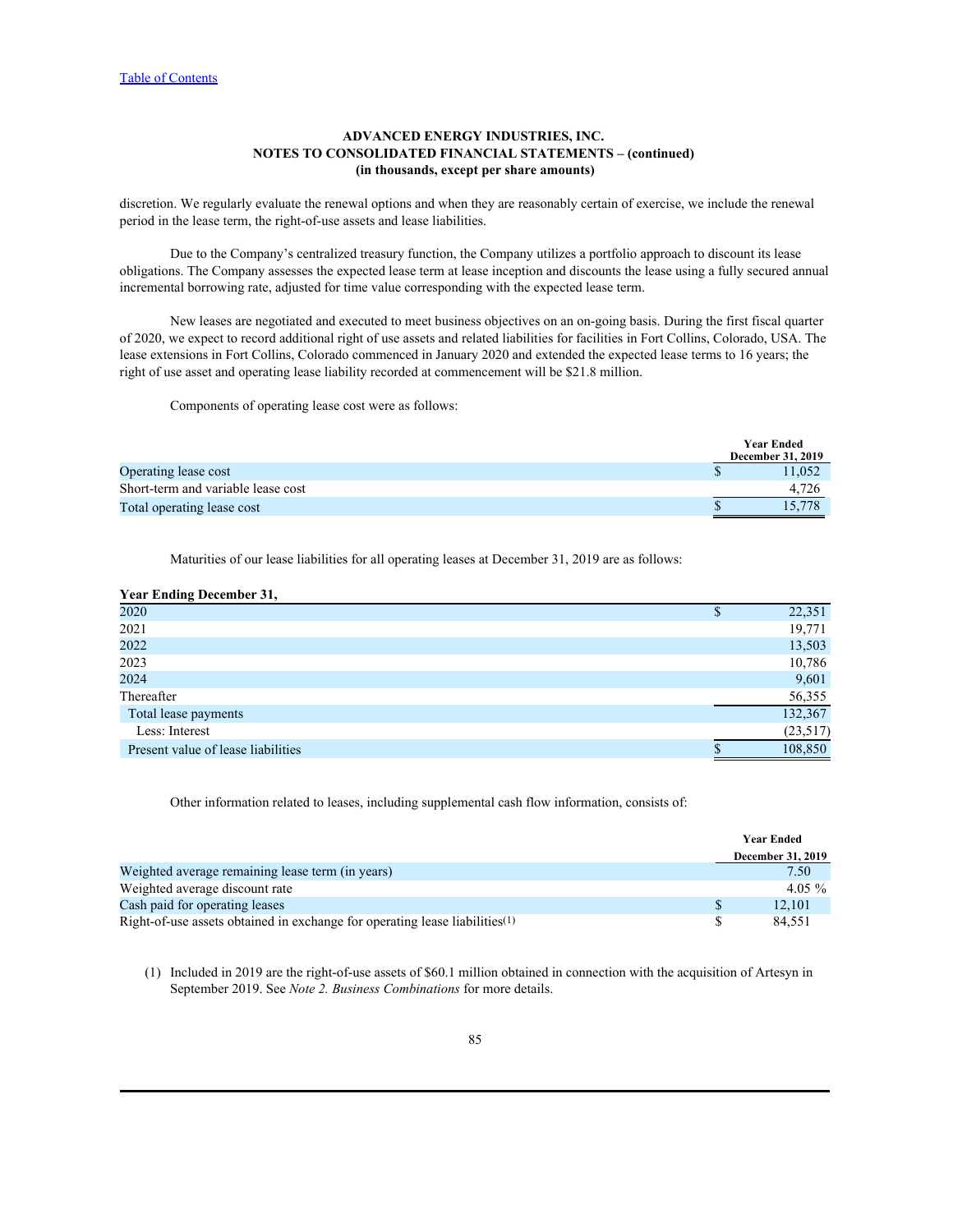#### *Comparative Information as Reported Under Previous Accounting Standards*

The following comparative information is reported based upon previous accounting standards in effect for the periods presented.

Future minimum lease payments under operating leases were:

| 9,093  |
|--------|
| 7,561  |
| 6,938  |
| 3,862  |
| 3,448  |
| 18,349 |
| 49,251 |
|        |

Rent expense for operating leases was approximately \$7.4 million and \$6.5 million during the years ended December 31, 2018 and 2017, respectively.

### **NOTE 17. EMPLOYEE RETIREMENT PLANS AND POSTRETIREMENT BENEFITS**

#### **Defined Contribution Plans**

We have a 401(k) profit-sharing and retirement savings plan covering substantially all full-time U.S. employees. Participants may defer up to the maximum amount allowed as determined by law. Participants are immediately vested in their contributions. Profit-sharing contributions to the plan, which are discretionary, are approved by the Board of Directors. Vesting in the profit-sharing contribution account is based on years of service, with most participants fully vested after four years of credited service. For the years ended December 31, 2019, 2018, and 2017 our contribution for participants in our 401(k) plan was based on matching 50% of contributions made by employees up to 6% of the employee's compensation.

During the years ended December 31, 2019, 2018, and 2017 we recognized total defined contribution plan costs of \$1.6 million, \$1.4 million, and \$1.1 million, respectively.

#### **Defined Benefit Plan**

We maintain defined benefit pension plans for certain of our non-U.S. employees in the U.K., Germany, and Philippines. Each plan is managed locally and in accordance with respective local laws and regulations.

In order to measure the expense and related benefit obligation, various assumptions are made including discount rates used to value the obligation, expected return on plan assets used to fund these expenses and estimated future inflation rates. These assumptions are based on historical experience as well as facts and circumstances. An actuarial analysis is used to measure the expense and liability associated with pension benefits.

In connection with the acquisition of Artesyn in September of 2019, the Company acquired certain pension plans and, as a result, started including the related balances in its Consolidated Balance Sheets at December 31, 2019 and the expenses attributable to these plans for the period from September 10, 2019 to December 31, 2019 in its Consolidated Statement of Operations. See *Note 2. Business Acquisitions* for more details on this transaction.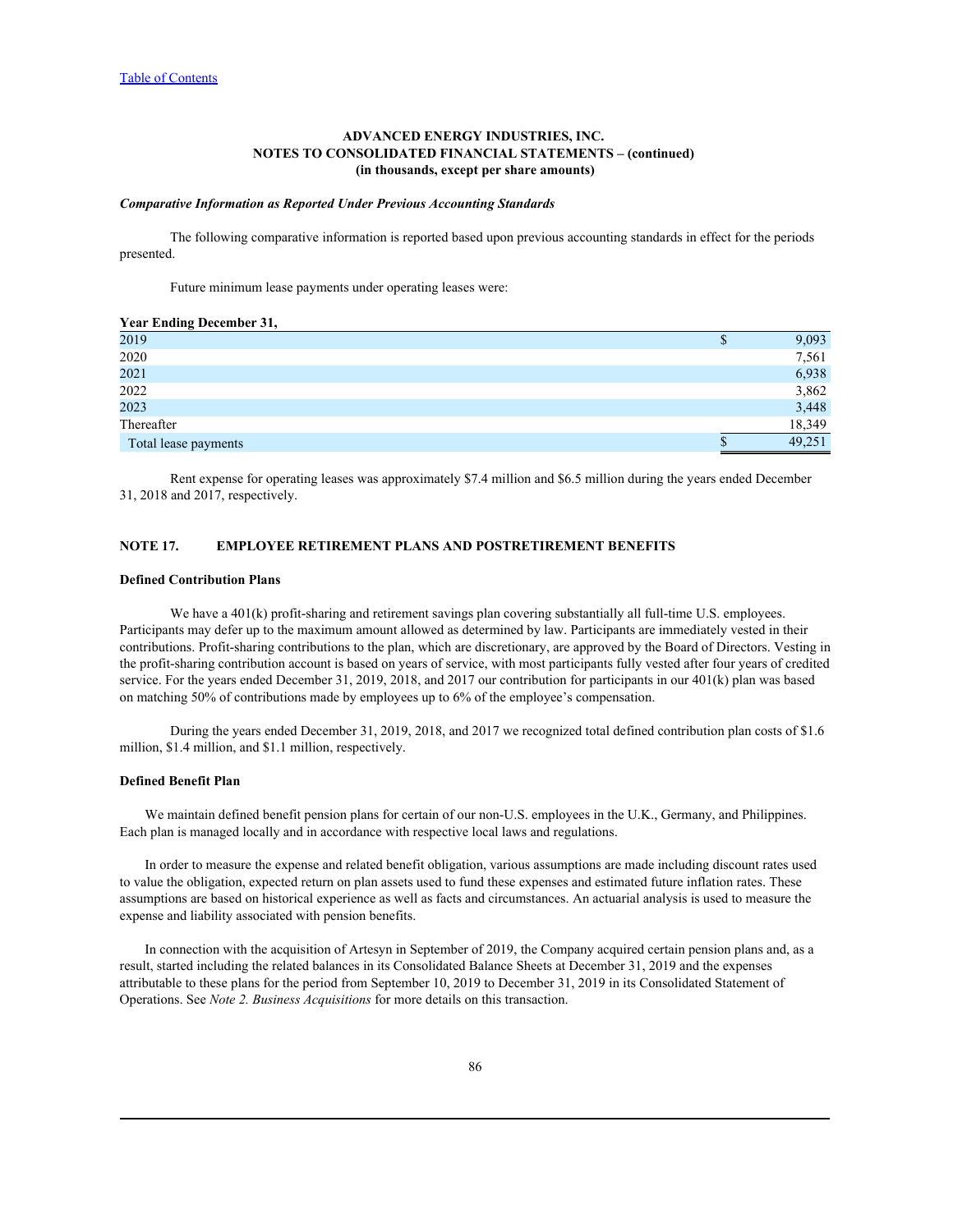The information provided below includes one pension plan which is part of discontinued operations. As such, all related liabilities and expenses are reported in discontinued operations in the Company's Consolidated Balance Sheets and Consolidated Statements of Operations for all periods presented.

The Company's projected benefit obligation and plan assets for defined benefit pension plans at December 31, 2019 and 2018 and the related assumptions used to determine the related liabilities are as follows:

|                                                 | <b>Years Ended December 31,</b> |          |    |           |  |  |
|-------------------------------------------------|---------------------------------|----------|----|-----------|--|--|
|                                                 |                                 | 2019     |    | 2018      |  |  |
| Projected benefit obligation, beginning of year | \$                              | 33,178   | S. | 34,498    |  |  |
| Acquisition                                     |                                 | 48,350   |    | 1,063     |  |  |
| Service cost                                    |                                 | 272      |    | 841       |  |  |
| Interest cost                                   |                                 | 1,211    |    | 802       |  |  |
| <b>Actuarial</b> loss                           |                                 | (193)    |    | (988)     |  |  |
| Benefits paid                                   |                                 | (1,779)  |    | (1,113)   |  |  |
| Translation adjustment                          |                                 | 2,223    |    | (1,925)   |  |  |
| Projected benefit obligation, end of year       |                                 | 83,262   |    | 33,178    |  |  |
| Fair value of plan assets, beginning of year    |                                 | 13,433   |    | 14,181    |  |  |
| Acquisitions                                    |                                 | 102      |    | 981       |  |  |
| Actual return on plan assets                    |                                 | 380      |    | 675       |  |  |
| Contributions                                   |                                 | 644      |    | 828       |  |  |
| Benefits paid                                   |                                 | (1,176)  |    | (1,086)   |  |  |
| Actuarial gain                                  |                                 | 1,064    |    | (1,357)   |  |  |
| Translation adjustment                          |                                 | 456      |    | (789)     |  |  |
| Fair value of plan assets, end of year          |                                 | 14,903   |    | 13,433    |  |  |
| Funded status of plan                           |                                 | (68,359) |    | (19, 745) |  |  |

The components of net periodic pension benefit cost recognized in our Consolidated Statements of Operations for the periods presented are as follows:

|                                            |      |       | <b>Years Ended December 31,</b> |       |      |             |  |
|--------------------------------------------|------|-------|---------------------------------|-------|------|-------------|--|
|                                            | 2019 |       | 2018                            |       | 2017 |             |  |
| Service cost                               |      | 272   |                                 | 841   |      |             |  |
| Interest cost                              |      | 1,211 |                                 | 802   |      | 809         |  |
| Expected return on plan assets             |      | (615) |                                 | (665) |      | (597)       |  |
| Amortization of actuarial gains and losses |      | 411   |                                 | 478   |      | 503         |  |
| Net periodic pension cost                  |      | 1,279 |                                 | 4,456 |      | $\sqrt{15}$ |  |
|                                            |      |       |                                 |       |      |             |  |

Assumptions used in the determination of the net periodic pension cost are:

|                                          |         | <b>Years Ended December 31.</b>      |          |  |  |  |
|------------------------------------------|---------|--------------------------------------|----------|--|--|--|
|                                          | 2019    | 2018                                 | 2017     |  |  |  |
| Discount rate                            | 270/    | 200<br>$\sim$ $\alpha$               | $2.6\%$  |  |  |  |
| Expected long-term return on plan assets | 4.6 $%$ | $\Omega$ $\Omega$<br>$\cdot$ $\cdot$ | 4.8 $\%$ |  |  |  |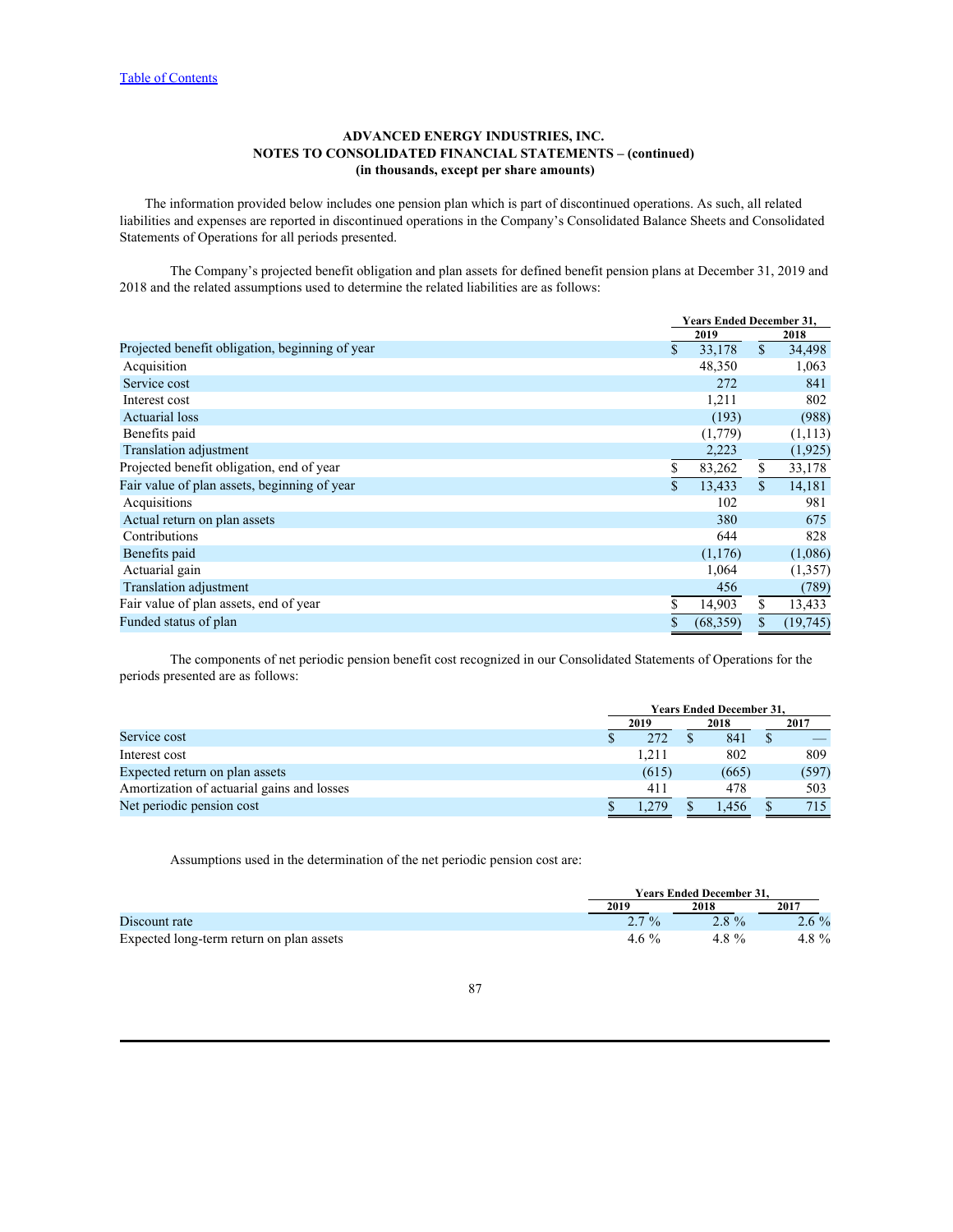The fair value of the Company's qualified pension plan assets by category for the years ended December 31, are as follows:

|                            |                | December 31, 2019               |                |                                 |  |                                |  |        |  |  |
|----------------------------|----------------|---------------------------------|----------------|---------------------------------|--|--------------------------------|--|--------|--|--|
|                            | <b>Level 1</b> |                                 | <b>Level 2</b> |                                 |  | Level 3                        |  | Total  |  |  |
| Multi-Asset Fund           |                |                                 |                | 4,825                           |  |                                |  | 4,825  |  |  |
| Diversified Growth Fund    |                | $\hspace{0.1mm}-\hspace{0.1mm}$ |                | 4,855                           |  |                                |  | 4,855  |  |  |
| Index-Linked Gilts         |                | $\hspace{0.1mm}-\hspace{0.1mm}$ |                | 1,934                           |  |                                |  | 1,934  |  |  |
| Corporate Bonds            |                | $\hspace{0.1mm}-\hspace{0.1mm}$ |                | 2,090                           |  | $\qquad \qquad \longleftarrow$ |  | 2,090  |  |  |
| <b>Insurance Contracts</b> |                | $\hspace{0.1mm}-\hspace{0.1mm}$ |                | $\hspace{0.1mm}-\hspace{0.1mm}$ |  | 1,045                          |  | 1,045  |  |  |
| Cash                       |                | 154                             |                | $\hspace{0.1mm}-\hspace{0.1mm}$ |  |                                |  | 154    |  |  |
| Total                      |                | 154                             |                | 13,704                          |  | 1,045                          |  | 14,903 |  |  |

|                            | December 31, 2018                         |  |                                 |  |                                |  |        |  |  |
|----------------------------|-------------------------------------------|--|---------------------------------|--|--------------------------------|--|--------|--|--|
|                            | <b>Level 1</b>                            |  | <b>Level 2</b>                  |  | Level 3                        |  | Total  |  |  |
| Multi-Asset Fund           | $\hspace{0.1mm}-\hspace{0.1mm}$           |  | 4,570                           |  |                                |  | 4,570  |  |  |
| Diversified Growth Fund    | $\qquad \qquad \overline{\qquad \qquad }$ |  | 4,650                           |  | $\overline{\phantom{0}}$       |  | 4,650  |  |  |
| Index-Linked Gilts         | $\hspace{0.1mm}-\hspace{0.1mm}$           |  | 2,044                           |  |                                |  | 2,044  |  |  |
| Corporate Bonds            | $\hspace{0.1mm}-\hspace{0.1mm}$           |  | 2,044                           |  | $\overline{\phantom{m}}$       |  | 2,044  |  |  |
| <b>Insurance Contracts</b> |                                           |  | $\hspace{0.1mm}-\hspace{0.1mm}$ |  | 72                             |  | 72     |  |  |
| Cash                       | 53                                        |  | $\overline{\phantom{m}}$        |  | $\overbrace{\phantom{123321}}$ |  |        |  |  |
| Total                      | 53                                        |  | 3,308                           |  | 72.                            |  | 13,433 |  |  |

At December 31, 2019 our plan's assets of \$14.9 million were invested in five separate funds including a multi-asset fund (32.4%), a diversified growth fund (32.6%), an index-linked gilt (13.0%), corporate bonds (14.0%), and insurance contracts (7%). The asset and growth funds aim to generate an 'equity-like' return over an economic cycle with significantly reduced volatility relative to equity markets and have scope to use a diverse range of asset classes, including equities, bonds, cash and alternatives, e.g. property, infrastructure, high yield bonds, floating rate debt, private, equity, hedge funds and currency. The bond fund and gilt fund are invested in index-linked gilts and corporate bonds. These investments are intended to provide a degree of protection against changes in the value of our plan's liabilities related to changes in long-term expectations for interest rates and inflation expectations.

Expected future payments under defined benefit pension plans, based on foreign exchange rates as of December 31, 2019, are as follows:

#### **Expected Future Benefit Payments**

| 2020       | 6,113   |
|------------|---------|
| 2021       | 7,039   |
| 2022       | 5,673   |
| 2023       | 5,716   |
| 2024       | 14,487  |
| Thereafter | 134,802 |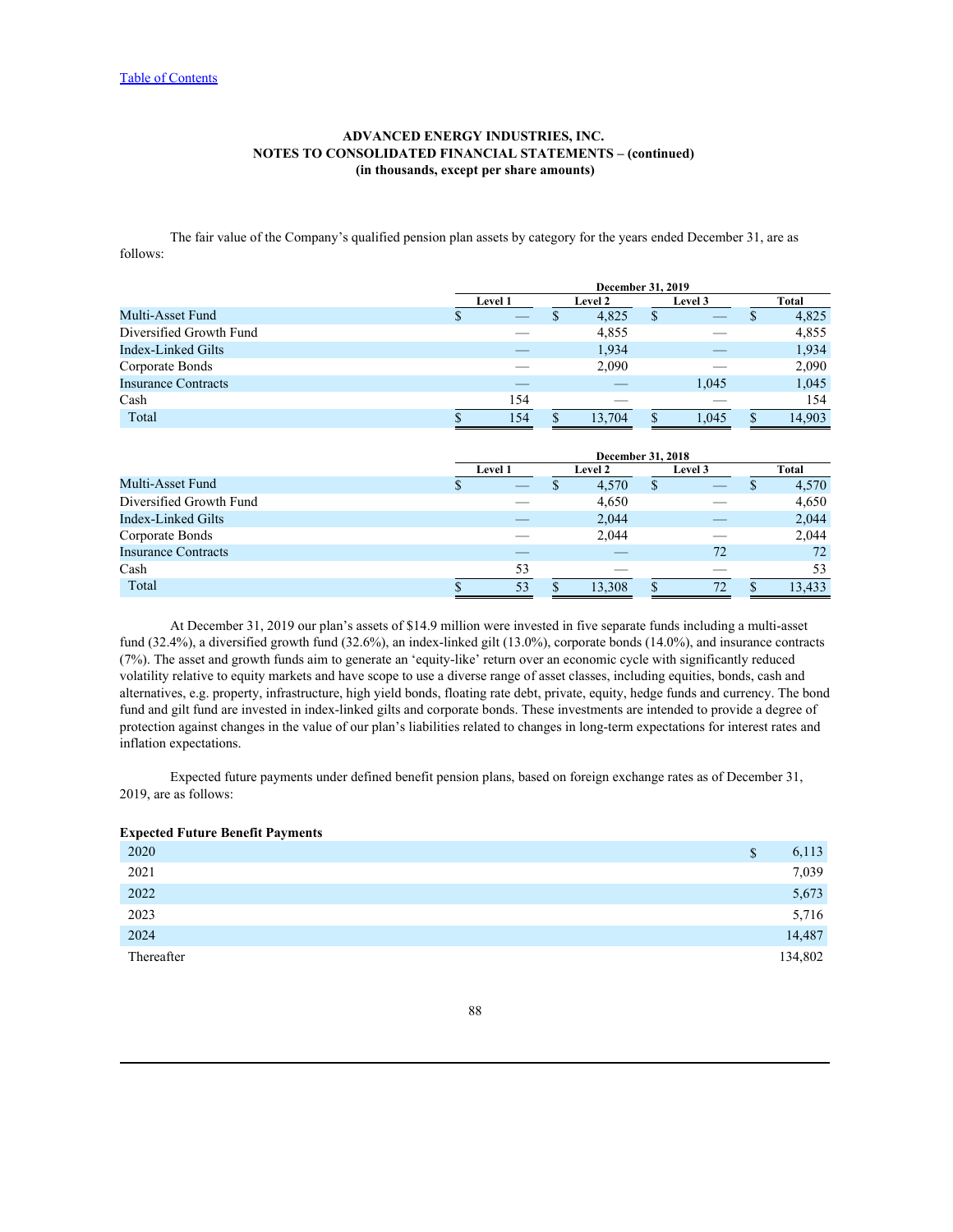#### **NOTE 18. STOCK-BASED COMPENSATION**

As of December 31, 2019, we had two active stock-based incentive compensation plan: the 2017 Omnibus Incentive Plan and the Employee Stock Purchase Plan ("ESPP"). All new equity compensation grants are issued under these two plans; however, outstanding awards previously issued under inactive plans will continue to vest and remain exercisable in accordance with the terms of the respective plans. Our stock plans are administered by the Board of Directors Compensation Committee. At December 31, 2019, there were 3.3 million shares reserved and 2.5 million shares available for future grant under our stock-based incentive plans.

On May 4, 2017, the stockholders approved the Company's 2017 Omnibus Incentive Plan ("the 2017 Plan") and reserved 5.2 million shares under the plan. The 2017 Plan replaced the 2008 Omnibus Incentive Plan ("the 2008 Plan"), and all awards previously granted under the 2008 Plan continue to vest and/or are exercisable under the 2017 Plan in accordance with their original terms and conditions. The 2017 Plan and 2008 Plan provide for the grant of stock options, stock appreciation rights, restricted stock, stock units (including deferred stock units), unrestricted stock, and dividend equivalent rights. Additionally, awards issued may be issued as performance-based awards to align stock compensation awards to the attainment of annual or long-term performance goals. As of December 31, 2019, there were 2.3 million shares available for grant under the 2017 Plan.

The Company grants restricted stock units and performance stock units. The grant date fair values of restricted stock units and performance stock units are based on the closing market price of our common stock on the grant date. Our restricted stock units vest based on continued service. Our performance stock units vest based on achievement of certain performance goals and certification of performance achievement by the Compensation Committee of the Board of Directors. Stock-based compensation expense, net of forfeitures, is recognized on a straight-line basis over the requisite service period. For performance stock units, compensation expense is updated for the Company's expected performance level against performance goals at the end of each reporting period, which involves judgment as to achievement of certain performance metrics.

#### *Stock-based Compensation Expense*

We recognize stock-based compensation expense based on the fair value of the awards issued and the functional area of the employee receiving the award. Stock-based compensation for the three years ended December 31 is as follows:

|                                  |      | r ear:                               | <b>Ended December 31.</b> |        |
|----------------------------------|------|--------------------------------------|---------------------------|--------|
|                                  | 2019 |                                      | 2018                      | 2017   |
| Stock-based compensation expense |      | $\overline{a}$ $\overline{a}$<br>ے د | .703                      | 12.549 |

Our stock-based compensation expense is based on the value of the portion of share-based payment awards that are ultimately expected to vest, assuming estimated forfeitures at the time of grant. Estimated forfeiture rates for our stock-based compensation expense applicable to stock options and restricted stock units ("RSU's") was approximately 10%, 10% and 17% for the years ended December 31, 2019, 2018 and 2017, respectively.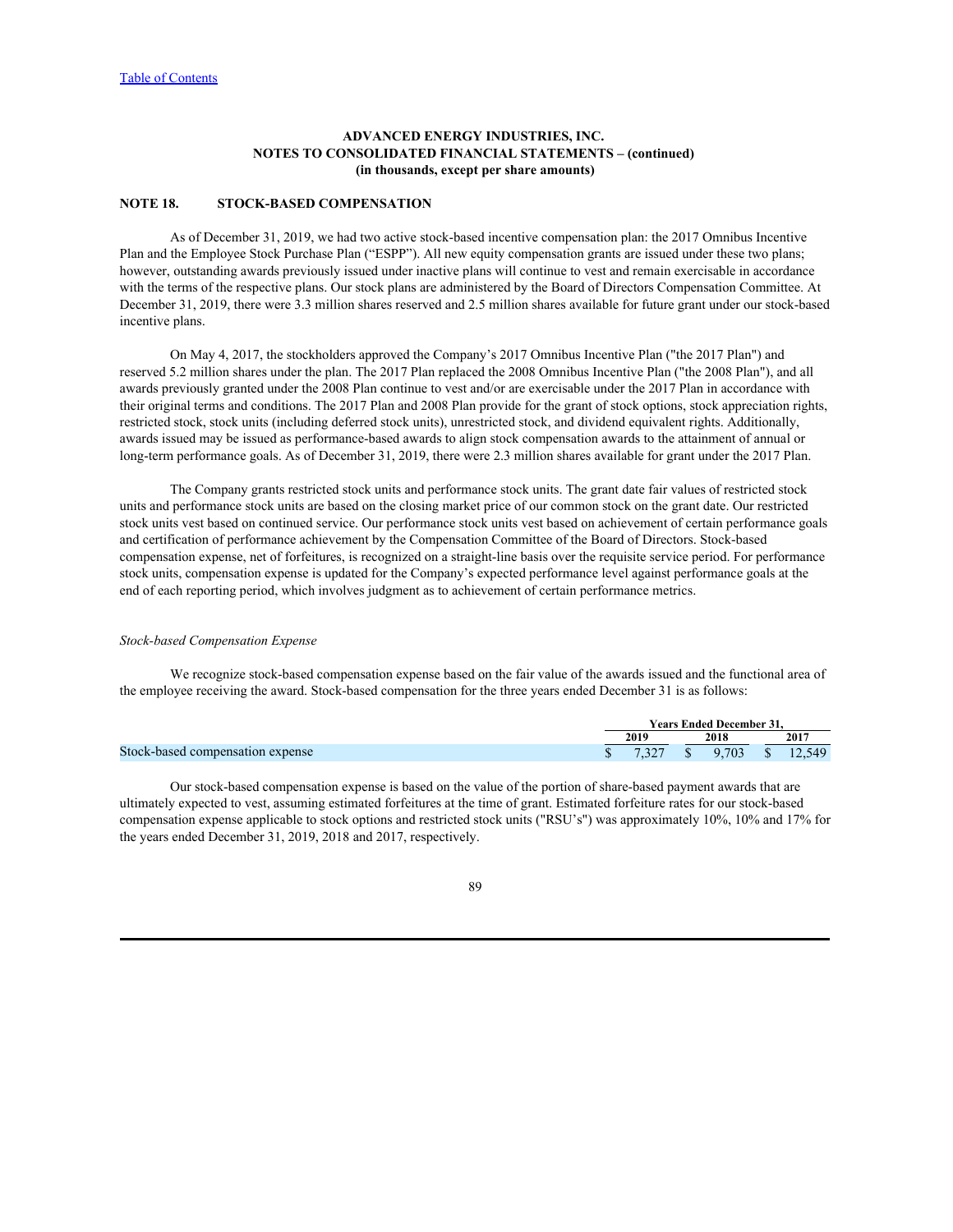#### *Restricted Stock Units*

The fair value of our Restricted Stock Units ("RSUs") is determined based upon the closing fair market value of our common stock on the grant date. Changes in the unvested RSU's during the years ended December 31, 2019, 2018 and 2017 were as follows:

|                                         |               | 2019      |               | 2018      |               | 2017      |
|-----------------------------------------|---------------|-----------|---------------|-----------|---------------|-----------|
|                                         |               | Weighted- |               | Weighted- |               | Weighted- |
|                                         |               | Average   |               | Average   |               | Average   |
|                                         |               | Grant     |               | Grant     |               | Grant     |
|                                         | <b>Shares</b> | Value     | <b>Shares</b> | Value     | <b>Shares</b> | Value     |
| RSUs outstanding at beginning of period | 352           | 58.17     | 386           | 51.06     | 354           | 29.60     |
| RSUs granted                            | 380           | 52.24     | 245           | 64.48     | 252           | 63.63     |
| RSUs vested                             | (155)         | 50.95     | (207)         | 54.94     | (211)         | 30.62     |
| RSUs forfeited                          | (43)          | 51.82     | (72)          | 50.79     | (9)           | 33.91     |
| RSUs outstanding at end of period       | 534           | \$56.56   | 352           | 58.17     | 386           | 51.06     |

The total intrinsic value of RSUs converted to shares for the years ended December 31, 2019, 2018 and 2017 were \$8.3 million, \$13.6 million and \$14.8 million, respectively. As of December 31, 2019, there was \$5.9 million of total unrecognized compensation cost, net of expected forfeitures related to non-vested RSUs granted, which is expected to be recognized through fiscal November 2022, with a weighted-average remaining vesting period of 1.3 years.

#### *Stock Options*

Stock option awards are generally granted with an exercise price equal to the market price of our stock at the date of grant and with either a three or four-year vesting schedule or performance-based vesting as determined at the time of grant. Stock option awards generally have a term of 10 years.

The fair value of options granted during the year ended December 31, 2015 was estimated on the date of grant using the Black-Scholes-Merton option pricing model using the following assumptions: the risk-free interest rate was 1.1% - 1.4%, the expected term was 4.3 years and expected volatility was 43%. The risk-free interest rate was based on the five-year U.S. Treasury Bill at the time of the grant. We utilize our historical experience in determining the expected term of our stock options and volatility of our common stock. We have not historically issued dividends.

Changes in our outstanding stock options during the years ended December 31, 2019, 2018 and 2017 were as follows:

|                                            | 2019          |                   |               | 2018              |               | 2017                     |  |
|--------------------------------------------|---------------|-------------------|---------------|-------------------|---------------|--------------------------|--|
|                                            |               | Weighted-         |               | Weighted-         |               | Weighted-                |  |
|                                            |               | Average           |               | Average           |               | Average                  |  |
|                                            | <b>Shares</b> | Exercise<br>Price | <b>Shares</b> | Exercise<br>Price | <b>Shares</b> | <b>Exercise</b><br>Price |  |
| Options outstanding at beginning of period | 230           | 20.73             | 317           | 18.97             | 474           | 17.47                    |  |
| Options exercised                          | (42)          | 17.73             | (83)          | 14.41             | (152)         | 14.32                    |  |
| Options forfeited                          |               |                   |               |                   | (2)           | 26.32                    |  |
| Options expired                            | (3)           | 9.91              |               | 1.97ء             | (3)           | 11.09                    |  |
| Options outstanding at end of period       | 185           | 21.56             | 230           | 20.73             | 317           | 18.97                    |  |
| Options vested during the year             |               |                   |               |                   |               |                          |  |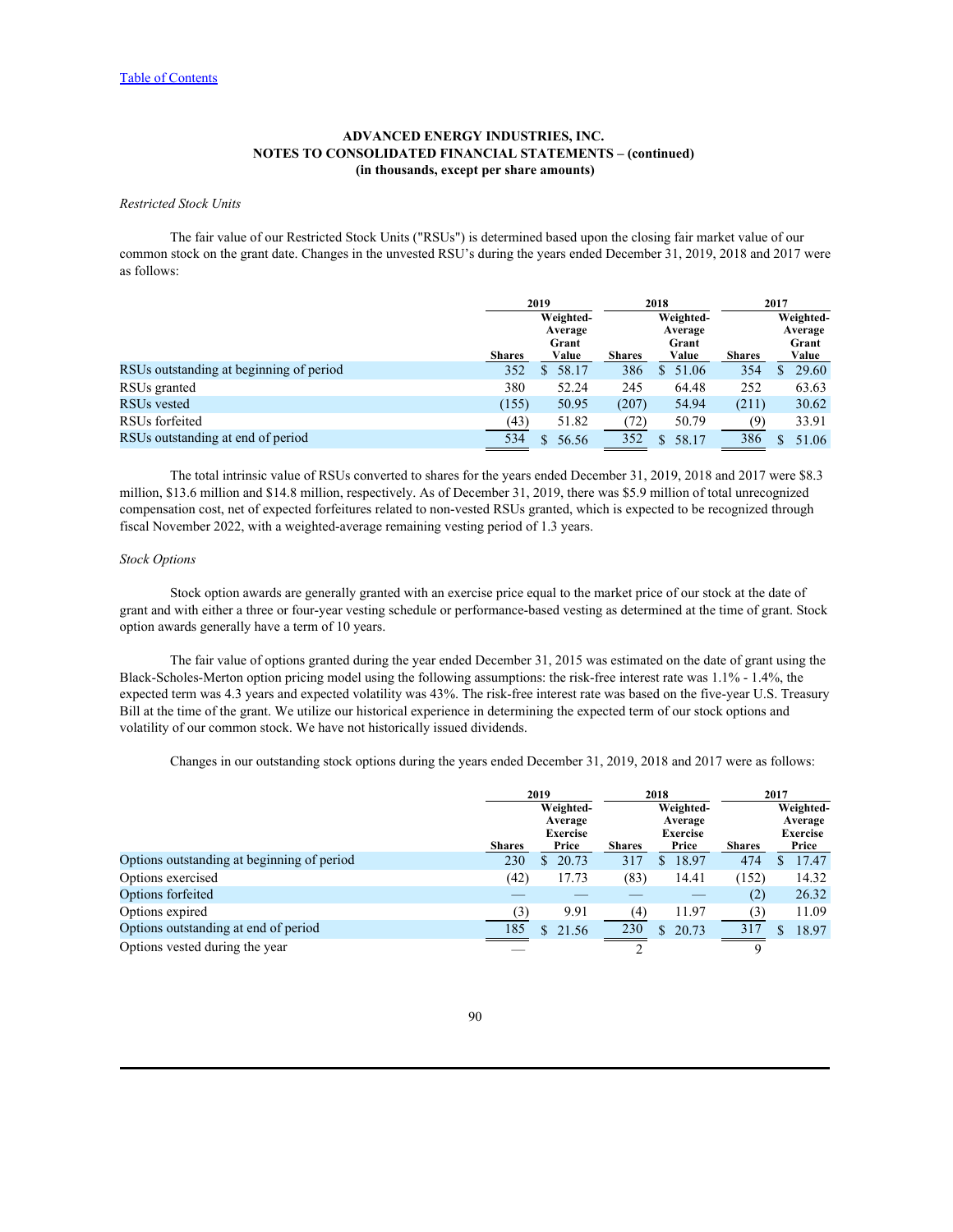The total intrinsic value of options exercised for the years ended December 31, 2019, 2018 and 2017 was \$1.6 million, \$4.1 million and \$9.7 million, respectively. All options outstanding at December 31, 2019 are vested and have aggregate intrinsic value of \$9.2 million and weighted-average remaining contractual life of 4.1 years.

The following table summarizes information about the stock options outstanding at December 31, 2019:

|                                 |                              | <b>Options Outstanding</b>           |                                  | <b>Options Exercisable</b> |                                  |
|---------------------------------|------------------------------|--------------------------------------|----------------------------------|----------------------------|----------------------------------|
|                                 |                              | Weighted-Average                     | Weighted-                        |                            | Weighted-                        |
| <b>Range of Exercise Prices</b> | <b>Number</b><br>Outstanding | Remaining<br><b>Contractual Life</b> | Average<br><b>Exercise Price</b> | Number<br>Exercisable      | Average<br><b>Exercise Price</b> |
| $9.51 - 13.85$                  | 23                           | 1.42 years                           | 12.00                            | 23                         | 12.00                            |
| $14.21 - 16.25$                 | 20                           | $0.72$ years                         | 15.06                            | 20                         | 15.06                            |
| $18.77 - 18.77$                 | 43                           | 4.75 years                           | 18.77                            | 43                         | 18.77                            |
| $26.32 - 26.32$                 | 99                           | $5.10$ years                         | 26.32                            | 99                         | 26.32                            |
| $9.51 - 26.32$                  | 185                          | 4.09 years                           | 21.56                            | 185                        | 21.56                            |

### *Employee Stock Purchase Plan*

The ESPP, a stockholder-approved plan, provides for the issuance of rights to purchase up to 1,000,000 shares of common stock. In May 2010, stockholders approved an increase from 500,000 to 1,000,000 shares authorized for sale under our ESPP. Employees below the Vice President level are eligible to participate in the ESPP if employed by us for at least 20 hours per week during at least five months per calendar year. Participating employees may contribute up to the lesser of 15% of their eligible earnings or \$5,000 during each plan period. Currently, the plan period is six months. The purchase price of common stock purchased under the ESPP is currently equal to the lower of: 1) 85% of the fair market value of our common stock on the commencement date of each plan period or 2) 85% of the fair market value of our common shares on each plan period purchase date. At December 31, 2019, 0.2 million shares remained available for future issuance under the ESPP.

Purchase rights granted under the ESPP are valued using the Black-Scholes-Merton model. As of December 31, 2019, there was \$0.2 million of total unrecognized compensation cost related to the ESPP that is expected to be recognized over a remaining period of five months. Total compensation expense was \$0.5 million for the year ended December 31, 2019 and \$0.4 million for the year ended December 31, 2018, and \$0.2 million for the year ended December 31, 2017.

The fair value of each purchase right granted under the ESPP was estimated on the date of grant using the Black-Scholes-Merton option pricing model with the following assumptions:

|                               | 2019              | 2018                            | 2017                            |
|-------------------------------|-------------------|---------------------------------|---------------------------------|
| Risk-free interest rates      | $1.62\% - 2.31\%$ | $2.10\% - 2.56\%$               | $1.07\% - 1.45\%$               |
| Expected dividend yield rates | $-$ %             | $\hspace{0.1mm}-\hspace{0.1mm}$ | $\hspace{0.1mm}-\hspace{0.1mm}$ |
| Expected term                 | $0.5$ years       | $\sim$ $\sim$<br>$0.5$ years    | $0.5$ years                     |
| Expected volatility           | 41.3 %            | 38.0 %                          | 33.3 %                          |

The risk-free interest rate is based on the six-month U.S. Treasury Bill at the time of the grant. We utilize our historical experience in determining the expected term of our stock options and volatility of our common stock. We have not historically issued dividends.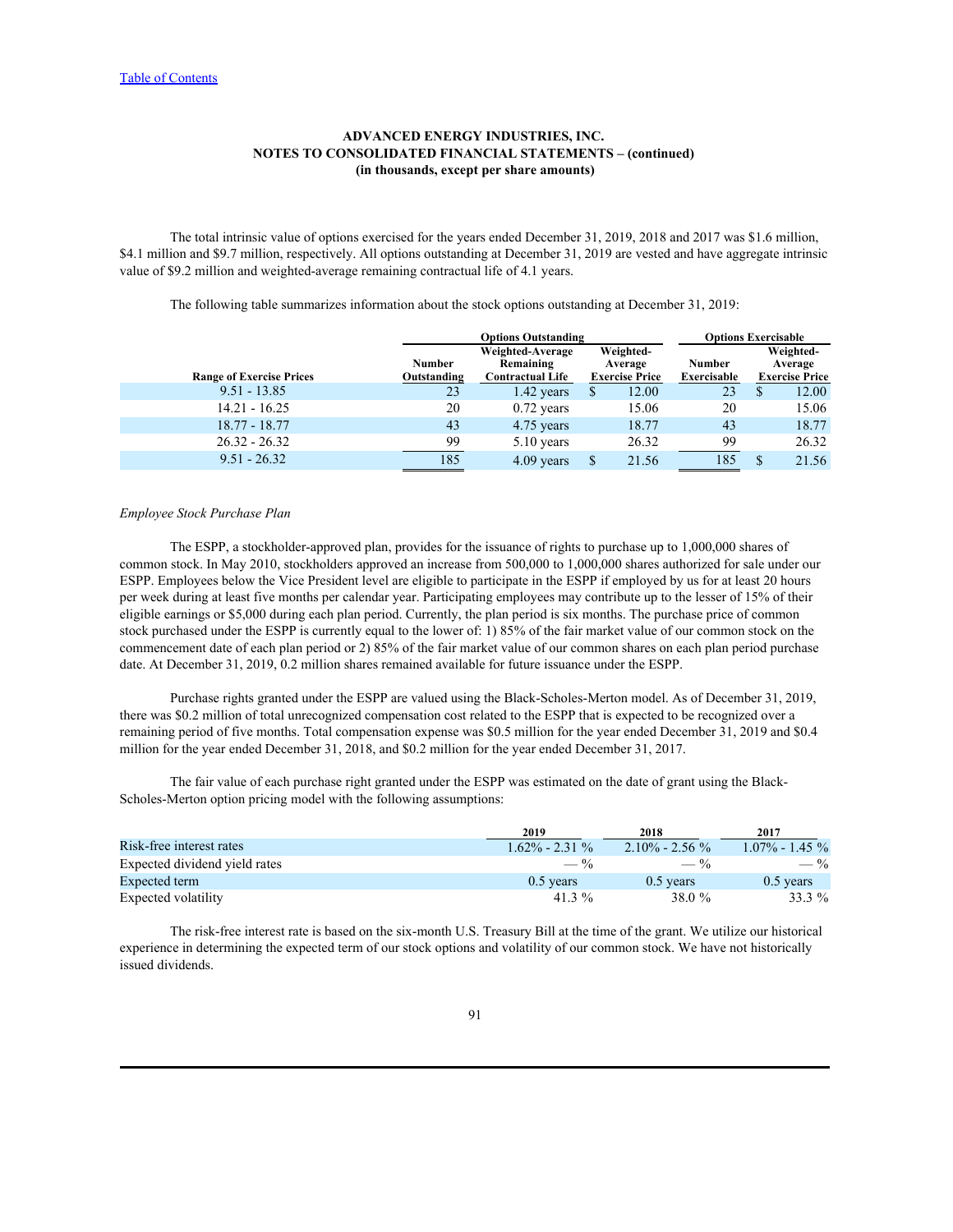#### **NOTE 19. COMMITMENTS AND CONTINGENCIES**

#### **Disputes and Legal Actions**

We are involved in disputes and legal actions arising in the normal course of our business. While we currently believe that the amount of any ultimate loss would not be material to our financial position, the outcome of these actions is inherently difficult to predict. In the event of an adverse outcome, the ultimate loss could have a material adverse effect on our financial position or reported results of operations. An unfavorable decision in patent litigation also could require material changes in production processes and products or result in our inability to ship products or components found to have violated third-party patent rights. We accrue loss contingencies in connection with our commitments and contingencies, including litigation, when it is probable that a loss has occurred, and the amount of the loss can be reasonably estimated. The Company is currently not a party to any legal action that the Company believes would reasonably have a material adverse impact on its business, financial condition, results of operations or cash flows.

### **NOTE 20. RELATED PARTY TRANSACTIONS**

Members of our Board of Directors hold various executive positions and serve as directors at other companies, including companies that are our customers. During the years ended December 31, 2019, 2018, and 2017, we engaged in the following transactions with companies related to members of our Board of Directors, as described below:

|                                   |       | <b>Years Ended December 31,</b> |       |
|-----------------------------------|-------|---------------------------------|-------|
|                                   | 2019  | 2018                            | 2017  |
| Sales to related parties          | 1.340 | .028                            | 1,425 |
| Number of related party customers |       |                                 |       |

Our accounts receivable balance from related party customers with outstanding balances as of December 31, 2019 and December 31, 2018 is as follows:

|                                          | December 31,<br>2019 | December 31,<br>2018 |  |
|------------------------------------------|----------------------|----------------------|--|
| Accounts receivable from related parties |                      | 109                  |  |
| Number of related party customers        |                      |                      |  |

We did not have any outstanding accounts payable with our related parties as of December 31, 2019 or December 31, 2018.

## **NOTE 21. GEOGRAPHIC AND SIGNIFICANT CUSTOMER INFORMATION**

The following table summarizes sales, and percentages of sales, by customers that individually accounted for 10% or more of our sales for the years ended December 31, 2019 and 2018:

|                         |           |                   | <b>Years Ended December 31.</b> |        |
|-------------------------|-----------|-------------------|---------------------------------|--------|
|                         | 2019      |                   | 2018                            |        |
| Applied Materials, Inc. | \$164,724 | 20.9 % \$ 258,027 |                                 | 35.9%  |
| <b>LAM Research</b>     | 88,251    | $11.2 \%$         | 109.005                         | 15.2 % |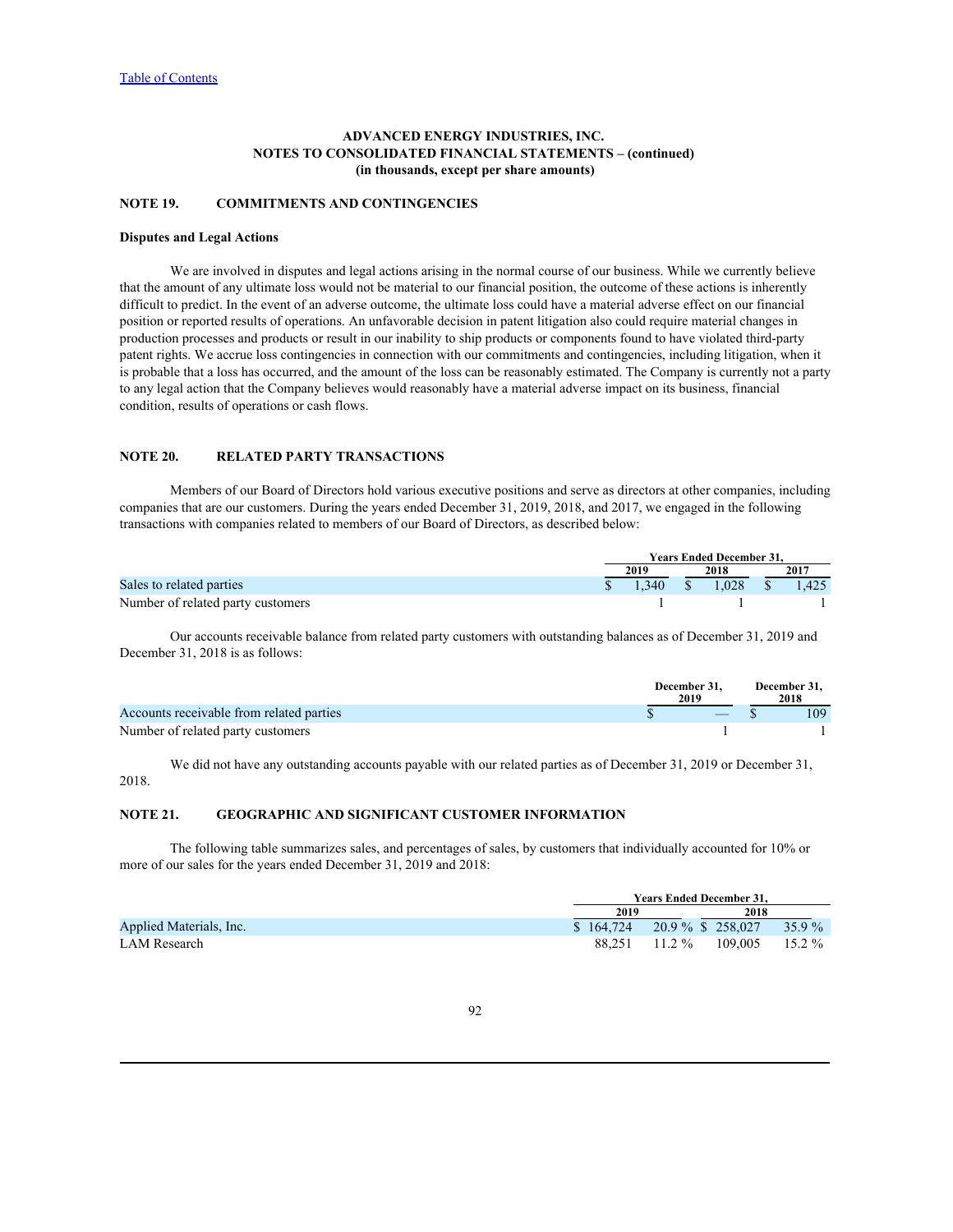The following table summarizes the accounts receivable balances, and percentages of the total accounts receivable, for customers that individually accounted for 10% or more of accounts receivable as of December 31, 2019 and December 31, 2018:

|                         |          |         | <b>Years Ended December 31,</b> |           |  |
|-------------------------|----------|---------|---------------------------------|-----------|--|
|                         | 2019     |         |                                 | 2018      |  |
| Applied Materials, Inc. | \$36,849 |         | 14.9 % \$ 34,301                | $34.2 \%$ |  |
| Nidec Motor Corporation | 38,071   | 15.4    |                                 | $* 0/2$   |  |
| <b>LAM Research</b>     |          | $* 0/2$ | 12,181                          | 12.1%     |  |

\* Customer's balance was less than 10% of the total accounts receivable balance.

Our sales to Applied Materials, Inc., LAM Research, and Nidec Corporation include precision power products used in semiconductor processing and solar and flat panel display. No other customer accounted for 10% or more of our sales or accounts receivable balances during these periods.

The following table summarizes long-lived assets by geographic area as of December 31, 2019 and December 31, 2018:

|      | 2019    |        | 2018         |
|------|---------|--------|--------------|
| - 12 | 239,511 |        | 115,869      |
|      | 301,020 |        | 12,274       |
|      |         |        | 59,936       |
|      | 600,456 |        | 188,079      |
|      |         | 59,925 | December 31, |

Long-lived assets include property and equipment, operating lease right-of-use assets, goodwill and other intangible assets.

## **NOTE 22. CREDIT FACILITY**

In September 2019, in connection with the Artesyn Acquisition Agreement, the Company entered into a credit agreement ("Credit Agreement") that provided aggregate financing of \$500.0 million, consisting of a \$350.0 million senior unsecured term loan facility (the "Term Loan Facility") and a \$150.0 million senior unsecured revolving facility the ("Revolving Facility"). Both the Term Loan Facility and Revolving Facility mature on September 10, 2024.

The Revolving Facility and Term Loan Facility bear interest, at the option of the Company, at a rate based on a reserve adjusted Eurodollar Rate or a Base Rate, as defined in the Credit Agreement, plus an applicable margin. Additionally, the Revolving Facility is subject to an unused line fee. As of December 31, 2019, the effective interest rate for the Revolving Facility and Term Loan Facility was 2.55% and the effective rate for the unused line fee was 0.10%. As of December 31, 2019, the Company had \$150.0 million available to withdraw on the Revolving Facility and was in compliance with all covenants.

The fair value of the Company's outstanding debt approximates its carrying value of \$339.0 million as of December 31, 2019.

In connection with the entering into of the Credit Agreement, the Company terminated the Loan Agreement, as amended (the "Loan Agreement") which previously provided a revolving line of credit of up to \$150.0 million subject to certain funding conditions. The Company expensed all unused line of credit fees at the time of termination of the Loan Agreement.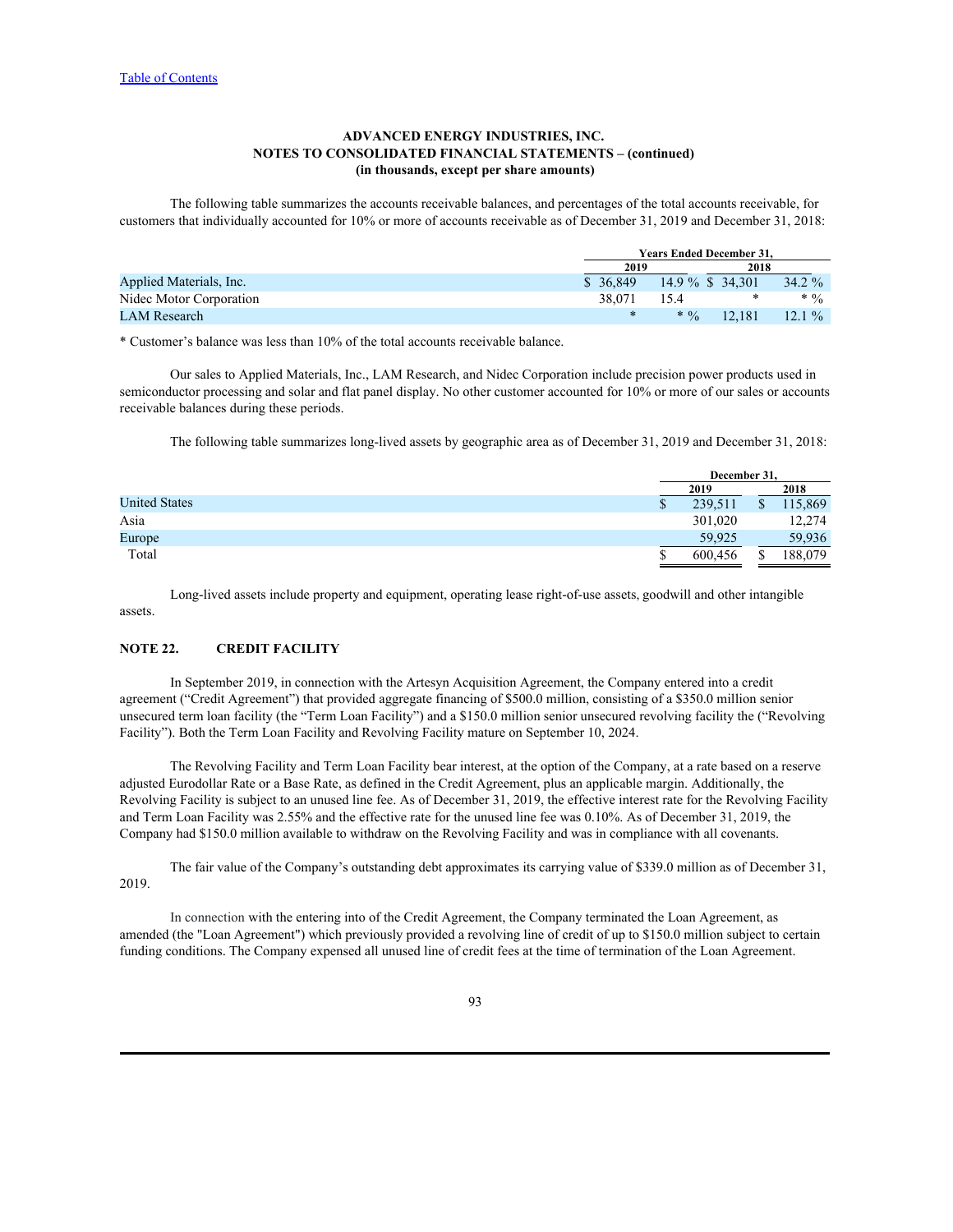As of December 31, 2019, the debt obligation on our Consolidated Balance Sheets consists of the following:

| Debt:                        | Amount   |
|------------------------------|----------|
| Term Loan Facility           | 341,250  |
| Less: debt issuance costs    | (2,223)  |
| Total debt                   | 339,027  |
| Less current portion of debt | (17,500) |
| Total long-term debt         | 321,527  |

Contractual maturities of the Company's debt obligations, excluding amortization of debt issuance costs, as of are as December 31, 2019 follows:

|       | Amount                   |
|-------|--------------------------|
| 2020  | 17,500                   |
| 2021  | 17,500                   |
| 2022  | 17,500                   |
| 2023  |                          |
| 2024  | $\frac{17,500}{271,250}$ |
| Total | 341,250                  |

Interest expense and unused line of credit fees were recorded in Other income (expense), net, in our Consolidated Statements of Operations as follows:

|       |      |                                 |      | 2017                            |
|-------|------|---------------------------------|------|---------------------------------|
| 2.994 |      | $\hspace{0.1mm}-\hspace{0.1mm}$ |      |                                 |
| 186   |      | $\hspace{0.1mm}-\hspace{0.1mm}$ |      |                                 |
| 236   |      | 228                             |      |                                 |
| 3,416 |      | 228                             |      |                                 |
|       | 2019 |                                 | 2018 | <b>Years Ended December 31.</b> |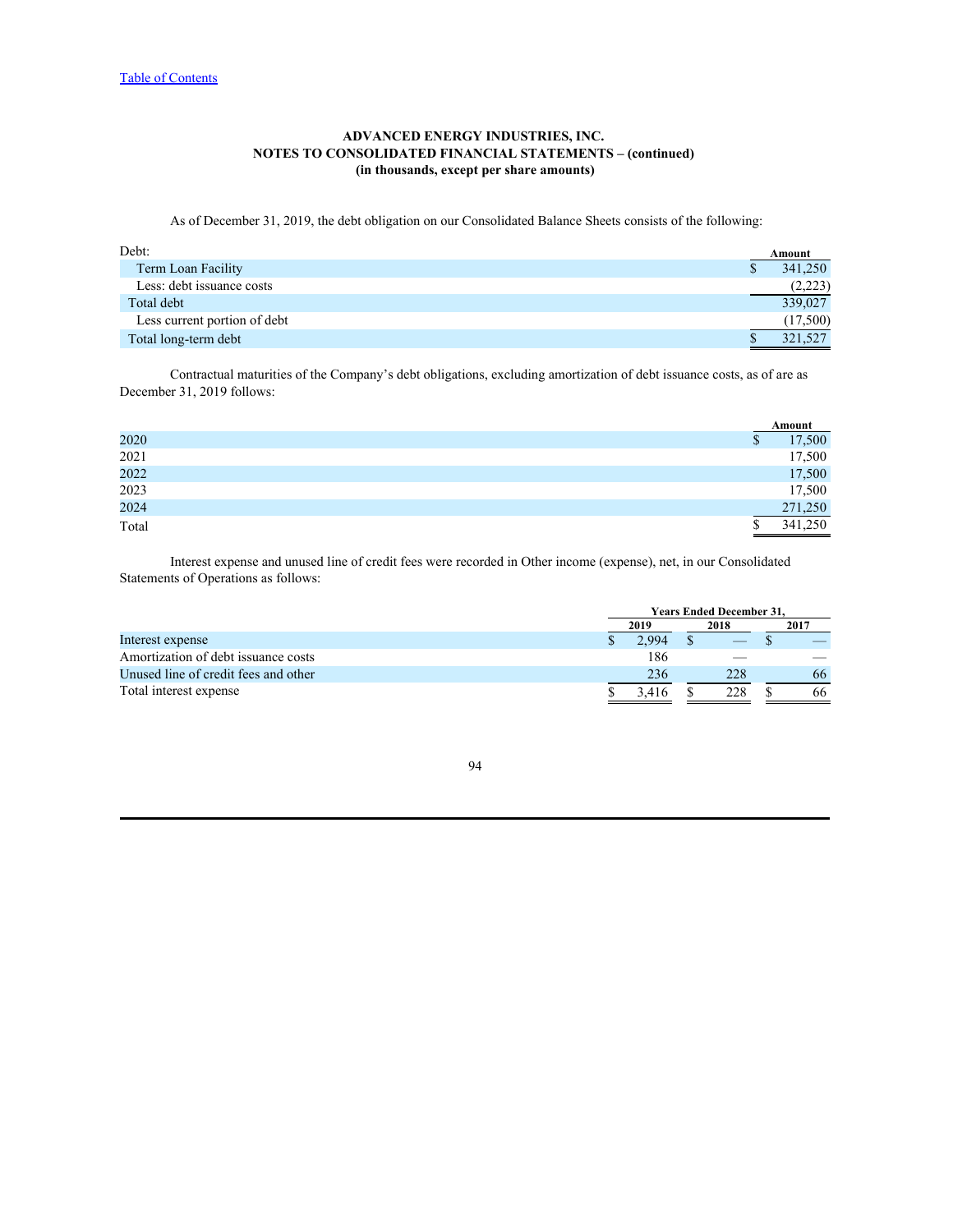# **NOTE 23. SUPPLEMENTAL QUARTERLY FINANCIAL DATA (UNAUDITED)**

The following tables present unaudited quarterly results for each of the eight quarters in the periods ended December 31, 2019 and 2018, in thousands. We believe that all necessary adjustments have been included in the amounts stated below to present fairly such quarterly information. Due to the volatility of the industries in which our customers operate, the operating results for any quarter are not necessarily indicative of results for any subsequent period.

|                                                        |              | <b>Quarter Ended</b> |               |                       |              |                         |              |                   |  |
|--------------------------------------------------------|--------------|----------------------|---------------|-----------------------|--------------|-------------------------|--------------|-------------------|--|
|                                                        |              | December 31,<br>2019 |               | September 30,<br>2019 |              | <b>June 30,</b><br>2019 |              | March 31,<br>2019 |  |
| Sales, net                                             |              | 338,268              |               | 175,127               | <sup>S</sup> | 134,810                 | <sup>S</sup> | 140,743           |  |
| Gross Profit                                           |              | 12,295               |               | 73,491                |              | 64,126                  |              | 65,740            |  |
| <b>Restructuring Expense</b>                           |              | 1,418                |               | 152                   | <sup>S</sup> | 1,795                   | -S           | 1,673             |  |
| Operating income                                       | ъ            | 22,202               |               | 9,390                 | -S           | 11,005                  | -S           | 11,791            |  |
| Income from continuing operations, net of income       |              |                      |               |                       |              |                         |              |                   |  |
| taxes                                                  | $\mathbb{S}$ | 10,479               | -S            | 7,256                 | -S           | 23,373                  | -S           | 15,387            |  |
| Loss (income) from discontinued operations, net of     |              |                      |               |                       |              |                         |              |                   |  |
| income taxes                                           | \$           | $(210)$ \$           |               | 375                   | - \$         | 8,324                   | -S           | (9)               |  |
| Net Income                                             | \$.          | 10,269               | <sup>S</sup>  | 7,631                 | - \$         | 31,697                  | <sup>S</sup> | 15,378            |  |
| Income from continuing operations attributable to      |              |                      |               |                       |              |                         |              |                   |  |
| noncontrolling interest                                | \$           | 5                    | -S            | 10                    | -S           | 11                      | <sup>S</sup> | 8                 |  |
| Net income attributable to Advanced Energy Industries, |              |                      |               |                       |              |                         |              |                   |  |
| Inc.                                                   | \$           | 10,264               | - S           | 7,621                 | - \$         | 31,686                  | -S           | 15,370            |  |
| <b>Earnings (Loss) Per Share:</b>                      |              |                      |               |                       |              |                         |              |                   |  |
| <b>Continuing Operations:</b>                          |              |                      |               |                       |              |                         |              |                   |  |
| Basic earnings per share                               | \$           | 0.27                 | <sup>\$</sup> | 0.19                  | -S           | 0.61                    | -S           | 0.40              |  |
| Diluted earnings per share                             | S            | 0.27                 | -S            | 0.19                  | - \$         | 0.61                    | <sup>S</sup> | 0.40              |  |
| <b>Discontinued Operations:</b>                        |              |                      |               |                       |              |                         |              |                   |  |
| Basic loss per share                                   | \$           | (0.01)               | - \$          | 0.01                  | <sup>S</sup> | 0.22                    | <sup>S</sup> |                   |  |
| Diluted loss per share                                 | \$           | (0.01)               | -S            | 0.01                  | -S           | 0.22                    | <sup>S</sup> |                   |  |
| <b>Net Income:</b>                                     |              |                      |               |                       |              |                         |              |                   |  |
| Basic earnings per share                               | \$           | 0.27                 | -S            | 0.20                  | -S           | 0.83                    | S            | 0.40              |  |
| Diluted earnings per share                             | \$           | 0.27                 | -S            | 0.20                  | - \$         | 0.82                    | -S           | 0.40              |  |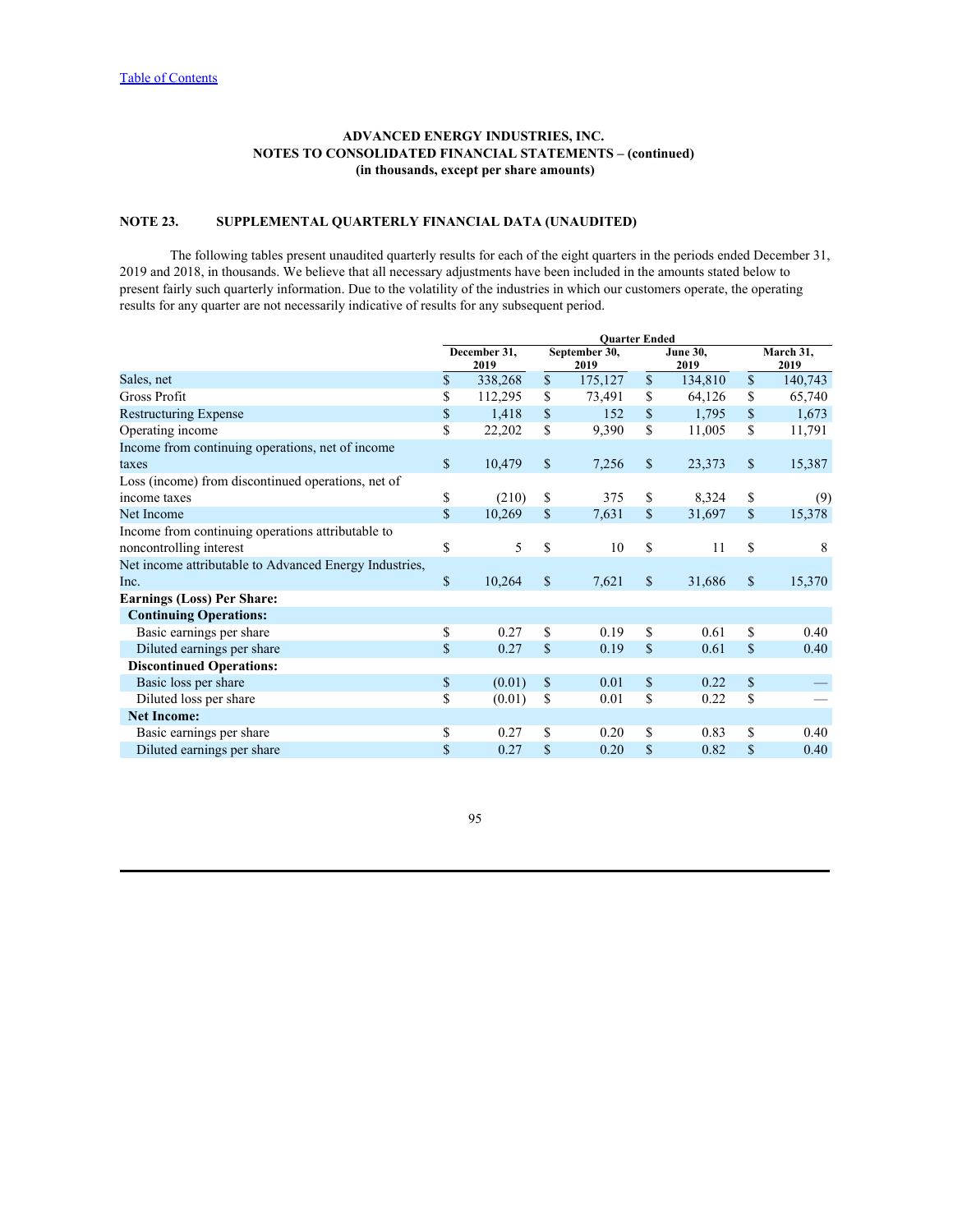|                                                        |              |                      |               | <b>Quarter Ended</b>  |              |                          |               |                   |
|--------------------------------------------------------|--------------|----------------------|---------------|-----------------------|--------------|--------------------------|---------------|-------------------|
|                                                        |              | December 31,<br>2018 |               | September 30,<br>2018 |              | <b>June 30,</b><br>2018  |               | March 31,<br>2018 |
| Sales, net                                             |              | 154,161              |               | 173,082               |              | 196,032                  | <sup>S</sup>  | 195,617           |
| Gross Profit                                           |              | 75,188               | -8            | 85,539                | - 55         | 101,235                  |               | 103,645           |
| <b>Restructuring Expense</b>                           |              | 3,836                | - \$          | 403                   |              | $\overline{\phantom{m}}$ |               |                   |
| Operating income                                       |              | 19,570               | <sup>\$</sup> | 39,862                | - 85         | 56,018                   |               | 56,103            |
| Income from continuing operations, net of income taxes |              | 19,222               | -S            | 35,157                | - S          | 46,400                   |               | 46,370            |
| Income (loss) from discontinued operations, net of     |              |                      |               |                       |              |                          |               |                   |
| income taxes                                           |              | 188                  |               | (371)                 | - S          | 5                        |               | 140               |
| Net Income                                             |              | 19,410               | -S            | 34,786                | - \$         | 46,405                   | <sup>S</sup>  | 46,510            |
| Income from continuing operations attributable to      |              |                      |               |                       |              |                          |               |                   |
| noncontrolling interest                                |              |                      | -S            | $\overline{7}$        | -S           | 44                       | -S            | 31                |
| Net income attributable to Advanced Energy Industries, |              |                      |               |                       |              |                          |               |                   |
| Inc.                                                   | <sup>S</sup> | 19,406               | -SI           | 34,779                | - \$         | 46,361                   | -S            | 46,479            |
| <b>Earnings (Loss) Per Share:</b>                      |              |                      |               |                       |              |                          |               |                   |
| <b>Continuing Operations:</b>                          |              |                      |               |                       |              |                          |               |                   |
| Basic earnings per share                               |              | 0.50                 | <sup>\$</sup> | 0.90                  | - \$         | 1.18                     |               | 1.17              |
| Diluted earnings per share                             |              | 0.50                 | -S            | 0.90                  | - \$         | 1.17                     | <sup>\$</sup> | 1.16              |
| <b>Discontinued Operations:</b>                        |              |                      |               |                       |              |                          |               |                   |
| Basic loss per share                                   |              |                      |               | (0.01)                | $^{\circ}$ S | $\overline{\phantom{m}}$ |               |                   |
| Diluted loss per share                                 |              |                      |               | (0.01)                | $\mathbf{s}$ |                          |               |                   |
| <b>Net Income:</b>                                     |              |                      |               |                       |              |                          |               |                   |
| Basic earnings per share                               |              | 0.51                 | -S            | 0.89                  | - S          | 1.18                     | <sup>\$</sup> | 1.17              |
| Diluted earnings per share                             |              | 0.50                 |               | 0.89                  | - 5          | 1.17                     |               | 1.16              |
|                                                        |              |                      |               |                       |              |                          |               |                   |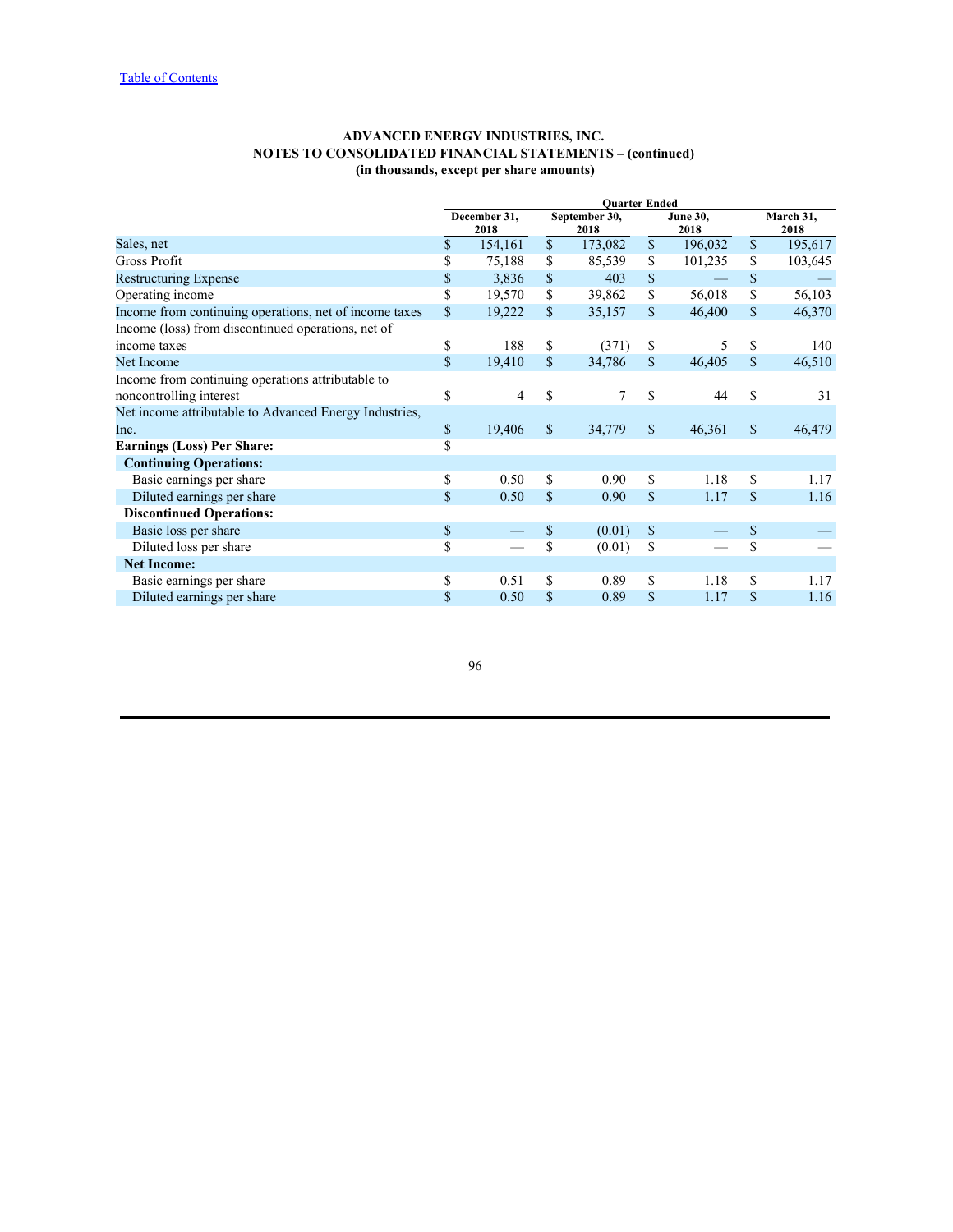### **ITEM 9. CHANGES IN AND DISAGREEMENTS WITH ACCOUNTANTS ON ACCOUNTING AND FINANCIAL DISCLOSURE**

On March 25, 2019, the Audit Committee (the "Audit Committee") of the Board of Directors (the "Board") of Advanced Energy Industries, Inc. (the "Company") dismissed Grant Thornton LLP ("Grant Thornton") as the Company's independent registered public accounting firm, effective immediately, and provided Grant Thornton with notice of such dismissal. During the Company's two most recent fiscal years ended December 31, 2018 and December 31, 2017, and during the subsequent interim period through March 25, 2019, (i) there were no disagreements (as that term is described in Item  $304(a)(1)$ (iv) of Regulation S-K and the related instructions) with Grant Thornton on any matter of accounting principles or practices, financial statement disclosure or auditing scope or procedure, which disagreement(s), if not resolved to Grant Thornton's satisfaction, would have caused Grant Thornton to make reference to the subject matter of the disagreement(s) in connection with its reports, and (ii) there were no "reportable events" (as that term is defined in Item  $304(a)(1)(v)$  of Regulation S-K).

On March 27, 2019, the Company engaged Ernst & Young LLP ("E&Y") as the Company's independent registered public accounting firm for the fiscal year ending December 31, 2019, which engagement was approved by the Audit Committee and effective on March 27, 2019.

### **ITEM 9A. CONTROLS AND PROCEDURES**

#### **Evaluation of Disclosure Controls and Procedures**

We have established disclosure controls and procedures, which are designed to ensure that information required to be disclosed in reports filed or submitted under the Securities Exchange Act of 1934 (the "Act") is recorded, processed, summarized, and reported, within the time periods specified in the Securities and Exchange Commission's rules and forms. These disclosure controls and procedures include, without limitation, controls and procedures designed to ensure that information required to be disclosed in the reports that we file or submit under the Act is accumulated and communicated to management, including our Principal Executive Officer (Yuval Wasserman, Chief Executive Officer) and Principal Financial Officer (Paul Oldham, Chief Financial Officer & Executive Vice President), as appropriate, to allow timely decisions regarding required disclosures.

As of the end of the period covered by this report, we conducted an evaluation, with the participation of management, including our Chief Executive Officer and Chief Financial Officer, of the effectiveness of the design and operation of the disclosure controls and procedures pursuant to the Exchange Act Rule 13a-15(b). Based upon this evaluation, the Chief Executive Officer and Chief Financial Officer concluded that our disclosure controls and procedures were effective as of December 31, 2019. The conclusions of the Chief Executive Officer and Chief Financial Officer from this evaluation were communicated to the Audit Committee. We intend to continue to review and document our disclosure controls and procedures, including our internal controls and procedures for financial reporting, and may from time to time make changes aimed at enhancing their effectiveness and to ensure that our systems evolve with our business.

#### **Management's Annual Report on Internal Control over Financial Reporting**

It is management's responsibility to establish and maintain effective internal control over our financial reporting, which is a process designed under the supervision of our Chief Executive Officer and Chief Financial Officer and effected by our Board of Directors, management, and other personnel. Our internal control over financial reporting is designed to provide reasonable assurance concerning the reliability of our financial reporting and the preparation of our financial statements for external purposes in accordance with generally accepted accounting principles.

In September 2019, we acquired Artesyn Embedded Technologies, Inc.'s Embedded Power business ("Artesyn"), as discussed in *Note 2. Business Acquisitions* in Item 8 "Financial Statements and Supplementary Data." The objectives of Artesyn established internal controls over financial reporting is consistent, in all material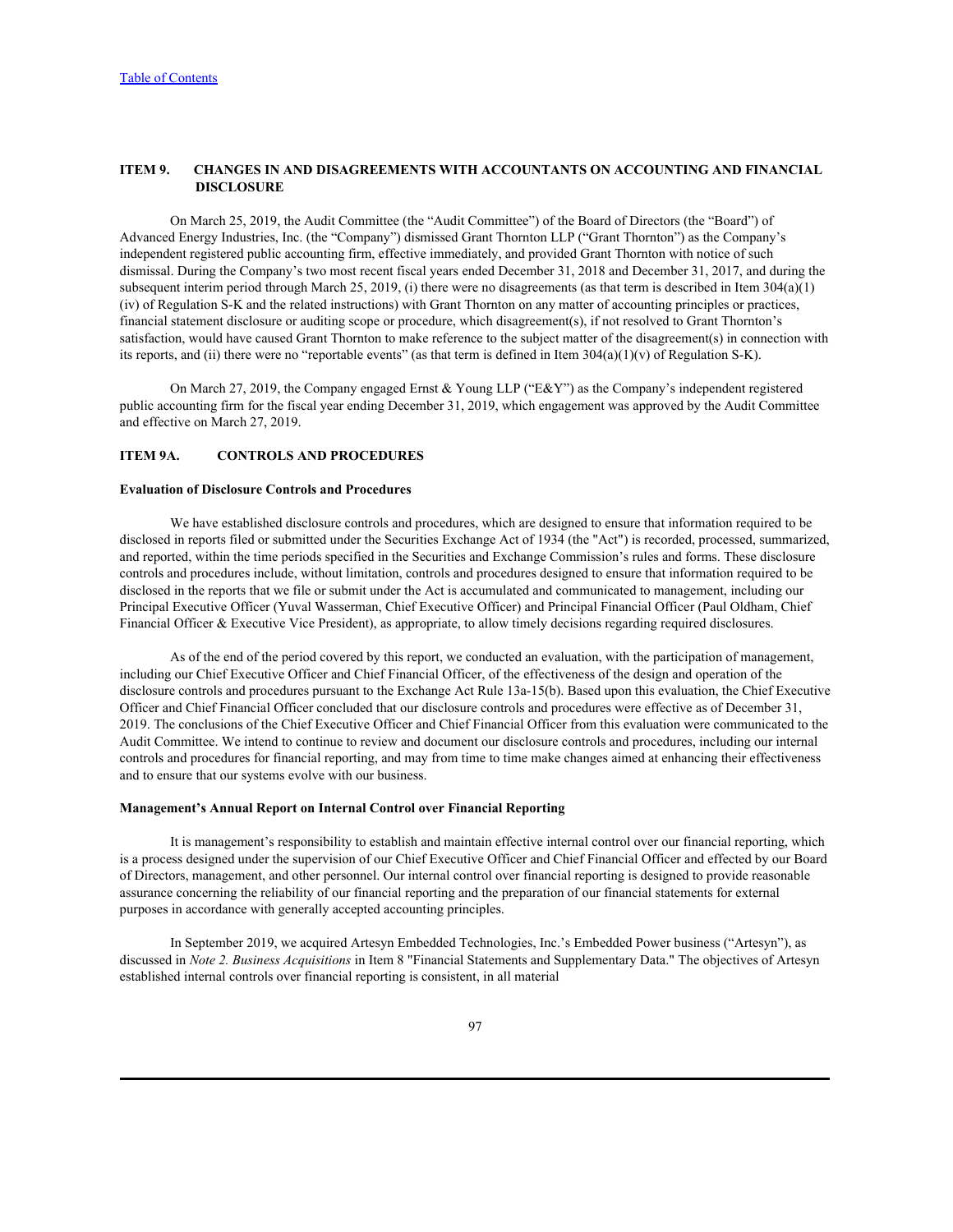respects, with Advanced Energy's objectives. We are in the process of completing a more comprehensive review of Artesyn's internal control over financial reporting and will be implementing changes to better align their reporting and controls with the rest of Advanced Energy. As a result of the timing of the acquisition and the changes that are anticipated to be made, and in accordance with the general guidance issued by the SEC regarding exclusion of certain acquired businesses, we have excluded Artesyn from the December 31, 2019 assessment of Advanced Energy's internal controls over financial reporting. Artesyn accounted for approximately 45% of Advanced Energy's total assets at December 31, 2019, and 28% of Advanced Energy's total net sales for the fiscal year ended December 31, 2019.

Management, with the participation of our Chief Executive Officer and Chief Financial Officer, evaluated the effectiveness of our internal control over financial reporting as of December 31, 2019, using the criteria described in *Internal Control-Integrated Framework (2013)* issued by the Committee of Sponsoring Organizations of the Treadway Commission. Based upon this evaluation, management concluded that our internal control over financial reporting was effective as of December 31, 2019.

Ernst & Young LLP, an independent registered public accounting firm, has audited our Consolidated Financial Statements included in this Form 10-K, and as part of the audit, has issued an attestation report, included herein, on the effectiveness of our internal control over financial reporting as of December 31, 2019.

#### **Changes in Internal Control over Financial Reporting**

There was no change in our internal control over financial reporting that occurred during 2019 that has materially affected, or is reasonably likely to materially affect, our internal control over financial reporting.

### **Limitations on Controls and Procedures**

Management has concluded that our disclosure controls and procedures and internal control over financial reporting provide reasonable assurance that the objectives of our control system are met. We do not expect, however, that our disclosure controls and procedures or internal control over financial reporting will prevent or detect all misstatements, errors, or fraud, if any. All control systems, no matter how well designed and implemented, have inherent limitations, and therefore no evaluation can provide absolute assurance that every misstatement, error, or instance of fraud, if any, or risk thereof, has been or will be prevented or detected. The occurrence of a misstatement, error, or fraud, if any, would not necessarily require a conclusion that our controls and procedures are not effective. effectiveness of our internal coarierod over Framework is 2000 (and the properties and the commission of the Internal Control Anti-<br>
Sometime of the internal control over Framework CoNJ issued by the Committee of Sponsorin The induction and procedures procedures and the form of the state of the control over financial control over financial Control over financial control over financial control over financial control of  $K_{\text{c}}$  respective  $\$ 

#### **REPORT OF INDEPENDENT REGISTERED PUBLIC ACCOUNTING FIRM**

To the Stockholders and the Board of Directors of Advanced Energy Industries, Inc.

#### **Opinion on Internal Control Over Financial Reporting**

We have audited Advanced Energy Industries, Inc.'s internal control over financial reporting as of December 31, 2019, based on Treadway Commission (2013 framework) (the COSO criteria). In our opinion, Advanced Energy Industries, Inc. (the Company) COSO criteria.

As indicated in the accompanying Management's Annual Report on Internal Control over Financial Reporting, management's assessment of and conclusion on the effectiveness of internal control over financial reporting did not include the internal controls of Artesyn Embedded Technologies, Inc.'s Embedded Power business which was acquired during the year ended December 31, 2019, which are included in the 2019 consolidated financial statements of the Company and constituted 45% of total assets as of December 31, 2019 and 28% of sales for the year then ended. Our audit of internal control over financial reporting of the Company also did not include an evaluation of the internal control over financial reporting of this entity.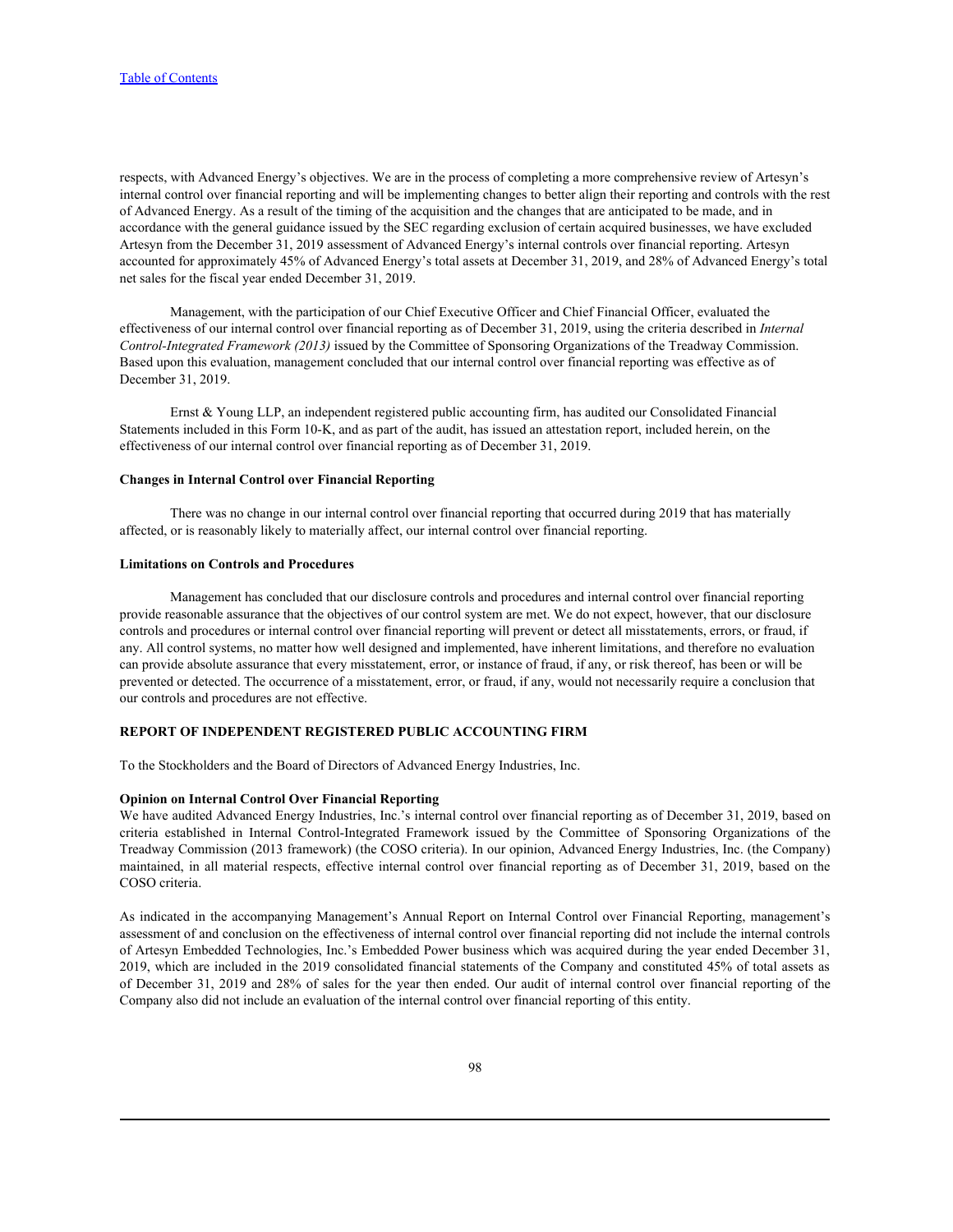Tableof Contents<br>(PCAOB), the consolidated balance sheet of the Standards of the Public Company Accounting Oversight Board (United States)<br>(PCAOB), the consolidated balance sheet of the Company as of December 31, 2019, th Table of Contents<br>(PCAOB), the consolidated balance sheet of the Company as of December 31, 2019, the related consolidated statements of<br>(PCAOB), the consolidated balance sheet of the Company as of December 31, 2019, the r operations, comprehensive income, stockholders' equity and cash flows for the year ended December 31, 2019, and the related notes and our report dated March 2, 2020 expressed an unqualified opinion thereon.

#### **Basis for Opinion**

Table of Contents<br>We also have audited, in accordance with the standards of the Public Company Accounting Oversight Board (United States)<br>(PCAOB), the consolidated balance sheet of the Company as of December 31, 2019, the assessment of the effectiveness of internal control over financial reporting included in the accompanying Management's Annual Table of Contents<br>We also have audited, in accordance with the standards of the Public Company Accounting Oversight Board (United States)<br>(PCAOB), the consolidated balance sheet of the Company as of December 31, 2019, the control over financial reporting based on our audit. We are a public accounting firm registered with the PCAOB and are required to be independent with respect to the Company in accordance with the U.S. federal securities laws and the applicable rules and regulations of the Securities and Exchange Commission and the PCAOB. Table of Contents<br>
We also lawe andired, in a coordinence with the standards of the Public Company Accounting Oversight Board (United States)<br>
opportions, the consolidated balance heat of the Company as of Descendent 31, 2 Table of Contents<br>
We also have audited, in accordance with the standards of the Public Company Accounting Oversight Board (United States)<br>
operations, comprehensive income, stochdoders' equipy and cash flows for the year Table of Companis<br>We also have and<br>inded in accordance with the standards of the Philic Company Accounting Overaight Board United States)<br>CCAO have a monotoning and considered company as can be overaight and some for the y

We conducted our audit in accordance with the standards of the PCAOB. Those standards require that we plan and perform the material respects.

weakness exists, testing and evaluating the design and operating effectiveness of internal control based on the assessed risk, and reasonable basis for our opinion.

#### **Definition and Limitations of Internal Control Over Financial Reporting**

Trishe of Cortems<br>We also have and<br>incl. in accordance with the standards of the Pablic Company Accounting Overight Beand (United States)<br>(PCAOB), the controllations based of the Company as of December 31, 2019, the collec reliability of financial reporting and the preparation of financial statements for external purposes in accordance with generally accepted accounting principles. A company's internal control over financial reporting includes those policies and procedures that (1) pertain to the maintenance of records that, in reasonable detail, accurately and fairly reflect the transactions and dispositions of the assets of the company; (2) provide reasonable assurance that transactions are recorded as necessary to permit preparation of We also have audited, in accordance with the standards of the Public Company Accounting Oscaly[IC/AOH), the cannotidated balance sheet of the Company as of Descential (2), 2003), the related corrected statements of operati company are being made only in accordance with authorizations of management and directors of the company; and (3) provide reasonable assurance regarding prevention or timely detection of unauthorized acquisition, use, or disposition of the company's assets that could have a material effect on the financial statements. about a dot report dured 2. 2020 expressed an unquidited equivalent meriod. The financial reporting and for its internal control over financial reporting and for its internal control over financial reporting may internal c **Basis for Opinion**<br> **Basis for Opinion**<br>
The Company's management is responsible for maintaining effective internal correl over function<br>
consensus of the effectiveness of maintal caretof over financial reporting include

because of changes in conditions, or that the degree of compliance with the policies or procedures may deteriorate.

/s/ Ernst & Young LLP Denver, Colorado March 2, 2020

### ITEM 9B. OTHER INFORMATION

In an effort to address volatility in the markets the Company serves, on March 2, 2020 the Compensation Committee recommended and the Board of Directors approved changes to the Short Term Incentive Plan ("2020 STI Plan") to (1) provide for two six-month performance periods (January 1 - June 30 and July 1 – December 31) instead of a fiscal year performance period (January 1 – December 31), (2) replace the operational cash flow target to a realized acquisition synergies target, (3) change the weighting of the three performance targets such that revenue, non-GAAP operating income from continuing operations and realized acquisition synergies would be weighted 40%, 40% and 20%, respectively and (4) the funding of the realized acquisition synergies amount is not dependent on meeting any other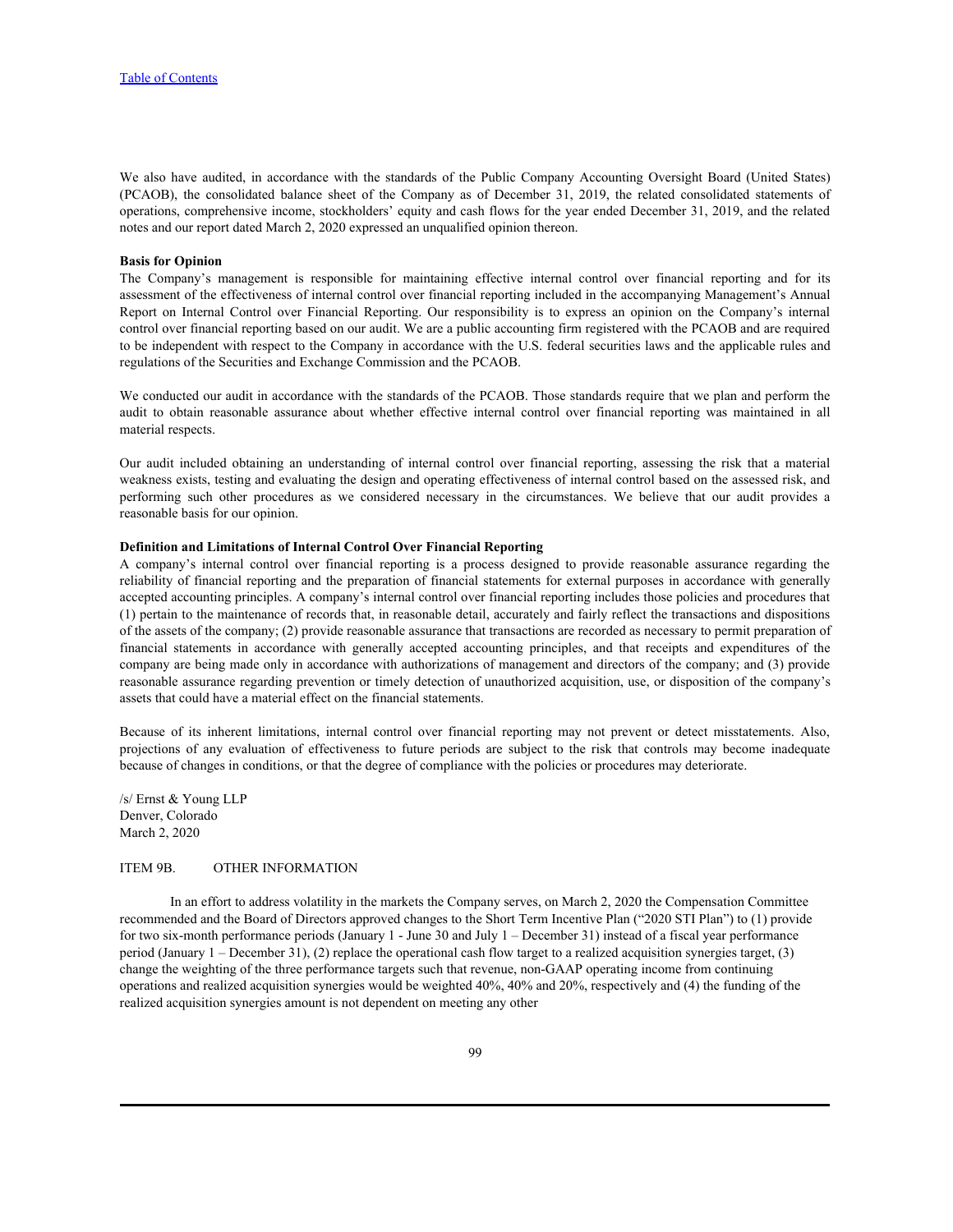financial threshold. As with prior short-term incentive plans, threshold, target and stretch performance goals have an opportunity for a 50%, 100% and 200% payout.

Eligible participants in the 2020 STI Plan must continue to be employees on the payment date which is expected to be within 90 days after the end of the 2020 fiscal year. The eligible participants in the 2020 STI Plan include senior management and the named executive officers at their respective bonus percentage targets. Specifically, for the named executive officers, the President & Chief Executive Officer, the Executive Vice President & Chief Financial Officer, the Executive Vice President & Chief Operating Officer and the Executive Vice President & General Counsel have a target bonus opportunity under the 2020 STI Plan of 100%, 70%, 70% and 60% of their 2020 base salary, respectively.

#### PART III

In accordance with General Instruction G(3) of Form 10-K, certain information required by this Part III is incorporated by reference to the definitive proxy statement relating to our 2020 Annual Meeting of Stockholders (the "2020 Proxy Statement"), as set forth below. The 2020 Proxy Statement will be filed with the Securities and Exchange Commission within 120 days after the end of our fiscal year.

### ITEM 10. DIRECTORS, EXECUTIVE OFFICERS AND CORPORATE GOVERNANCE

The information set forth in the 2020 Proxy Statement under the heading "Proposal No. 1/Election of Directors" is incorporated herein by reference.

The Company has adopted a Code of Ethical Conduct that applies to all of the Company's employees, including the Company's Chief Executive Officer and Chief Financial Officer and other persons performing similar functions. The Company has posted a copy of the Code of Ethical Conduct on its website at www.advancedenergy.com, and such Code of Ethical Conduct is available, in print, without charge, to any stockholder who requests it from the Company's Secretary. The Company intends to satisfy the disclosure requirements under Item 5.05 of Form 8-K regarding amendments to, or waivers from, the Code of Ethical Conduct by posting such information on its website at www.advancedenergy.com. The Company is not including the information contained on its website as part of, or incorporating it by reference into, this report.

#### Executive Officers

Our executive officers, their positions and their ages as of December 31, 2019 were as follows:

Yuval Wasserman, 65, has served as President & Chief Executive Officer, and as a director of Advanced Energy since October 2014. Mr. Wasserman joined us in August 2007 as Senior Vice President, Sales, Marketing and Service. In October 2007, Mr. Wasserman was promoted to Executive Vice President, Sales, Marketing and Service. In April 2009, he was promoted to Executive Vice President and Chief Operating Officer of the Company, and then in August 2011, he was promoted to President of the Thin Films Business Unit. Mr. Wasserman was on the Board of Directors of Syncroness, Inc., an outsourced engineering and product development company, from 2010 to 2017 when it was sold, and joined the Board of Directors of FARO Technologies, Inc., a publicly traded manufacturer of three-dimensional (3D) measurement, imaging and realization systems, in December 2017. Mr. Wasserman is a National Association of Corporate Directors (NACD) Governance Fellow. Mr. Wasserman has a BSc degree in chemical engineering from Ben Gurion University in Israel.

Paul Oldham, 56, joined the Company in May 2018 as its Executive Vice President & Chief Financial Officer. Previously Mr. Oldham served as the Senior Vice President of Administration, Chief Financial Officer and Corporate Secretary of Electro Scientific Industries, Inc., a developer and manufacturer of laser-based production equipment ("ESI"), from February 17, 2016 until December 4, 2017, and as the Vice President of Administration, Chief Financial Officer and Corporate Secretary of ESI from January 7, 2008 until February 16, 2016. Prior to joining ESI, Mr. Oldham was employed at Tektronix, Inc., a test, measurement, and monitoring company, since 1988, where he held several senior leadership positions, including Vice President Finance and Corporate Controller, Vice President - Treasurer and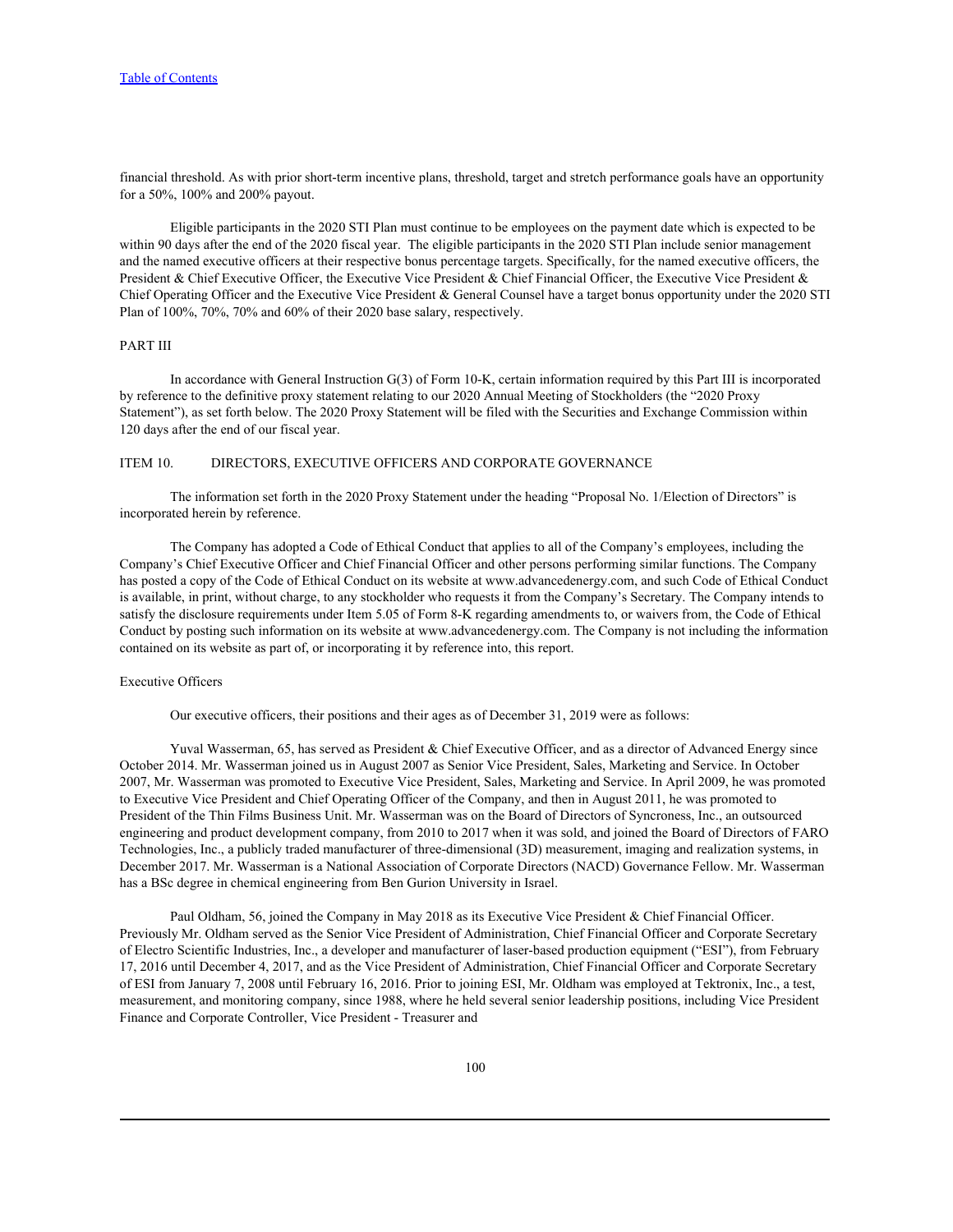Investor Relations and European Operations Controller. Mr. Oldham has a bachelor's degree in Accounting and an MBA in accounting and finance from Brigham Young University.

Neil Brinker, 44, joined the Company in June 2018 as its Executive Vice President & Chief Operating Officer. Previously, Mr. Brinker served as the Group President of the IDEX Corporation ("IDEX"), from July 2015, and was Platform President of IDEX's Material Processing Technologies from May 2014 to July 2015 and General Manager of IDEX's Fluid Management business from April 2012 to May 2014. Prior to IDEX, Mr. Brinker was a Director of Global Operations at Danaher Corporation ("Danaher") from July 2009 to April 2012 and held several other operations management leadership positions at Danaher from February 2007 to July 2009. Prior to Danaher, Mr. Brinker held various management positions at General Motors Company from 2001 to 2007. Mr. Brinker holds a B.S.M.E. degree from Michigan State University, a Master of Engineering from the University of Michigan and an MBA from Eastern Michigan University.

Thomas O. McGimpsey, 58, joined the Company in April 2009 and serves as its Executive Vice President - General Counsel, Government Affairs & Corporate Secretary. Mr. McGimpsey was the interim Chief Financial Officer from January to May in 2018, the Corporate Development M&A Officer from 2011 to 2015 and he managed the IT Department from 2010 to 2013, all while serving as General Counsel. Prior to joining the Company, Mr. McGimpsey was a Vice President of Operations at First Data Corporation from February 2008 to April 2009. During 2007, Mr. McGimpsey was a consultant and legal advisor to various companies. Prior to that, Mr. McGimpsey was the Executive Vice President of Business Development & Chief Legal Officer for McDATA Corporation from July 2000 to January 2007 when the company was sold. From February 1998 until its sale in June 2000, Mr. McGimpsey held the position of Director and Senior Corporate Attorney at US WEST, Inc. From 1991 to 1998, Mr. McGimpsey was in private practice at national law firms. From 1984 to 1988, Mr. McGimpsey was a Senior Engineer for Software Technology, Inc. (a Harris company). Mr. McGimpsey has been on the Board of Directors of CPP, Inc., an international engineering services company, since August 2015 and has been a Commissioner on the Colorado Commission on Higher Education since July 2015. Mr. McGimpsey received his MBA (with distinction) from Colorado State University, his Juris Doctor degree from the University of Colorado and his B.S. degree in Computer Science from Embry-Riddle Aeronautical University. Mr. McGimpsey was a National Association of Corporate Directors (NACD) Board Leadership Fellow and is licensed to practice law in New York, Colorado, Florida and before the U.S. Supreme Court.

### **ITEM 11. EXECUTIVE COMPENSATION**

The information set forth in the 2020 Proxy Statement under the headings "Executive Compensation" is incorporated herein by reference.

## **ITEM 12. SECURITY OWNERSHIP OF CERTAIN BENEFICIAL OWNERS AND MANAGEMENT AND RELATED STOCKHOLDER MATTERS**

The information set forth in the 2020 Proxy Statement under the headings "Security Ownership of Certain Beneficial Owners and Management" and "Equity Compensation Plan Information" is incorporated herein by reference.

#### **Securities Authorized for Issuance under Equity Compensation Plans**

The following table summarizes information about the equity incentive compensation plans as of December 31, 2019. All outstanding awards in the table shown below relate to our common stock.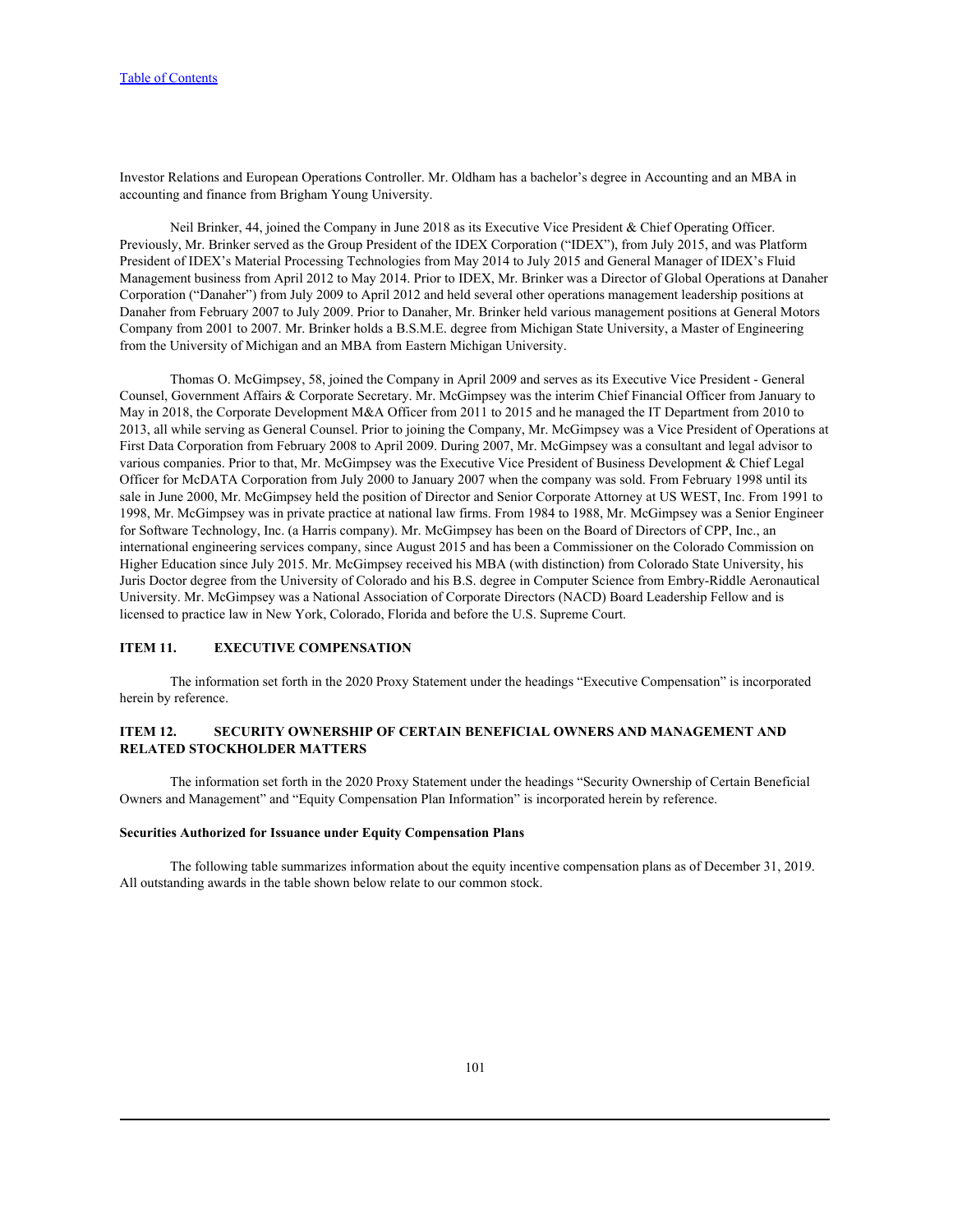|                                                            | (A)           | (B)         | (C)              |  |
|------------------------------------------------------------|---------------|-------------|------------------|--|
|                                                            |               |             | Number of        |  |
|                                                            |               |             | securities       |  |
|                                                            | Number of     |             | remaining        |  |
|                                                            | securities to | Weighted    | available for    |  |
|                                                            | be issued     | average     | future issuance  |  |
|                                                            | upon          | exercise    | under equity     |  |
|                                                            | exercise of   | price of    | compensation     |  |
|                                                            | outstanding   | outstanding | plans (excluding |  |
|                                                            | options,      | options,    | securities       |  |
| <b>Plan Category</b>                                       | warrants      | warrants    | reflected in     |  |
|                                                            | and rights    | and rights  | column A)        |  |
| Equity compensation plans approved by security holders     | 185,084       | 21.56       | $2,543,919$ (1)  |  |
| Equity compensation plans not approved by security holders |               |             |                  |  |
| Total                                                      | 185,084       | 21.56       | 2,543,919        |  |
|                                                            |               |             |                  |  |

(1) This number includes 236,628 shares available for future issuance under the Employee Stock Purchase Plan.

#### **ITEM 13. CERTAIN RELATIONSHIPS AND RELATED TRANSACTIONS**

The information is set forth in *Note 20. Related Party Transactions* in Item 8 "Financial Statements and Supplementary Data," and in the 2020 Proxy Statement under the captions "Election of Directors" and "Certain Relationships and Related Transactions" is incorporated herein by reference.

## **ITEM 14. PRINCIPAL ACCOUNTING FEES AND SERVICES**

The information set forth in the 2020 Proxy Statement under the caption "Ratification of the Appointment of Ernst & Young LLP as Advanced Energy's Independent Registered Public Accounting Firm for 2020" is incorporated herein by reference.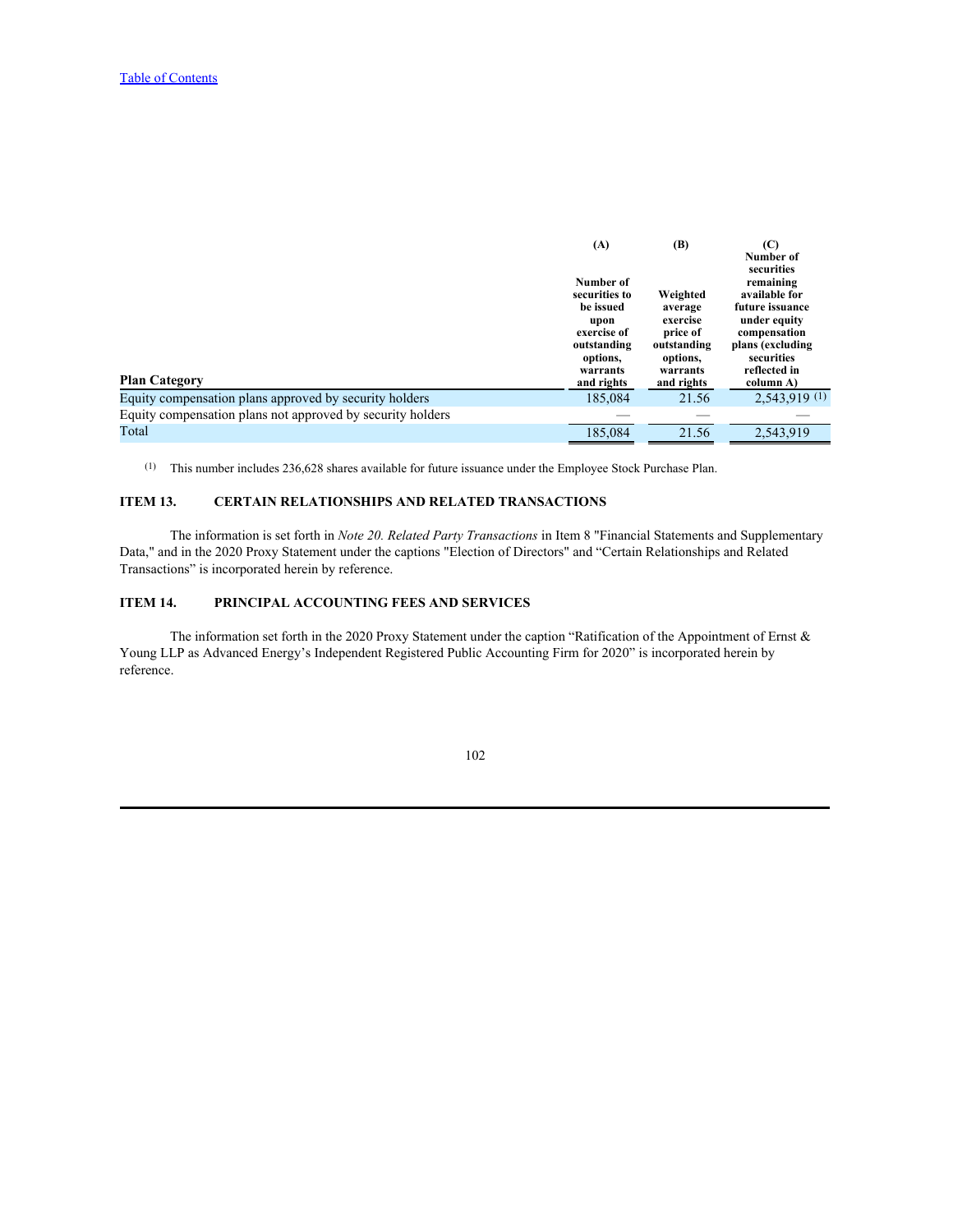#### **PART IV**

### **ITEM 15. EXHIBITS AND FINANCIAL STATEMENT SCHEDULES**

(A) Documents filed as part of this Annual Report on Form 10-K are as follows:

1. Financial Statements:

Report of Ernst & Young LLP as of and for the year ended December 31, 2019

Report of Grant Thornton LLP as of December 31, 2018 and for the years ended December 31, 2018 and 2017

Consolidated Balance Sheets at December 31, 2019 and 2018

Consolidated Statements of Operations for the years ended December 31, 2019, 2018 and 2017

Consolidated Statements of Comprehensive Income for the years ended December 31, 2019, 2018 and 2017

Consolidated Statements of Stockholders' Equity for the years ended December 31, 2019, 2018 and 2017

Consolidated Statements of Cash Flows for the years ended December 31, 2019, 2018 and 2017

Notes to Consolidated Financial Statements

2. Financial Statement Schedules for the years ended December 31, 2019, 2018 and 2017

**NOTE:** All schedules have been omitted because they are either not applicable or the required information is included in the financial statements and notes thereto.

- (B) Exhibits:
	- 2.1 [Agreement and Plan of Merger by and among Advanced Energy Industries, Inc., Eclipse Merger Sub, Inc.,](https://content.edgar-online.com/ExternalLink/EDGAR/0000927003-18-000038.html?hash=fbe1d3cddc554d8376ce42cab7011289c2027bd6dffb9b96152c4b386b9d86f6&dest=EXHIBIT21-MERGERAGREEMENT_HTM) [LumaSense Technologies Holdings, Inc., and Shareholder Representative Services LLC, dated July 26, 2018.](https://content.edgar-online.com/ExternalLink/EDGAR/0000927003-18-000038.html?hash=fbe1d3cddc554d8376ce42cab7011289c2027bd6dffb9b96152c4b386b9d86f6&dest=EXHIBIT21-MERGERAGREEMENT_HTM)  $(14)$ <sup>\*\*</sup>
	- 2.2 [Stock Purchase Agreement by and among Advanced Energy Industries, Inc., Artesyn Embedded Technologies,](https://content.edgar-online.com/ExternalLink/EDGAR/0000927003-19-000035.html?hash=d60b31a73769a003e188e9ad6d1c298b17925645371f3b9d948c0d6cf94670db&dest=EXHIBIT21-STOCKPURCHASEAGR_HTM) [Inc., Pontus Intermediate Holdings II, LLC and Pontus Holdings, LLC, dated May 14, 2019. \(18\)\\*\\*](https://content.edgar-online.com/ExternalLink/EDGAR/0000927003-19-000035.html?hash=d60b31a73769a003e188e9ad6d1c298b17925645371f3b9d948c0d6cf94670db&dest=EXHIBIT21-STOCKPURCHASEAGR_HTM)
	- 2.3 [First Amendment to the Stock Purchase Agreement by and among Advanced Energy Industries, Inc., Artesyn](https://content.edgar-online.com/ExternalLink/EDGAR/0001558370-19-008554.html?hash=2002fb2478f68d1ce688e17249dabea290105d4e80a785be872b3990b1c5402b&dest=AEIS-20190910EX22C164729_HTM) [Embedded Technologies, Inc., Pontus Intermediate Holdings II, LLC and Pontus Holdings, LLC, dated September](https://content.edgar-online.com/ExternalLink/EDGAR/0001558370-19-008554.html?hash=2002fb2478f68d1ce688e17249dabea290105d4e80a785be872b3990b1c5402b&dest=AEIS-20190910EX22C164729_HTM)  $9, 2019, (20)$ \*\*
	- 3.1 [Amended and Restated Certificate of Incorporation of Advanced Energy Industries, Inc. \(19\)](https://content.edgar-online.com/ExternalLink/EDGAR/0001558370-19-007077.html?hash=9e6976c58ba0c5f66115da1b45a03e162c8b2c507153891df5dc915325992fac&dest=AEIS-20190630EX311A9CF04_HTM)
	- 3.2 [Amended and Restated By-Laws of Advanced Energy Industries, Inc. \(17\)](https://content.edgar-online.com/ExternalLink/EDGAR/0000927003-19-000030.html?hash=2fb6719b9d6776493cfe59bc8c339d05e6d28797ecb54838a3a8ef3252f2ca0b&dest=AMENDEDANDRESTATEDBY-LAWSO_HTM)
	- 4.1 Form of Specimen Certificate for Common Stock. (1)
	- 4.2 [Description of Advanced Energy Industries, Inc. Securities.](#page-107-0)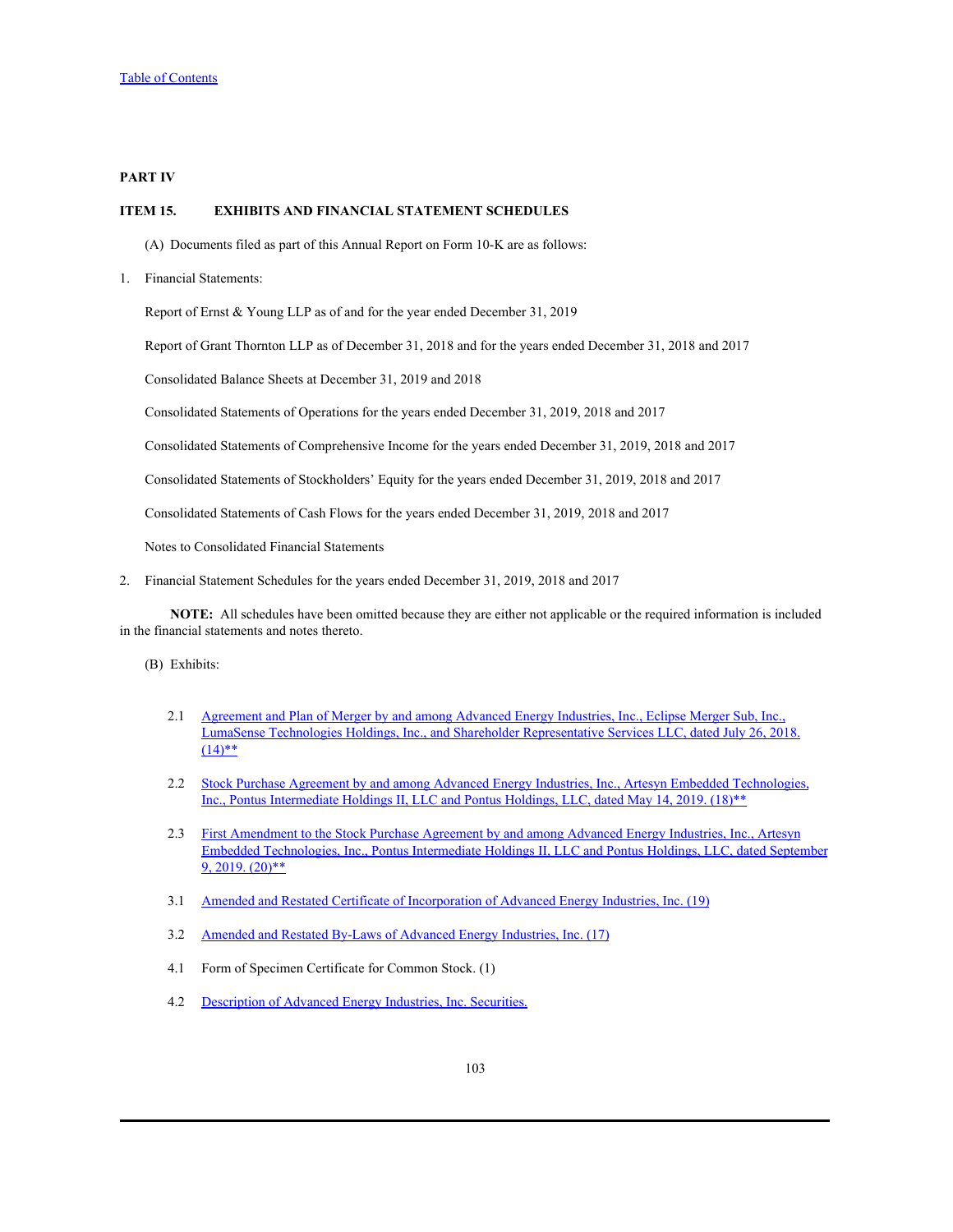- 10.1 [Lease dated January 16, 2003, by and between China Great Wall Computer Shenzhen Co., Ltd., Great Wall](https://content.edgar-online.com/ExternalLink/EDGAR/0001035704-04-000086.html?hash=5c5532b7b750949a2b449b0a100bfebdabed8dee5d028636b3ee595944f7ccb2&dest=D12827EXV10W18_TXT) [Limited and Advanced Energy Industries \(Shenzhen\) Co., Ltd., for a building located in Shenzhen, China. \(2\)](https://content.edgar-online.com/ExternalLink/EDGAR/0001035704-04-000086.html?hash=5c5532b7b750949a2b449b0a100bfebdabed8dee5d028636b3ee595944f7ccb2&dest=D12827EXV10W18_TXT)
- 10.2 Form of Indemnification Agreement. (1)
- 10.3 [Form of Director Indemnification Agreement. \(4\)](https://content.edgar-online.com/ExternalLink/EDGAR/0000950123-09-070574.html?hash=748d6846cbacccaf588c26102f0a7db71c30067dfd9afac824ac43ae45119940&dest=D70388EXV10W1_HTM)
- 10.4 [Form of Notice of Grant for Restricted Stock Unit. \(7\)\\*](https://content.edgar-online.com/ExternalLink/EDGAR/0000927003-13-000020.html?hash=a65af3a1e68c928ac1afdf6fb963ba4b8ed675b0067c8c4cbd2885625b470b1f&dest=EXHIBIT101NOTICEOFGRANTOFR_HTM)
- 10.5 [Form of Restricted Stock Unit Agreement. \(7\)\\*](https://content.edgar-online.com/ExternalLink/EDGAR/0000927003-13-000020.html?hash=a65af3a1e68c928ac1afdf6fb963ba4b8ed675b0067c8c4cbd2885625b470b1f&dest=EXHIBIT102RESTRICTEDSTOCKA_HTM)
- 10.6 [Form of Notice of Grant of Stock Option. \(7\)\\*](https://content.edgar-online.com/ExternalLink/EDGAR/0000927003-13-000020.html?hash=a65af3a1e68c928ac1afdf6fb963ba4b8ed675b0067c8c4cbd2885625b470b1f&dest=EXHIBIT103-XNOTICEOFGRANTO_HTM)
- 10.7 [Form of Incentive Stock Option Agreement. \(7\)\\*](https://content.edgar-online.com/ExternalLink/EDGAR/0000927003-13-000020.html?hash=a65af3a1e68c928ac1afdf6fb963ba4b8ed675b0067c8c4cbd2885625b470b1f&dest=EXHIBIT104INCENTIVESTOCKOP_HTM)
- 10.8 [Form of Non-Qualified Stock Option Agreement. \(7\)\\*](https://content.edgar-online.com/ExternalLink/EDGAR/0000927003-13-000020.html?hash=a65af3a1e68c928ac1afdf6fb963ba4b8ed675b0067c8c4cbd2885625b470b1f&dest=EXHIBIT105NON-QUALIFIEDSTO_HTM)
- 10.9 [Form of LTI Notice of Grant. \(7\)\\*](https://content.edgar-online.com/ExternalLink/EDGAR/0000927003-13-000020.html?hash=a65af3a1e68c928ac1afdf6fb963ba4b8ed675b0067c8c4cbd2885625b470b1f&dest=EXHIBIT106-XLONGXTERMINCEN_HTM)
- 10.10 [Form of LTI Performance Stock Option Agreement pursuant to the 2008 Omnibus Incentive Plan. \(7\)\\*](https://content.edgar-online.com/ExternalLink/EDGAR/0000927003-13-000020.html?hash=a65af3a1e68c928ac1afdf6fb963ba4b8ed675b0067c8c4cbd2885625b470b1f&dest=EXHIBIT107LTI-PSOAGREEMENT_HTM)
- 10.11 [Form of LTI Performance Stock Unit Agreement pursuant to the 2008 Omnibus Incentive Plan. \(7\)\\*](https://content.edgar-online.com/ExternalLink/EDGAR/0000927003-13-000020.html?hash=a65af3a1e68c928ac1afdf6fb963ba4b8ed675b0067c8c4cbd2885625b470b1f&dest=EXHIBIT108LTIPSUAGREEMENT_HTM)
- 10.13 [Form of 2020 Short-Term Incentive Plan.\\*](#page-109-0)
- 10.14 2017 Long-Term Incentive (LTI) Plan.  $(10)^*$
- 10.15 2017 Short-Term Incentive (STI) Plan.  $(11)^*$
- 10.16 [2017 Omnibus Incentive Plan. \(10\)\\*](https://content.edgar-online.com/ExternalLink/EDGAR/0000927003-17-000022.html?hash=137551158359c5f3b3b8af73010e784d86fa688339116f50460aeeeabf26aa8c&dest=A2017DEFINITIVEPROXYSTATEM_HTM)
- 10.17 [2008 Omnibus Incentive Plan, as amended May 4, 2010. \(5\)\\*](https://content.edgar-online.com/ExternalLink/EDGAR/0000950123-11-021198.html?hash=7fdf32a7fd586fe53ce244a2a0b71c1a9967b4a920bbf5c75ae5f3ba2f2bfffe&dest=D79941EXV10W37_HTM)
- 10.18 Employee Stock Purchase Plan. (1)\*
- 10.19 [Offer Letter, dated September 28, 2014, by and among Advanced Energy Industries, Inc. and Yuval Wasserman.](https://content.edgar-online.com/ExternalLink/EDGAR/0000927003-14-000070.html?hash=a1b32ddc2d7f7458ea93fd4655a9bf0106f8c7ef369aeed5cfef59cb5903f3e6&dest=EXHIBIT101OFFERLETTER_HTM)  $(8)^*$
- 10.20 [Global Supply Agreement by and between Advanced Energy Industries, Inc. and Applied Materials Inc. dated](https://content.edgar-online.com/ExternalLink/EDGAR/0000950134-05-020759.html?hash=07380b5ace183e128163cc6f315d18f1e148cfb0a724f7bcabb052fe44548ed1&dest=D29290EXV10W1_HTM) August 29, 2005.  $(3)$ +
- 10.21 [Shipping Amendment to the Global Supply Agreement by and between Advanced Energy Industries, Inc. and](https://content.edgar-online.com/ExternalLink/EDGAR/0000950134-05-020759.html?hash=07380b5ace183e128163cc6f315d18f1e148cfb0a724f7bcabb052fe44548ed1&dest=D29290EXV10W2_HTM) [Applied Materials Inc. dated August 29, 2005. \(3\)+](https://content.edgar-online.com/ExternalLink/EDGAR/0000950134-05-020759.html?hash=07380b5ace183e128163cc6f315d18f1e148cfb0a724f7bcabb052fe44548ed1&dest=D29290EXV10W2_HTM)
- 10.22 [Bridge Amendment to the Global Supply Agreement by and between Advanced Energy Industries, Inc. and](https://content.edgar-online.com/ExternalLink/EDGAR/0000950123-11-046348.html?hash=d466a35713f073e7b8169579729bce7768c13934d897743166c1d1b920d5e66c&dest=D82052EXV10W1_HTM) [Applied Materials Inc. dated January 28, 2011. \(6\)+](https://content.edgar-online.com/ExternalLink/EDGAR/0000950123-11-046348.html?hash=d466a35713f073e7b8169579729bce7768c13934d897743166c1d1b920d5e66c&dest=D82052EXV10W1_HTM)
- 10.23 [Fixed Dollar Accelerated Share Repurchase Transaction, dated November 6, 2015, between Advanced Energy](https://content.edgar-online.com/ExternalLink/EDGAR/0000927003-15-000076.html?hash=052981cd84670c190563ec31d9cc2e534e535752f49dde62901d6e381ffb1287&dest=EXHIBIT101MORGANSTANLEYASR_HTM) [Industries, Inc. and Morgan Stanley & Co. LLC. \(9\)](https://content.edgar-online.com/ExternalLink/EDGAR/0000927003-15-000076.html?hash=052981cd84670c190563ec31d9cc2e534e535752f49dde62901d6e381ffb1287&dest=EXHIBIT101MORGANSTANLEYASR_HTM)
- 10.24 [Offer Letter to Paul Oldham, dated March 26, 2018. \(12\)](https://content.edgar-online.com/ExternalLink/EDGAR/0000927003-18-000013.html?hash=ac2aa5418236eb3133c4b55343ee4fbf0c1a68fede07ff00706fecb595c4a55c&dest=EXHIBIT101-OFFERLETTERTOPA_HTM)
- 10.25 [Offer Letter to Neil Brinker, dated May 7, 2018. \(13\)](https://content.edgar-online.com/ExternalLink/EDGAR/0000927003-18-000029.html?hash=531c4cd0ca1ac2aa1d097b3a8aef2513f79c3b936d40017c45a07ff5332e7c62&dest=COOOFFERLETTER-NEILBRINKER_HTM)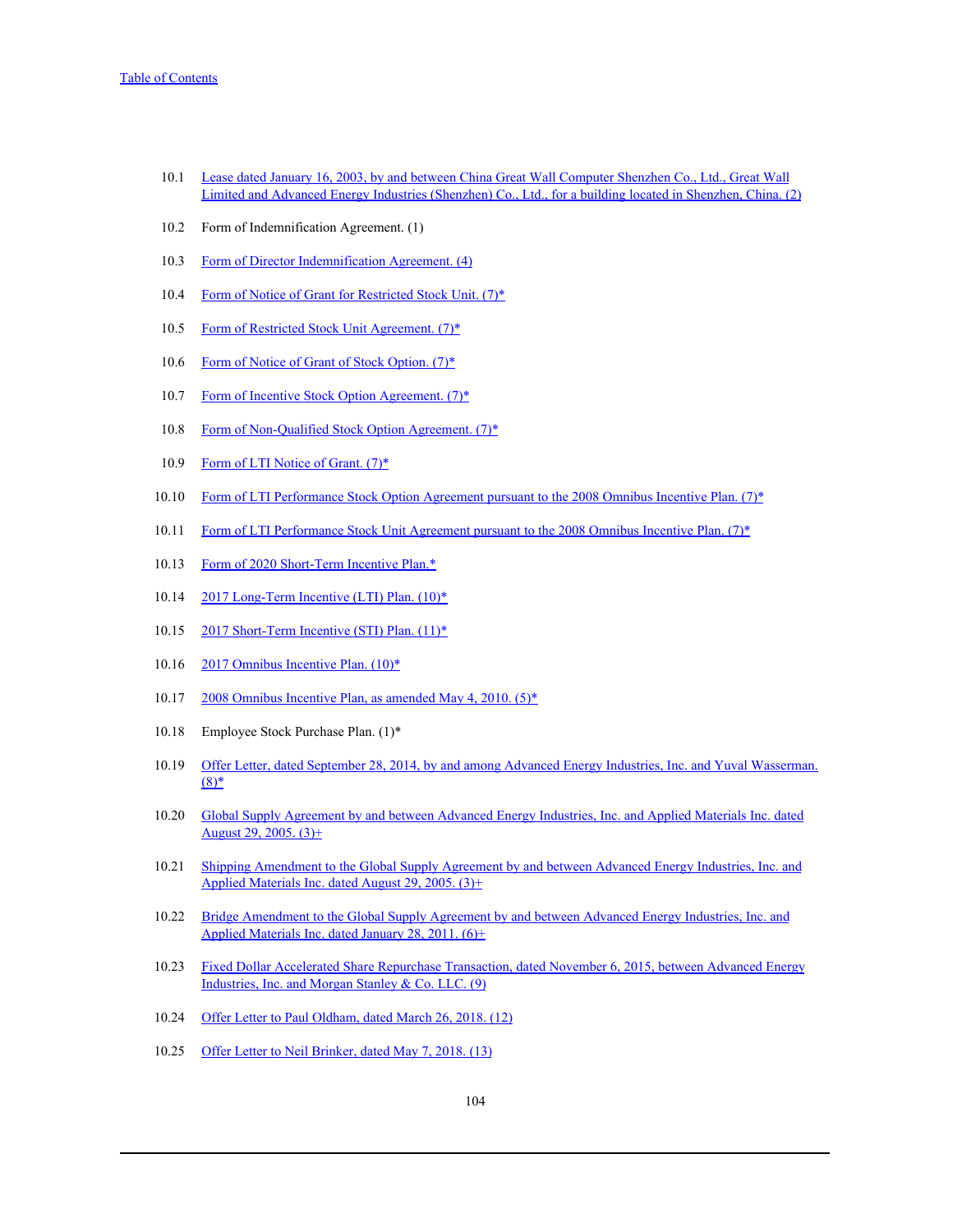- 10.26 [Form of Executive Change in Control & General Severance Agreement. \(15\)](https://content.edgar-online.com/ExternalLink/EDGAR/0000927003-18-000043.html?hash=b68228afb73f8460f99c2e1fb2aa08125415ce9ac102e676af1c6f86647ee653&dest=EXHIBIT991-FORMOFEXECUTIVE_HTM)
- 10.27 [Credit Agreement, dated September 10, 2019, by and among Advanced Energy Industries, Inc., Bank of America](https://content.edgar-online.com/ExternalLink/EDGAR/0001558370-19-008554.html?hash=2002fb2478f68d1ce688e17249dabea290105d4e80a785be872b3990b1c5402b&dest=AEIS-20190910EX1012DDDE3_HTM) [N.A. as the Administrative Agent, Bank of America N.A., Bank of the West and HSBC Bank USA, N.A. as the](https://content.edgar-online.com/ExternalLink/EDGAR/0001558370-19-008554.html?hash=2002fb2478f68d1ce688e17249dabea290105d4e80a785be872b3990b1c5402b&dest=AEIS-20190910EX1012DDDE3_HTM) [Joint Lead Arrangers and Joint Book Runners, and Citibank N.A., as the Co-Manager. \(20\)](https://content.edgar-online.com/ExternalLink/EDGAR/0001558370-19-008554.html?hash=2002fb2478f68d1ce688e17249dabea290105d4e80a785be872b3990b1c5402b&dest=AEIS-20190910EX1012DDDE3_HTM)
- 16.1 [Letter from Grant Thornton LLP. \(16\)](https://content.edgar-online.com/ExternalLink/EDGAR/0000927003-19-000013.html?hash=6bc450c14582f5fb8dc69c6b22b57a6285057ca5c40854f7c0d1fba36e231cf9&dest=LETTERFROMGRANTTHORNTONLLP_HTM)
- 21.1 [Subsidiaries of Advanced Energy Industries, Inc.](#page-116-0)
- 23.1 [Consent of Grant Thornton LLP, Independent Registered Public Accounting Firm.](#page-119-0)
- 23.2 [Consent of Ernst & Young LLP, Independent Registered Public Accounting Firm.](#page-120-0)
- 31.1 [Certification of the Chief Executive Officer Pursuant to Rule 13a-14\(a\) under the Securities Exchange Act of](#page-121-0) [1934, as adopted pursuant to Section 302 of the Sarbanes-Oxley Act of 2002.](#page-121-0)
- 31.2 [Certification of the Principal Financial Officer Pursuant to Rule 13a-14\(a\) under the Securities Exchange Act of](#page-122-0) [1934, as adopted pursuant to Section 302 of the Sarbanes-Oxley Act of 2002.](#page-122-0)
- 32.1 [Certification of the Chief Executive Officer Pursuant to 18 U.S.C. Section 1350, as adopted pursuant to Section](#page-123-0) [906 of the Sarbanes-Oxley Act of 2002.](#page-123-0)
- 32.2 [Certification of the Chief Financial Officer Pursuant to 18 U.S.C. Section 1350, as adopted pursuant to Section](#page-124-0) [906 of the Sarbanes-Oxley Act of 2002.](#page-124-0)
- 101.INS XBRL Instance Document
- 101.CAL XBRL Taxonomy Extension Calculation Linkbase Document
- 101.DEF XBRL Taxonomy Extension Definition Linkbase Document
- 101.LAB XBRL Taxonomy Extension Label Linkbase Document
- 101.PRE XBRL Taxonomy Extension Presentation Linkbase Document
	- 104 Cover Page Interactive Data File

Attached as Exhibit 101 to this report are the following materials from Advanced Energy, Inc.'s Annual Report on Form 10-K for the year ended December 31, 2019, formatted in iXBRL (Inline eXtensible Business Reporting Language): (i) the Consolidated Statements of Operations, (ii) the Consolidated Statements of Comprehensive Income (Loss), (iii) the Consolidated Balance Sheets, (iv) the Consolidated Statements of Cash Flows, (v) the Consolidated Statements of Stockholders' Equity, and (vi) the Notes to the Consolidated Financial Statements.

<sup>(1)</sup> Incorporated by reference to the Registrant's Registration Statement on Form S-1 (File No. 33-97188), filed September 21, 1995.

<sup>(2)</sup> Incorporated by reference to the Registrant's Annual Report on Form 10-K for the year ended December 31, 2003 (File No. 000-26966), filed February 24, 2004.

<sup>(3)</sup> Incorporated by reference to the Registrant's Quarterly Report on Form 10-Q for the quarter ended September 30, 2005 (File No. 000-26966), filed November 7, 2005.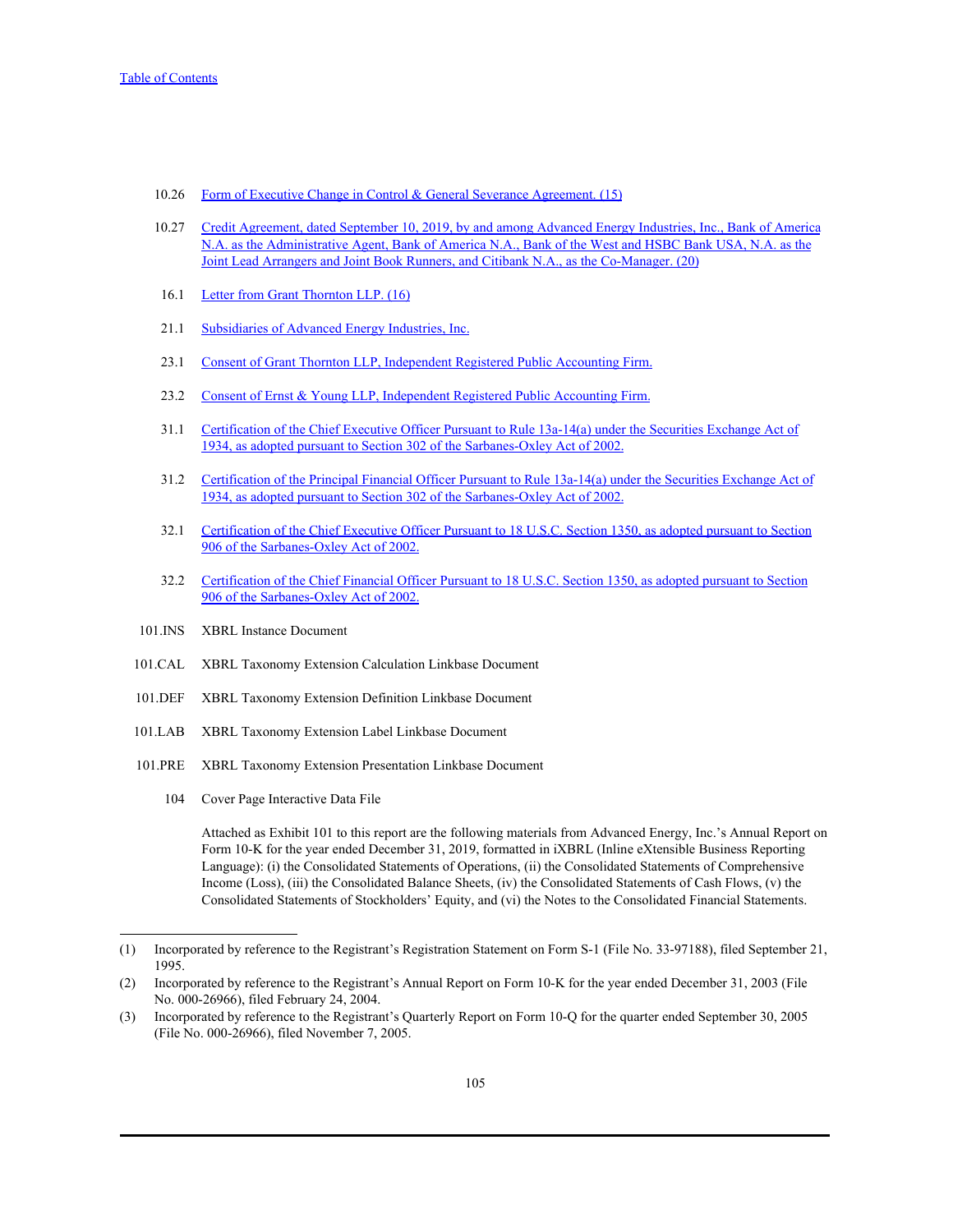- (4) Incorporated by reference to the Registrant's Current Report on Form 8-K (File No. 000-26966), filed December 14, 2009.
- (5) Incorporated by reference to the Registrant's Annual Report on Form 10-K for the year ended December 31, 2010 (File No. 000-26966), filed March 2, 2011.
- (6) Incorporated by reference to the Registrant's Quarterly Report on Form 10-Q for the quarter ended March 31, 2011 (File No. 000-26966), filed May 6, 2011.
- (7) Incorporated by reference to the Registrant's Current Report on Form 8-K (File No. 000-26966) filed May 10, 2013.
- (8) Incorporated by reference to the Registrant's Current Report on Form 8-K (File No. 000-26966) filed October 1, 2014.
- (9) Incorporated by reference to the Registrant's Current Report on Form 8-K (File No. 000-26966) filed November 6, 2015.
- (10) Incorporated by reference to Appendix A of the Registrant's Proxy Statement for the Registrant's 2017 Annual Meeting of Stockholders (File No. 000-26966), filed March 14, 2017.
- (11) Incorporated by reference to Appendix B of the Registrant's Proxy Statement for the Registrant's 2017 Annual Meeting of Stockholders (File No. 000-26966), filed March 14, 2017.
- (12) Incorporated by reference to the Registrant's Current Report on Form 8-K (File No. 000-26966), filed March 29, 2018.
- (13) Incorporated by reference to the Registrant's Current Report on Form 8-K (File No. 000-26966), filed May 9, 2018.
- (14) Incorporated by reference to the Registrant's Current Report on Form 8-K (File No. 000-26966), filed July 30, 2018.
- (15) Incorporated by reference to the Registrant's Current Report on Form 8-K (File No. 000-26966), filed August 6, 2018.
- (16) Incorporated by reference to the Registrant's Current Report on Form 8-K (File No. 000-26966), filed March 27, 2019.
- (17) Incorporated by reference to the Registrant's Quarterly Report on Form 10-Q for the quarter ended March 31, 2019 (File No. 000-26966), filed May 6, 2019.
- (18) Incorporated by reference to the Registrant's Current Report on Form 8-K (File No. 000-26966), filed May 15, 2019.
- (19) Incorporated by reference to the Registrant's Quarterly Report on Form 10-Q for the quarter ended June 30, 2019 (File No. 000-26966), filed August 5, 2019.
- (20) Incorporated by reference to the Registrant's Current Report on Form 8-K (File No. 000-26966), filed September 10, 2019.
- Compensation Plan
- \*\* Schedules have been omitted pursuant to Item 601(b)(2) of Regulation S-K. Advanced Energy Industries, Inc. undertakes to furnish supplemental copies of any of the omitted schedules upon request by the Securities and Exchange Commission.
- + Confidential treatment has been granted for portions of this agreement.

#### **ITEM 16. FORM 10-K SUMMARY**

None.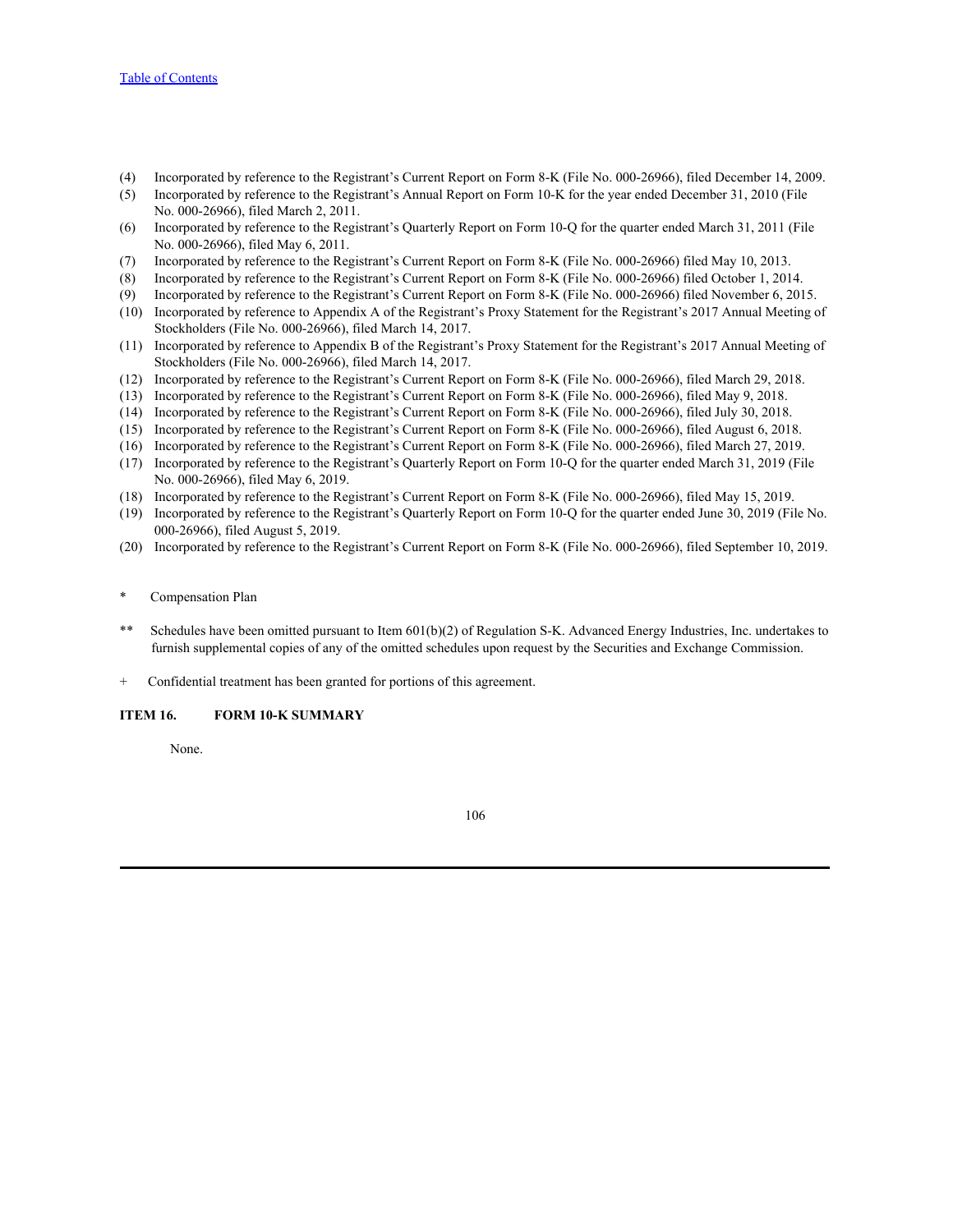# SIGNATURES

Pursuant to the requirements of Section 13 or 15(d) of the Securities Exchange Act of 1934, the registrant has duly caused this Annual Report on Form 10-K to be signed on its behalf by the undersigned, thereunto duly authorized.

> ADVANCED ENERGY INDUSTRIES, INC. (Registrant)

/s/ Yuval Wasserman Yuval Wasserman Chief Executive Officer Date: March 2, 2020

Pursuant to the requirements of the Securities Exchange Act of 1934, this Annual Report has been signed below by the following persons on behalf of the registrant and in the capacities and on the dates indicated.

| <b>Signatures</b>                            | <b>Title</b>                                                                                       | Date          |
|----------------------------------------------|----------------------------------------------------------------------------------------------------|---------------|
| /s/ Yuval Wasserman                          | Chief Executive Officer and Director (Principal Executive<br>Officer)                              | March 2, 2020 |
| Yuval Wasserman                              |                                                                                                    |               |
| /s/ Paul Oldham                              | Chief Financial Officer & Executive Vice President (Principal<br>Financial and Accounting Officer) | March 2, 2020 |
| Paul Oldham                                  |                                                                                                    |               |
| /s/ Grant H. Beard<br>Grant H. Beard         | Chairman of the Board                                                                              | March 2, 2020 |
| /s/ Frederick A. Ball<br>Frederick A. Ball   | Director                                                                                           | March 2, 2020 |
| /s/ Tina M. Donikowski<br>Tina M. Donikowski | Director                                                                                           | March 2, 2020 |
| /s/ Ronald C. Foster<br>Ronald C. Foster     | Director                                                                                           | March 2, 2020 |
| /s/ Edward C. Grady<br>Edward C. Grady       | Director                                                                                           | March 2, 2020 |
| /s/ Thomas M. Rohrs<br>Thomas M. Rohrs       | Director                                                                                           | March 2, 2020 |
| /s/ John A. Roush<br>John A. Roush           | Director                                                                                           | March 2, 2020 |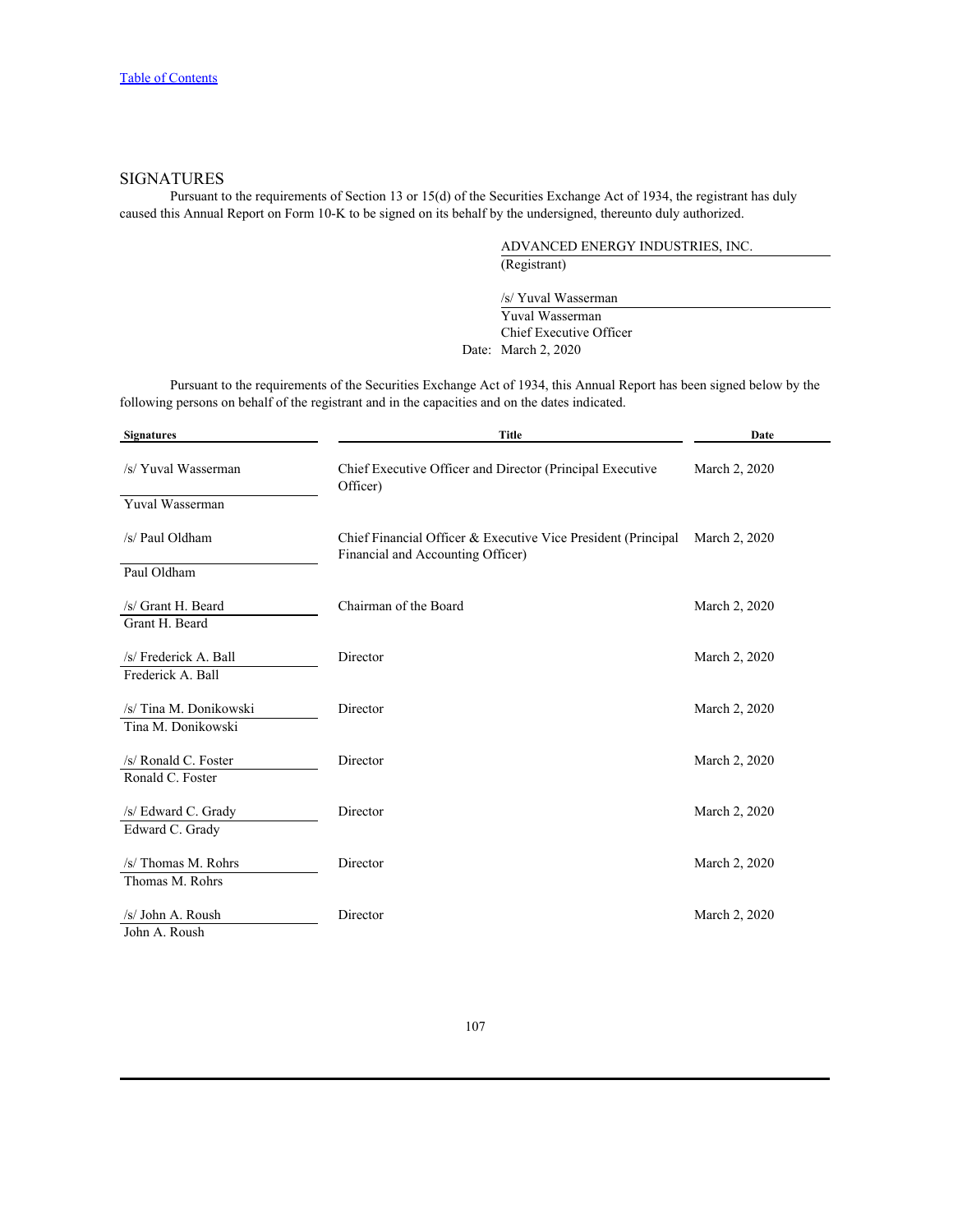# <span id="page-107-0"></span>**DESCRIPTION OF THE REGISTRANT'S SECURITIES**

# **REGISTERED PURSUANT TO SECTION 12 OF THE**

# **SECURITIES EXCHANGE ACT OF 1934**

We are authorized to issue 70,000,000 shares of our common stock, \$0.001 par value per share, and Exhibit 4.2<br> **EXAMPEREMON OF THE REGISTRANT'S SECURITIES**<br> **REGISTERED PURSUANT TO SECTION 12 OF THE**<br> **SECURITIES EXCHANGE ACT OF 1934**<br>
We are authorized to issue 70,000,000 shares of our common stock, \$0.001 par value p common stock is a summary and does not purport to be complete. The description is subject to and qualified in its entirety by reference to our Amended and Restated Certificate of Incorporation, as Exhibit 4.2<br> **REGISTERED PURSUANT TO SECTION 12 OF THE**<br> **REGISTERED PURSUANT TO SECTION 12 OF THE**<br> **SECURITIES EXCHANGE ACT OF 1934**<br>
We are authorized to issue 70,000,000 shares of our common stock, \$0.001 par value per amended through July 5, 2019 (our "Certificate of Incorporation"), our Amended and Restated By-Laws (our "By-Laws") and applicable Delaware law.

## **Common Stock**

The holders of our common stock are entitled to one vote for each share held of record on all matters **Exhibit 4.2**<br> **SECURITIES REGISTRANT'S SECURITIES**<br> **REGISTERED PURSUANT TO SECTION 12 OF THE**<br> **SECURITIES EXCHANGE ACT OF 1934**<br>
We are authorized to issue 70,000,000 shares of uncommon stock, \$0.001 par value per shar **Exhibit 4.2**<br>**REGISTERED PURSUANT TO SECTION 12 OF THE**<br>**REGISTERED PURSUANT TO SECTION 12 OF THE**<br>**SECURITIES EXCIRANGE ACT OF 1934**<br>We are authorized to issue 70,000,000 shares of our common stock, \$0.001 par value per Corporation Law of the State of Delaware imposes a greater approval requirement on certain matters **EXERT FROM OF THE REGISTRANT'S SECURITIES**<br> **EXECURITIES**<br> **EXECURITIES EXECURITIES EXECURITIES EXECURITIES EXECURITIES EXECURITIES EXECURITIES EXECURITIES EXECURITIES EXECURITIES EXECURITIES EXECUR** substantially all of our assets. Amendments to our Certificate of Incorporation relating to the personal liability of our directors or relating to the requirements applicable to amending our Certificate of **EXECT CONDITION CONTROL CONTROL CONTROL CONTROL CONTROL CONTROL CONTROL CONTROL CONTROL CONTROL CONTROL CONTROL CONTROL CONTROL CONTROL CONTROL CONTROL CONTROL CONTROL CONTROL CONTROL CONTROL CONTROL CONTROL CONTROL CONTR** Incorporation require the approval of the holders of at least 66 2/3% of the then outstanding voting stock. Our By-Laws may be amended only with the approval of a majority of our board of directors or the holders of at least 66 2/3% of the then outstanding voting stock. **EXERIPTION OF THE REGISTRANT'S SECURITIES**<br> **EXERIPTION OF THE REGISTERATE OF OPTION**<br> **EXERIPTIES EXCURITIES EXCITANCE ACT OF 1934**<br>
We are authorized to issue 70,000,000 shares of our common stock, \$0.001 par value per SECURITTIES EXCHAINGE ACT OF 1934<br>
(1.000,000) states to former the column of states of our common stock, \$0,001 par value per share, and<br>
(1.000,000) states is a precisioned stock 3.81.001 par value per share. The followi common stock is a summary and does not purport to be complete. The description is subject to and purport to the composite of the authority, it is a summary and does not Amended and Restated Certificate of Theoperation, as qualited in its entirety by referred to and Americal call Resisted Certificatio of Incorporation, as<br>annoted through July 5, 2019 (our "Certificate of theopological"). Our Americal and Resisted Certification of<br>Laws (our "

Subject to preferences that may be applicable to any outstanding shares of preferred stock that may be declared from time to time by the board of directors out of funds legally available for the payment of dividends. The holders of our common stock are entitled to share ratably in all assets remaining after payment of liabilities and liquidation preferences of any outstanding shares of preferred stock in the event of our liquidation, dissolution or winding up. Holders of our common stock have no preemptive rights or rights to convert their common stock into any other securities. There are no redemption or sinking fund provisions applicable to our common stock. All outstanding shares of our common stock are fully paid and non-assessable.

transfer agent and registrar for our common stock is American Stock Transfer & Trust Company.

## **Preferred Stock**

preferences of such shares of preferred stock. The rights, privileges and preferences of any series of preferred stock likely will be greater than the rights, privileges and preferences of the common stock. The issuance of preferred stock could adversely affect the voting power of the common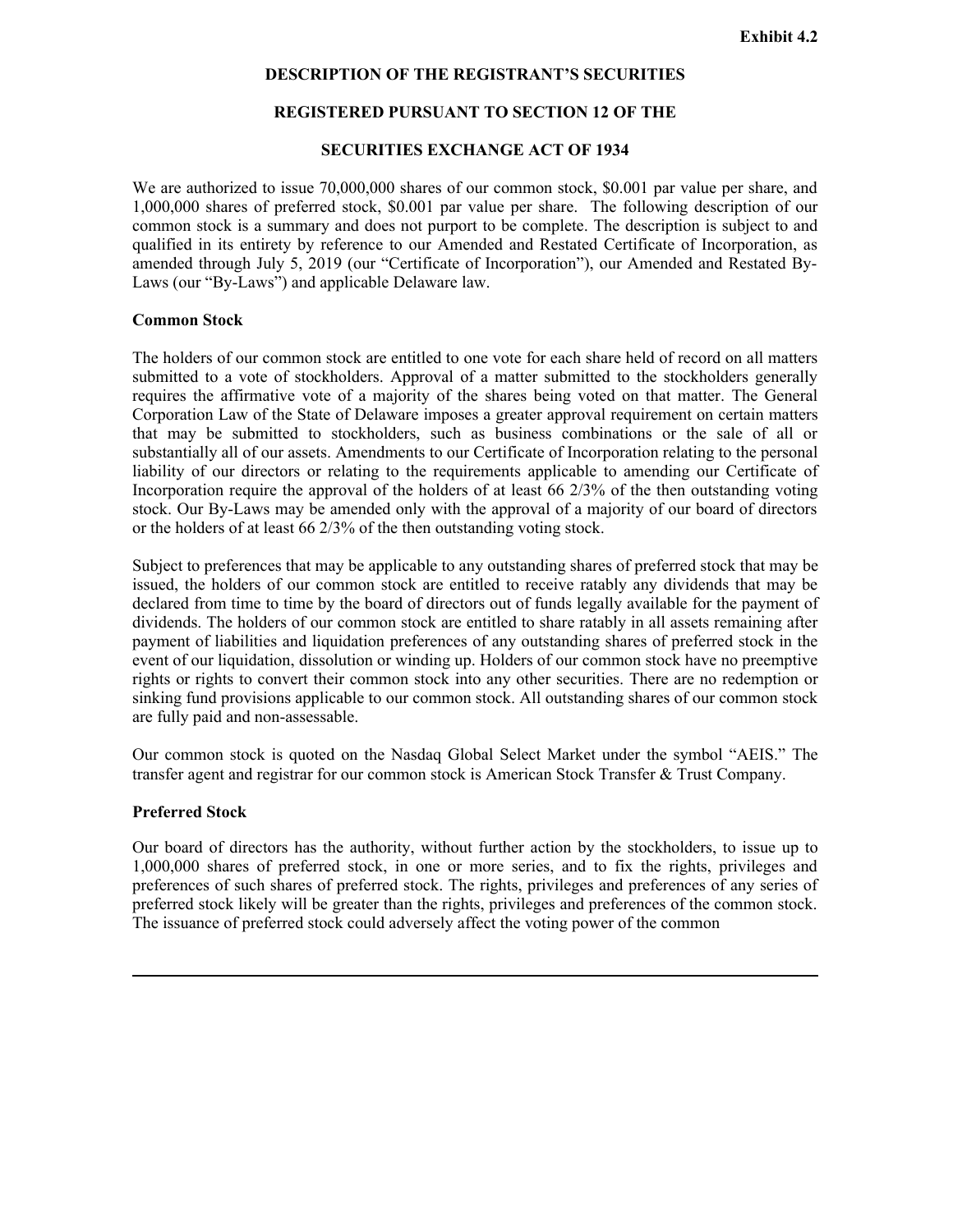delaying, deterring or preventing a change in control of the company.

# **Anti-takeover Effects of Section 203 of the Delaware General Corporation Law**

stock and reduce the likelihood that the common stockholders will receive dividends or payments<br>upon liquidation of our company. An issuance of preferred stock also may have the effect of<br>delaying, deterring or preventing stock and reduce the likelihood that the common stockholders will receive dividends or payments<br>upon liquidation of our company. An issuance of preferred stock also may have the effect of<br>delaying, deterring or preventing We are subject to Section 203 of the Delaware General Corporation Law, an anti-takeover law. In general, Section 203 prohibits a Delaware corporation from engaging in any business combination with an "interested stockholder" for a period of three years following the date that the stockholder became an interested stockholder, subject to specified exceptions.

stock and reduce the likelihood that the common stockholders will receive dividends or payments<br>upon liquidation of our company. An issuance of preferred stock also may have the effect of<br>delaying, deterring or preventing stock and reduce the likelihood that the common stockholders will receive dividends or payments<br>upon liquidation of our company. An issuance of preferred stock also may have the effect of<br>delaying, dcurring or preventing a stock and reduce the likelihood that the common stockholders will receive dividends or payments<br>upon liquidation of our company. An issuance of preferred stock also may have the effect of<br>delaying, deterring or preventing corporation's voting stock. Section 203 does not prohibit a business combination with an interested stockholder, if:

- stockholder;
- is and reduce the likelihood that the common stockholders will receive dividends or payments<br>in liquidation of our company. An issuance of preferred stock also may have the effect of<br>virg, deterring or preventing a change nd reduce the likelihood that the common stockholders will receive dividends or payments quidation of our company. An issuance of preferred stock also may have the effect of equality decrease the effect of performation Sec • upon consummation of the transaction that resulted in the stockholder becoming an interested stockholder, the interested stockholder owned at least 85% of the voting stock of the and reduce the likelihood that the common stockholders will receive dividends or payments quidation of our company. An issuance of preferred stock also may have the effect of equal control and at the Delaware General Corpo d reduce the likelihood that the common stockholders will receive dividends or payments<br>quidation of our company. An issuance of preferred stock also may have the effect of<br>eq., deterring or preventing a change in control determining the number of shares of voting stock outstanding (but not the voting stock owned d reduce the likelihood that the common sockholders will receive dividends or payments<br>quidation of our company. An issuance of preferred stock also may have the effect of<br>g, deterring or preventing a change in control of officers and by excluding employee stock plans in which employee participants do not have the right to determine confidentially whether shares held subject to the plan will be tendered in a tender or exchange offer; or **i-takeover Effects of Section 203 of the Delaware General Corporation Law .** are abject to Section 203 of the Delaware General Corporation Law, an anti-takeover law. In are subjected between the are subsected to the perio Section 200 products a Delaware comparation from emagatig in any basiness combinistor. Since the stockholder for a period of the corporation from emagning the due the stockholder an interested stockholder, subject to spec The an interested stockholder, subject to specified exceptions.<br>
The received stockholder <sup>2</sup> as a person who, together with affiliates and costats, owns, or, in some cases, within three years prior, dd own, 15% or more o
- · on or subsequent to that date, the business combination is approved by the board of directors of the corporation and authorized at an annual or special meeting of stockholders, and not by written consent, by the affirmative vote of at least 66 2/3% of the outstanding voting stock that is not owned by the interested stockholder.

Section 203 defines a "business combination" to include the following:

- any merger or consolidation involving the corporation and the interested stockholder;
- any sale, transfer, pledge or other disposition of 10% or more of the assets of the corporation involving the interested stockholder;
- corporation of any stock of the corporation to the interested stockholder;
- · any transaction involving the corporation that has the effect of increasing the proportionate interested stockholder; or
- pledges or other financial benefits provided by or through the corporation.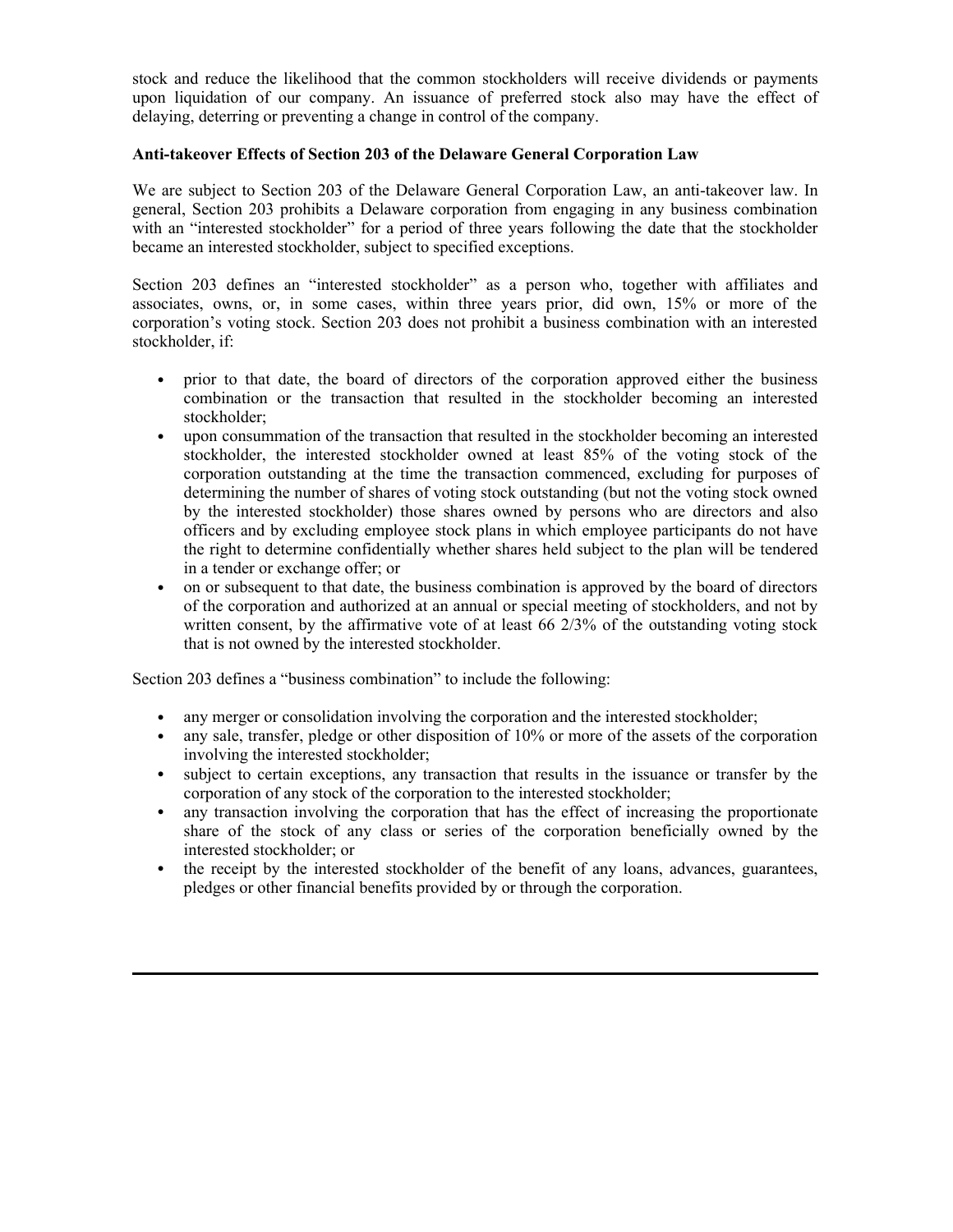

# **Form of 2020 Short-Term Incentive (STI) Plan**

### **Purpose of the Plan**

The purpose of the 2020 Short-Term Incentive Plan (the "**Plan**") is to reward Selected Participants (defined below) of Advanced Energy Industries, Inc. and its subsidiaries (the "Company") for the achievement of specific Company strategic goals. **Exhibit 10.13**<br> **Exhibit 10.13**<br> **Purpose of the Plan**<br> **Plan** *is solute From Incentive Plan (the "Plan")* **is to reward Selected Participants (defined below)<br>
The purpose of the 2020 Short-Term Incentive Plan (the "Plan") Exhibit 10.13**<br>**Burpose of the Plan**<br>**Directors of the 2020** Short-Term Incentive Plan (the "Plan") is to reward Selected Participants (defined below)<br>of Advanced Energy Industries, Inc. and its subsidiaries (the "Company **Example of Committee"**<br> **Parameter of the Committee Committee Committee Plane (STI) Plane The number of the Committee Plane (STI) Plane The number of the Committee (STI) Plane The Directors (Section 2020) Stort-Term Incen** 

### **Effective Date**

arrangements designed to provide annual incentive Bonus Awards.

### **Definitions**

For the purposes of this document only, the following definitions will apply:

administration of the Plan to the Committee (defined below).

**"Bonus Award"** shall mean the actual award paid to a Selected Participant, as determined by the Committee, paid in cash following the end of the Plan Term but generally no later than 75 days from the end of the Fiscal Year during which the applicable Plan Term ends.

Plan.

subsidiary companies.

**"Fiscal Year"** shall mean the 12-month period over which the Company measures financial performance, and for purposes of this Plan, will extend from January 1, 2020 to December 31, 2020.

**Example of the Phan 2020** Short-Term Incentive (STI) Plan<br> **Purpose of the P2020** Short-Term Incentive Plan (the "Plan") is to reward Selected Participants (elefaned below)<br>
of Advanced Energy Industries, Inc. and its sub "**Performance Period(s)**" shall mean the two six-month performance measurement periods in the Plan Term, which are January 1, 2020 to June 30, 2020 and July 1, 2020 to December 31, 2020. For the avoidance of doubt, payout for the two Performance Periods would be made after the end of the Fiscal Year as defined in the term "Bonus Award" above.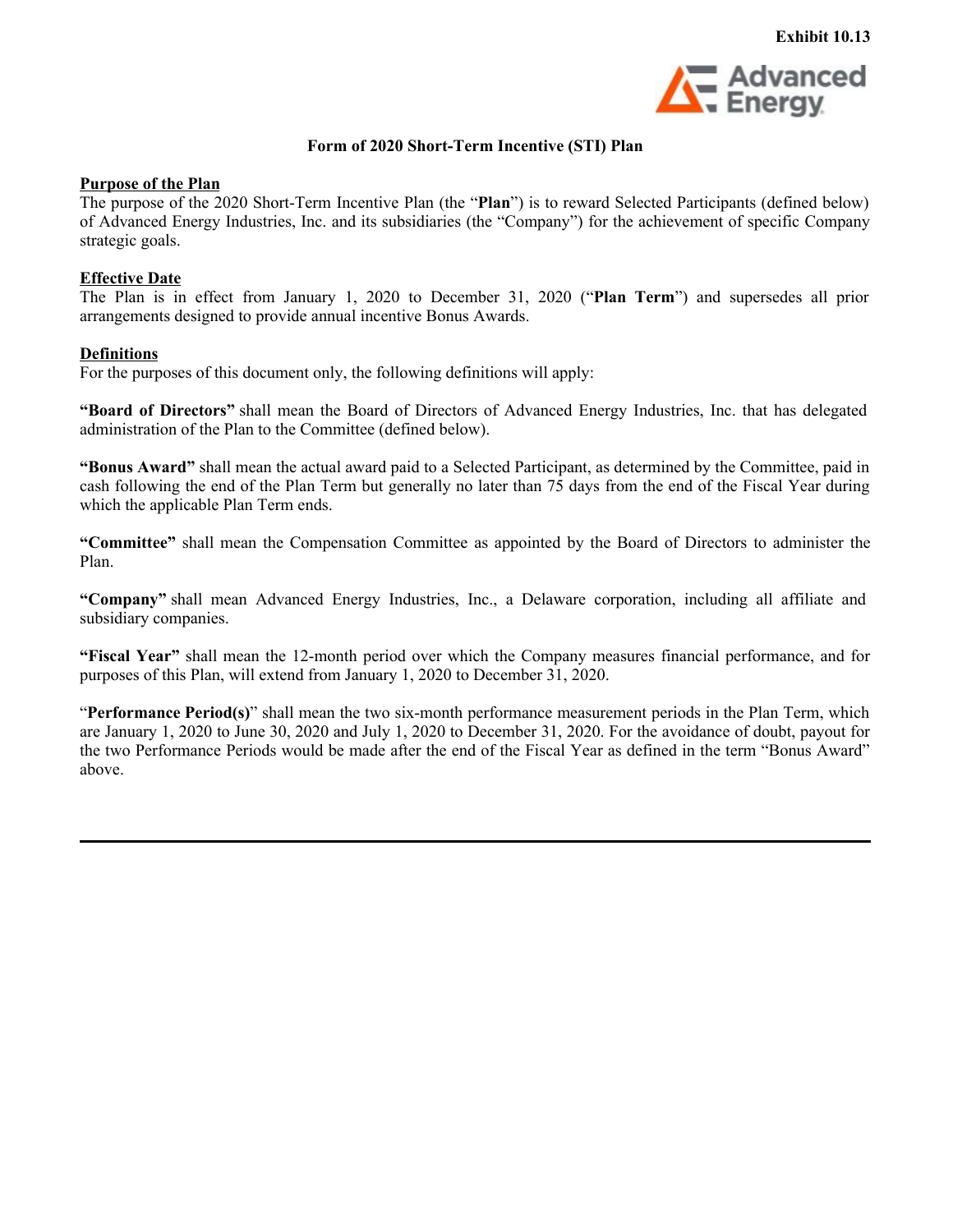**"Plan"** shall mean the 2020 Short-Term Incentive Plan whose terms and conditions are presented herein.

selected by the Committee for named executive officers and management for others to participate in the Plan.

# **Eligibility**

**"Plan"** shall mean the 2020 Short-Term Incentive Plan whose terms and conditions are presented herein.<br>"Selected Participant" shall mean regular, full-time employees of the Company who are deemed eligible and<br>selected by Participation is limited to Selected Participants who are not covered by any other short-term incentive or commission plan and are therefore eligible to participate in the Plan. Notwithstanding anything in the Plan to the contrary, and unless otherwise determined by the Committee, an individual shall not be eligible to participate in the Plan if such **"Plan"** shall mean the 2020 Short-Term Ineentive Plan whose terms and conditions are presented herein.<br>"Selected **Participani"** shall mean regular, full-time employees of the Company who are deemed eligible and<br>selected b Company or (b) performs services for the Company pursuant to an agreement between the Company and any other person or entity including an employee leasing organization.

To earn and be eligible for a Bonus Award, if any, a Selected Participant must be actively employed in the eligible role as of October 1, 2020 and must be employed and continue to be employed and provide the services required of **"Plan"** shall mean the 2020 Short-Term Inecntive Plan whose terms and conditions are presented herein.<br>
"Selected Participant" shall mean regular, full-time employees of the Company who are deemed eligible and<br>
Electrod **"Plan"** shall mean the 2020 Short-Term Inecntive Plan whose terms and conditions are presented herein.<br>
"Selected Participant" shall mean regular, full-time employees of the Company who are deemed eligible and<br>
Selected employee status) may be eligible for a Bonus Award payment on a prorated basis. If a Selected Participant's tier changes during the Plan Term, the target percentage used in the calculation will be prorated between the lower target percentage and the higher target percentage dependent on the time worked in each role. **"Than"** shall mean the 2020 Short-Term Incentive Plan whose terms and conditions are presented herein.<br>"Selected Participant" shall mean regular, full-time comployes of the Company who are decond eligible and<br>selected pr **\*Plan"** shall mean the 2020 Short-Term Incentive Plan whose terms and conditions are presented bereint.<br>\*Selected Participant's shall mean regular, full-time compleyess of the Company whese necessared chiplic and<br>selected **Plan<sup>2</sup>** shall mean the 2020 Short-Term Inecentive Plan whose terms and conditions are presented herein.<br>
"Secocide Participant" shall mean regular, full-time employees of the Company who are deemed eligiblite and select **<sup>n-Plan</sup>** shall mean the 2020 Stort-Term Incentive Plan whose terms and conditions are presented herein.<br>
"Selected Participant" shall mean regular, full-time employees of the Company who are deemed eligible and selected

executive change of control agreement ("CIC Agreements"), those terms may take precedence in particular situations related to certain terminations and associated payment of a Bonus Award.

Failure to comply with the Company's internal controls and policies, including but not limited to audit and control termination of employment.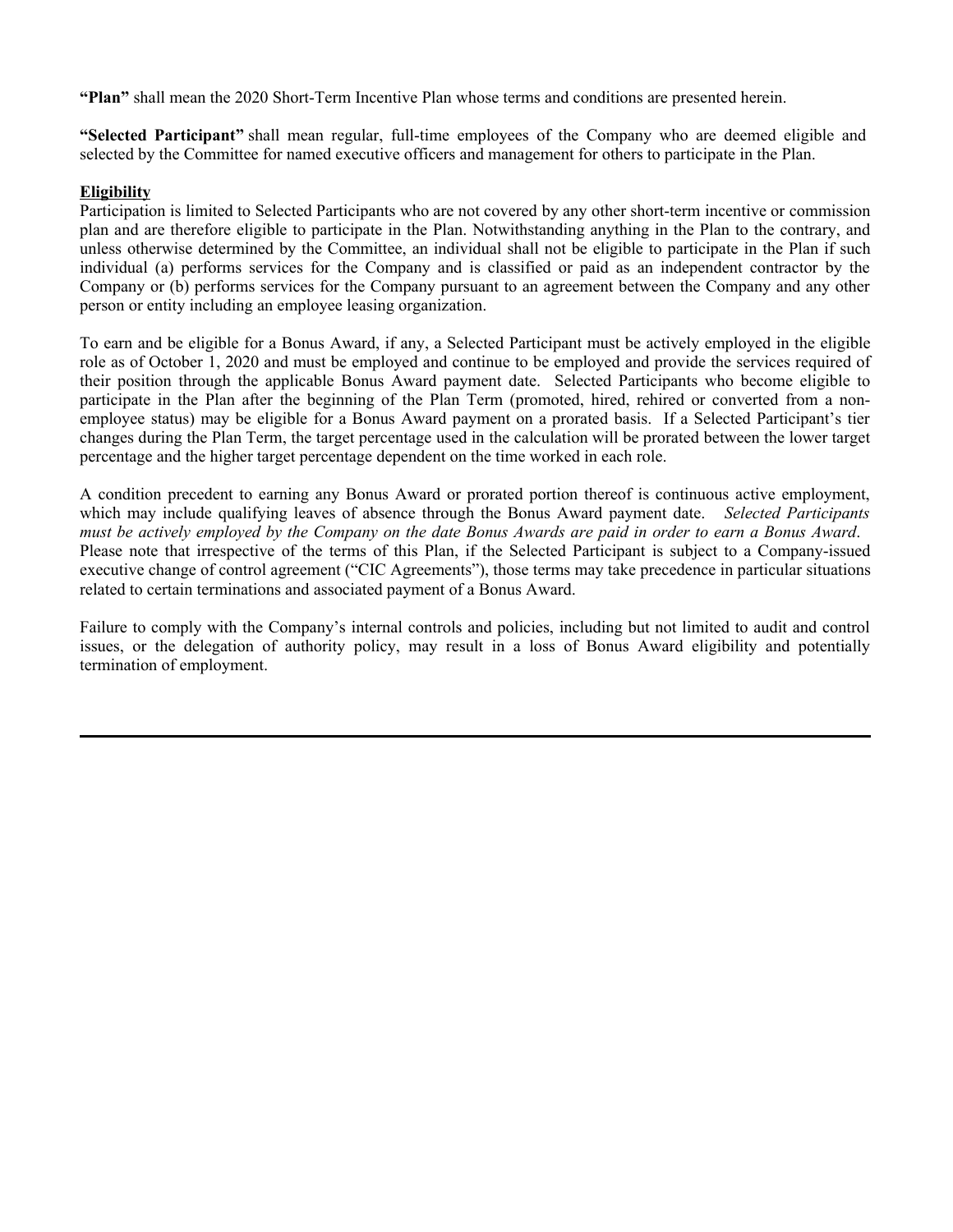# **Measures of Performance**

Generally, no later than 90 days after the beginning of the Performance Period, performance metrics have been or **Measures of Performance**<br>
Generally, no later than 90 days after the beginning of the Performance Period, performance metrics have been or<br>
will be established by the Committee for such period based on the Company's 2020 **Measures of Performance**<br>
Generally, no later than 90 days after the beginning of the Performance Period, performance metrics have been or<br>
will be established by the Committee for such period based on the Company's 2020 actual business results are measured during the Fiscal Year. Under the Plan, the corporate bonus pool for 2020 will<br>be funded to the extent the Company achieves certain threshold, target or stretch levels of the pre-establ performance metrics.

**Measures of Performance**<br>
Generally, no later than 90 days after the beginning of the Performance Period, performance metrics have been or<br>
will be established by the Committee for such period hased on the Company's 2020 Each of these performance metrics carries a different weight in funding the corporate bonus pool (generally referred to herein as "corporate achievement"), which weights will be determined by the Committee no later than 90 days after the beginning of the Plan Term. Corporate achievement funds the bonus pool 50% at threshold, 100% at target, and 200% at stretch, each of which will be determined by the Committee. The Committee may determine that one or more performance metrics must be met to trigger pool funding for the remaining performance metrics. Achievement percentages between the threshold and target and between the target and stretch levels will be interpolated based on actual results in each category to determine the final achievement percentage to fund the pool. The Committee may also establish other individual achievement scales for Selected Participants. **Measures of Performance**<br>
Gomenly, no kier than 90 days after the beginning of the Performance Period, performance metrics have been or<br>
Signifoldary uponel the Committee for such period based on the Company's 2020 Armai **Measures of Performance**<br> **Algorithmy** to but them 90 days after the beginning of the Performance Period, performance metrics have been or<br>
Generally, no later than 90 days after the performance metrics transities the bu **Measures of Performance**<br>
Controlly, as later than 9 to consider the beginning of the Performance Period, performance from the measurement for the contents and the contents and the Continue of the controlly subset of the will be solablished by the Committee for such period used on the Company's 2002, Amound Operation space in the annual control in the company space is the company activistic properties and the matter of the properties betwe

Synergies), the payout achievement scale for each performance metric is as follows:

|           | 40% Weighted Payout<br>Revenue | 40% Weighted Payout Non-<br><b>GAAP OI</b> * | 20% Weighted Payout<br>Annual Synergy** |
|-----------|--------------------------------|----------------------------------------------|-----------------------------------------|
| Stretch   | 200%                           | 200%                                         | 200%                                    |
| Target    | 100%                           | 100%                                         | 100%                                    |
| Threshold | 50%                            | 50%                                          | 50%                                     |

\* Target based on total company operations for the Performance Period.

\* Reflects Revenue, Non-GAAP Operating Income from Continuing Operations and Planned Realized Synergies\*\*

\* Non-GAAP Operating Income from Continuing Operations threshold must be met to trigger pool funding for the Continuing Operations excludes non-cash related charges and non-recurring items.

\*\* Synergies based on approved synergy plan consistent with Board approval of Artesyn acquisition. Measurement financial threshold.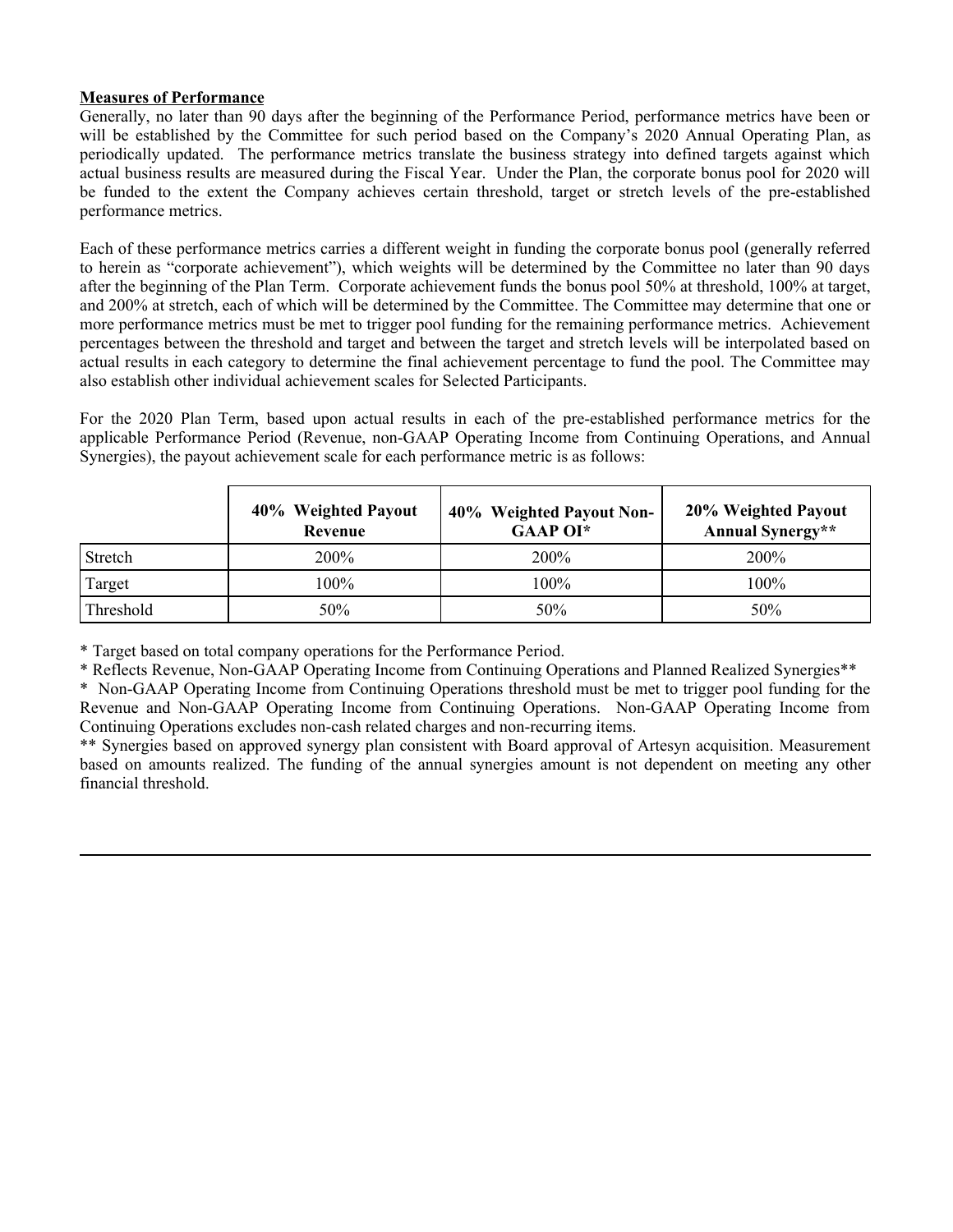The Committee may, in its sole and absolute discretion, allocate a portion or all of any Selected Participant's bonus required to achieve individual performance goals that are separately communicated to those Selected Participants.

## **Bonus Award Calculation**

The Committee may, in its sole and absolute discretion, allocate a portion or all of any Selected Participant's bonus<br>opportunity to discretionary determinations. The named executive officer's bonus opportunity is based so The Committee may, in its sole and absolute discretion, allocate a portion or all of any Selected Participant's bonus<br>opportunity to discretionary determinations. The named executive officer's bonus opportunity is based so Potential Bonus Awards are calculated as a percentage of the Selected Participant's year-end annualized base salary; The Committee may, in its sole and absolute discretion, allocate a portion or all of any Selected Participant's bonus<br>opportunity to discretionary determinations. The named executive officer's bonus opportunity is based s Award that may be earned by and paid to any Selected Participant in respect of the Plan Term shall not exceed \$3 million (the "Maximum Payout"). The annual target Bonus Award will be determined for the various employment tiers (Tier  $0 -$  CEO, Tier  $1 -$  EVP, Tier  $2 -$  Senior VP, Tier  $3 -$  VP, etc.).

For those Selected Participants that are assigned to tier levels 2 or 3, the achievement of the Company performance metrics as set forth in this Plan shall only trigger the payment of a Bonus Award if that Selected Participant achieves the individual performance goals and objectives applicable to that particular Selected Participant (*i.e.,* pool funding according to corporate achievement plus achieving individual performance goals). For Selected Participants that are The Committee may, in its sole and absolute diserretion, allocate a portion or all of any Selected Participant's bonoteopromity to decretionary determinations. The named esecutive offects' bonos opporting its issue solely Participants being paid a Bonus Award, subject to the terms and conditions of the Plan. The Committee may, in is sole and obsolute discretion, allocate a pottion or all of any Selected Patticipant's bonus<br>opportunity to discretionary determinations. The named executive offers' is bonus apportunity is hased so The Committee may, in its sole and should discretion, allocates a portion or all of any Schected Participant's bonos<br>corporative to discrete outernate destructions. The named exceedive officer's bonos eigenerality as thos

At the end of each Performance Period within the Plan Term, the Committee will evaluate actual business results against each established performance metric in order to determine and certify the final achievement percentage.

Subject to meeting the conditions and terms of the Plan, the final Bonus Award payout percent will be multiplied by the Selected Participant's year-end annualized base salary resulting in a final Bonus Award payment. No Selected Participant shall receive a Bonus Award payment greater than the Maximum Payout.

# **Method and Timing of Payment**

Committee and after the filing of certain regulatory reports or other items, but generally no later than 75 days from employed by the Company on the date Bonus Awards are paid in order to earn a Bonus Award. Bonus Awards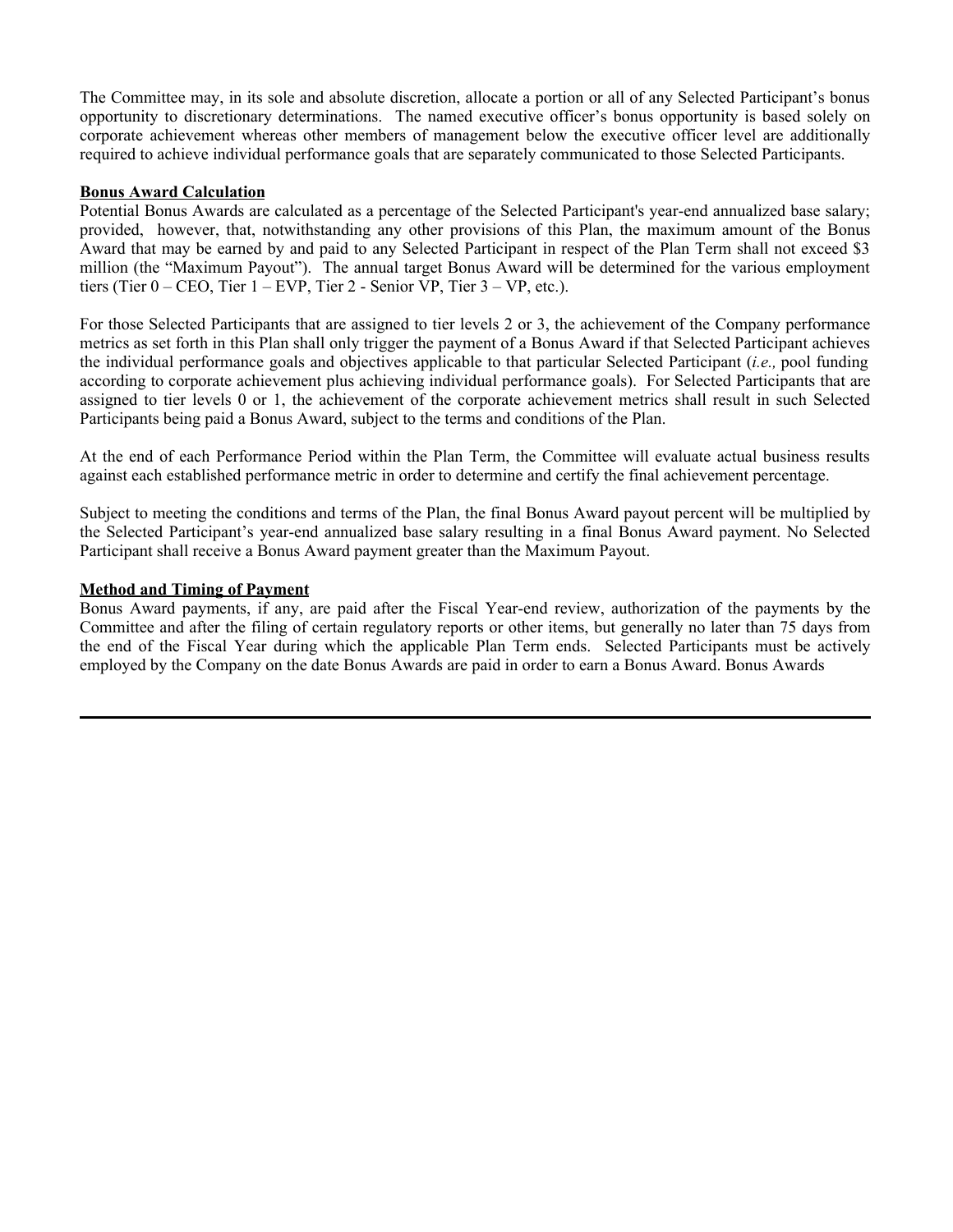will be paid in cash. Bonus payouts are limited to the extent the bonus pool is funded by corporate achievement of performance metrics or achievement of individual performance goals as applicable.

The Bonus Award payment is subject to standard deductions and withholdings specific to the Selected Participant. Such deductions may include, but are not limited to, any participant elections made by the Selected Participant for deferrals through payroll into the relevant qualified employer-sponsored Plans. Any such deferrals will be made in accordance with the terms of the applicable tax qualified employer-sponsored Plans.

U.S. Only: Notwithstanding the foregoing, if the payment of any Bonus Award at the time specified herein would result in the adverse tax consequences described in Section 409A (a)(1) of the Internal Revenue Code (the "Code") as a result of the recipient's status as a "specified employee" (within the meaning of Section 409A of the Code), the time of such payment shall be amended to the minimum extent necessary to comply with Code Section 409A. If and to the extent permissible, the Company will withhold federal income tax at the appropriate IRS supplemental wage rate plus applicable employment taxes and state taxes for Bonus Award payments. For all benefits purposes such as will be paid in cash. Bonus payouts are limited to the extent the bonus pool is funded by corporate achievement of performance metrics or achievement of individual performance goals as applicable.<br>The Bonus Award payment i will be paid in cash. Bonus payouts are limited to the extent the bonus pool is funded by corporate achievement of performance metrics or achievement of individual performance goals as applicable.<br>The Bonus Award paynent i Selected Participant has previously elected a bonus deferral percentage. will be paid in ceah. Domas proyest are limited to the extent the bunas pool is funded by corporate achievement of<br>performance metrics or achievement of individual performance goals as applied<br>older defined and absolute an Will be paid in eash. Bornus payonts are limited to the extent the bornus pool is funded by corporate achievement of<br>The Romis Assume payment is subject to standard deductions and with<br>bothings upstich to the Scheck Assume

# **Administration**

The Committee will be responsible for the administration of the Plan. The Committee is authorized to interpret the Plan, to prescribe, amend, and rescind rules and regulations deemed advisable, and to make all other administrative determinations necessary. Any decision of the Committee in the interpretation and administration of the Plan, as parties concerned.

# **General**

performance goals and objectives for Selected Participants, and to review, revise, amend, or terminate the Plan at any time without notice at its sole discretion. Among the performance metrics the Committee may use (some of which may be non-GAAP financial measures), are the following: (a) net earnings or net income; (b) operating earnings, operating income; (c) pretax earnings; (d) earnings per share; (e) earnings per share after applying a capital charge; (f) share price, including growth measures and total stockholder return; (g) earnings before interest and taxes and related margin; (h) earnings before interest, taxes, depreciation and/or amortization and related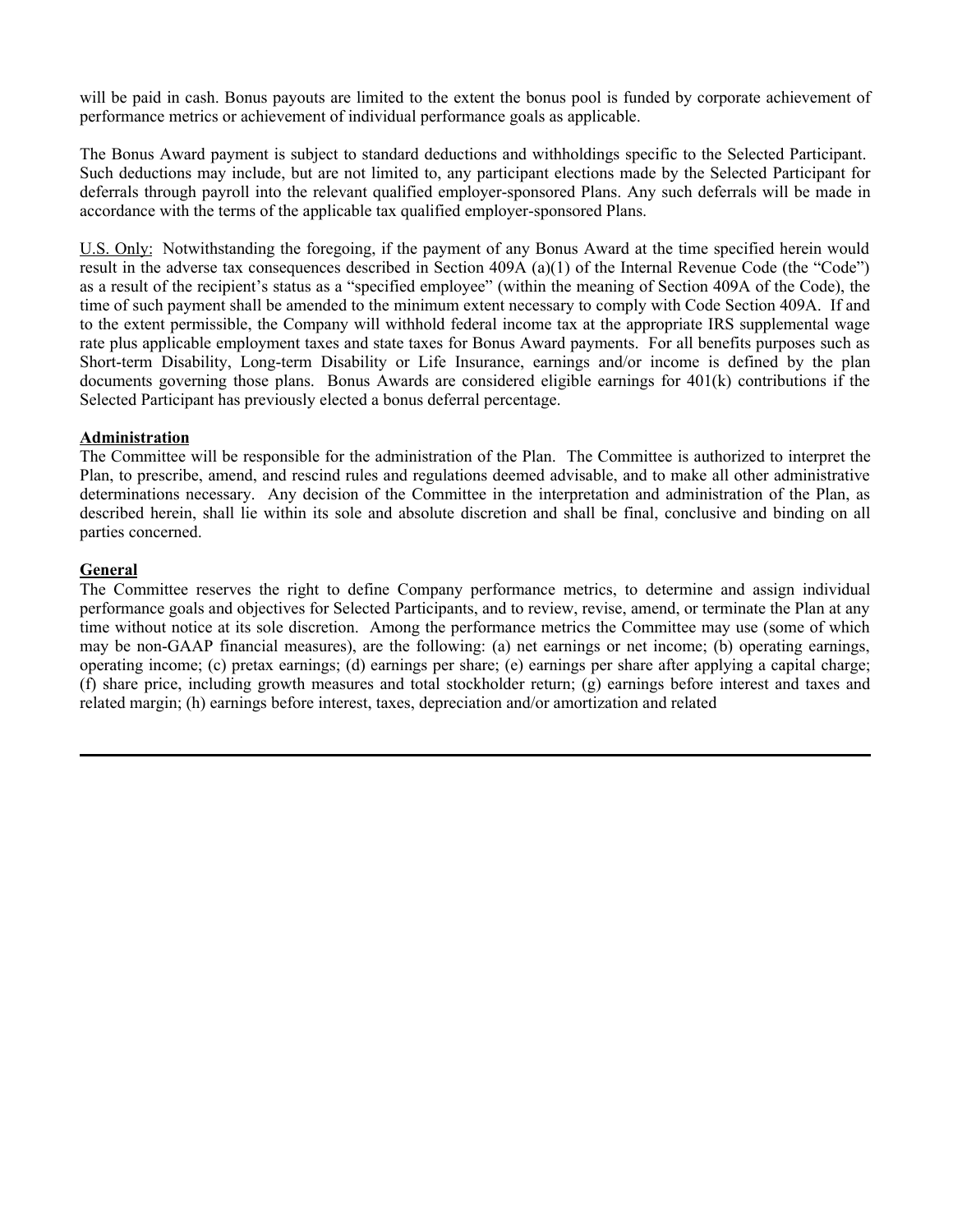margin; (i) sales or revenue growth, whether in general, by type of product, application or service, or by type of customer; (j) gross or operating profit or margins; (k) return measures, including return on assets, capita customer; (j) gross or operating profit or margins; (k) return measures, including return on assets, capital, investment, equity, sales or revenue; (l) economic value add (EVA) with or without a capital charge; (m) cash flow, including operational cash flow, free cash flow, cash flow return on equity and cash flow return on investment; (n) productivity ratios; (o) expense targets; (p) market share; (q) financial ratios as provided in credit agreements of the Company and<br>its subsidiaries and interest expense; (r) working capital targets; (s) completion of acquisitions of margin; (i) sales or revenue growth, whether in general, by type of product, application or service, or by type of customer; (i) gross or operating profit or margins; (k) return measures, including return on assets, capita businesses/companies or attainment of synergies; (t) completion of divestitures and asset sales; (u) operating metrics, design wins and inventory, and (v) any combination of any of the foregoing business criteria and associated margins, some of which may exclude restructuring charges, acquisition related costs, stock based compensation, amortization of intangibles, tax release items, certain one-time tax items and other one-time charges, and may be limite margin; (i) sales or revenue growth, whether in general, by type of product, application or service, or by type of eustiomer; (j) gross or operating porfit or margins; (k) return measures, including return on assets, capit continuing operations. margin; (i) sales or revenue growth, whether in general, by type of product, application or service, or by type of equationer, (i) gross or operating polition may massure, full origins to commit expansion (in the certain e margin; (i) sales or revenue growth, whether in general, by type of product, application or service, or by type of equationer, (i) gross or operating profit or margins; (k) return meansus, modular extins, and all, investme margin, (i) sales or revenue growth, whether in general, by type of product, application or service, or by type of eucations contents and early a constructed (FVM) without a capital charge; contents, including committed (F margin; (i) sales or revenue growth, whether in general, by type of product, application or service, or by type of euconomor, (i) gross or operating profit or margins; (k) estima measures, including return on assets, capi magin; (i) sales or revenue growth, whether in general, by type of product, application or service, or ity type of eueroments, (i) grass or revenue; (i) censoming equity, sales or everyone, (b) censoming equitarium agreeme communications (i) sales or tevenue guovalh, whether in general, by type of product, application or service. or by type of euternarm; (i) grass or operating profit or mayine; (b) charm measures, including return on assests margin; (i) sales or revenue growth, whether in general, by type of product, application or service, or by type of ests) equity, eases or service, (b) consents can explicit the company controllection of the moderation of

Although the Committee may use any of the above performance metrics, the Committee shall generally set one or more of such performance metrics for each potential Bonus Award not later than the 90th day after the beginning of charges from the performance metrics to the extent they are determined to be excluded by the Committee generally no later than 90 days after the beginning of the Performance Period. Notwithstanding any other provision of the Plan, if the Committee determines that a potential Bonus Award need not be qualified as performance based compensation metrics, the weighting of performance metrics, the annual targets, threshold, target and stretch performance levels and any other terms of such potential Bonus Award at any time during the Plan Term, including after the first 90 Periods based on market, business or other conditions.

Only the Committee has the ability to modify the Plan, and all modifications to the Plan related to the CEO must be reviewed by the Board of Directors. Except for certain limited exceptions with respect to CIC Agreements ( agreement will control for those provisions that do not relate to annual bonus incentive compensation.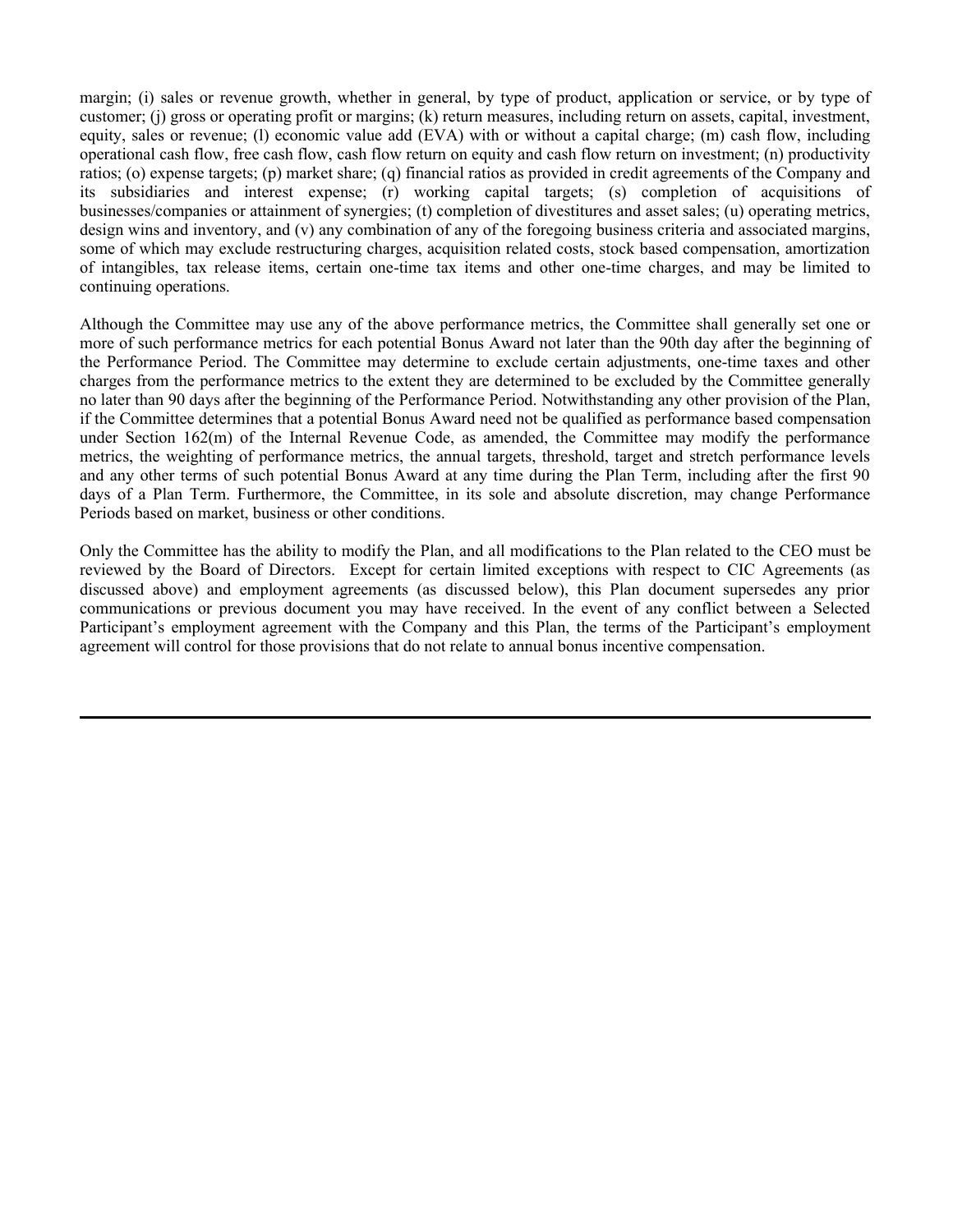The Company shall not be required to fund or otherwise segregate any cash or any other assets which may at any time be paid to Selected Participants under the Plan. The Plan shall constitute an "unfunded" plan of the Company.

In the event any provision of the Plan shall be held illegal or invalid for any reason, the illegality or invalidity shall not affect the remaining parts of the Plan, and the Plan shall be construed and enforced as if the illegal or invalid<br>provision had not been included. Any questions regarding this Plan should be directed to the Human Resou department.

# **Terms and Conditions - United States Only**

The Company shall not be required to fund or otherwise segregate any cash or any other assets which may at any time be paid to Selected Participants under the Plan. The Plan shall constitute an "unfunded" plan of the Compa The Company shall not be required to fund or otherwise segregate any eash or any other assets which may at any time be paid to Selected Participants under the Plan. The Plan shall constitute an "unfunded" plan of the Compa employment at Advanced Energy Industries, Inc. or its affiliate is at will and either you or the Company or affiliate may terminate the relationship at any time. This document is not intended to create a contract of employment or commitment of ongoing payment, express or implied.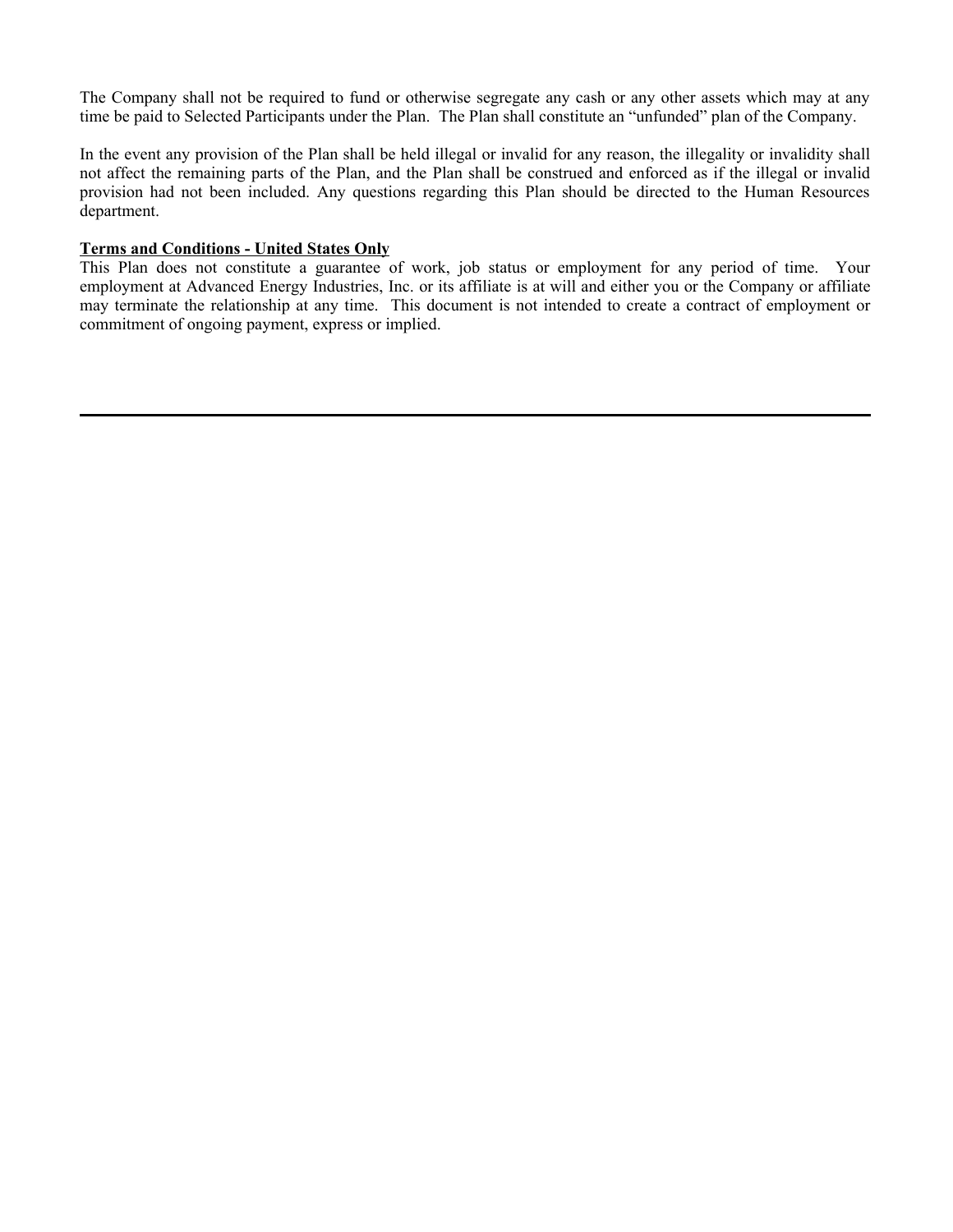## **SUBSIDIARIES OF THE REGISTRANT**

# **Name Jurisdiction of Incorporation or Organization**

| Advanced Energy Industries                                      | China          |
|-----------------------------------------------------------------|----------------|
| Advanced Energy Industries (Shenzhen) Co., Ltd. (manufacturing) | China          |
| Advanced Energy Industries AE - Israel Ltd.                     | Israel         |
| Advanced Energy Industries GmbH                                 | Germany        |
| Advanced Energy Industries Limited                              | Hong Kong      |
| Advanced Energy Industries U.K. Limited                         | United Kingdom |
| Advanced Energy Industries, Inc., Shanghai                      | China          |
| Advanced Energy Japan K.K.                                      | Japan          |
| Advanced Energy Services Pte. Ltd.                              | Singapore      |
| Advanced Energy Singapore, Pte. Ltd.                            | Singapore      |
| Advanced Energy Taiwan, Ltd.                                    | Taiwan         |
| Advanced Energy Xi'an Co., Ltd.                                 | China          |
| Advanced Energy Industries SDN. BHD.                            | Malaysia       |
| AE Korea, Ltd.                                                  | South Korea    |
| AE Precision Power Products Pvt. Ltd.                           | India          |
| AEI Canada, Inc.                                                | Canada         |
| AEI Finance GmbH & Co., KG                                      | Germany        |
| AEI Finance Ltd.                                                | Hong Kong      |
| AEI Finance Verwaltungs GmbH                                    | Germany        |
| <b>AEI Global Holdings CV</b>                                   | Netherlands    |
| AEI Global Holdings LLC                                         | Delaware       |
| AEI Holdings, GmbH                                              | Germany        |
| AEI International Holdings CV                                   | Netherlands    |
| AEI Irish Holdings Ltd.                                         | Ireland        |
| AEI Korea Services, Ltd.                                        | South Korea    |
| <b>AEI</b> Power GmbH                                           | Germany        |
| AEI Power India Pvt. Ltd.                                       | India          |
| AEI US Subsidiary, LLC                                          | Delaware       |
| AES Global Holdings PTE Ltd.                                    | Singapore      |
| Artesyn Embedded Technologies (Hong Kong) Limited               | Hong Kong      |
| Artesyn Embedded Technologies (Hong Kong) Limited - South Korea | South Korea    |
| Artesyn Embedded Technologies GmbH                              | Germany        |
| Artesyn Embedded Technologies Philippines, Inc.                 | Philippines    |
| Artesyn Embedded Technologies, Inc                              | Florida        |
| Artesyn Holding GmbH                                            | Austria        |
| Artesyn Technologies Asia-Pacific Ltd.                          | Hong Kong      |
| Astec Agencies Ltd.                                             | Hong Kong      |
|                                                                 |                |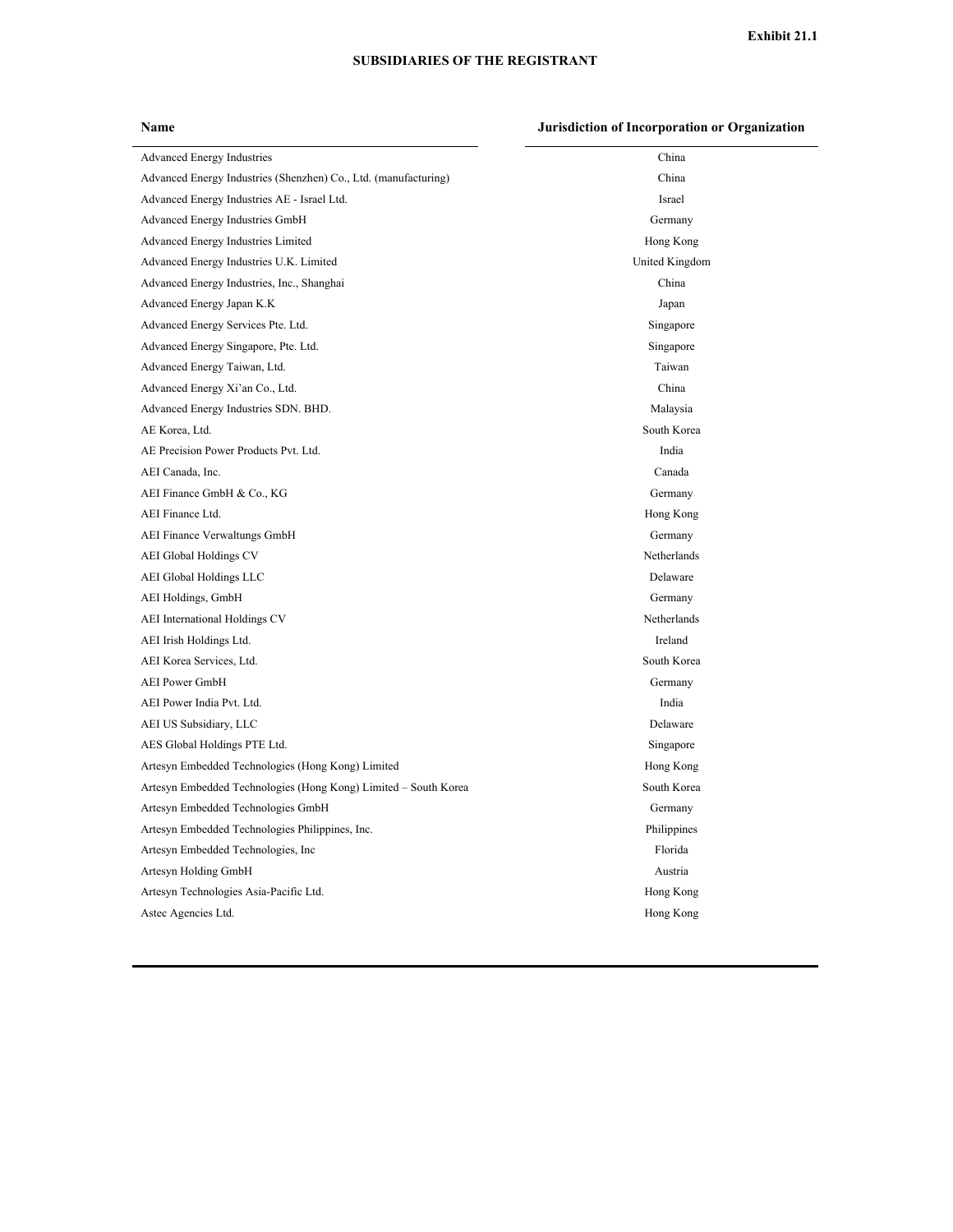Astec Agencies Ltd (Philippines) Philippines Astec Agencies Ltd. (Taiwan) Taiwan Astec America, LLC Delaware Astec Custom Power Pte. Ltd. Singapore Astec Electronics Company Ltd. China Astec Electronics Company Ltd. (Beijing Branch) China Astec Electronics Company Ltd. (Shanghai Branch) China Astec Electronics Company Ltd. (Xi'an Branch) China Astec Europe Ltd. United Kingdom Astec Europe Ltd. (Austria Branch) Austria Astec Europe Ltd. (Italy Branch) Italy Astec Europe Ltd. (Ireland Branch) Ireland Astec International Ltd. Hong Kong Astec Power Philippines, Inc. **Philippines** Philippines Astec Power Supply Company Ltd. China China China China China China China China China China China China China China China China China China China China China China China China China China China China China China China Chin Embedded Computing & Power Private Ltd. India Excelsys Group Ltd. Ireland Excelsys Holdings Ltd. Ireland Excelsys Technologies Ltd. Ireland Fuyogo Limited **Hong Kong** Companies and the Hong Kong Hong Kong Hong Kong Hong Kong Hong Kong Hong Kong Hong Kong Hong Kong Hong Kong Hong Kong Hong Kong Hong Kong Hong Kong Hong Kong Hong Kong Hong Kong Hong Kong Hong Ko HiTek DB Pension Scheme Trustees Ltd. England HiTek Power GmbH Germany HiTek Power Ltd. United Kingdom LumaSense Equipment India Pvt. Ltd. Co. India LumaSense Europe GmbH Germany LumaSense Holdings Cayman Islands LumaSense International LP Cayman Islands LumaSense Sensor GmbH Germany LumaSense Technologies A/S Denmark LumaSense Technologies B.V. Netherlands LumaSense Technologies GmbH Germany LumaSense Technologies Holdings, Inc. Delaware LumaSense Technologies SARL France LumaSense Technologies, Inc. Delaware Microware Manufacturing Ltd. United Kingdom Sekidenko, Inc. Washington Siren Acquisition Sub, Inc. New York Solvix GmbH Switzerland Solvix LLC Colorado Stourbridge Holdings (UK), Ltd. **United Kingdom** United Kingdom United Kingdom United Kingdom String Inverter Repair Services, LLC Colorado and Services, LLC Colorado and Services, LLC Colorado and Services, LLC Tamio Limited **Hong Kong** T.J. Acquisition Subsidiary, Inc. New York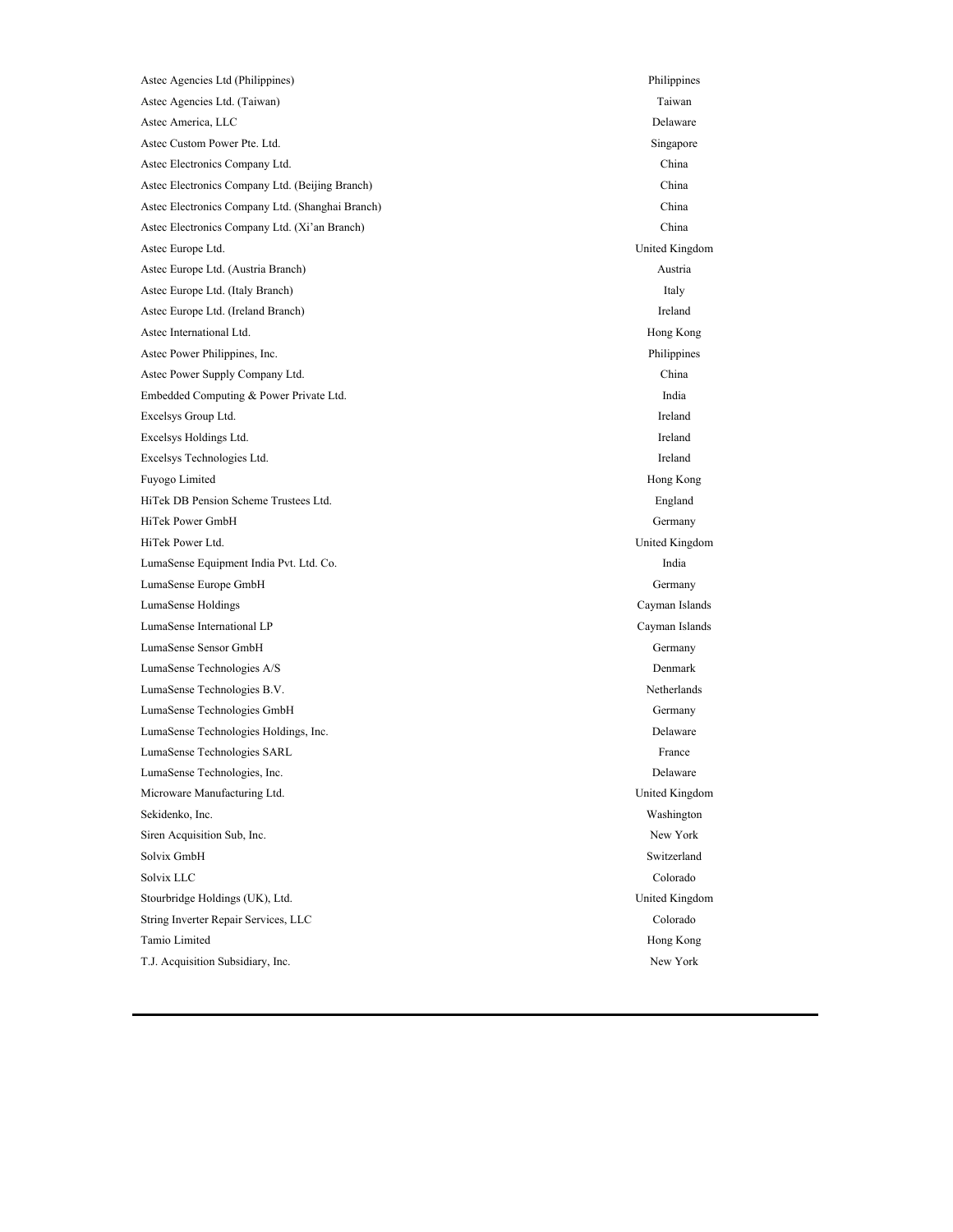| Trek Holding Co., Ltd.                   | Japan     |
|------------------------------------------|-----------|
| Trek Japan K.K.                          | Japan     |
| Trek, Inc.                               | New York  |
| UltraVolt Group, Inc.                    | Delaware  |
| UltraVolt, Inc.                          | New York  |
| Wankia Limited                           | Hong Kong |
| Zhongshan Artesyn Technologies Co., Ltd. | China     |
|                                          |           |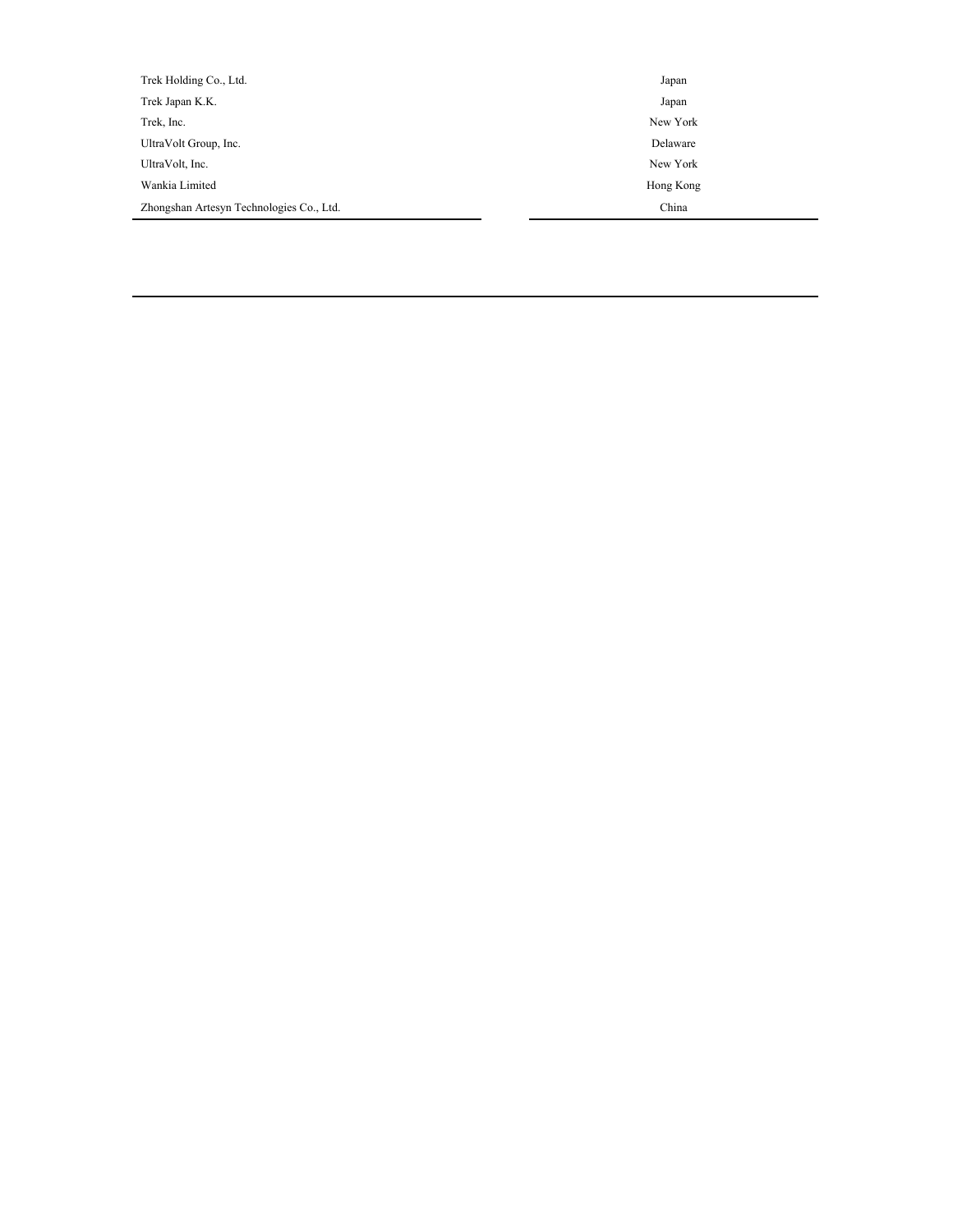#### CONSENT OF INDEPENDENT REGISTERED PUBLIC ACCOUNTING FIRM

We have issued our report dated February 21, 2019, with respect to the consolidated financial statements for the years ended December 31, 2018 and 2017, included in the Annual Report of Advanced Energy Industries, Inc. on Form 10-K for the year ended December 31, 2019. We consent to the incorporation by reference of said report in the Registration Statements of Advanced Energy Industries, Inc. on Forms S-3, as amended (File Nos. 333-167027, 333-110534, 333-87720, 333-72748, 333-47114, 333-37378, 333-87455, 333-87459, and 333-34039) and on Forms S-8 (File Nos. 333-01616, 333-04073, 333-46705, 333-57233, 333-65413, 333-79425, 333-79429, 333-62760, 333-69148, 333- 69150, 333-87718, 333-105367, 333-105366, 333-105365, 333-129859, 333-129858, 333-147289, 333-152865, 333-167741, 333-168519, and 333-221376).

/s/ GRANT THORNTON LLP

Denver, Colorado March 2, 2020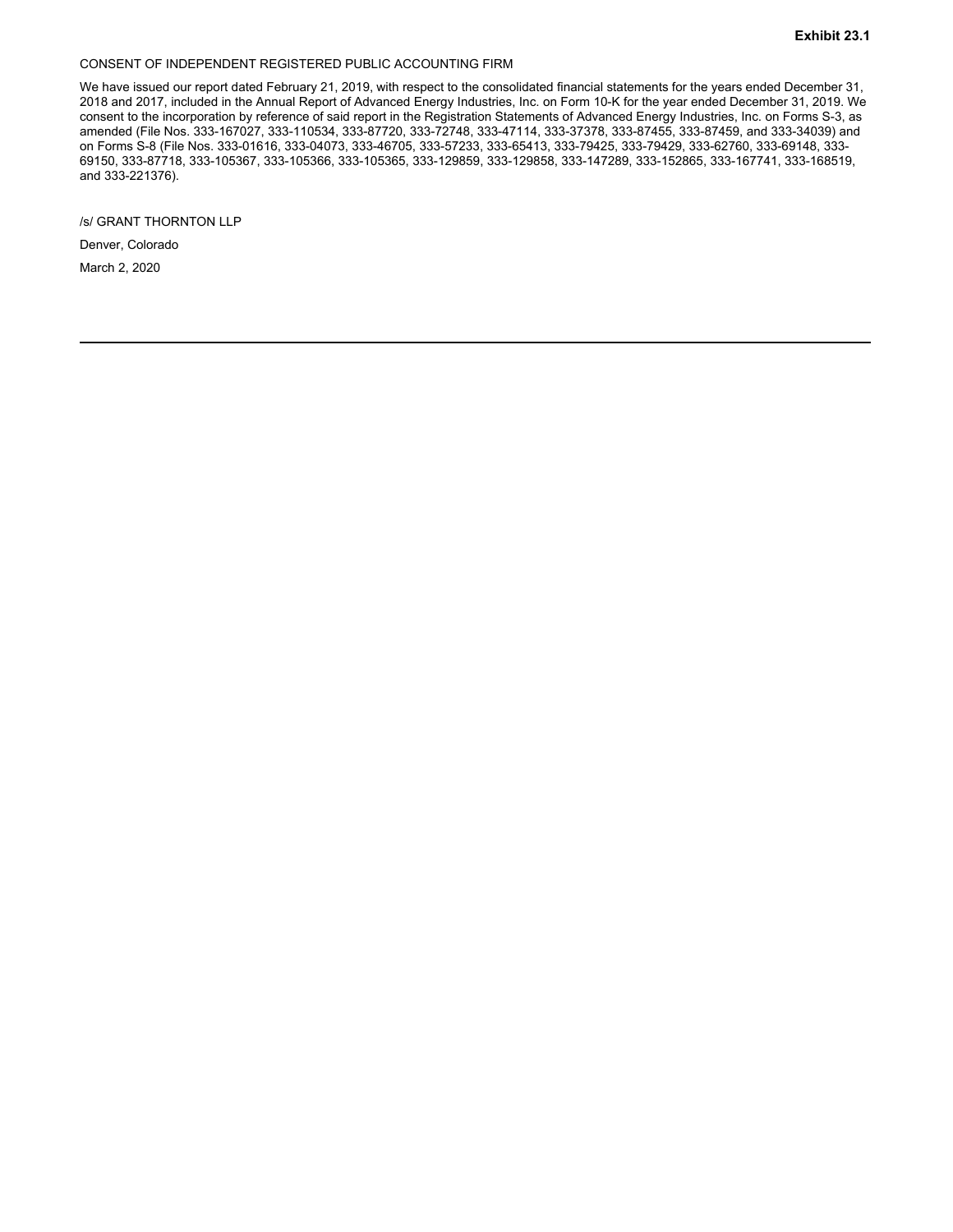#### **Consent of Independent Registered Public Accounting Firm**

We consent to the incorporation by reference in the following Registration Statements of Advanced Energy Industries, Inc.:

Registration Statements on Form S-3:

- 1. No. 333-167027;
- 2. No. 333-110534;
- 3. No. 333-87459; and
- 4. No. 333-34039

Registration Statements on Form S-8:

- 1. No. 333-221376;
- 2. No. 333-168519;
- 3. No. 333-167741;
- 4. No. 333-152865;
- 5. No. 333-129858;
- 6. No. 333-105367;
- 7. No. 333-87718;
- 8. No. 333-69150;
- 9. No. 333-69148;
- 10. No. 333-62760;
- 11. No. 333-79429;
- 12. No. 333-79425;
- 13. No. 333-65413; 14. No. 333-57233;
- 15. No. 333-46705;
- 16. No. 333-04073; and
- 17. No. 333-01616
- 

of our reports dated March 2, 2020, with respect to the consolidated financial statements of Advanced Energy Industries, Inc. and the effectiveness of internal control over financial reporting of Advanced Energy Industries, Inc. included in this Annual Report (Form 10-K) of Advanced Energy Industries, Inc. for the year ended December 31, 2019.

/s/ Ernst & Young LLP

Denver, Colorado March 2, 2020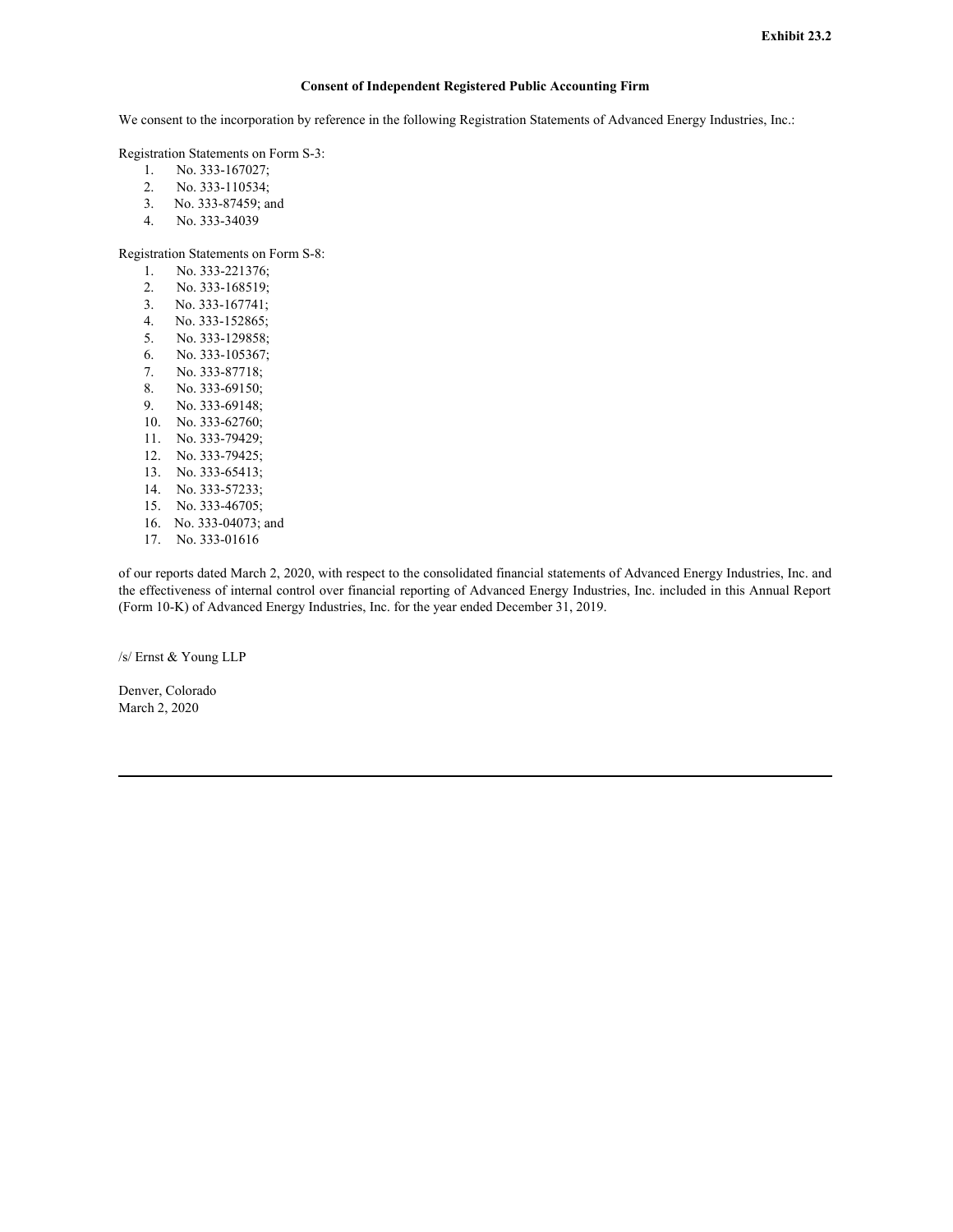#### **SECTION 302 CERTIFICATION OF CHIEF EXECUTIVE OFFICER**

I, Yuval Wasserman, certify that:

- 1. I have reviewed this annual report on Form 10-K for the period ended December 31, 2019 of Advanced Energy Industries, Inc.;
- 2. Based on my knowledge, this report does not contain any untrue statement of a material fact or omit to state a material fact necessary to make the statements made, in light of the circumstances under which such statements were made, not misleading with respect to the period covered by this report;
- 3. Based on my knowledge, the financial statements, and other financial information included in this report, fairly present in all material respects the financial condition, results of operations and cash flows of the registrant as of, and for, the periods presented in this report;
- 4. The registrant's other certifying officer and I are responsible for establishing and maintaining disclosure controls and procedures (as defined in Exchange Act Rules 13a-15(e) and 15d-15(e)) and internal control over financial reporting (as defined in Exchange Act Rules 13a-15(f) and 15d-15(f)) for the registrant and have:
	- a. Designed such disclosure controls and procedures, or caused such disclosure controls and procedures to be designed under our supervision, to ensure that material information relating to the registrant, including its consolidated subsidiaries, is made known to us by others within those entities, particularly during the period in which this report is being prepared;
	- b. Designed such internal control over financial reporting, or caused such internal control over financial reporting to be designed under our supervision, to provide reasonable assurance regarding the reliability of financial reporting and the preparation of financial statements for external purposes in accordance with generally accepted accounting principles;
	- c. Evaluated the effectiveness of the registrant's disclosure controls and procedures and presented in this report our conclusions about the effectiveness of the disclosure controls and procedures, as of the end of the period covered by this report based on such evaluation; and
	- d. Disclosed in this report any change in the registrant's internal control over financial reporting that occurred during the registrant's most recent fiscal quarter (the registrant's fourth fiscal quarter in the case of an annual report) that has materially affected, or is reasonably likely to materially affect, the registrant's internal control over financial reporting; and
- 5. The registrant's other certifying officer and I have disclosed, based on our most recent evaluation of internal control over financial reporting, to the registrant's auditors and the audit committee of the registrant's board of directors (or persons performing the equivalent functions):
	- a. All significant deficiencies and material weaknesses in the design or operation of internal control over financial reporting which are reasonably likely to adversely affect the registrant's ability to record, process, summarize and report financial information; and
	- b. Any fraud, whether or not material, that involves management or other employees who have a significant role in the registrant's internal control over financial reporting.

Date: March 2, 2020

/s/ Yuval Wasserman Yuval Wasserman Chief Executive Officer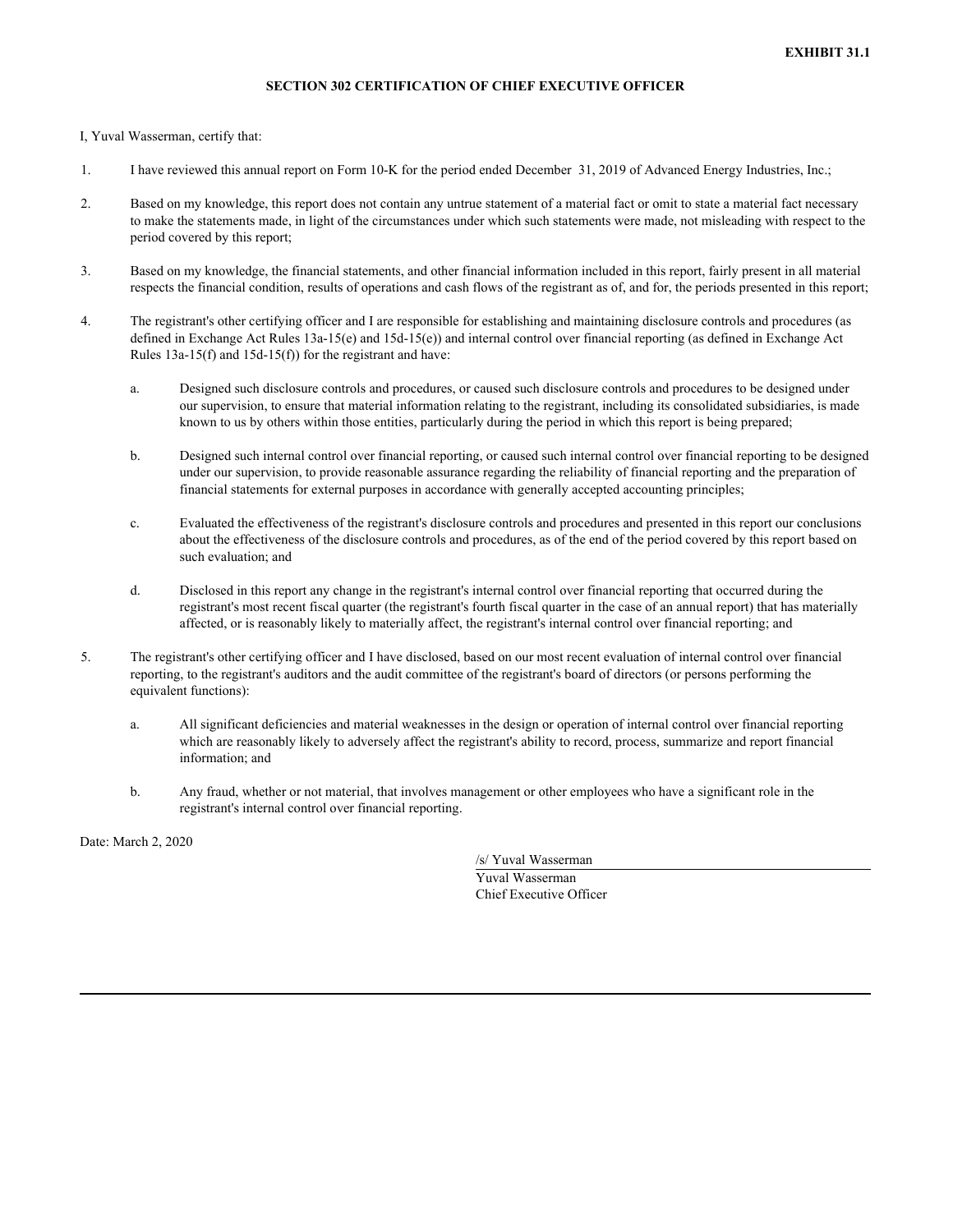I, Paul Oldham, certify that:

- 1. I have reviewed this annual report on Form 10-K for the period ended December 31, 2019 of Advanced Energy Industries, Inc.;
- 2. Based on my knowledge, this report does not contain any untrue statement of a material fact or omit to state a material fact necessary to make the statements made, in light of the circumstances under which such statements were made, not misleading with respect to the period covered by this report;
- 3. Based on my knowledge, the financial statements, and other financial information included in this report, fairly present in all material respects the financial condition, results of operations and cash flows of the registrant as of, and for, the periods presented in this report;
- 4. The registrant's other certifying officer and I are responsible for establishing and maintaining disclosure controls and procedures (as defined in Exchange Act Rules 13a-15(e) and 15d-15(e)) and internal control over financial reporting (as defined in Exchange Act Rules 13a-15(f) and 15d-15(f)) for the registrant and have:
	- a. Designed such disclosure controls and procedures, or caused such disclosure controls and procedures to be designed under our supervision, to ensure that material information relating to the registrant, including its consolidated subsidiaries, is made known to us by others within those entities, particularly during the period in which this report is being prepared;
	- b. Designed such internal control over financial reporting, or caused such internal control over financial reporting to be designed under our supervision, to provide reasonable assurance regarding the reliability of financial reporting and the preparation of financial statements for external purposes in accordance with generally accepted accounting principles;
	- c. Evaluated the effectiveness of the registrant's disclosure controls and procedures and presented in this report our conclusions about the effectiveness of the disclosure controls and procedures, as of the end of the period covered by this report based on such evaluation; and
	- d. Disclosed in this report any change in the registrant's internal control over financial reporting that occurred during the registrant's most recent fiscal quarter (the registrant's fourth fiscal quarter in the case of an annual report) that has materially affected, or is reasonably likely to materially affect, the registrant's internal control over financial reporting; and
- 5. The registrant's other certifying officer and I have disclosed, based on our most recent evaluation of internal control over financial reporting, to the registrant's auditors and the audit committee of the registrant's board of directors (or persons performing the equivalent functions):
	- a. All significant deficiencies and material weaknesses in the design or operation of internal control over financial reporting which are reasonably likely to adversely affect the registrant's ability to record, process, summarize and report financial information; and
	- b. Any fraud, whether or not material, that involves management or other employees who have a significant role in the registrant's internal control over financial reporting.

Date: March 2, 2020

/s/ Paul Oldham

Paul Oldham Chief Financial Officer & Executive Vice President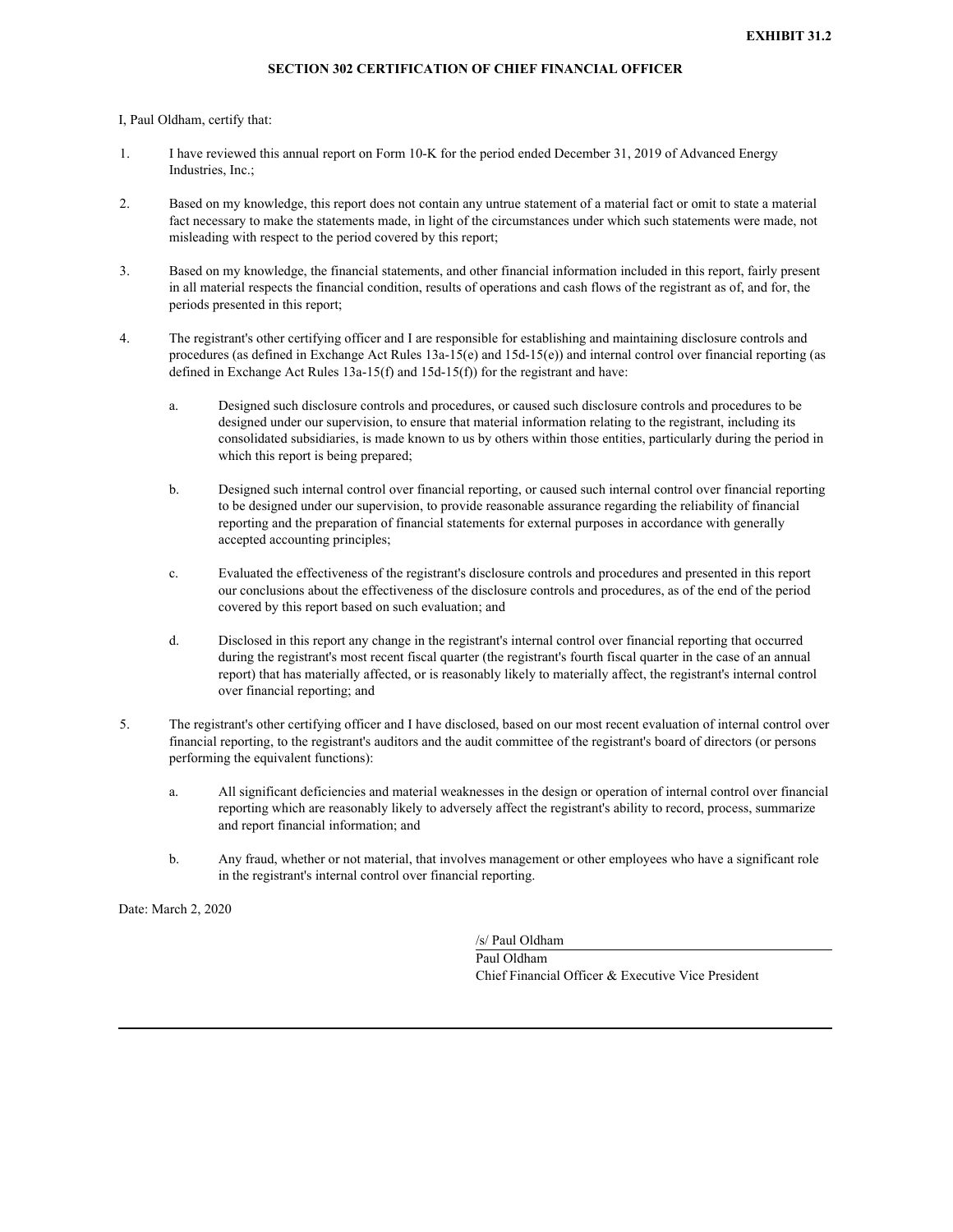#### **WRITTEN STATEMENT OF CHIEF EXECUTIVE OFFICER FURNISHED PURSUANT TO SECTION 906 OF THE SARBANES-OXLEY ACT OF 2002 (18 U.S.C. SECTION 1350) AND FOR THE PURPOSE OF COMPLYING WITH RULE 13a-14(b) OF THE SECURITIES EXCHANGE ACT OF 1934**

The undersigned, the Chief Executive Officer of Advanced Energy Industries, Inc. (the "Company"), hereby certifies that to his knowledge on the date hereof:

- a) the Annual Report on Form 10-K of the Company for the year ended December 31, 2019 filed on the date hereof with the Securities and Exchange Commission (the "Report") fully complies with the requirements of Section 13(a) or 15(d) of the Securities Exchange Act of 1934; and
- b) information contained in the Report fairly presents, in all material respects, the financial condition and results of operations of the Company.

Date: March 2, 2020

/s/ Yuval Wasserman Yuval Wasserman Chief Executive Officer

A signed original of this written statement required by Section 906, or other document authenticating, acknowledging, or otherwise adopting the signature that appears in typed form within the electronic version of this written statement required by Section 906, has been provided to the Company and will be retained by the Company and furnished to the Securities and Exchange Commission or its staff upon request.